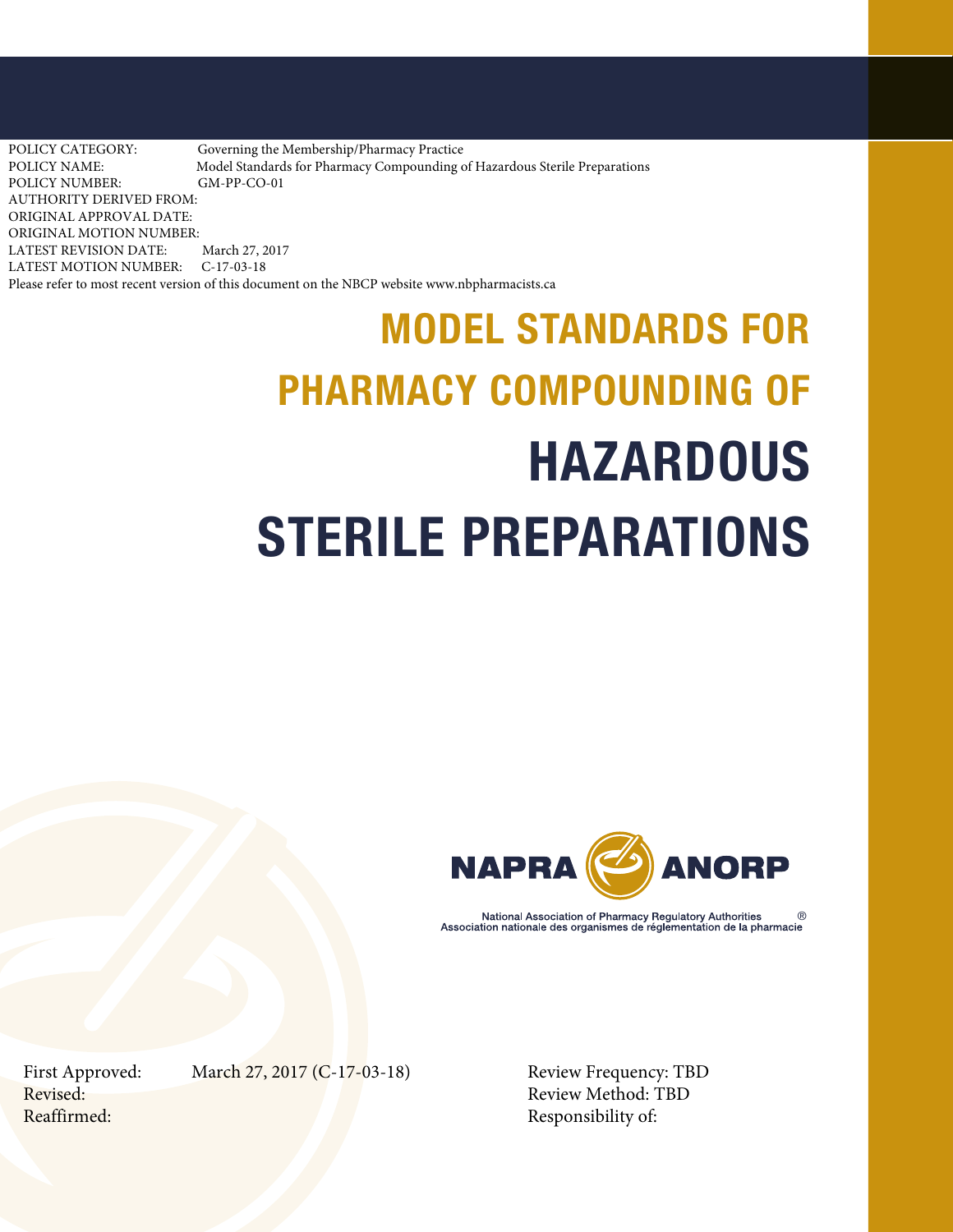Model Standards for Pharmacy Compounding of Hazardous Sterile Preparations

*Approved by the National Association of Pharmacy Regulatory Authorities' (NAPRA) Board of Directors April 2015, published September 2016.*

Adapted with permission from "Préparation de produits stériles dangereux en pharmacie – Norme 2014.02", Ordre des pharmaciens du Québec, 2014.

© National Association of Pharmacy Regulatory Authorities, 2016. All rights reserved.

No part of this document may be reproduced in any form by any photographic, electronic, mechanical or other means, or used in any information storage and retrieval system, without the written permission of the author.

The National Association of Pharmacy Regulatory Authorities (NAPRA) 130 Albert Street, Suite 1800, Ottawa, ON K1P 5G4 E-mail: info@napra.ca | Telephone: (613) 569-9658 | Fax (613) 569-9659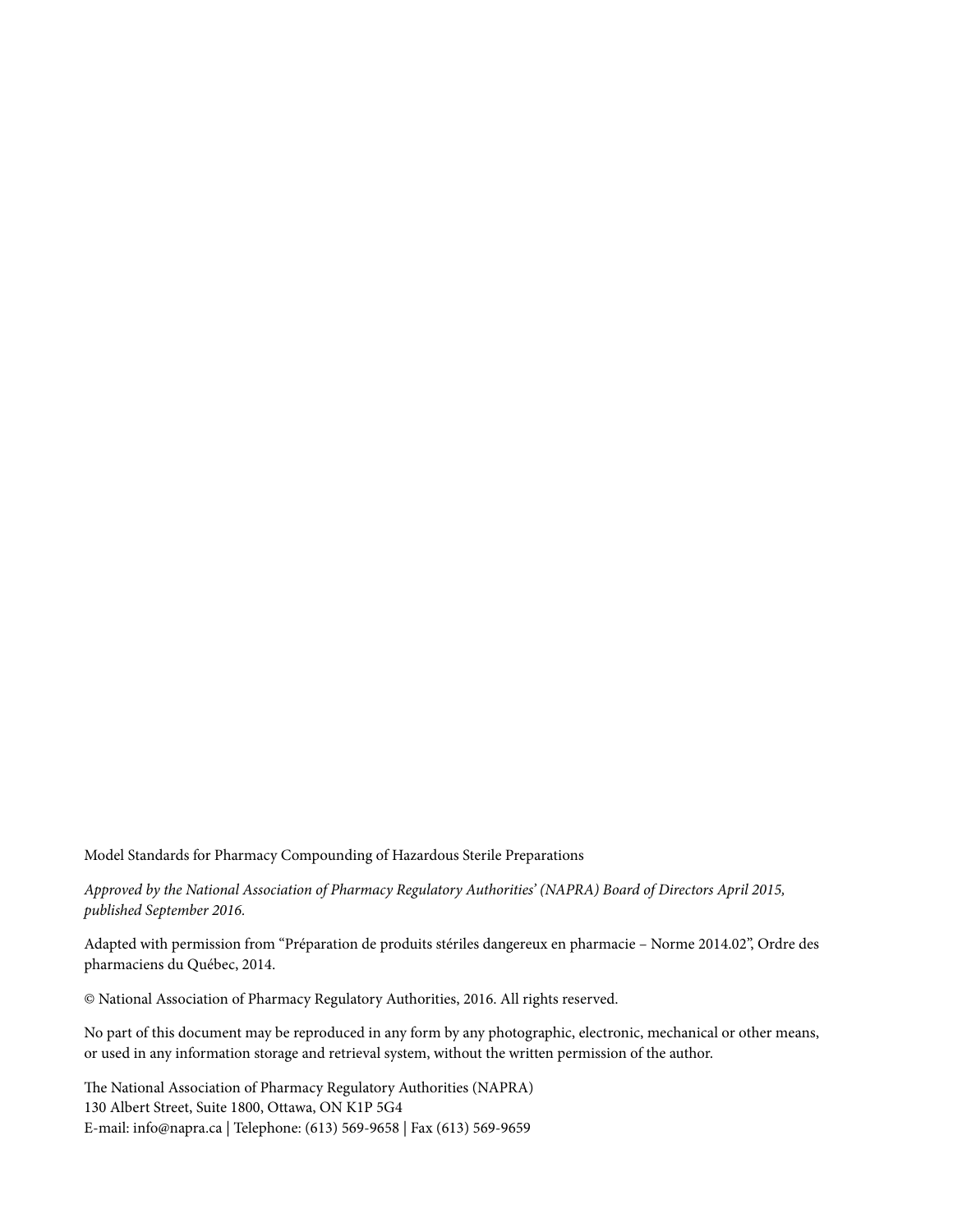# ACKNOWLEDGEMENTS

The National Association of Pharmacy Regulatory Authorities (NAPRA) would like to first thank one of its members, the Ordre des pharmaciens du Québec, for having made possible the adaptation of its document entitled "Préparation de produits stériles dangereux en pharmacie – Norme 2014.02" to create this national document, "Model Standards for Pharmacy Compounding of Hazardous Sterile Preparations."

This adaptation would not have been possible without the work and dedication of the members of the NAPRA ad hoc Committee on Pharmacy Compounding. Special thanks are extended to these individuals:

- Ronald Guse, *formerly* Registrar, College of Pharmacists of Manitoba (Chair)
- Bob Nakagawa, Registrar, College of Pharmacists of British Columbia
- Marshall Moleschi, Registrar, Ontario College of Pharmacists
- Susan Wedlake, *formerly* Registrar, Nova Scotia College of Pharmacists
- Carole Bouchard, *formerly* Executive Director, NAPRA (ex officio)

The Committee was supported by a number of individuals with various types of expertise in this area, whose technical contributions were instrumental in completing the Model Standards. Special thanks are also extended to these individuals:

- Meechen Tchen, consultant, NAPRA
- Judy Chong, Ontario College of Pharmacists
- Cameron Egli, *formerly* Director, Hospital Pharmacy Practice and Technology, College of Pharmacists of British Columbia
- Danielle Fagnan, Ordre des pharmaciens du Québec
- Bal Dhillon, Pharmacy technician, British Columbia
- Eric S. Kastango, President/CEO of Clinical IQ, LLC and Critical Point, LLC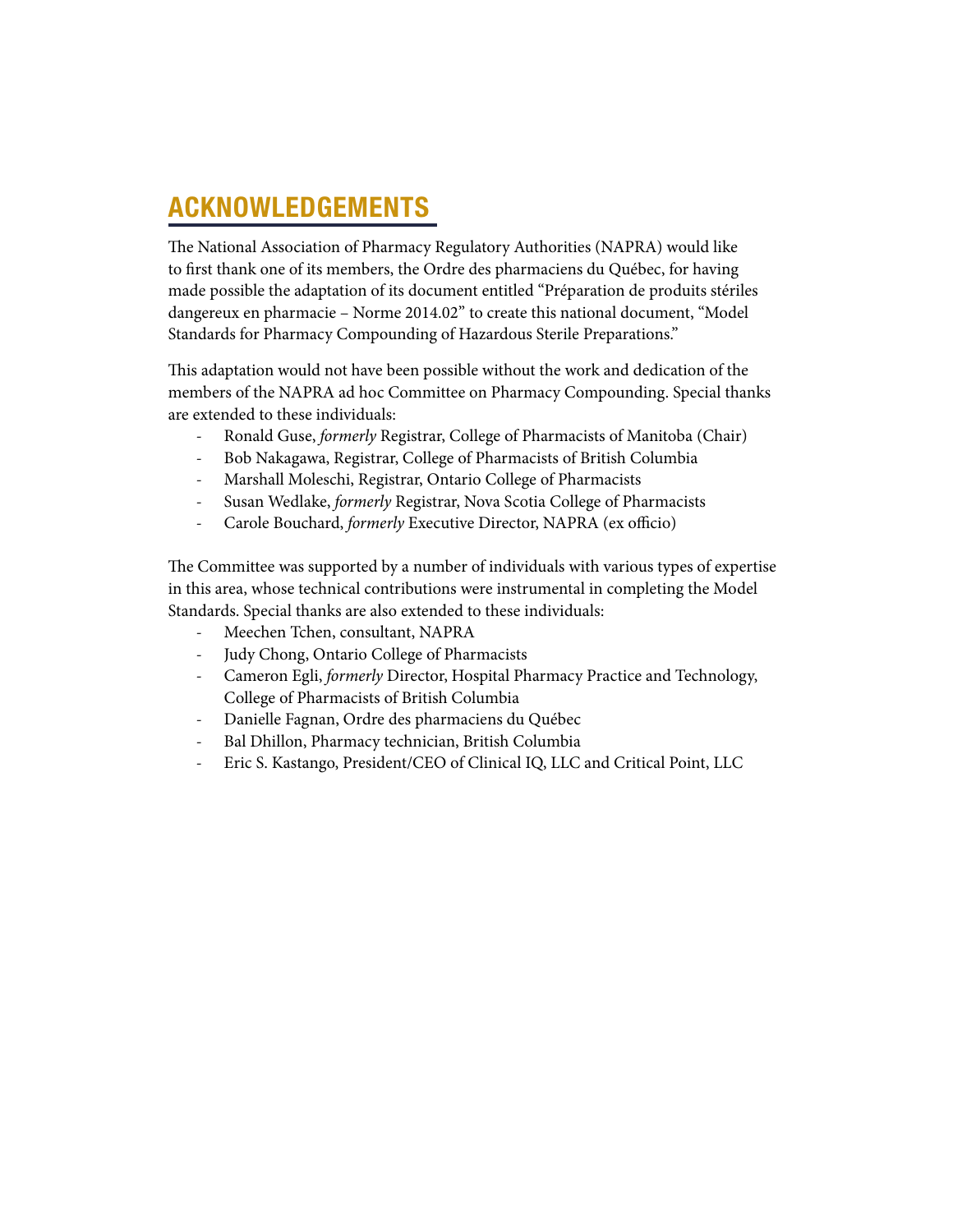# **CONTENTS**

| 1. |                 | <b>INTRODUCTION</b>                                                                          | 3  |
|----|-----------------|----------------------------------------------------------------------------------------------|----|
| 2. |                 | <b>OBJECTIVES</b>                                                                            | 4  |
| 3. |                 | <b>REGULATORY FRAMEWORK</b>                                                                  | 5  |
| 4. |                 | <b>ABBREVIATIONS</b>                                                                         | 7  |
| 5. |                 | <b>CORE REQUIREMENTS FOR A STERILE COMPOUNDING SERVICE</b>                                   | 8  |
|    | 5.1             | Personnel                                                                                    | 8  |
|    | 5.2             | Policies and procedures                                                                      | 16 |
|    | 5.3             | Facilities and equipment                                                                     | 16 |
|    | 5.4             | General maintenance log                                                                      | 40 |
| 6. |                 | PRODUCT AND PREPARATION REQUIREMENTS                                                         | 41 |
|    | 6.1             | Beyond-use date and dating methods                                                           | 41 |
|    | 6.2             | Compounded sterile preparation protocols                                                     | 44 |
|    | 6.3             | Compounded sterile preparation log                                                           | 45 |
|    | 6.4             | Patient file                                                                                 | 47 |
|    | 6.5             | Conduct of personnel in areas reserved for the compounding of hazardous sterile preparations | 47 |
|    | 6.6             | Aseptic compounding of hazardous sterile preparations                                        | 48 |
|    | 6.7             | Packaging                                                                                    | 57 |
|    | 6.8             | Receipt and storage of hazardous products                                                    | 58 |
|    | 6.9             | Transport and delivery of hazardous compounded sterile preparations                          | 60 |
|    | 6.10            | Recall of hazardous sterile products or final hazardous compounded sterile preparations      | 61 |
|    | 6.11            | Incident and accident management                                                             | 61 |
|    | 6.12            | Hazardous waste management                                                                   | 62 |
| 7. |                 | <b>QUALITY ASSURANCE PROGRAM</b>                                                             | 64 |
|    | 7.1             | Program content                                                                              | 64 |
|    | 7.2             | Results and action levels                                                                    | 64 |
|    | 7.3             | Verification of equipment and facilities                                                     | 64 |
|    | 7.4             | Quality assurance of personnel involved in aseptic compounding                               | 70 |
|    | 7.5             | Quality assurance of hazardous compounded sterile preparations                               | 71 |
|    | 7.6             | Documentation of quality control activities                                                  | 71 |
| 8. |                 | SOURCES FOR ADDITIONAL INFORMATION                                                           | 73 |
| 9. | <b>GLOSSARY</b> |                                                                                              | 74 |
|    |                 | <b>10. LIST OF TABLES</b>                                                                    | 79 |
|    |                 |                                                                                              |    |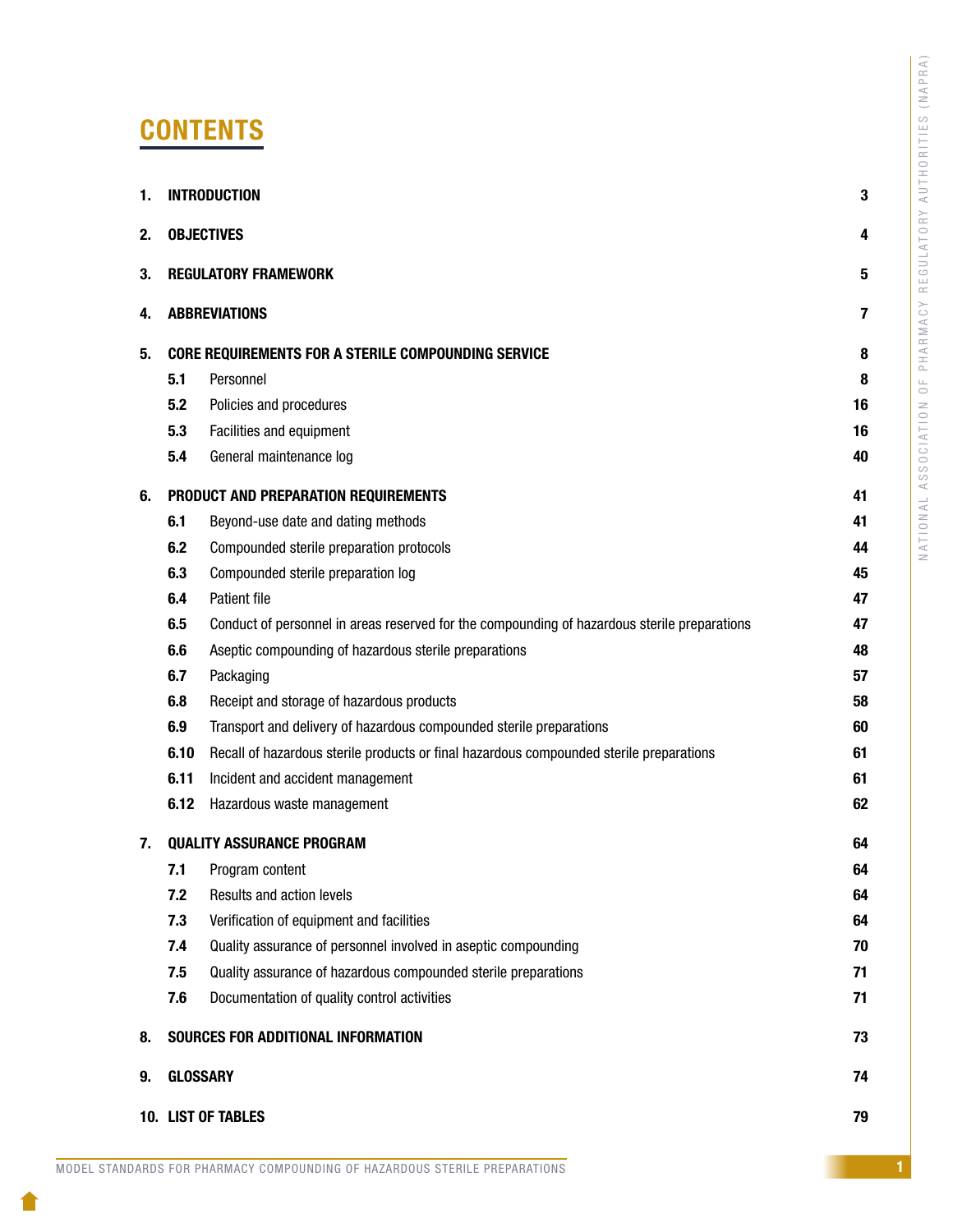| 11. | <b>APPENDICES</b>  |                                                                                                          | 80 |
|-----|--------------------|----------------------------------------------------------------------------------------------------------|----|
|     | <b>Appendix 1</b>  | Policies and procedures for the compounding of hazardous sterile preparations                            | 80 |
|     | <b>Appendix 2</b>  | Mandatory and supplemental references                                                                    | 82 |
|     | <b>Appendix 3</b>  | Training of compounding personnel and cleaning and disinfecting personnel                                | 84 |
|     | <b>Appendix 4</b>  | Procedure template                                                                                       | 86 |
|     | <b>Appendix 5</b>  | Minimum indicators for certification of controlled areas and containment primary<br>engineering controls | 88 |
|     | <b>Appendix 6</b>  | Certification of controlled areas and biological safety cabinets                                         | 90 |
|     | <b>Appendix 7</b>  | Template for the drafting of compounding protocols to be completed for each drug                         | 92 |
|     | <b>Appendix 8</b>  | Examples of sterile preparations that must be verified at each stage of compounding                      | 95 |
|     | <b>Appendix 9</b>  | Procedure example: Receiving, unpacking and storing hazardous products                                   | 96 |
|     | <b>Appendix 10</b> | Temperatures for different types of storage                                                              | 97 |
|     | <b>Appendix 11</b> | Incident/accident reporting and follow-up form                                                           | 98 |
|     | <b>Appendix 12</b> | Components of a quality assurance program                                                                | 99 |
|     |                    |                                                                                                          |    |

#### [12. BIBLIOGRAPHY](#page-103-0) 101

NATIONAL ASSOCIATION OF PHARMACY REGULATORY AUTHORITIES (NAPRA)

NATIONAL ASSOCIATION OF PHARMACY REGULATORY AUTHORITIES (NAPRA)

1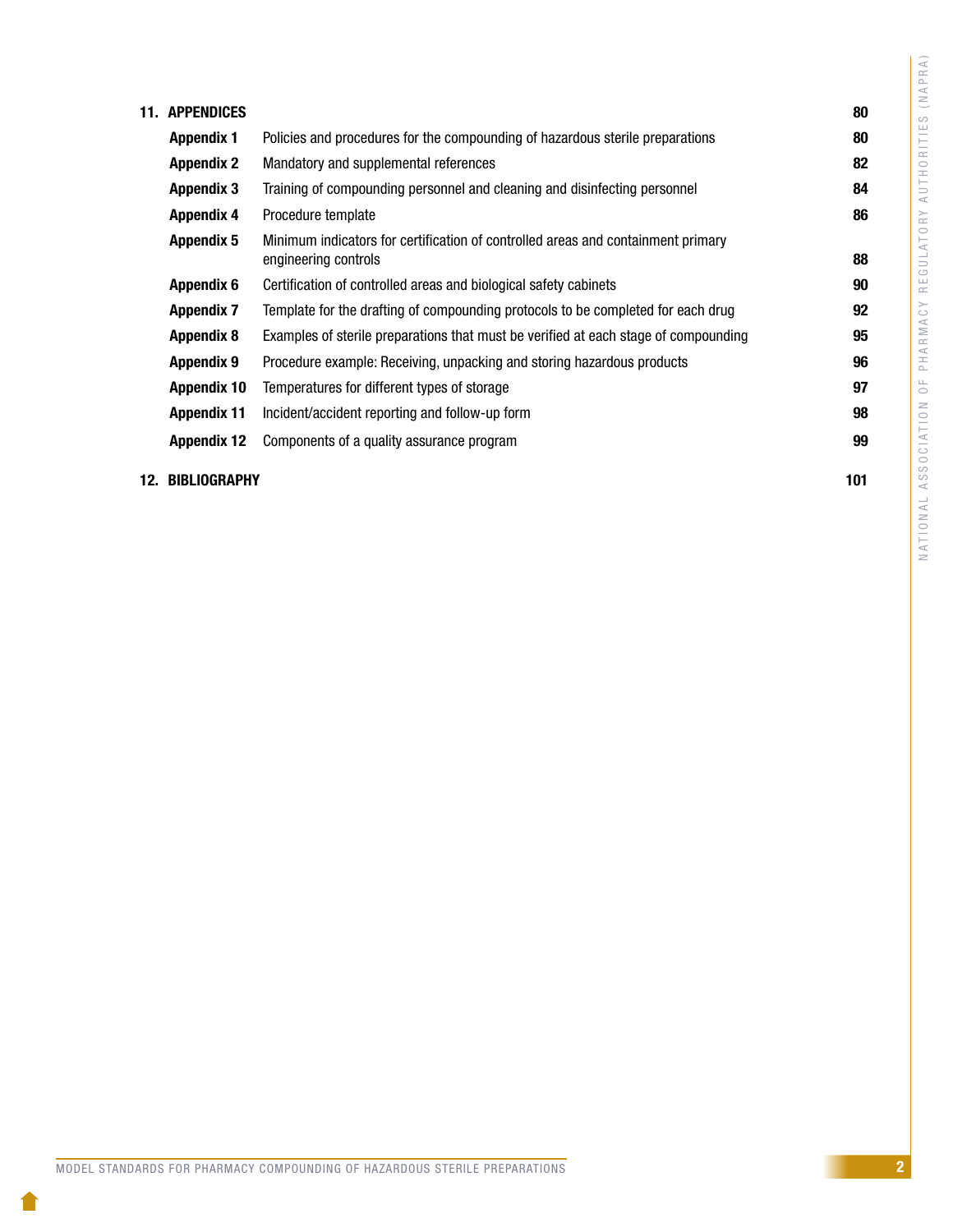# <span id="page-5-0"></span>1. INTRODUCTION

The compounding of sterile preparations requires high-quality standards to ensure preparation quality and safety. Parenteral therapies are becoming more complex, and patients may now receive continuous antibiotic therapy or chemotherapy, among other therapies, for several days at home. Consequently, greater attention must be paid to the environment in which these preparations are prepared, the training of personnel and quality assurance procedures to prevent complications and protect the public more generally.

Evolving practice and increased awareness of the inherent dangers of compounding sterile preparations for the health of both patients and compounding personnel<sup>1, 2, 3, 4</sup> led to the need to review the "Guidelines to Pharmacy Compounding" published by the National Association of Pharmacy Regulatory Authorities (NAPRA) in October 2006.

The new NAPRA Model Standards for Pharmacy Compounding of Hazardous Sterile Preparations have been adapted from standards originally developed by the Ordre des pharmaciens du Québec, which are in turn based on General Chapter <797> of the United States Pharmacopeia-National Formulary (USP-NF) in effect in the United States since 2004. Requirements of the Chapter <800> of the United States Pharmacopeia-National Formularly (USP-NF) were also taken into consideration in the preparation of the new NAPRA Model Standards. Their preparation was led by the NAPRA ad hoc Committee on Pharmacy Compounding and involved extensive consultation with experts and stakeholders.

<sup>1</sup> Bussières JF, Prot S. Perspectives sur les préparations magistrales en pharmacie au Québec. *Pharmactuel.* 2004;37(3):File 1.

<sup>2</sup> Selenic D, [Dodson](http://www.ncbi.nlm.nih.gov/pubmed?term=Dodson%20DR%5BAuthor%5D&cauthor=true&cauthor_uid=12892028) DR, [Jensen](http://www.ncbi.nlm.nih.gov/pubmed?term=Jensen%20B%5BAuthor%5D&cauthor=true&cauthor_uid=12892028) B, [Arduino](http://www.ncbi.nlm.nih.gov/pubmed?term=Arduino%20MJ%5BAuthor%5D&cauthor=true&cauthor_uid=12892028) MJ, [Panlilio](http://www.ncbi.nlm.nih.gov/pubmed?term=Panlilio%20A%5BAuthor%5D&cauthor=true&cauthor_uid=12892028) A, Archibald LK. *Enterobacter cloacae* bloodstream infections in pediatric patients traced to a hospital pharmacy. *Am J Health Syst Pharm*. 2003:60(14):1440-6.

<sup>3</sup> Patel PR, Larson AK, Castel AD, Ganova-Raeva LM, Myers RA, Roup BJ, et al. Hepatitis C virus infections from a contaminated radiopharmaceutical used in myocardial perfusion studies. *JAMA.* 2006;296(16):2005-11.

<sup>4</sup> Kastango ES. The cost of quality in pharmacy. *Int J Pham Compound.* 2002;6(6):404-7.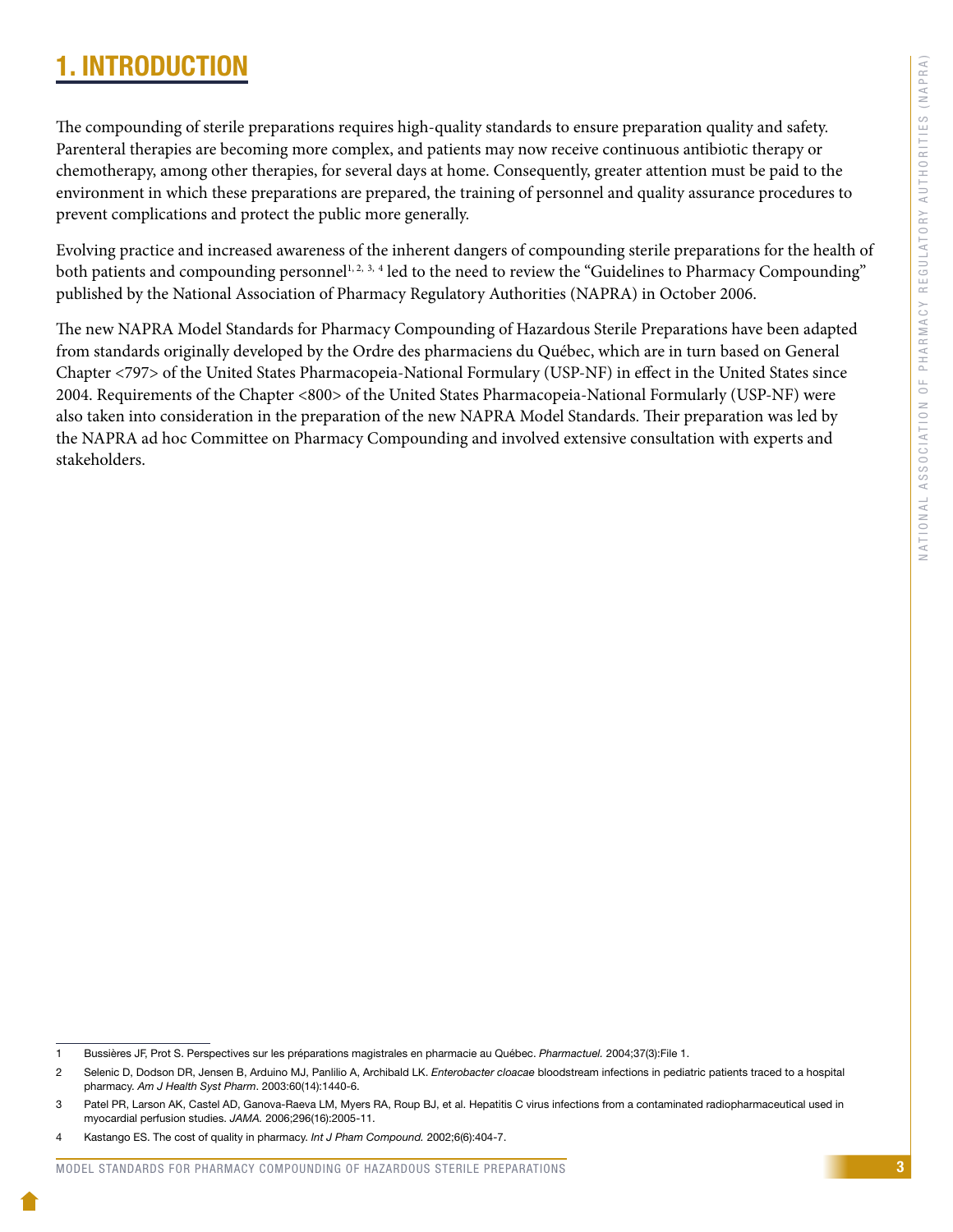4

# <span id="page-6-0"></span>2. OBJECTIV

The aim of these Model Standards is to provide pharmacists and pharmacy technicians who compound hazardous sterile preparations with the standards necessary to evaluate their practice, develop service-related procedures and implement appropriate quality controls for both patients and compounding personnel, with a view to guaranteeing the overall quality and safety of sterile preparations. The Model Standards will come into effect in each province/territory once they have been adopted by the respective provincial/territorial pharmacy regulatory authorities.

These Model Standards represent the minimum requirements to be applied in compounding sterile preparations; however, it is always possible to exceed these standards. The use of other technologies, techniques, materials and procedures may be acceptable, so long as they are proven to be equivalent or superior to those described here.

These Model Standards support NAPRA's Model Standards of Practice for Canadian Pharmacists and Pharmacy Technicians<sup>5, 6</sup>, as well as other policies and guidelines that may be in place in provincial/territorial jurisdictions.

<sup>5</sup> National Association of Pharmacy Regulatory Authorities (NAPRA). *Model standards of practice for Canadian pharmacists.* Ottawa, ON: NAPRA; 2009. Available from: http://napra.ca/Content\_Files/Files/Model\_Standards\_of\_Prac\_for\_Cdn\_Pharm\_March09\_Final\_b.pdf

<sup>6</sup> National Association of Pharmacy Regulatory Authorities (NAPRA). *Model standards of practice for Canadian pharmacy technicians.* Ottawa, ON: NAPRA; 2011. Available from: http://napra.ca/pages/PharmacyTechnicians/pharmacytechniciansstandards.aspx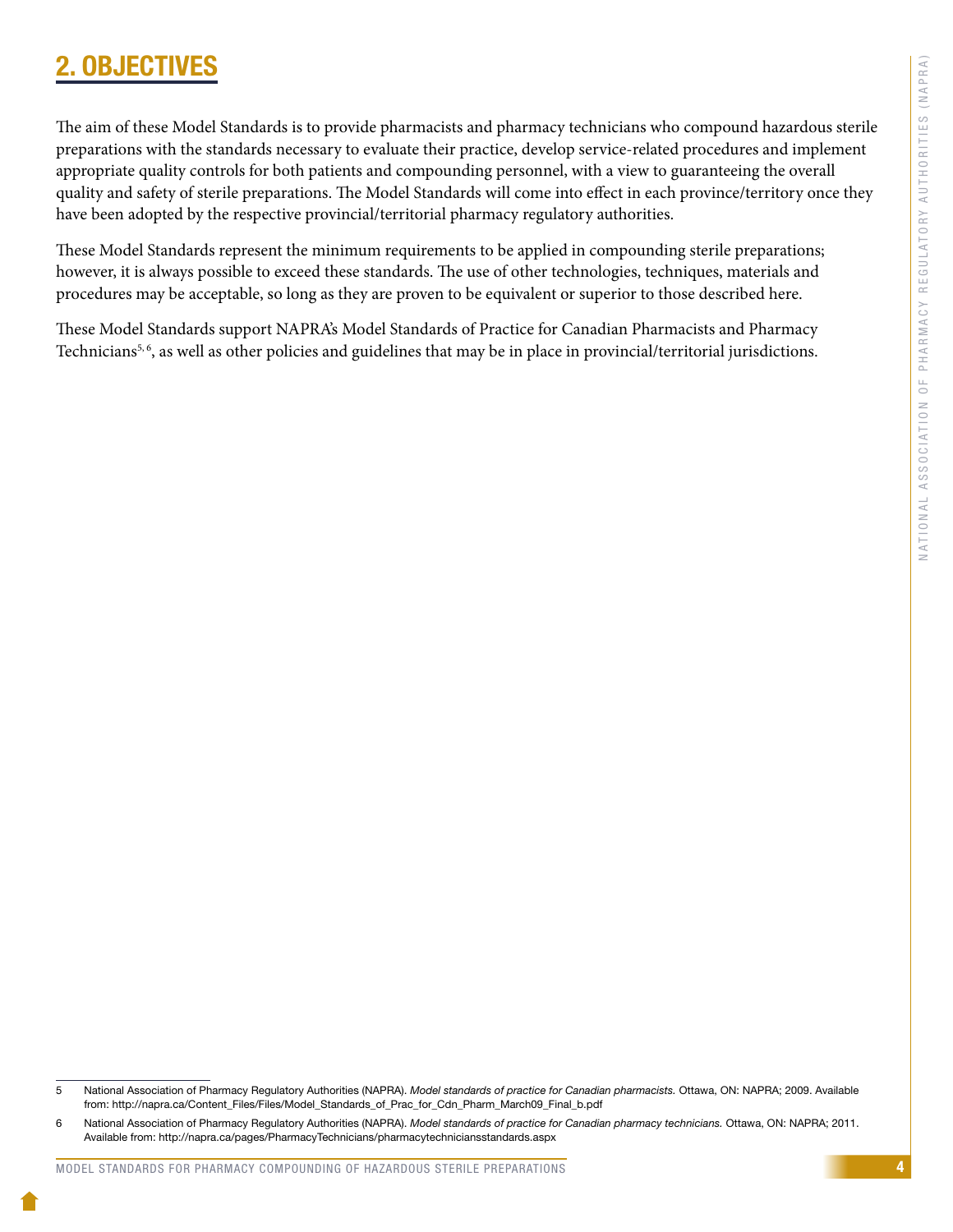# <span id="page-7-0"></span>3. REGULATORY FRAMEWORK

Compounded sterile preparations are prepared by many health care professionals, including nurses, physicians, pharmacists and pharmacy technicians. However, the majority of sterile compounding is performed by pharmacy personnel under the supervision of pharmacists. Although these standards could serve as best practices for other health care practitioners, they pertain specifically to pharmacists, pharmacy technicians and pharmacies where compounded sterile preparations are prepared.

The preparation of medications (pharmacy compounding) has always been an integral part of the practice of pharmacy. It is essential to the delivery of health care and allows for personalized therapeutic solutions to improve patient care. However, pharmacy compounding must always be carried out within a prescriber–patient–pharmacist relationship. Provincial/territorial pharmacy regulatory authorities are responsible for regulating a pharmacy's compounding services in these situations.

In situations involving requests to compound preparations outside of a prescriber–patient–pharmacist relationship, in the absence of a patient-specific prescription, the preparation activities fall under the federal legislative framework. For example, the bulk preparation of compounded preparations in the absence of a prescriber–pharmacist–patient relationship would fall under the federal legislative framework.

Health Canada is the federal department responsible for the *Food and Drugs Act* and the *Controlled Drugs and Substances Act* and their associated regulations. In January 2009, Health Canada developed its "Policy on Manufacturing and Compounding Drug Products in Canada"7 . At the time these Model Standards were prepared, Health Canada was examining this policy with a view to creating new standards for situations not covered within the practice of pharmacy or under the current federal licensing framework, such as commercial compounding manufacturing.

NAPRA's professional competencies for Canadian pharmacists and pharmacy technicians at entry to practice provide guidance for developing an ethical, legal and professional practice. One of these competencies specifies that a pharmacist or pharmacy technician must seek guidance when uncertain about his or her own knowledge, skills, abilities or scope of practice. Therefore, individuals who do not have the knowledge, training, expertise, facilities or equipment required to compound sterile products must refer patients to a colleague who does have the competencies and facilities required to do so or, where permitted by provincial/territorial legislation, ask another pharmacy to compound the product for them.

Compounded sterile preparations include the following types of medications:

- nasal inhalation solutions
- respiratory therapy solutions
- solutions for live organ and tissue or graft baths
- injections (e.g., intramuscular, intravenous, intrathecal, intradermal, subcutaneous)
- irrigation solutions for wounds and body cavities (e.g., thoracic, spinal, abdominal, pelvic)
- ophthalmic drops and ointments
- otic drops for intratympanic administration
- parenteral nutrition
- dialysis solutions

<sup>7</sup> Health Canada, Health Products and Food Branch Inspectorate. *Policy on manufacturing and compounding drug products in Canada.* POL-051. Ottawa, ON: Health Canada; 2009. Available from: http://www.hc-sc.gc.ca/dhp-mps/compli-conform/gmp-bpf/docs/pol\_0051-eng.php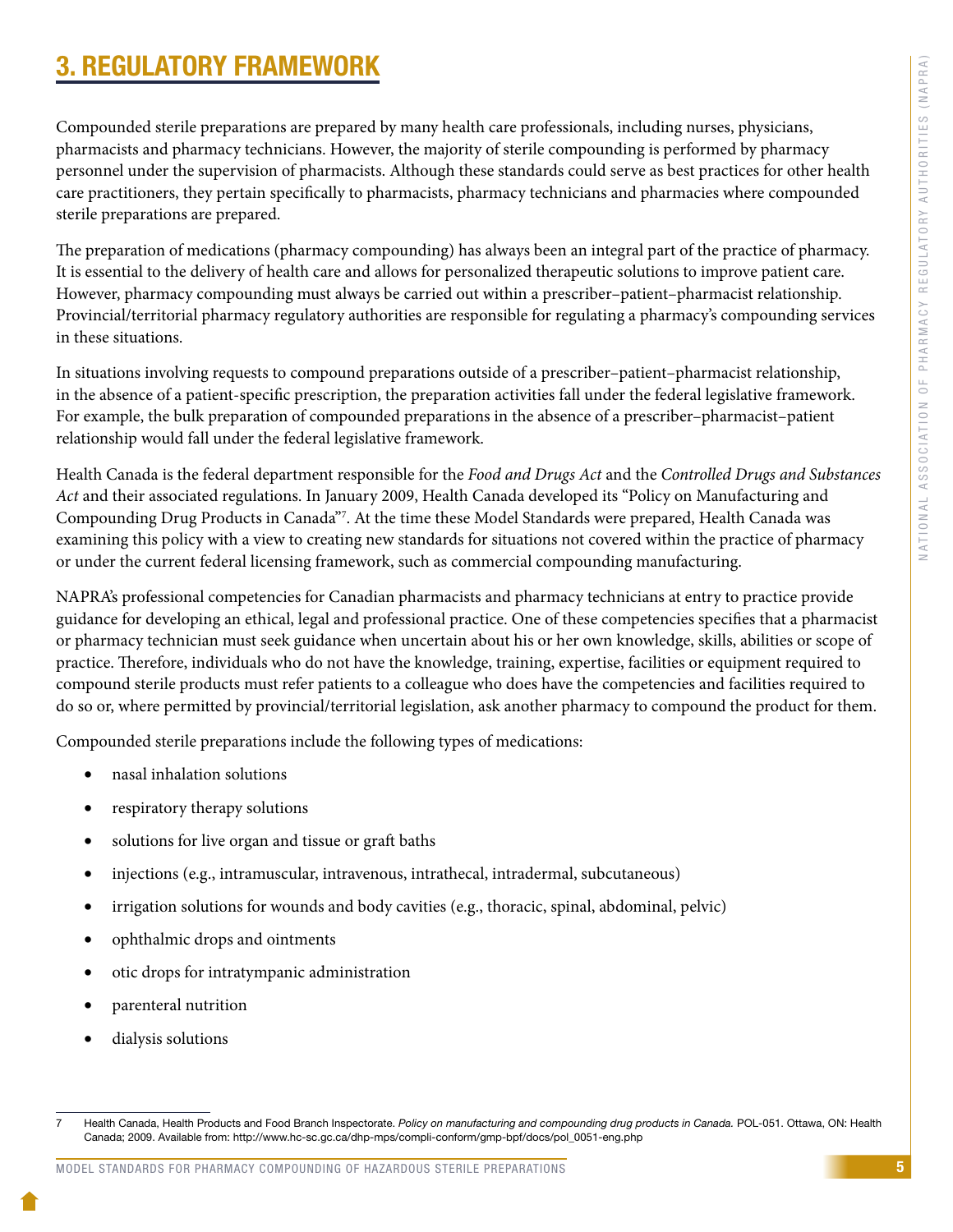- allergen extracts
- • topical preparations (where sterility is essential to therapy, e.g., for patients with burns)
- • radiopharmaceuticals

Pursuant to these Model Standards, sterility is also required for reconstitution and certain manipulations (according to manufacturers' instructions) of sterile products approved by Health Canada and for the repackaging of approved sterile products, regardless of the route of administration.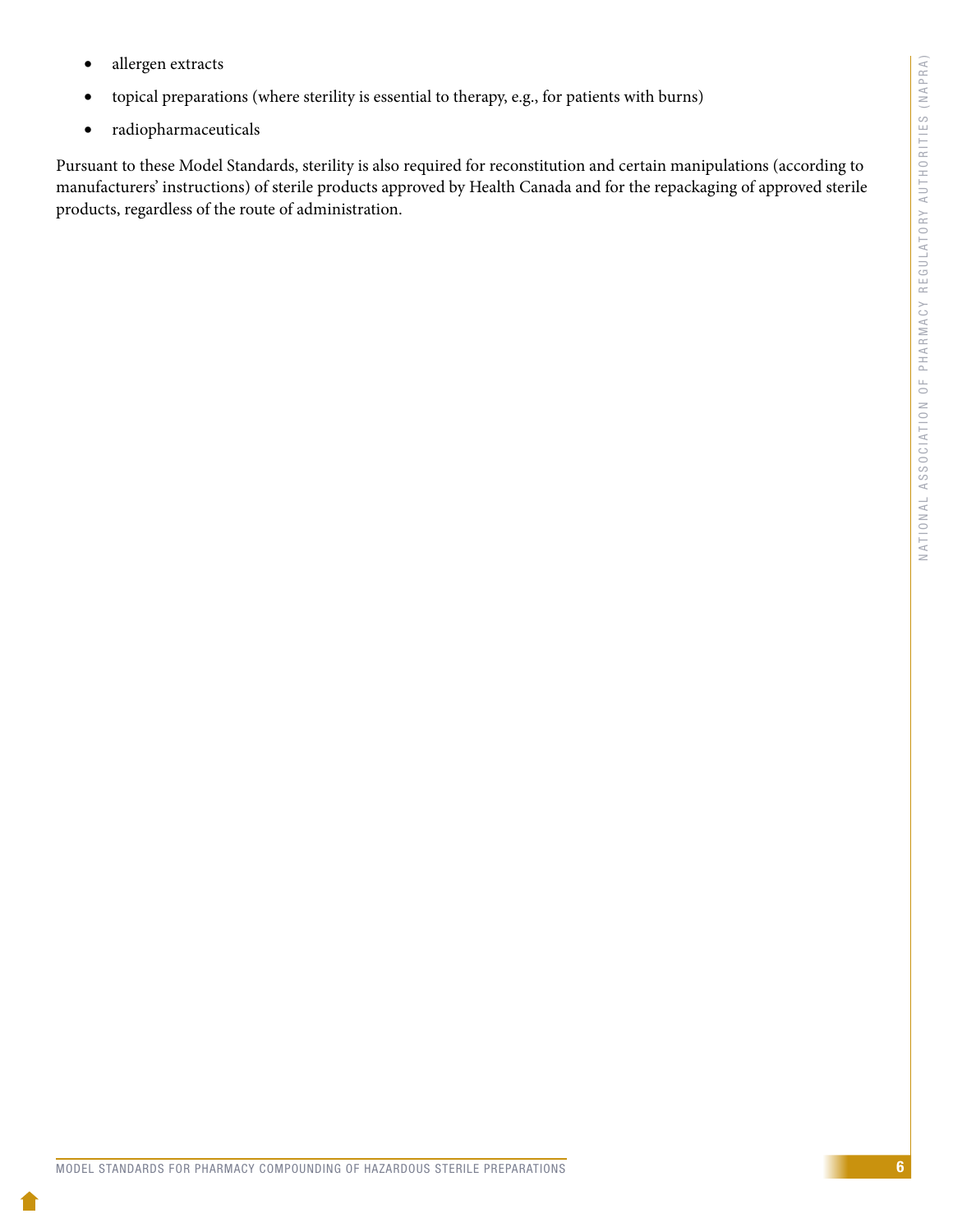# <span id="page-9-0"></span>4. ABBREVIATIONS

The following abbreviations are used in this document.

| <b>Abbreviation</b> | <b>Name</b>                                                                                                                                                                                                                                       |  |  |  |
|---------------------|---------------------------------------------------------------------------------------------------------------------------------------------------------------------------------------------------------------------------------------------------|--|--|--|
| ABHR                | Alcohol-based hand rub                                                                                                                                                                                                                            |  |  |  |
| <b>ACD</b>          | Automated compounding device                                                                                                                                                                                                                      |  |  |  |
| ACPH                | Air changes per hour                                                                                                                                                                                                                              |  |  |  |
| <b>ASSTSAS</b>      | Association paritaire pour la santé et la sécurité du travail du secteur affaires<br>sociales, a joint sector-based association dedicated to occupational health<br>and safety in the health and social services sector in the province of Quebec |  |  |  |
| <b>BSC</b>          | Biological safety cabinet                                                                                                                                                                                                                         |  |  |  |
| <b>BUD</b>          | Beyond-use date                                                                                                                                                                                                                                   |  |  |  |
| <b>CACI</b>         | Compounding aseptic containment isolator                                                                                                                                                                                                          |  |  |  |
| <b>CETA</b>         | <b>Controlled Environment Testing Association</b>                                                                                                                                                                                                 |  |  |  |
| <b>CFU</b>          | Colony-forming unit                                                                                                                                                                                                                               |  |  |  |
| C-PEC               | Containment primary engineering control                                                                                                                                                                                                           |  |  |  |
| GFS                 | Gloved fingertip sampling                                                                                                                                                                                                                         |  |  |  |
| HEPA                | High-efficiency particulate air                                                                                                                                                                                                                   |  |  |  |
| HVAC                | Heating, ventilation and air conditioning                                                                                                                                                                                                         |  |  |  |
| <b>ISO</b>          | International Organization for Standardization                                                                                                                                                                                                    |  |  |  |
| <b>NF</b>           | National Formulary (United States)                                                                                                                                                                                                                |  |  |  |
| <b>NIOSH</b>        | National Institute for Occupational Safety and Health (United States)                                                                                                                                                                             |  |  |  |
| <b>PPE</b>          | Personal protective equipment                                                                                                                                                                                                                     |  |  |  |
| USP                 | United States Pharmacopeia                                                                                                                                                                                                                        |  |  |  |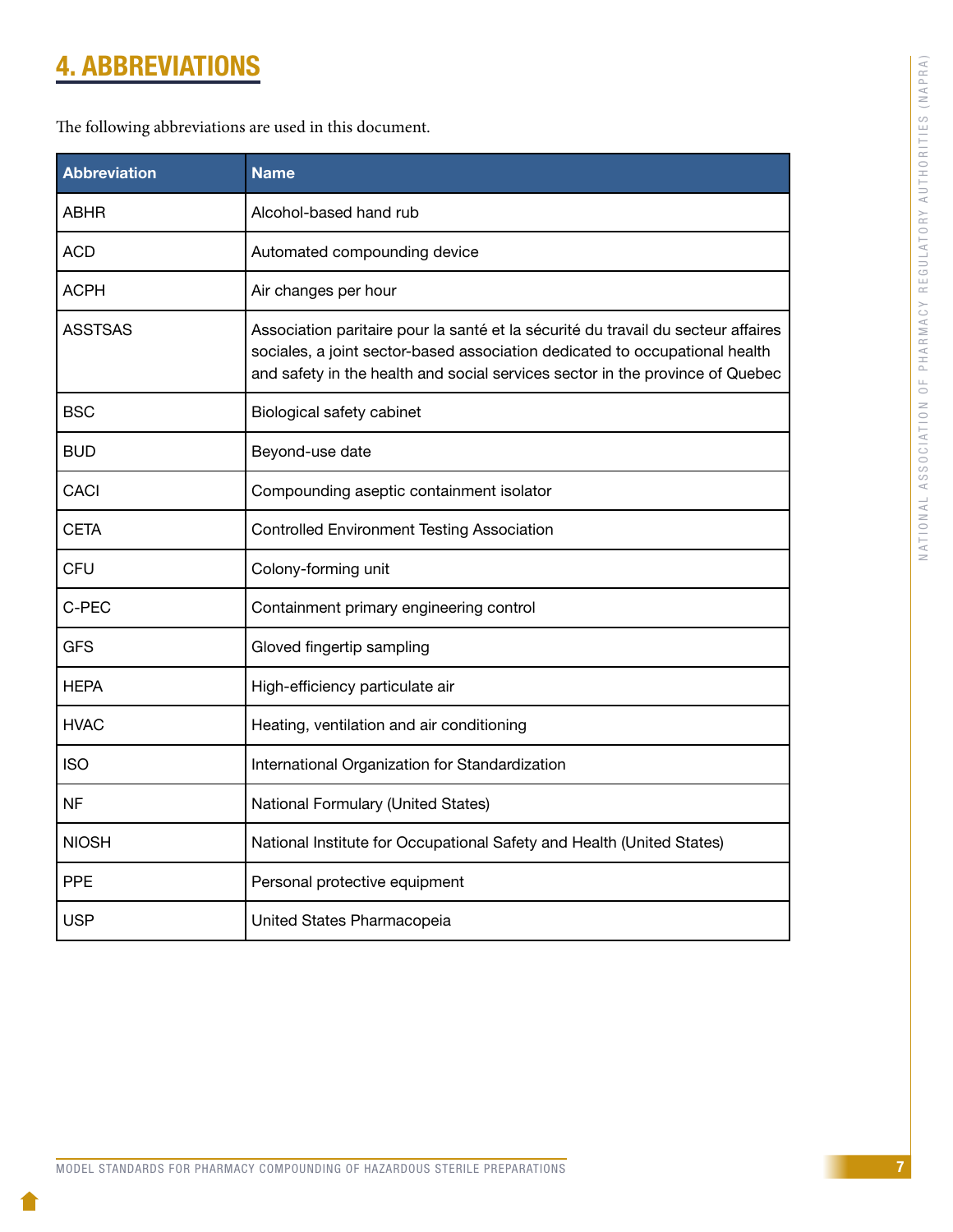# <span id="page-10-0"></span>**CORE REQUIREMENTS FOR A STERILE COMPOUNDING SERV**

In addition to strict aseptic techniques, the compounding of hazardous sterile preparations requires safety measures to protect personnel and the environment.

Hazardous products can penetrate the body through the skin, by ingestion, by accidental injection (needle-stick injury) or by inhalation. According to some studies, absorption through the skin is the primary known route of penetration<sup>8</sup>.

Absorption through the skin occurs by direct contact with contaminated surfaces or objects. Penetration by ingestion occurs by eating foods that have been contaminated or by putting contaminated hands or objects, particularly pens, into the mouth<sup>9, 10</sup>. Inhalation of vapourized drugs can also be a source of contamination<sup>11</sup>.

References on the safe handling of hazardous products must be consulted before compounding services for such products can be offered. Additional laws and regulations governing the compounding of hazardous sterile preparations and other hazardous materials may exist at the federal/provincial/territorial level, and these must also be consulted.

# 5.1 Personnel

# 5.1.1 Roles and responsibilities

# 5.1.1.1 Pharmacy manager<sup>12</sup> or pharmacy department head<sup>13</sup>

The pharmacy manager or pharmacy department head is responsible for developing, organizing and supervising all activities related to pharmacy compounding of hazardous sterile preparations. This person may share or assign these responsibilities to a pharmacist or pharmacy technician, who will be designated as the sterile compounding supervisor. If the designated pharmacist or pharmacy technician chooses not to perform these activities, the pharmacy manager or pharmacy department head must assume the responsibilities of the sterile compounding supervisor and must therefore be qualified to perform compounding of hazardous sterile preparations in the pharmacy.

If these responsibilities are assigned to a pharmacist or pharmacy technician, the pharmacy manager or pharmacy department head must ensure that the sterile compounding supervisor fulfills them adequately.

In the pharmacy of a health care facility, a hazardous drugs committee $14$  should be established. The committee should comprise representatives of the employer, representatives of compounding and administration personnel, and representatives of cleaning and disinfecting personnel for the compounding areas. A pharmacist or pharmacy technician must be designated to support hazardous products management.

<sup>8</sup> American Society of Health-System Pharmacists. ASHP guidelines on handling hazardous drugs. *Am J Health Syst Pharm*. 2006;63(12):1172-93.

<sup>9</sup> American Society of Health-System Pharmacists. ASHP guidelines on handling hazardous drugs. *Am J Health Syst Pharm*. 2006;63(12):1172-93.

<sup>10</sup> Association paritaire pour la santé et la sécurité du travail du secteur affaires sociales (ASSTSAS). *Prevention guide — safe handling of hazardous drugs.* Montréal, QC: ASSTSAS; 2008. Available from: https://www.irsst.qc.ca/media/documents/PubIRSST/CG-002.pdf

<sup>11</sup> American Society of Health-System Pharmacists. ASHP guidelines on handling hazardous drugs. *Am J Health Syst Pharm*. 2006;63(12):1172-93.

<sup>12</sup> In the context of this document, a pharmacy manager in the province of Québec is the pharmacist who owns the pharmacy; in other Canadian jurisdictions, a pharmacy manager is the pharmacist designated as the manager by the pharmacy owner and/or recognized as the manager by the provincial/territorial authority.

<sup>13</sup> In the context of this document, the pharmacy department head must be a pharmacist licensed to practise pharmacy by the relevant provincial/territorial pharmacy regulatory authority.

<sup>14</sup> Association paritaire pour la santé et la sécurité du travail du secteur affaires sociales (ASSTSAS). *Prevention guide — safe handling of hazardous drugs.* Montréal, QC: ASSTSAS; 2008. Available from: https://www.irsst.qc.ca/media/documents/PubIRSST/CG-002.pdf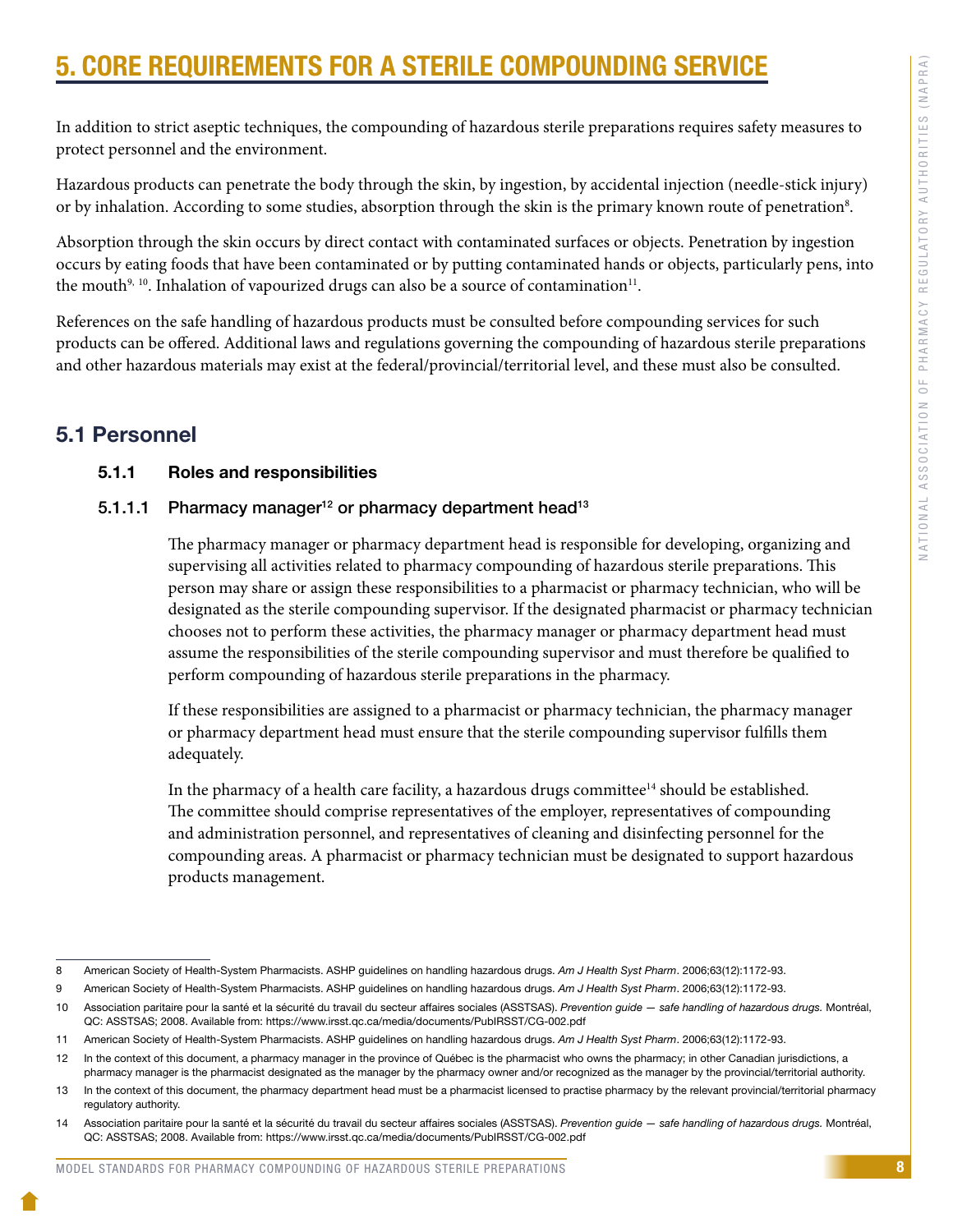#### 5.1.1.2 Sterile compounding supervisor

#### **Definition**

A pharmacist or pharmacy technician designated to supervise activities related to the compounding of hazardous sterile preparations. This person works with the pharmacy manager or pharmacy department head and with the compounding personnel.

The sterile compounding supervisor develops, organizes and oversees all activities related to the compounding of hazardous sterile preparations. These responsibilities are assigned by the pharmacy manager or pharmacy department head.

In accordance with the appropriate supervision protocol and appropriate quality control measures, the sterile compounding supervisor may assign technical tasks related to sterile-preparation compounding to a pharmacy assistant with the appropriate training<sup>15</sup>, using a formal delegation process that complies with the requirements of the provincial/territorial authority.

#### **Responsibilities**

The sterile compounding supervisor ensures that the following requirements are met:

- A personnel training and assessment program is implemented.
- Personnel know and fully comply with policies and procedures.
- • Appropriate measures are taken to ensure the safety of personnel during each preparation.
- Policies and procedures covering all activities are developed, regularly reviewed, updated (at least every 3 years or more frequently when standards have changed) and always followed (*see* Appendix 1).
- Prevention measures are implemented, in collaboration with the pharmacy manager or pharmacy department head, to limit exposure of personnel to hazardous products.
- The facilities and equipment used to compound hazardous sterile preparations meet requirements and are maintained, calibrated or certified according to manufacturers' specifications or standards, whichever are more stringent.
- The existing compounding process yields high-quality sterile preparations that are safe for patients.
- The available, recognized scientific literature is used to determine stability and to establish the beyond-use date (BUD) for each hazardous sterile preparation.
- • A quality assurance program, designed to ensure that preparation activities are performed in accordance with standards of practice, scientific standards, existing data and relevant information, is implemented and followed.
- • Current editions of mandatory and supplementary references are available and updated regularly. Appendix 2 lists required publications and suggestions for supplementary references.
- All records required by the Model Standards are completed, maintained and readily available for audit and inspection purposes.

<sup>15</sup> Please consult the relevant provincial/territorial pharmacy regulatory authority for training requirements defined in each jurisdiction.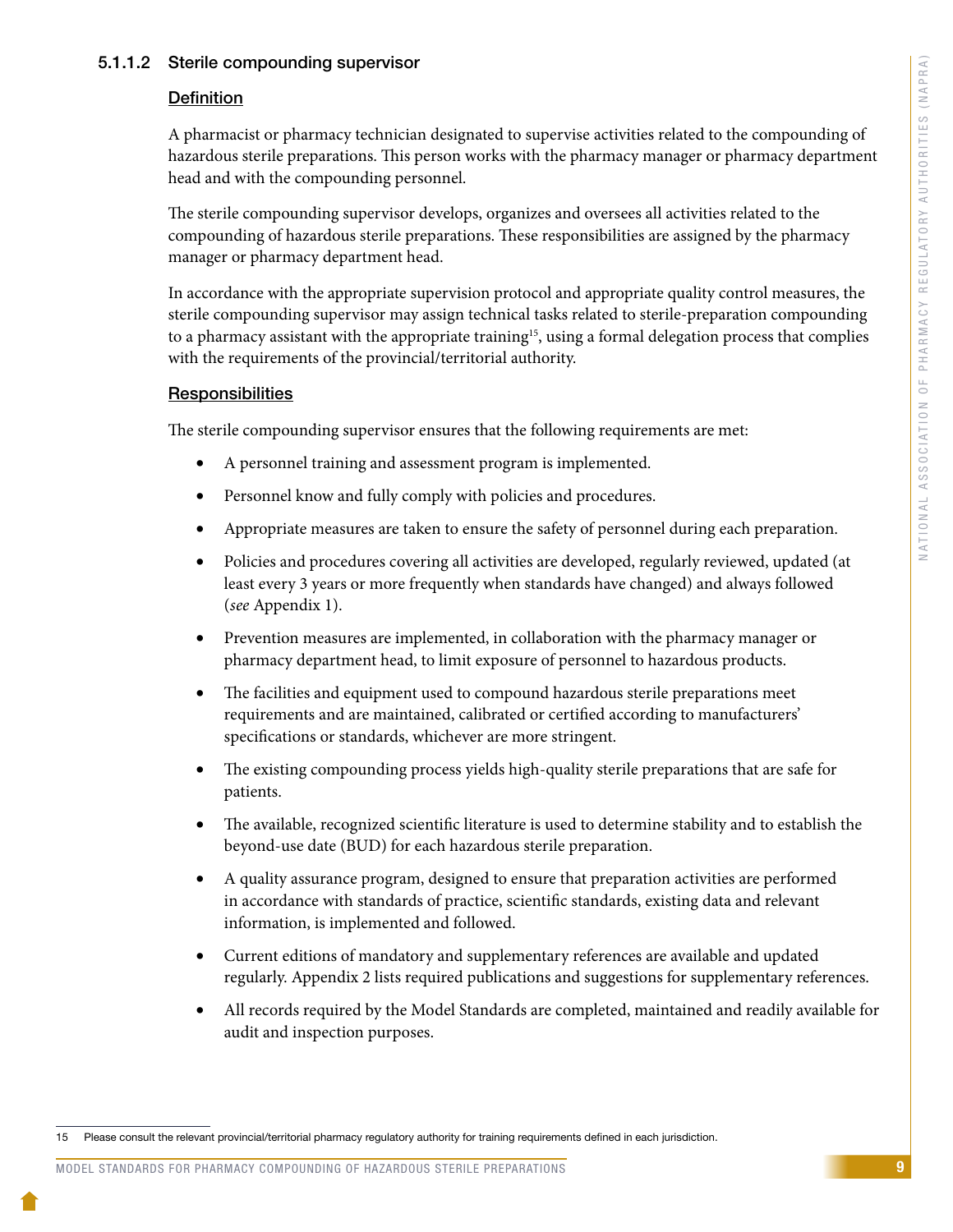# 5.1.1.3 Compounding personnel

#### **Definition**

- a) A pharmacist or pharmacy technician who prepares or supervises the compounding of sterile preparations
	- for patients of the facility or pharmacy where the pharmacist or pharmacy technician is employed;

OR

where permitted by provincial/territorial legislation, for patients of another facility or pharmacy upon request.

When more than one pharmacist or pharmacy technician is involved in dispensing a compounded sterile preparation, whether working in the same or different facilities/pharmacies, responsibilities toward the patient are shared between them. In such instances, all parties must comply with provincial/ territorial requirements and standards regarding inter- and intra-professional collaboration.

b) A pharmacy assistant with appropriate training<sup>16</sup>, who prepares sterile preparations or performs other technical tasks related to sterile compounding only when assigned to do so by the sterile compounding supervisor and only after completion of a formal delegation of duties from a pharmacist to the pharmacy assistant, in compliance with the requirements of the provincial/ territorial authority.

#### **Responsibilities**

The compounding pharmacist or pharmacy technician must

- perform or supervise compounding activities;
- ensure compliance with policies and procedures related to the compounding of hazardous sterile preparations;
- enforce or ensure compliance with required rules relating to asepsis, hygiene, cleanliness and safety;
- ensure that all records related to ongoing activities are completed and initialled;
- ensure that all data required for monitoring and reproducing the preparation are recorded;
- ensure that the equipment, instruments and space used are properly cleaned and maintained;
- ensure application of and compliance with existing compounding procedures;
- ensure that there is a compounding procedure/worksheet for each preparation produced;
- ensure the accuracy of calculations and measurements;
- ensure that appropriate equipment and instruments are used for each preparation to be produced;
- follow the compounding process defined in the compounding protocol;
- perform verification during the various stages of compounding and verify the final preparation;

#### MODEL STANDARDS FOR PHARMACY COMPOUNDING OF HAZARDOUS STERILE PREPARATIONS

<sup>16</sup> Please consult the relevant provincial/territorial pharmacy regulatory authority for training requirements defined in each jurisdiction.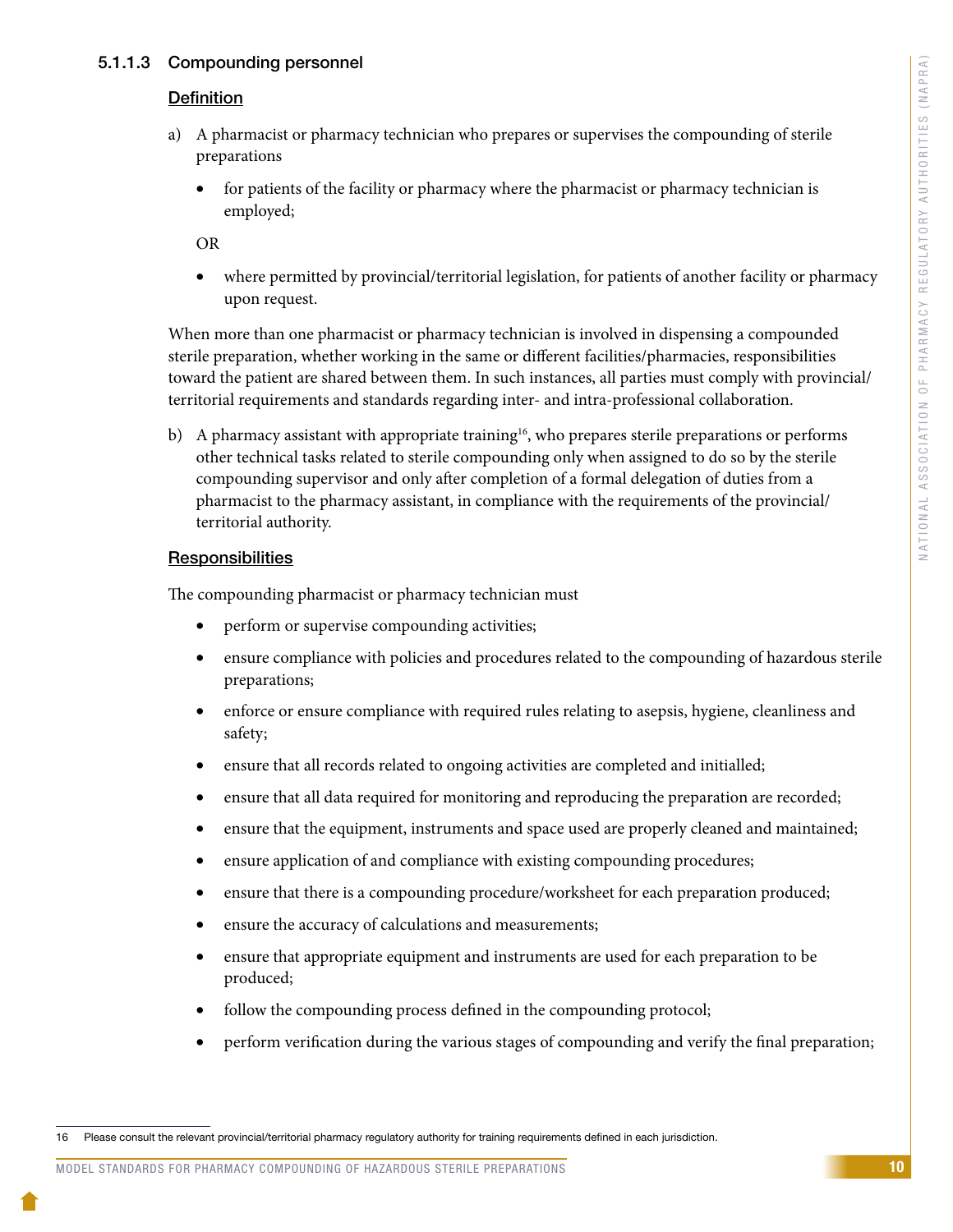- ensure that all required verification and quality control measures are performed to ensure the quality and sterility of each preparation;
- ensure that preparations are packaged and labelled in accordance with provincial/territorial requirements and that a BUD is included on the label (*see* section 6.1);
- when a hazardous sterile preparation is prepared on behalf of another facility/pharmacy (where permitted by provincial/territorial legislation), provide, orally and in writing, any information required for storing and transporting such medications (storage method, precautions, suggested BUD, etc.) to the pharmacist or pharmacy technician at the facility/pharmacy where the preparation will be dispensed;
- ensure that the final preparation is properly stored until delivery to the patient or to the pharmacist who ordered it (where compounding is undertaken by another pharmacy, as permitted by provincial/territorial legislation);
- when a preparation must be recalled, notify the pharmacist or pharmacy technician at any pharmacy/facility where the product was dispensed;
- before dispensing or releasing a preparation to the patient, ensure that all standards of practice associated with dispensing the preparation have been met, including an assessment of therapeutic appropriateness, patient consultation and education, documentation and other patient care activities;
- when a sterile preparation has been prepared on behalf of another facility/pharmacy (where permitted by provincial/territorial legislation), ensure that effective communication and collaboration occur between the pharmacists and pharmacy technicians at both facilities to clarify who is responsible for which aspects of patient care and to ensure continuity of care<sup>17</sup>.

The responsibilities of a pharmacy assistant assigned to prepare sterile preparations or perform other technical tasks related to sterile compounding are determined at the discretion of the sterile compounding supervisor. The sterile compounding supervisor should assign only those tasks permitted by provincial/territorial legislation and for which the pharmacy assistant has the appropriate training18. The sterile compounding supervisor must ensure that the pharmacy assistant is supervised by a pharmacist or pharmacy technician according to established supervision protocols and appropriate quality measures.

# 5.1.2 Training and assessment

Compounding personnel and cleaning and disinfecting personnel have a major impact on the risks associated with contamination of preparations and with chemical contamination of the environment. Stringent work methods<sup>19, 20</sup> are therefore required.

Integration and maintenance of required competencies is achievable only with adequate training and assessment.

# 5.1.2.1 Conditions

Pharmacists and pharmacy technicians involved in the organization, training, compounding, supervision or quality control of hazardous sterile preparations must have the appropriate mix of

<sup>17</sup> National Association of Pharmacy Regulatory Authorities (NAPRA). *Model standards of practice for Canadian pharmacists.* Ottawa, ON: NAPRA; 2009. Available from: http://napra.ca/Content\_Files/Files/Model\_Standards\_of\_Prac\_for\_Cdn\_Pharm\_March09\_Final\_b.pdf

<sup>18</sup> Please consult the relevant provincial/territorial pharmacy regulatory authority for training requirements defined in each jurisdiction.

<sup>19</sup> Thomas M, Sanborn M, Couldry R. I.V. admixture contamination rates: traditional practice site versus a class 1000 cleanroom. *Am J Health Syst Pharm*. 2005;62(22):2386-92.

<sup>20</sup> Trissel LA, Gentempo JA, Saenz LM, Woodard MY, Angeles CH. Effect of two work practice changes on the microbial contamination rates of pharmacycompounded sterile preparations. *Am J Health Syst Pharm*. 2007;64(8):837-41.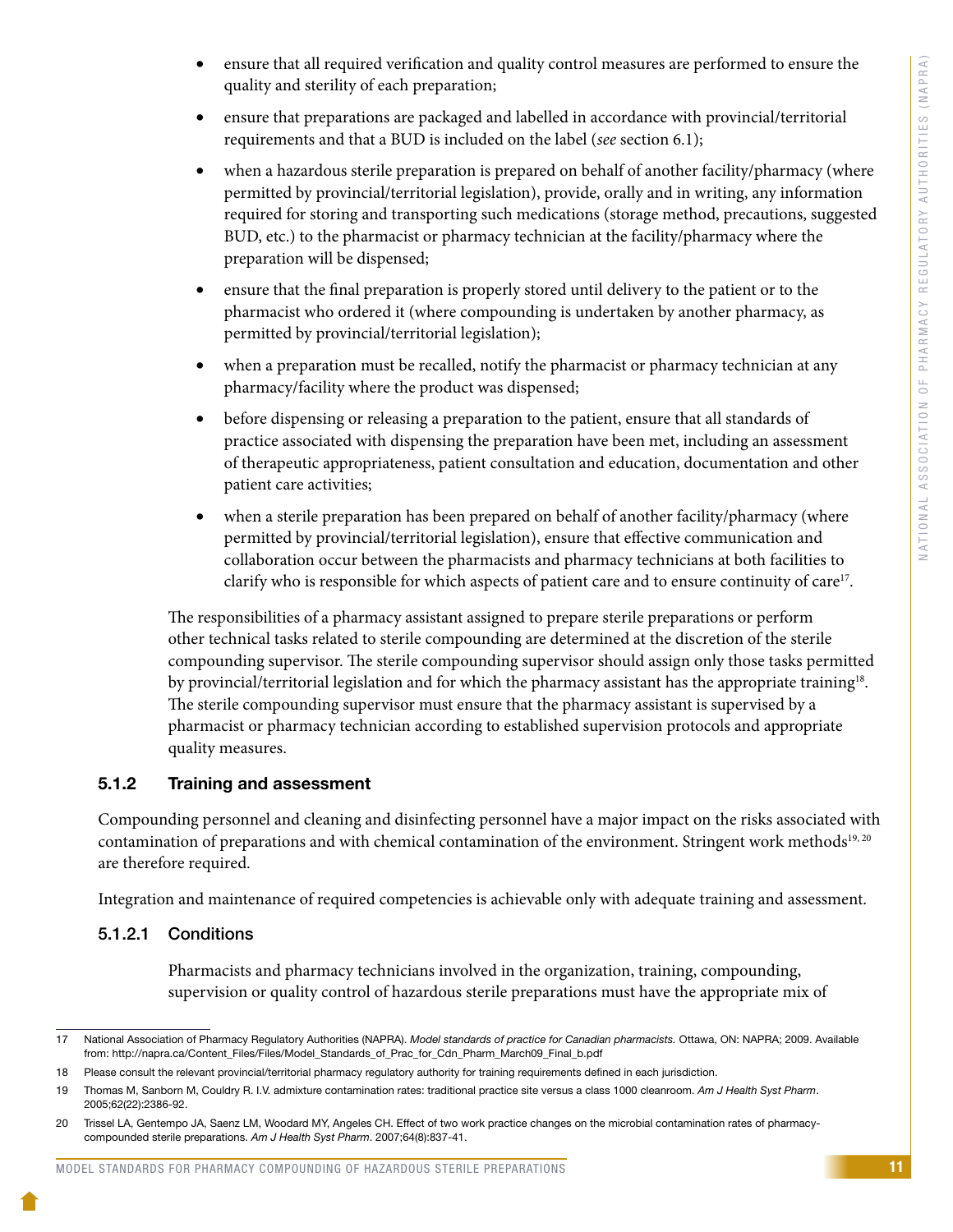education and experience. In the case of the sterile compounding supervisor, the person must also possess previous work experience supervising activities of a similar nature.

Before compounding any hazardous sterile preparations, employees must receive specific training in the workplace and must undergo and pass an assessment of their competency, as described in section 5.1.2.3. An annual competency assessment program must also be put into place.

All personnel (pharmacists, pharmacy technicians and pharmacy assistants) must know and apply safe-handling procedures for the receipt, storage, distribution and disposal of hazardous products and hazardous waste, as well as the procedures for dealing with accidental exposure and spills.

Compliance with operating procedures and use of appropriate techniques for compounding hazardous sterile preparations must be evaluated as part of the competency assessment program for personnel involved in compounding hazardous sterile preparations.

The assessment results and any corrective measures imposed must be recorded, and these records must be retained as per provincial/territorial requirements.

The sterile compounding supervisor must ensure that all compounding personnel have the knowledge and skills required to perform quality work.

# 5.1.2.2 Initial training and assessment program

# Compounding personnel

The initial training and assessment program for compounding personnel must have the following components:

- reading and understanding the policies and procedures related to compounded hazardous sterile preparations (*see* Appendix 1);
- theoretical training, with assessment covering various topics, including those listed in Appendix 3;
- • individualized practical training and assessment in the workplace clean room (*see* section 7 and Appendix 3);
- assessment of aseptic techniques, based on gloved fingertip sampling (GFS) and a media fill test, for the various types of sterile preparations to be compounded.

Personnel must pass GFS and a media fill test before working in the compounding area for hazardous sterile products.

Any compounding employee who has successfully completed the initial workplace training and assessment program may begin work in the compounding of hazardous sterile preparations. Employees with limited experience may require additional training and supervision.

# Cleaning and disinfecting personnel

The initial training and assessment program for cleaning and disinfecting personnel must have the following components:

• theoretical training and assessment covering the issues and particularities of cleaning and disinfecting the premises and equipment used for compounding hazardous sterile preparations (*see* Appendix 3 for a list of the elements to cover as part of the theoretical assessment of cleaning and disinfecting personnel);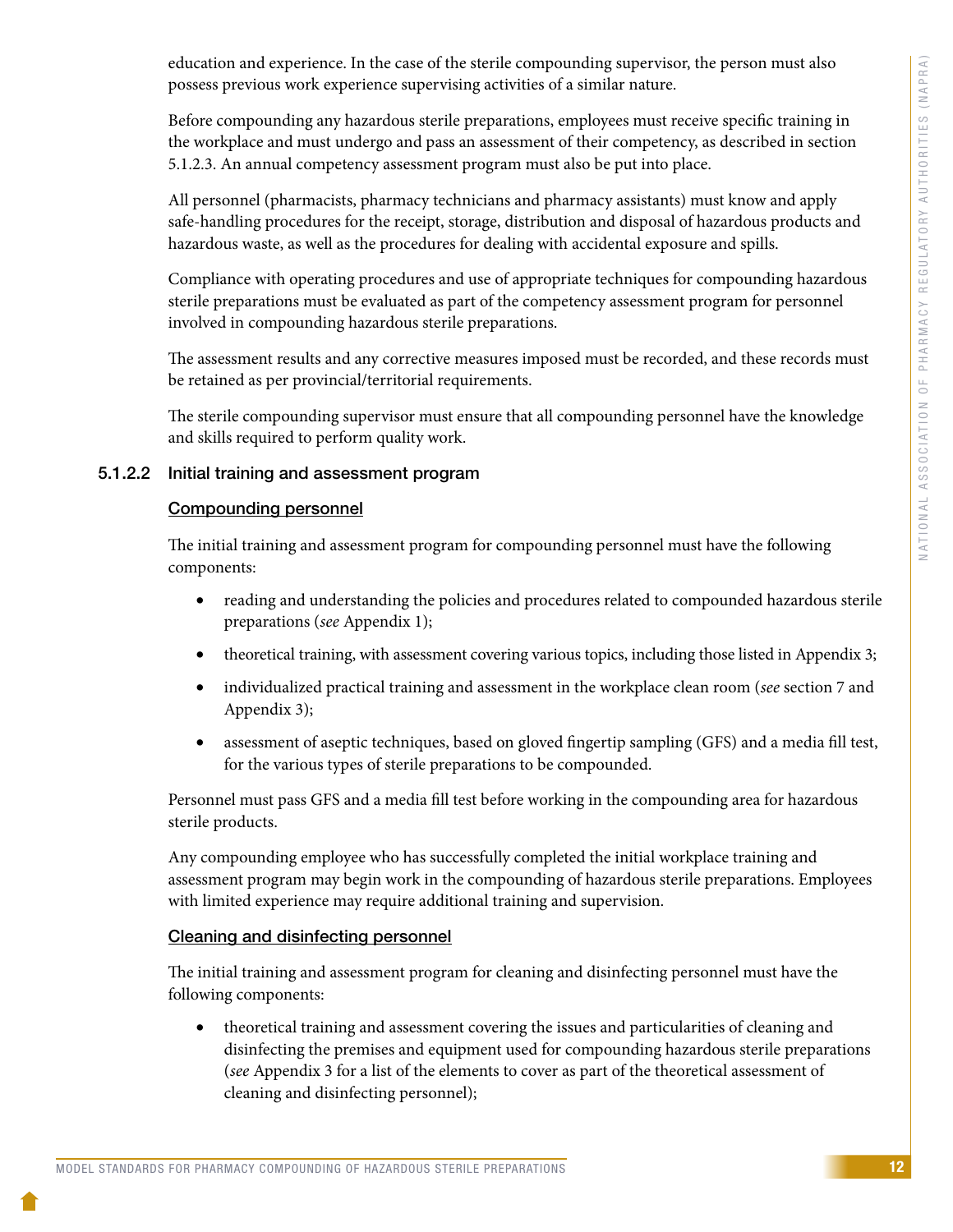practical training and assessment in the areas reserved for the compounding of hazardous sterile preparations.

Any cleaning and disinfecting employee who has successfully completed theoretical and practical training in the workplace may perform cleaning duties in facilities where hazardous sterile preparations are compounded, in accordance with established procedures.

The sterile compounding supervisor must ensure appropriate training of all new cleaning and disinfecting personnel.

In health care facilities, the sterile compounding supervisor must work closely with the head of environmental services and the head of infection prevention and control to develop joint work and training procedures, which must be understood and followed by all cleaning and disinfecting personnel.

# Other persons

Any other person (whether an employee or not) who enters the sterile compounding area or who is involved in sterile compounding processes must be adequately trained and must follow and comply with specific policies and procedures. This requirement covers contractors, volunteers and employees, whether they are students, interns, equipment maintenance personnel or any other type of personnel.

# 5.1.2.3 Competency assessment program

# Sterile compounding supervisor

# **Qualifications**

- The sterile compounding supervisor must have successfully completed training (i.e., courses) in the compounding of hazardous sterile preparations, maintained up-to-date knowledge and demonstrated the required competencies.
- The sterile compounding supervisor must also have the competency required to manage a safe, high-quality area for compounding hazardous sterile preparations.

# **Frequency of assessment**

- The sterile compounding supervisor must be evaluated for knowledge and abilities, at the same frequency as compounding personnel, by a third party (an evaluator with expertise in the compounding of hazardous sterile preparations, at arm's length from the facility/pharmacy and free of any real or perceived conflict of interest with the individual being evaluated).
- The third-party evaluator (either a pharmacist or pharmacy technician) must meet the criteria set out in section 5.1.2.4 for third-party evaluators.

# Compounding personnel

# **Content of assessment**

A competency assessment program for all compounding personnel (pharmacists, pharmacy technicians and pharmacy assistants) must be implemented in the workplace. This program must include the following:

- a theoretical test measuring required knowledge of policies and procedures, the aseptic compounding process, and accidental exposure and spills (*see* Appendix 3);
- a practical test in the workplace clean room (including GFS and a media fill test, with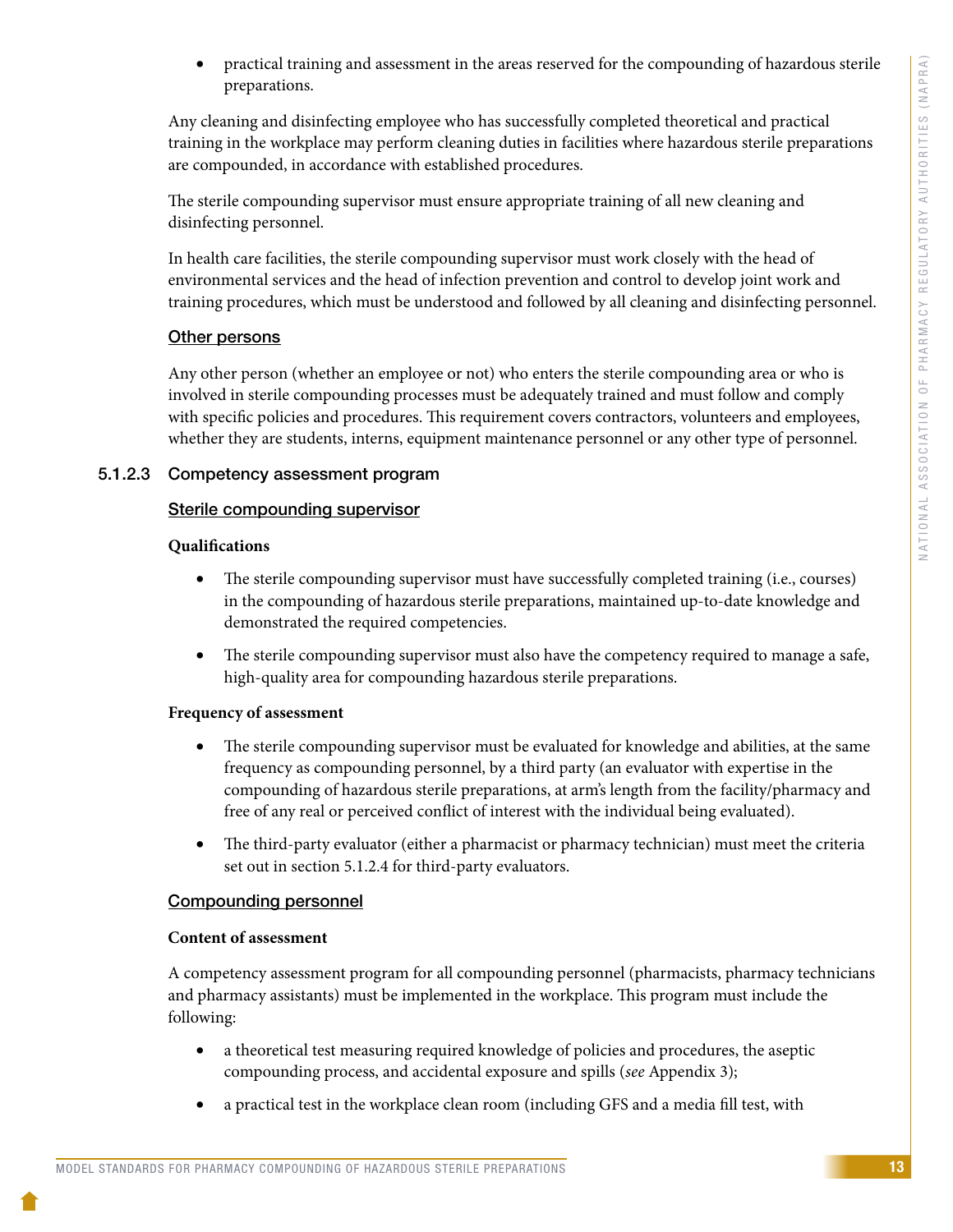simulations involving a hazardous product) to evaluate compliance with operating procedures and knowledge of aseptic compounding processes.

#### **Frequency of assessment**

All personnel (pharmacists, pharmacy technicians and pharmacy assistants) assigned to the compounding of hazardous sterile preparations must undergo assessment at the following frequencies:

- at least once a year in the workplace for preparations with low or medium risk level;
- at least twice a year in the workplace for preparations with high risk level.

An explanation of low-, medium- and high-risk preparations can be found in section 6.1.3.

The results of these assessments should be noted in each employee's file and must be retained for the period specified by the relevant provincial/territorial regulatory authority.

# Cleaning and disinfecting personnel

#### **Content of assessment**

A competency assessment program for cleaning and disinfecting personnel must be implemented in the workplace (*see* Appendix 3 for a list of elements to be covered during training).

#### **Frequency of assessment**

All cleaning and disinfecting personnel must be evaluated at least once a year in the workplace.

The results of these assessments should be noted in each employee's file and must be retained for the period specified by the relevant provincial/territorial regulatory authority.

# Failures (all personnel)

Compounding personnel who fail the written or practical assessment must immediately stop sterile compounding and redo their training. Cleaning and disinfecting personnel who fail the practical assessment must immediately stop cleaning and disinfecting and redo their training. An individual may resume assigned duties after passing the elements previously failed.

In case of repeated failures, a decision must be made regarding permanent termination of sterilepreparation compounding or cleaning and disinfecting activities.

# Pharmacist who never compounds sterile preparations but whose role includes supervising pharmacy technicians and pharmacy assistants

A pharmacist whose activities are limited to supervising a pharmacy technician or pharmacy assistant during the compounding of hazardous sterile preparations

- may be exempted from the practical section of the assessment of competency in aseptic compounding, the media fill test and GFS;
- must possess a good understanding of the policies and procedures related to sterile compounding and demonstrate the ability to determine whether the pharmacy technicians and pharmacy assistants are complying with aseptic processes, in order to quickly detect any risk of error and possible contamination;
- must pass the practical section of the training program regarding assessment of the aseptic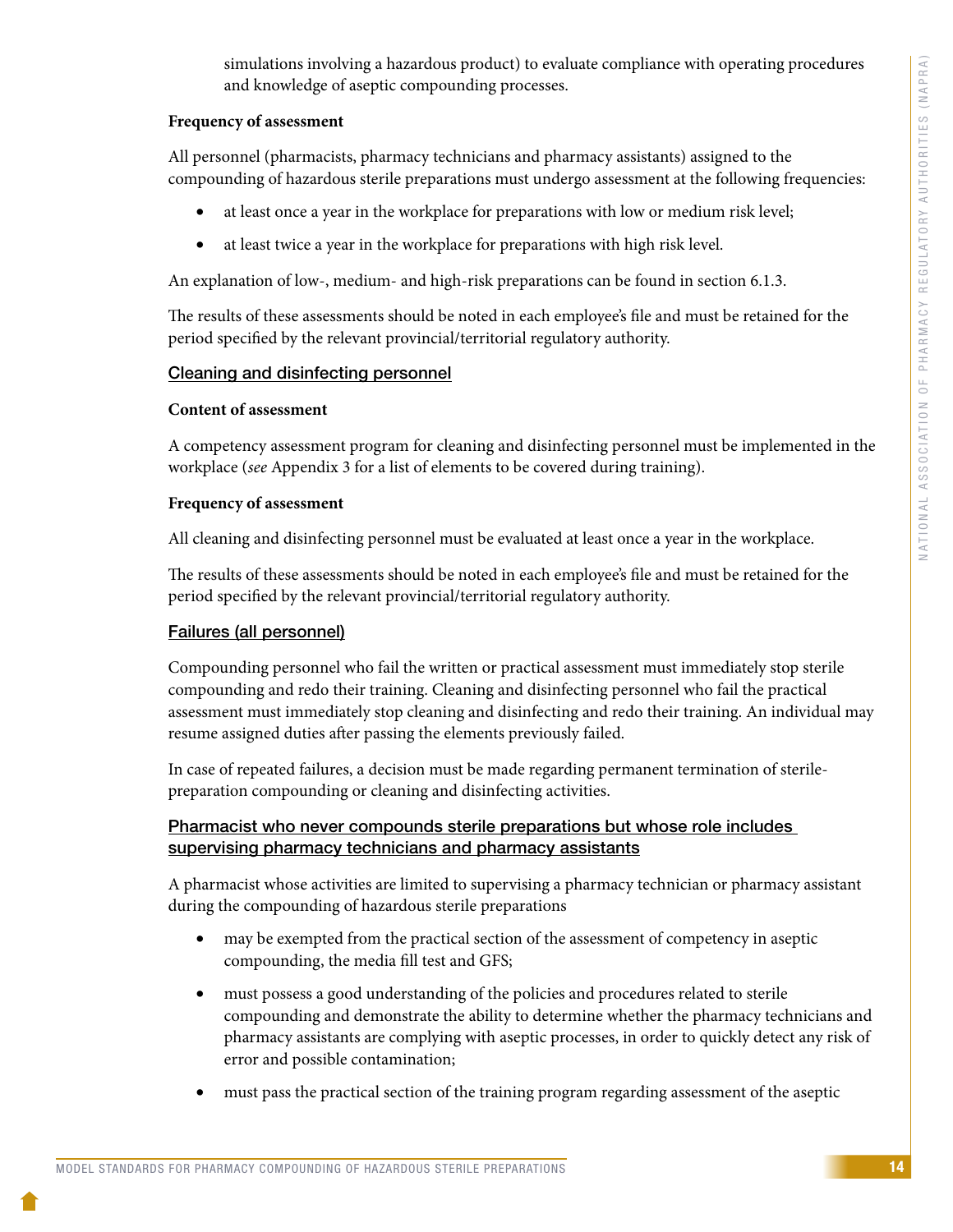compounding process, the media fill test and GFS, if there is a possibility that this pharmacist will compound hazardous sterile preparations on an occasional basis.

# Pharmacist on duty in a health care facility

Any pharmacist on duty in a health care facility where a pharmacist will be expected to compound hazardous sterile preparations must receive the same training as a compounding pharmacist and must undergo annual assessment of competency in the compounding of hazardous sterile preparations.

# 5.1.2.4 Management of the competency assessment program

# Sterile compounding supervisor and delegation of employee training

The sterile compounding supervisor is responsible for the training of and competency assessment program for all employees involved in the compounding of hazardous sterile preparations. The supervisor may

• assign the training portion of the program to a pharmacist or pharmacy technician on the supervisor's team while continuing to perform the assessment portion;

**OR**

• assign both training and assessment of personnel to a third-party evaluator.

# Third-party evaluator

If the sterile compounding supervisor assigns the training and assessment of compounding personnel and cleaning and disinfecting personnel to a third party,

- the third party must be a pharmacist or pharmacy technician with expertise in the compounding of hazardous sterile preparations;
- the third party must be at arm's length from the pharmacy or facility (independence);
- the third party must be free of any real or perceived conflict of interest with the individual being evaluated;
- the sterile compounding supervisor must ensure that the third-party evaluator is qualified to fulfill the mandate;
- the third-party evaluator must have training that covers the compounding of hazardous sterile preparations and certification that his or her competencies in this area are being maintained and developed;
- the third-party evaluator's annual competency assessment must include the same elements as those of a competency assessment program for compounding personnel, as described in section 5.1.2.3 above.

The third-party evaluator may perform training and competency assessment at the workplace or at an alternate location. Regardless of the location where the training and assessment are performed, the third-party evaluator must evaluate specific policies and procedures in effect in the workplace.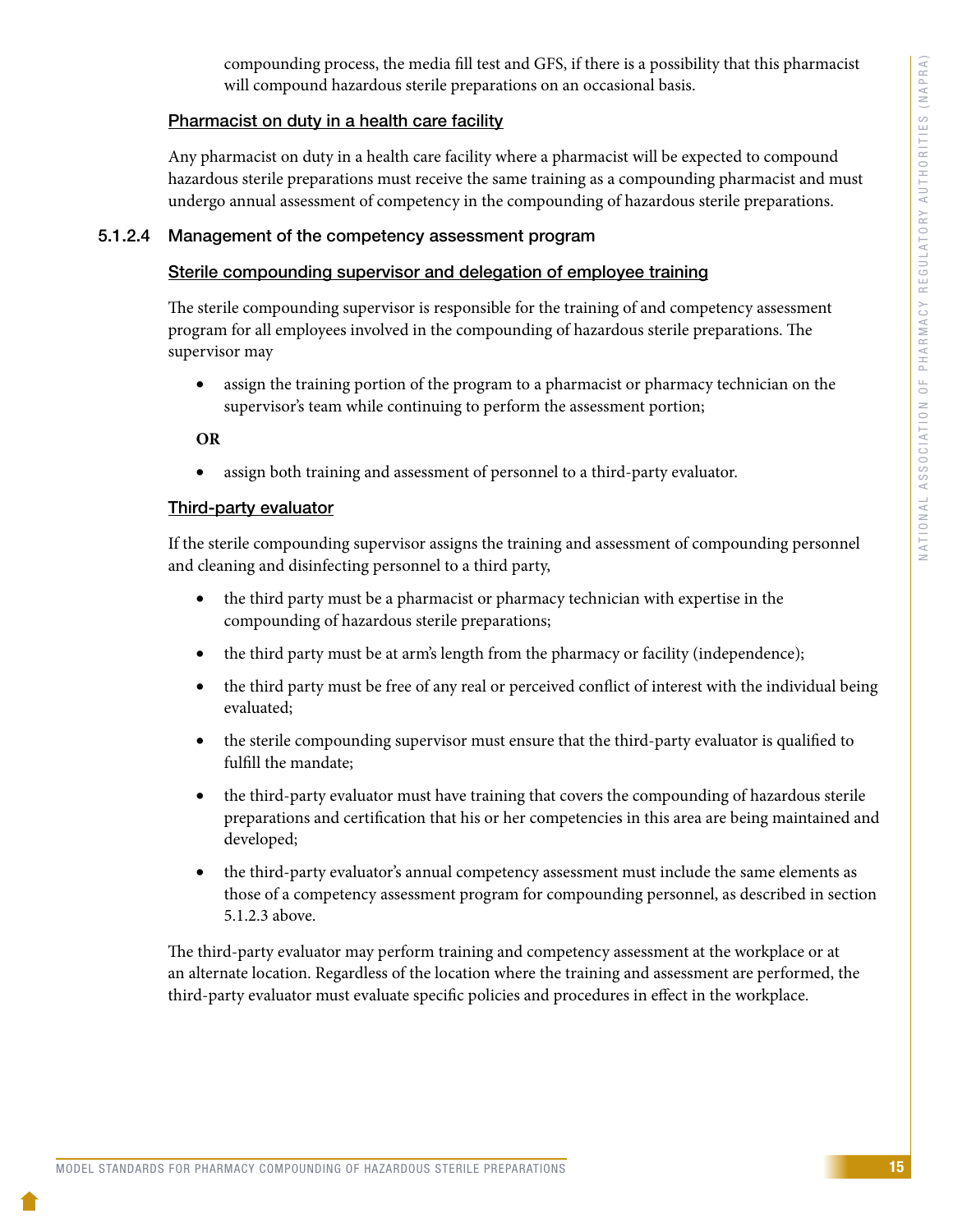# <span id="page-18-0"></span>5.2 Policies and procedures $21, 22$

The quality, efficacy and absence of contamination of the final preparation depend upon, among other things, full compliance with compounding procedures.

- The sterile compounding supervisor must establish the content of policies and procedures, providing detailed descriptions of all activities in the pharmacy's compounding of hazardous sterile preparations (*see* Appendix 1). The supervisor must also ensure application of and compliance with these policies and procedures.
- Procedures must be clear, must follow a standard format and must include an index for easy access to information when it is needed. Appendix 4 may be used as a model for developing these procedures.
- The sterile compounding supervisor must ensure that all established policies and procedures are promptly updated whenever there is a change in practice or in standards. In addition, policies and procedures must be reviewed at least every 3 years.
- The drafting and revision dates, the date of each change and the names of authors and reviewers must be included in each policy or procedure.
- Where compounding is undertaken by another pharmacy, as permitted by provincial/territorial legislation, the pharmacist or pharmacy technician at the dispensing facility should include in its general procedures manual information about policies and procedures for acquiring compounded sterile preparations for patients (originating pharmacy, entry in the file, delivery, etc.).

# 5.3 Facilities and equipment $^{23}$

In addition to the conduct and competency of personnel, facility design (spaces, ventilation, materials, etc.) helps in achieving the objectives of these Model Standards.

Facilities for the compounding of hazardous sterile preparations must be designed and built in accordance with these Model Standards, with provincial/territorial and local regulations and, for health system facilities, with other applicable standards regulating the construction of buildings.

# 5.3.1 Useful references

# 5.3.1.1 ISO Standard 14644-1

ISO Standard 14644-1 includes a classification of air cleanliness requirements for facilities and clean rooms (see Table 1), specifying the allowable concentration of airborne particles for each class. To achieve and maintain a particular ISO class for a clean room, all particle-generating sources must be controlled.

<sup>21</sup> United States Pharmacopeial Convention (USP). General chapter <797>: pharmaceutical compounding — sterile preparations. USP 36. Rockville, MD: USP; 2013. pp. 44, 47, 54, 55.

<sup>22</sup> Pharmacy Compounding Accreditation Board (PCAB). Standard 1.40: Standard operating procedures compliance indicators. In: *PCAB accreditation manual.* Washington, DC: PCAB; 2011. p. 7.

<sup>23</sup> Association paritaire pour la santé et la sécurité du travail du secteur affaires sociales (ASSTSAS). *Prevention guide — safe handling of hazardous drugs.* Montréal, QC: ASSTSAS; 2008. Available from: https://www.irsst.qc.ca/media/documents/PubIRSST/CG-002.pdf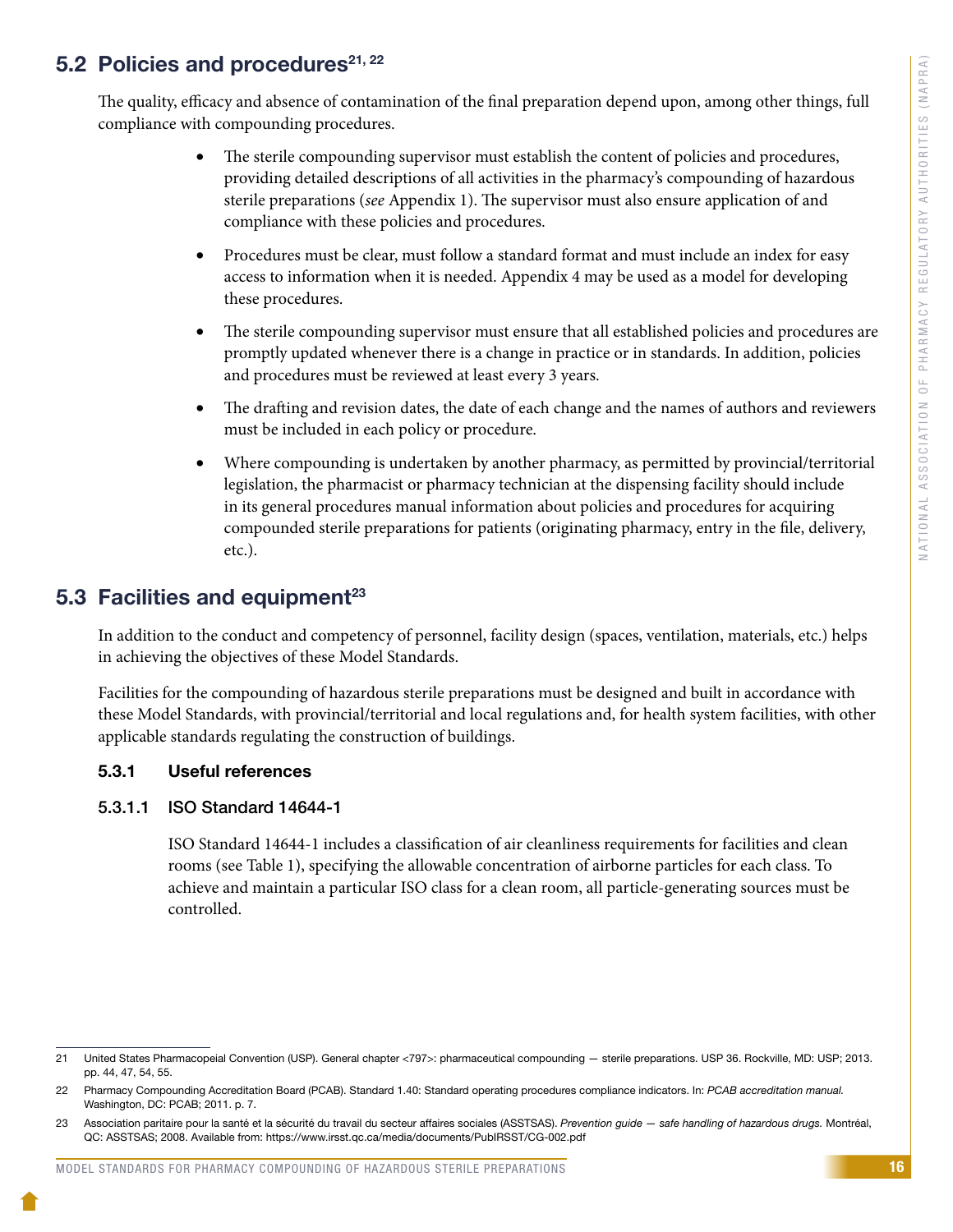| Unasses of all clearlifess for all borrie particulates in clear rooms and clear areas, according to<br><b>ISO 14644-1</b> |                                                                                      |  |  |
|---------------------------------------------------------------------------------------------------------------------------|--------------------------------------------------------------------------------------|--|--|
| <b>ISO Class</b>                                                                                                          | Maximum concentration of non-viable particles $\geq 0.5$ µm diameter, measured under |  |  |
|                                                                                                                           | dynamic operating conditions (particles per $m^3$ of air)                            |  |  |
| 3                                                                                                                         | 35.2                                                                                 |  |  |
|                                                                                                                           | 352                                                                                  |  |  |
| 5                                                                                                                         | 3 5 2 0                                                                              |  |  |
| հ                                                                                                                         | 35 200                                                                               |  |  |
|                                                                                                                           | 352 000                                                                              |  |  |
| 8                                                                                                                         | 3 520 000                                                                            |  |  |
| ISO = International Organization for Standardization; $\mu$ m = micrometre; m <sup>3</sup> = cubic metre.                 |                                                                                      |  |  |

# 5.3.1.2 Prevention Guide  $-$  Safe Handling of Hazardous Drugs<sup>24</sup>

Classes of air cleanliness for airborne particulates in clean rooms and clear

In 2008, the Association paritaire pour la santé et la sécurité du travail du secteur affaires sociales (ASSTSAS; a joint sector-based association for occupational health and safety in the health and social services sector in the province of Quebec) published a guide pertaining to the risks associated with handling hazardous drugs and the preventive measures to be applied in a health care facility at the various stages of the preparation, distribution and administration of hazardous drugs.

The guide explains that the principles of precaution "apply unequivocally to all antineoplastic drugs, regardless of whether they are used in oncology or to treat other conditions (e.g., methotrexate for arthritis). However, some precautions could be adapted for other categories (e.g., hormones), based on the specific risks for each category"25.

These Model Standards pertain mainly to hazardous compounded sterile preparations involving antineoplastic drugs, since these drugs account for the majority of hazardous sterile compounding undertaken in pharmacy.

# 5.3.1.3 NIOSH List of Antineoplastic and Other Hazardous Drugs in Healthcare Settings<sup>26</sup>

The US Department of Health and Human Services, through its Centers for Disease Control and Prevention and the National Institute for Occupational Safety and Health (NIOSH), publishes and updates a list of hazardous drugs. This published list must be used by individual pharmacies to develop their own lists of hazardous drugs that require special handling precautions. A list of hazardous drugs used must be available at the pharmacy and must be reviewed at least every 12 months. Each of these drugs must be handled and disposed of properly.

In addition, in 2004 NIOSH published an alert on preventing occupational exposure to antineoplastic and other hazardous drugs<sup>27</sup>.

<sup>24</sup> Association paritaire pour la santé et la sécurité du travail du secteur affaires sociales (ASSTSAS). *Prevention guide — safe handling of hazardous drugs.* Montréal, QC: ASSTSAS; 2008. Available from: https://www.irsst.qc.ca/media/documents/PubIRSST/CG-002.pdf

<sup>25</sup> Association paritaire pour la santé et la sécurité du travail du secteur affaires sociales (ASSTSAS). Chapter 2: Risks related to the use of hazardous drugs. In: *Prevention guide — safe handling of hazardous drugs.* Montréal, QC: ASSTSAS; 2008. p. 2-2. Available from: https://www.irsst.qc.ca/media/documents/PubIRSST/ CG-002.pdf

<sup>26</sup> National Institute for Occupational Safety and Health (NIOSH). NIOSH list of antineoplastic and other hazardous drugs in healthcare settings 2012. Publ. No. 2012- 150. Atlanta, GA: Department of Health and Human Services, Centers for Disease Control and Prevention, NIOSH; 2012 June. Available from: http://www.cdc.gov/ niosh/docs/2012-150/pdfs/2012-150.pdf

<sup>27</sup> National Institute for Occupational Safety and Health (NIOSH). NIOSH alert: preventing occupational exposures to antineoplastic and other hazardous drugs in health care settings. Publ. No. 2004-165. Atlanta, GA: Department of Health and Human Services, Centers for Disease Control and Prevention, NIOSH; 2004 Sep. Available from: http://www.cdc.gov/niosh/docs/2004-165/pdfs/2004-165.pdf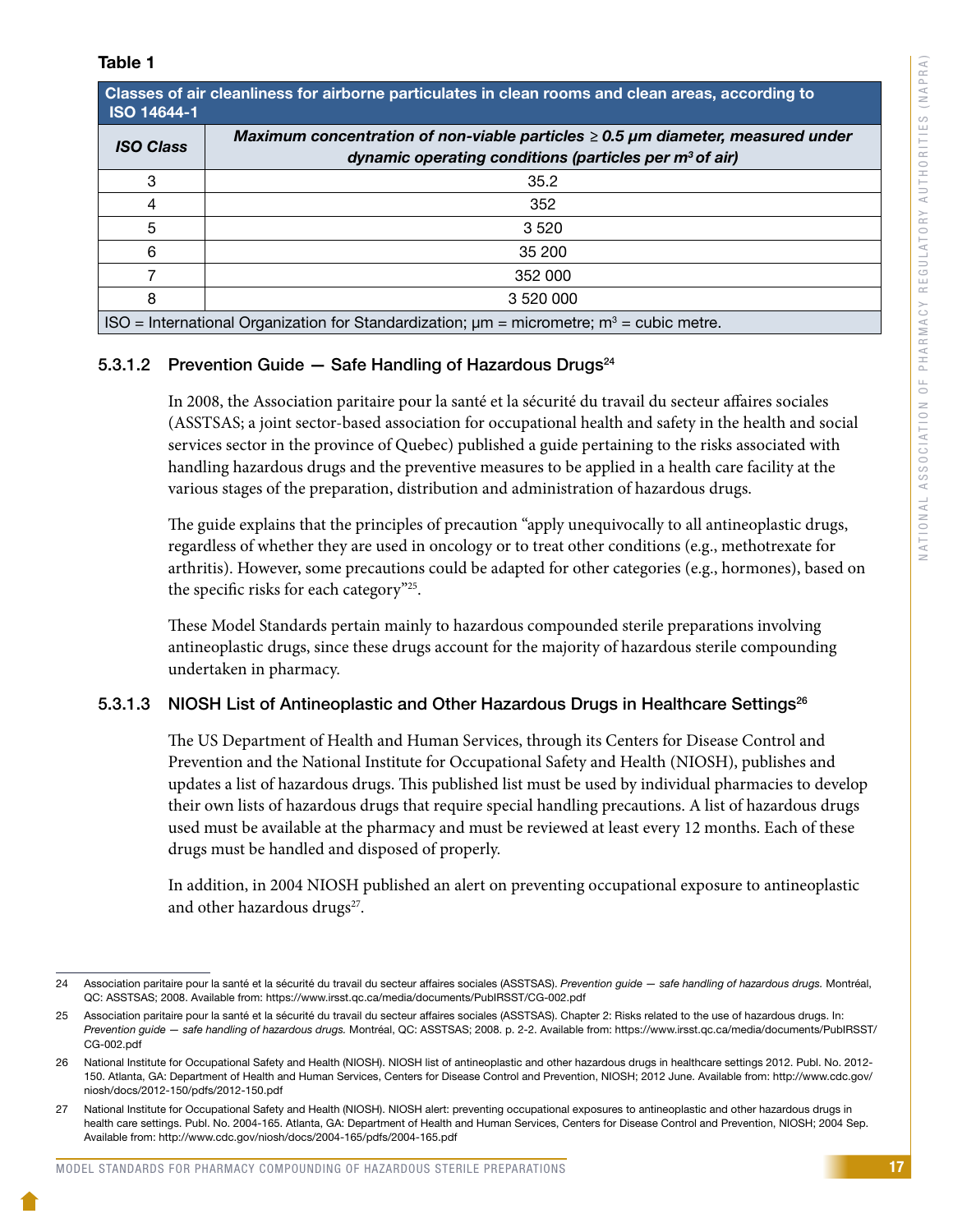#### 5.3.2 Facilities reserved for the compounding of hazardous sterile preparations

The requirements for facilities vary, depending on whether the sterile preparations to be compounded are hazardous or non-hazardous, although several of these requirements are similar for the two types of products. This section describes only the requirements for facilities involved in the compounding of hazardous sterile preparations. Users should consult the companion document, "Model Standards for Pharmacy Compounding of Non-hazardous Sterile Preparations," for requirements pertaining to the compounding of non-hazardous preparations.

#### 5.3.2.1 Dimensions

Areas reserved for the compounding of hazardous sterile preparations must be large enough to

- facilitate compounding;
- allow cleaning and disinfecting without constraint;
- ensure good flow of people, equipment and materials.

#### 5.3.2.2 Lighting

The lighting must be sufficient and fixtures located so as to

- facilitate the sterile compounding process;
- allow verification at all stages of compounding.

# 5.3.2.3 Heating, ventilation and air conditioning system for controlled rooms (clean room and anteroom)

The air in controlled rooms must be "clean," and levels of airborne particulates must be controlled. Thus, the facility's heating, ventilation and air conditioning (HVAC) system must be designed both to minimize the risk of airborne contamination in controlled rooms used for the compounding of hazardous sterile preparations and to minimize the exposure of personnel to hazardous products in the work environment. It must also be designed to achieve and maintain ISO Class 7 air quality for clean rooms and anterooms used for the compounding of hazardous sterile preparations<sup>28</sup> (*see* section 5.3.2.5, Table 2).

The air supplied to areas used for compounding hazardous sterile preparations must pass through a high-efficiency particulate air (HEPA) filter to ensure a very high level of cleanliness. The intake air must come from the ceiling via diffusers, each fitted with a terminal HEPA filter<sup>29</sup>.

All sources that generate particles must be controlled to achieve and maintain the ISO class for clean rooms and anterooms used to compound hazardous sterile preparations<sup>30</sup>.

The air quality in controlled rooms must comply with ISO 14644-1, according to the specifications listed in Table 1, under dynamic operating conditions, as follows: the number of particles  $\geq 0.5$  µm diameter per cubic metre of air must be verified while compounding personnel perform or simulate a typical hazardous sterile-product preparation (e.g., media fill).

<sup>28</sup> United States Pharmacopeial Convention (USP). General chapter <797>: pharmaceutical compounding — sterile preparations. USP 36. Rockville, MD: USP; 2013. p. 372-3.

<sup>29</sup> Health Canada, Health Products and Food Branch Inspectorate. *Good manufacturing practices (GMP) guidelines – 2009 edition, Version 2*. GUI-0001. Ottawa, ON: Health Canada; 2009, revised 2011 Mar 4. p. 85. Available from: http://www.hc-sc.gc.ca/dhp-mps/compli-conform/gmp-bpf/docs/gui-0001-eng.php

<sup>30</sup> United States Pharmacopeial Convention (USP). General chapter <797>: pharmaceutical compounding — sterile preparations. USP 36. Rockville, MD: USP; 2013. pp. 372-3.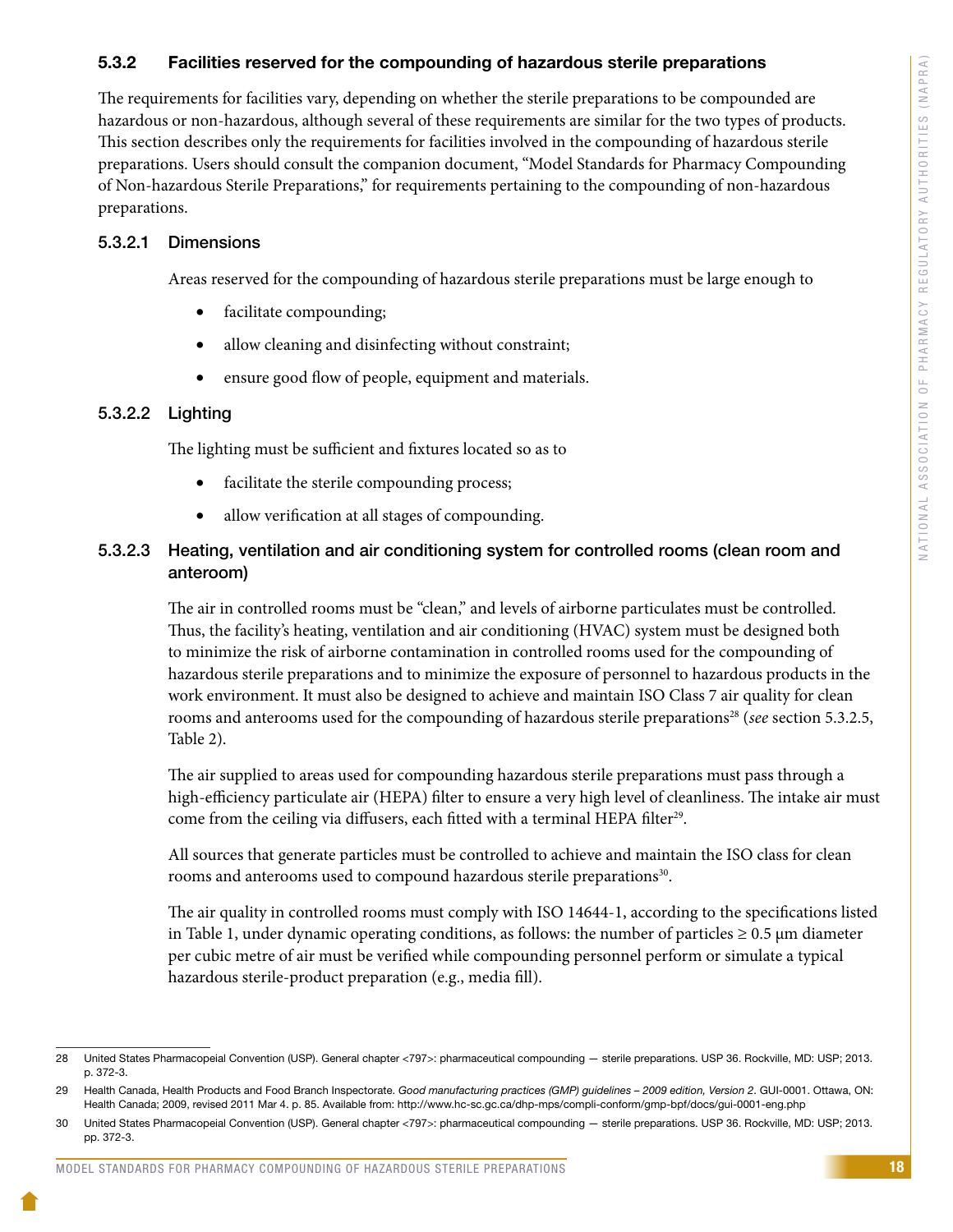The particle count must be performed by trained, qualified personnel at least every 6 months as part of an internal quality control program for facilities and containment primary engineering controls (C-PECs) (e.g., biological safety cabinets [BSCs] or compounding aseptic containment isolators [CACIs]). The particle count may also be measured by a qualified certifier (*see* Appendices 5 and 6*).*

The return air from the clean room must be exhausted to the exterior of the building.

Return air exhausts should be installed at the bottom of walls<sup>31</sup>, forcing the particles to flow downward. In older facilities, an airflow analysis must be performed under dynamic operating conditions (using the air speed achieved at the front of the C-PEC) to ensure that the location of the return air exhausts does not hinder the compounding process.

An air conditioning system must be included in the HVAC system to help ensure the comfort of personnel wearing personal protective equipment (PPE).

# 5.3.2.4 Windows and openings

Controlled rooms must not have windows or doors opening directly to the exterior of the building. If any windows are present, they must be sealed. If any doors lead to the outside or to a non-controlled area (other than the doors designated for accessing the room), they must be sealed. An environmental control procedure and a housekeeping procedure, including the cleaning of sealed windows and doors, must be implemented by cleaning and disinfecting personnel.

#### 5.3.2.5 Compounding areas

Compounding areas must have at least two separate controlled rooms, enclosed and physically separated by a wall: a clean room, where the C-PEC (e.g., BSC or CACI) is located, and an anteroom, located next to the clean room.

See also section 5.3.2.6.

#### Clean room

The clean room is a room in which the atmospheric properties (temperature, content of particles and microorganisms, air pressure, airflow, etc.) are controlled. The functional parameters of the clean room are maintained at a specific level (*see* Table 2). The room is designed to minimize the introduction, generation and retention of particles within the room and the spread of hazardous products outside the room.

The clean room must be physically separated from the rest of the pharmacy and from other noncontrolled areas, to reduce the risk of introducing viable and non-viable contaminants into the room<sup>32</sup> and the spread of hazardous drug contamination outside the room. It must be physically separated from contiguous areas by walls, doors and pass-throughs.

#### **Use**

The clean room is used only for the compounding of hazardous sterile preparations.

<sup>31</sup> United States Pharmacopeial Convention (USP). General chapter <797>: pharmaceutical compounding — sterile preparations. USP 36. Rockville, MD: USP; 2013. p. 373.

<sup>32</sup> United States Pharmacopeial Convention (USP). General chapter <797>: pharmaceutical compounding — sterile preparations. USP 36. Rockville, MD: USP; 2013. p. 372.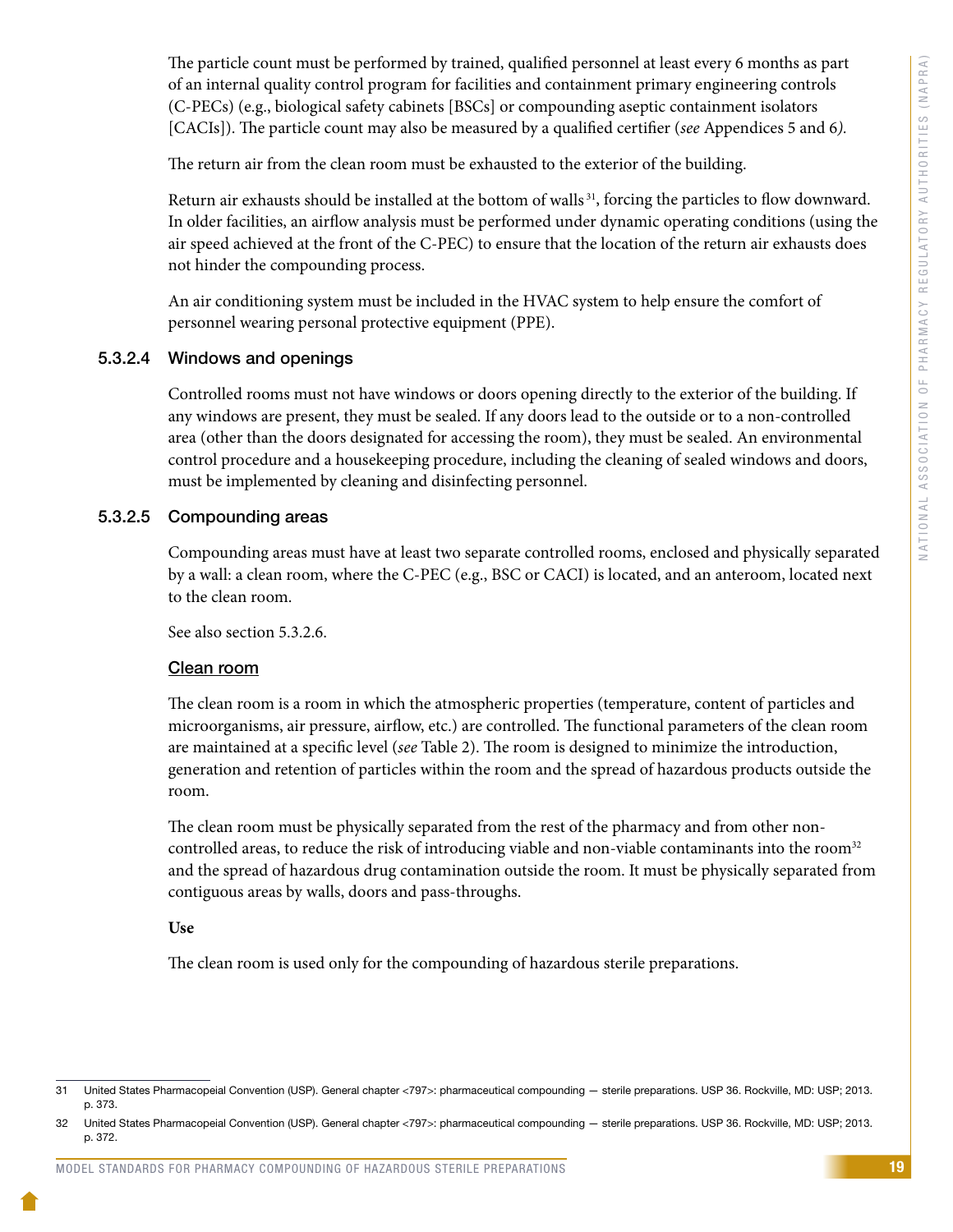# **Contents**

The C-PEC or C-PECs are installed in the clean room. For hazardous compounding, C-PECs may be BSCs or CACIs<sup>33</sup>.

Many hazardous drugs can volatilize at room temperature. Therefore, they must be stored within a negative-pressure room. The storage area should have at least 12 air changes per hour (ACPH), with the air being completely exhausted to the exterior. Given these requirements, a facility may choose to construct a separate storage area for hazardous drugs. (*See also* subsection below, "Area for storing hazardous products".)

Alternatively, hazardous sterile preparations and the refrigerator in which they are stored may be placed in the clean room for compounding hazardous sterile preparations. This approach ensures that the drugs are stored in a negative-pressure room with sufficient ACPH (since the clean room has at least 30 ACPH, with the air being completely exhausted to the exterior). The facility must ensure that air exhausts are placed so that they will remove particles generated within the storage area and the refrigerator and must also ensure sufficient ACPH to maintain an ISO Class 7 clean room. The use of equipment in the clean room is permitted as long as such use does not increase the generation of viable or non-viable particles within the clean room.

# Anteroom<sup>34</sup>

The anteroom is located between the clean room and the non-controlled areas of the pharmacy, acting as a transition space. The anteroom has two doors: one door between the clean room and the anteroom, and the other door between the anteroom and the non-controlled area. The pharmacy must have a process that allows only one door to be open at a time (i.e., to prevent both doors from being open at the same time).

The door between the clean room and the anteroom and the door between anteroom and the noncontrolled area must have windows to prevent accidents involving personnel entering or leaving through the doors. A window covering half the area of door may be sufficient.

The anteroom helps to maintain the pressure differential in the clean room. It must therefore be adjacent to the clean room, separate from the rest of the pharmacy and fully enclosed, to provide the required seal and to meet and maintain the desired specifications. Users usually enter the anteroom from the pharmacy.

Horizontal surfaces must be cleaned daily; therefore, their presence in the anteroom must be kept to a minimum, to avoid unduly increasing the workload for cleaning and disinfecting personnel.

The anteroom is separated into two spaces by a visible demarcation line:

- The first space or area, referred to as "dirty", is located at the entrance to the anteroom, in the section adjacent to the non-controlled area. Although this area is referred to as "dirty," it is considered to be free of chemical contamination when hazardous preparations are being compounded in the clean room.
- The second space or area, referred to as "clean", is adjacent to the dirty area on one side and the clean room on the other. Although this area is referred to as "clean," it is considered to be chemically contaminated when hazardous preparations are being compounded in the clean room.

<sup>33</sup> United States Pharmacopeial Convention (USP). General chapter <797>: pharmaceutical compounding — sterile preparations. USP 36. Rockville, MD: USP; 2013. p. 372.

<sup>34</sup> United States Pharmacopeial Convention (USP). General chapter <797>: pharmaceutical compounding — sterile preparations. USP 36. Rockville, MD: USP; 2013. p. 372-3.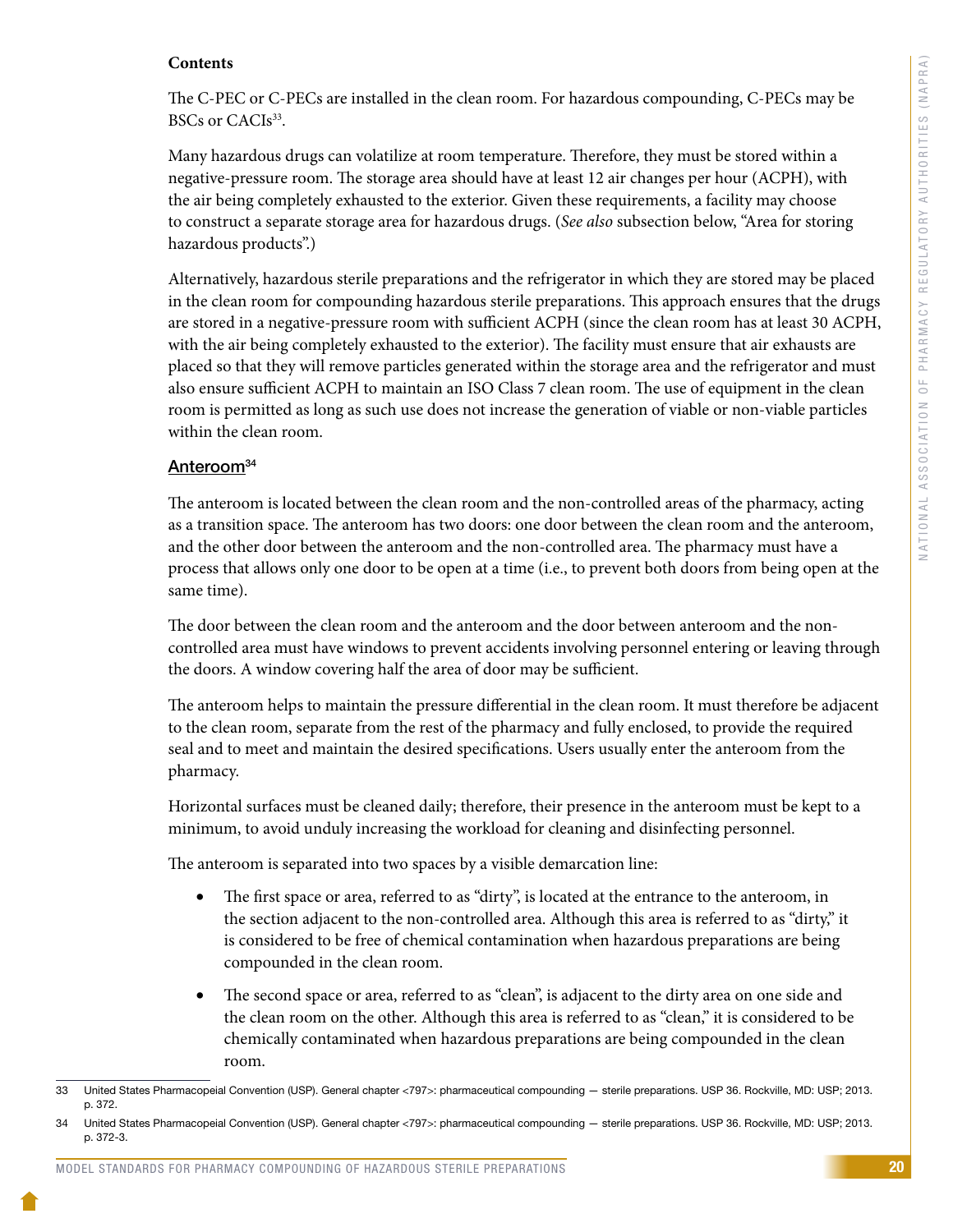It is important to take these "clean" and "dirty" areas into account when traversing the anteroom and when donning and removing PPE.

Table 2 and Figure 1 illustrate the functional parameters of the clean room and the anteroom for the compounding of hazardous sterile preparations.

#### **Use**

The anteroom is the location for activities with higher generation of particulates, such as garbing, hand hygiene and staging of components.

Activity in the anteroom shall be kept to a minimum and shall be limited to those activities that are essential to or that directly support the work undertaken in the clean room.

Access of supplies, equipment and personnel into the clean room shall be through the anteroom. No supplies, equipment or personnel shall enter into the clean room from a non-controlled area.

#### **Contents**

The contents of the anteroom must be limited to facilitate maintenance and to maintain the target ISO air quality classification.

The anteroom must contain the following items:

- PPE and storage space for PPE, placed in the correct order to allow users to follow the correct garbing sequence (*see* section 5.3.3.3 for a description of PPE and section 6.6.2.2 for garbing sequence);
- hands-free sink, ideally made of stainless steel or other material not harmed by cleaning products and large enough to allow users to wash their hands and forearms without touching the sides of the sink, with minimal splashing;
- • soap dispenser (cartridge or disposable, non-refillable unit);
- nail picks;
- alcohol-based hand rub (ABHR) with persistent activity and its dispenser;
- hand-drying system:
	- lint-free towels (preferred) with a dispenser
	- air hand dryer designed specifically for use in a controlled area (i.e., the anteroom)
- mirror or other means to verify garbing;
- clock;
- cytotoxic waste container;
- eyewash station<sup>35</sup>, if available (if not located in the anteroom, the eyewash station must be installed nearby);
- pass-through for transferring products into the clean room and/or a cart reserved for use in the "clean" area of the anteroom and the clean room.

<sup>35</sup> Canadian Centre for Occupational Health and Safety (CCOHS). Emergency showers and eyewash stations. Hamilton, ON; CCOHS; 2010. Available from: http://www.ccohs.ca/oshanswers/safety\_haz/emer\_showers.html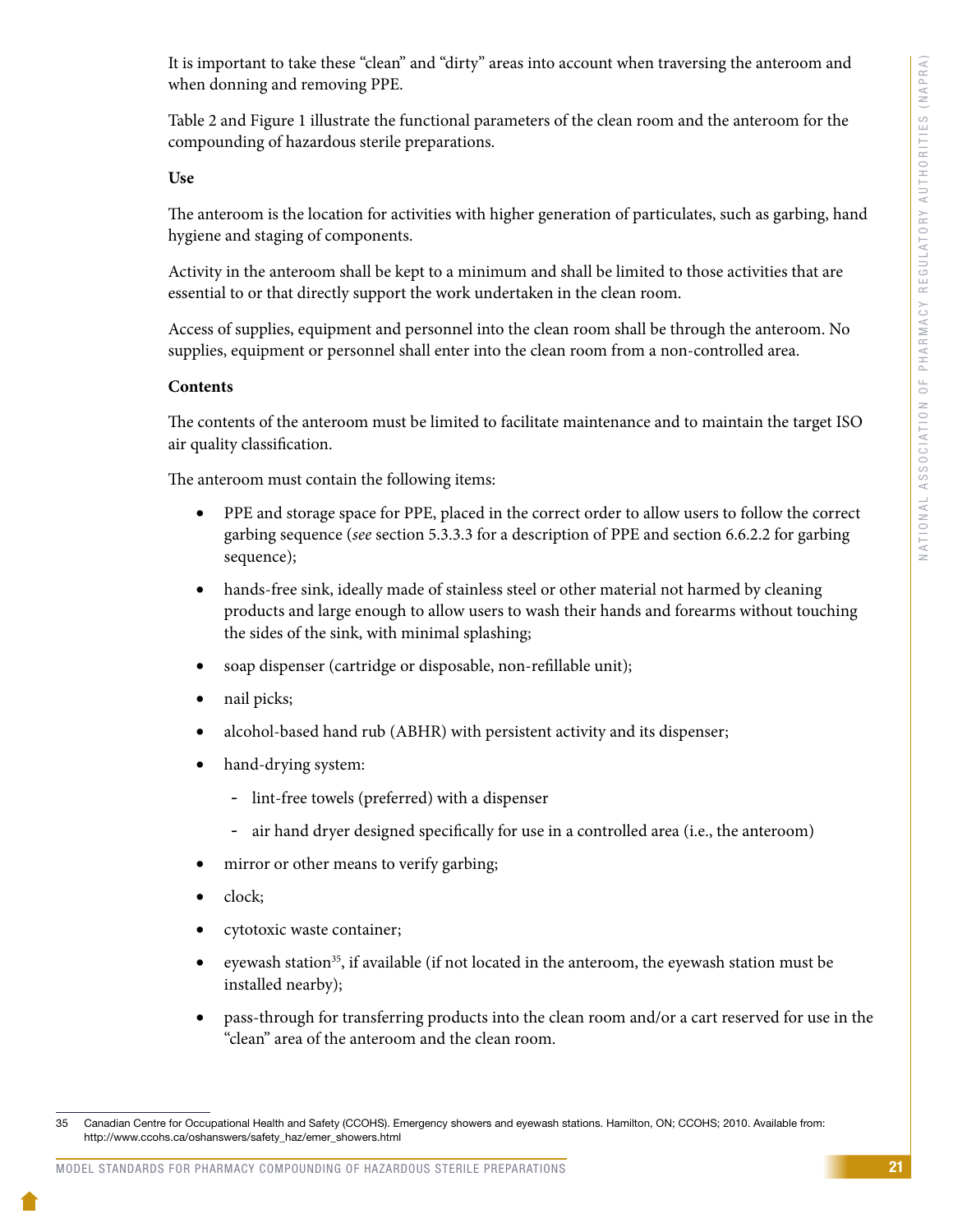# **Supplies**

A balance must be established between the need for supplies in the anteroom and the need to leave the anteroom to obtain supplies not available there. If applicable, steps must be taken to maintain the anteroom's ISO air quality classification.

#### Table 2

| Functional parameters of the clean room and anteroom for the compounding of<br>hazardous sterile preparations                                                                                                                                             |  |  |
|-----------------------------------------------------------------------------------------------------------------------------------------------------------------------------------------------------------------------------------------------------------|--|--|
| <b>General principles:</b>                                                                                                                                                                                                                                |  |  |
| Maintain negative pressure to prevent air that might be contaminated by hazardous products<br>$\bullet$<br>from leaving the clean room (principle of containment).                                                                                        |  |  |
| Ensure that construction quality is sufficient to guarantee that controlled rooms (i.e., rooms<br>$\bullet$<br>responsible for containment) are airtight.                                                                                                 |  |  |
| Notwithstanding the two preceding principles, do not depressurize the clean room too much,<br>$\bullet$<br>so as to minimize penetration of non-filtered air through gaps in the construction (since no<br>room will be perfectly airtight).              |  |  |
| Maintain ISO Class 7 air quality (to prevent particles from entering the clean room).<br>$\bullet$                                                                                                                                                        |  |  |
| Protect pharmacy personnel (by means of air exhausts).<br>$\bullet$                                                                                                                                                                                       |  |  |
| To adhere to these principles, the following functional parameters must be met:                                                                                                                                                                           |  |  |
| • The clean room must be kept under negative pressure relative to the anteroom <sup>36</sup> .                                                                                                                                                            |  |  |
| The pressure of the clean room must be -2.5 Pa (equivalent to 0.01 inch water column) relative<br>$\bullet$<br>to surrounding areas (pharmacy or other) <sup>37</sup> .                                                                                   |  |  |
| The pressure differential between the anteroom and the clean room ( $P_B - P_C$ ; see Figure 1)<br>$\bullet$<br>must be at least 2.5 Pa to maintain unidirectional airflow from the anteroom to the clean room.                                           |  |  |
| The pressure in the anteroom must be positive. The pressure differential must be at least<br>$\bullet$<br>5.0 Pa relative to the pharmacy adjacent to the anteroom.                                                                                       |  |  |
| ISO Class 7 air quality must be maintained in the clean room and the anteroom under dynamic<br>$\bullet$<br>operating conditions <sup>38</sup> .                                                                                                          |  |  |
| • There must be at least 30 air changes per hour (ACPH) <sup>39</sup> in the clean room and the anteroom.<br>Depending on the size of the rooms and the number of people working in them, a greater<br>number of ACPH may be required.                    |  |  |
| The return air from the clean room must be externally vented.<br>$\bullet$                                                                                                                                                                                |  |  |
| • The temperature in the controlled rooms must be less than or equal to $20^{\circ}C^{40}$ , taking into<br>account employees' comfort once all clean room garb (including PPE) has been donned.<br>Medication storage temperatures must not exceed 25°C. |  |  |
| Note: There is no requirement for relative humidity; refer to the recommendations of the Canadian<br>Society of Hospital Pharmacists <sup>41</sup> . See also the pressure diagram for the anteroom and the clean<br>room (Figure 1).                     |  |  |
| ISO = International Organization for Standardization; PPE = personal protective equipment.                                                                                                                                                                |  |  |

<sup>36</sup> United States Pharmacopeial Convention (USP). General chapter <797>: pharmaceutical compounding — sterile preparations. USP 36. Rockville, MD: USP; 2013. p. 368.

<sup>37</sup> United States Pharmacopeial Convention (USP). General chapter <800>: hazardous drugs — handling in health care settings . Rockville, MD: USP; 2016

<sup>38</sup> United States Pharmacopeial Convention (USP). General chapter <797>: pharmaceutical compounding — sterile preparations. USP 36. Rockville, MD: USP; 2013. p. 368.

<sup>39</sup> International Organization for Standardization (ISO). *ISO 14644-4 Cleanrooms and associated controlled environments – Part 4: Design, construction and start-up*. Geneva, Switzerland: ISO; 2001.

<sup>40</sup> United States Pharmacopeial Convention (USP). General chapter <797>: pharmaceutical compounding — sterile preparations. USP 36. Rockville, MD: USP; 2013.

<sup>41</sup> Canadian Society of Hospital Pharmacists (CSHP). Compounding: guidelines for pharmacies. Ottawa, ON: CSHP; 2014. p. 52.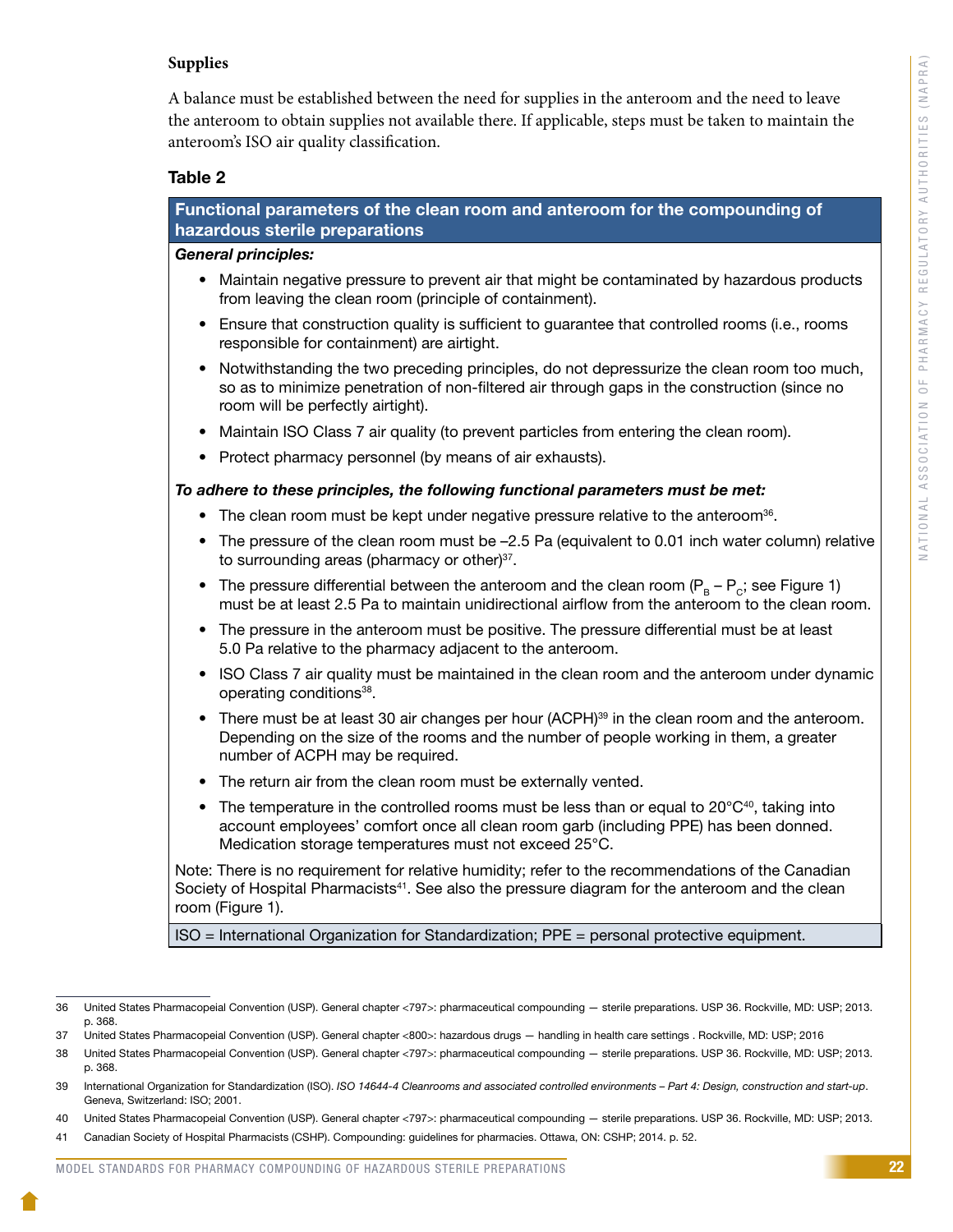Figure 1: Pressure diagram for hazardous compounding (arrows indicate direction of airflow)



| <b>Pressure differentials:</b> |                              |    |                                               |
|--------------------------------|------------------------------|----|-----------------------------------------------|
| Pressure differentials to be   |                              | 1) | $(P_B - P_A) \ge 5.0$ Pa                      |
| maintained at all times:       |                              | 2) | $(P_B - P_C) > 2.5$ Pa                        |
|                                |                              | 3) | $-2.5$ Pa < (P <sub>c-</sub> P <sub>A</sub> ) |
|                                |                              |    |                                               |
| Legend:                        | $A =$ facilities environment |    |                                               |
|                                | $B = anteroom$               |    |                                               |
| $C =$ clean room               |                              |    |                                               |
| $P = pressure$                 |                              |    |                                               |
|                                |                              |    | Pa = pascal (SI unit of measure for pressure) |

Given the PPE that compounding personnel are required to wear, the clean room must be maintained at a temperature that will ensure their comfort and allow them to do their work conscientiously. These conditions increase the safety of the aseptic compounding process and minimize skin desquamation.

Access to the clean room must be restricted to personnel with specific responsibilities in the clean room.

To enable verification activities, one or more observation windows must be installed. Such windows reduce the number of times that individuals must enter and exit the clean room. They also ensure the safety of compounding and other personnel.

# Area for unpacking hazardous products

If a hazardous product arrives from the manufacturer in an undamaged state, sealed in impermeable plastic, then no special precautions are necessary<sup>42</sup>.

<sup>42</sup> United States Pharmacopeial Convention (USP). General chapter <800>: hazardous drugs — handling in health care settings . Rockville, MD: USP; 2016.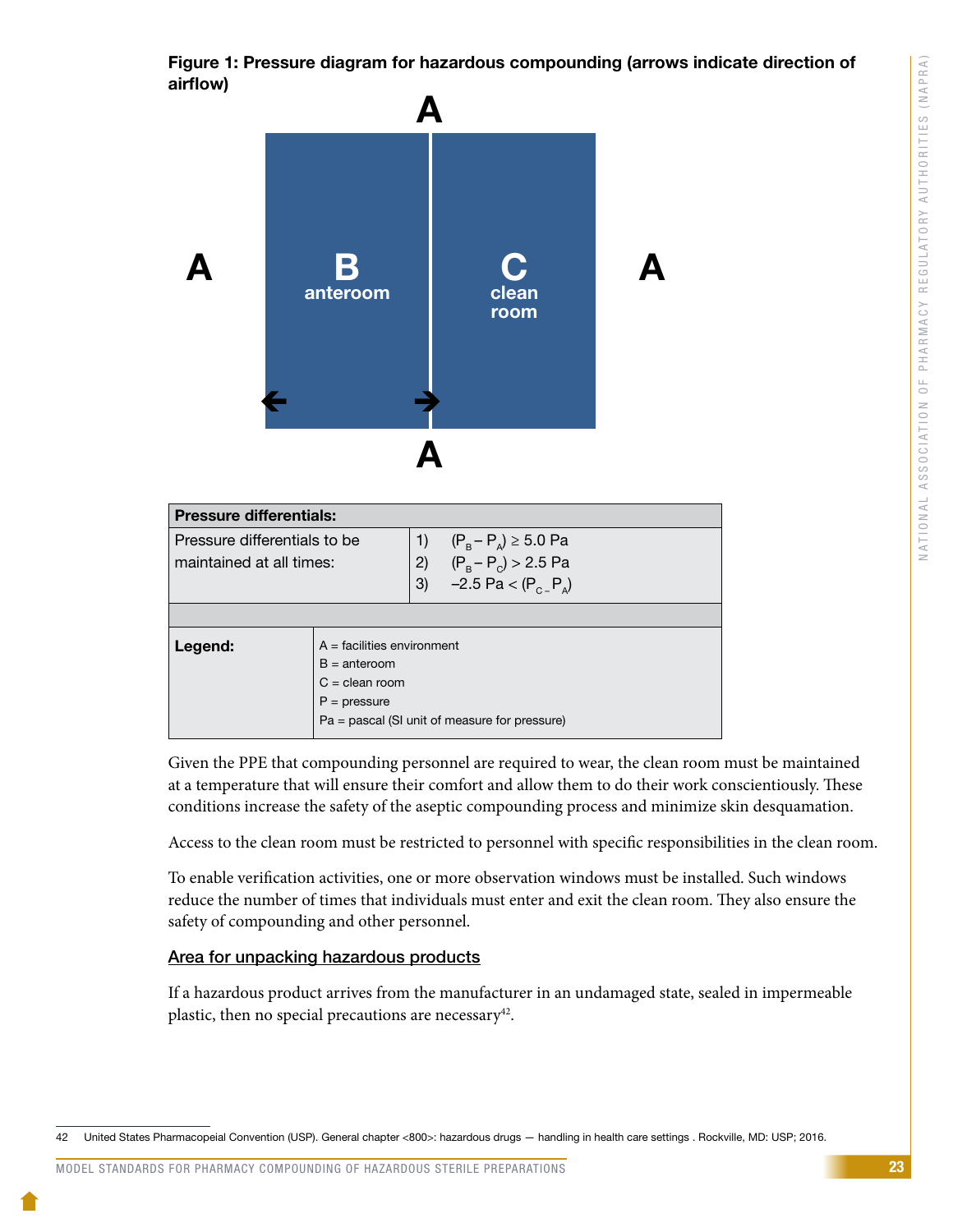If a hazardous drug arrives in a damaged state and unpacking is required, a C-PEC will be needed. The C-PEC may be used just for unpacking the damaged product, or it may also be used for the compounding of non-sterile hazardous preparations<sup>43</sup>.

# Area for storing hazardous products

Hazardous products must be grouped and stored in a properly ventilated room with all air exhausted to the exterior<sup>44</sup>. The storage area must have negative pressure relative to the adjacent rooms and must have at least 12 ACPH. It must be identified with the proper signage to indicate the presence of hazardous products<sup>45</sup>.

Additional requirements for a hazardous products storage area are listed in Table 3.

Alternatively, hazardous sterile preparations and the refrigerator in which they are stored may be placed in the clean room for compounding hazardous sterile preparations. This approach ensures that the drugs are stored in a negative-pressure room with sufficient ACPH (since the clean room has at least 30 ACPH, with the air being completely exhausted to the exterior). The facility must ensure that air exhausts are placed so that they will remove particles generated within the storage area and the refrigerator and must also ensure sufficient ACPH to maintain an ISO Class 7 clean room.

# Table 3

# Requirements for a hazardous products storage area

- Area separate from unpacking area
- Dedicated room
- Negative pressure (–2.5 Pa) relative to surrounding areas
- At least 12 air changes per hour (ACPH), with all air exhausted to the exterior
- Presence of shelves with lips to prevent drug containers from falling off and breaking<sup>46</sup>
- Storage spaces for hazardous products and preparations identified with the proper signage to indicate the presence of hazardous products<sup>47</sup>
- Sufficient ventilation to prevent contamination from spreading to adjoining rooms<sup>48</sup>

A facility may choose to construct a separate room for the storage of hazardous products. However, the storage of hazardous sterile products is permitted in the clean room (for more information, *see* section 5.3.2.5, above).

# 5.3.2.6 Shared facilities

# Compounding of hazardous and non-hazardous sterile preparations

Facilities in community pharmacies or health care facilities that compound both hazardous and nonhazardous sterile preparations must have two clean rooms: one for the compounding of hazardous sterile preparations and the other for the compounding of non-hazardous sterile preparations, as well an anteroom for each type of compounding.

44 Association paritaire pour la santé et la sécurité du travail du secteur affaires sociales (ASSTSAS). Chapter 6: Unpacking and storage. In: *Prevention guide* 

<sup>43</sup> United States Pharmacopeial Convention (USP). General chapter <800>: hazardous drugs — handling in health care settings . Rockville, MD: USP; 2016.

*<sup>—</sup> safe handling of hazardous drugs.* Montréal, QC: ASSTSAS; 2008. p. 6-4. Available from: https://www.irsst.qc.ca/media/documents/PubIRSST/CG-002.pdf 45 Association paritaire pour la santé et la sécurité du travail du secteur affaires sociales (ASSTSAS). Chapter 4: General preventive measures. In: *Prevention guide — safe handling of hazardous drugs.* Montréal, QC: ASSTSAS; 2008. p. 4-4. https://www.irsst.qc.ca/media/documents/PubIRSST/CG-002.pdf

<sup>46</sup> Association paritaire pour la santé et la sécurité du travail du secteur affaires sociales (ASSTSAS). Chapter 6: Unpacking and storage. In: *Prevention guide — safe handling of hazardous drugs.* Montréal, QC: ASSTSAS; 2008. p. 6-4. Available from: https://www.irsst.qc.ca/media/documents/PubIRSST/CG-002.pdf

<sup>47</sup> Association paritaire pour la santé et la sécurité du travail du secteur affaires sociales (ASSTSAS). Chapter 4: General preventive measures. In: *Prevention guide — safe handling of hazardous drugs.* Montréal, QC: ASSTSAS; 2008. p. 4-4. Available from: https://www.irsst.qc.ca/media/documents/PubIRSST/CG-002.pdf

<sup>48</sup> Association paritaire pour la santé et la sécurité du travail du secteur affaires sociales (ASSTSAS). Chapter 7: Planning the oncology pharmacy. In: *Prevention guide — safe handling of hazardous drugs.* Montréal, QC: ASSTSAS; 2008. p. 7-9. Available from: https://www.irsst.qc.ca/media/documents/PubIRSST/CG-002.pd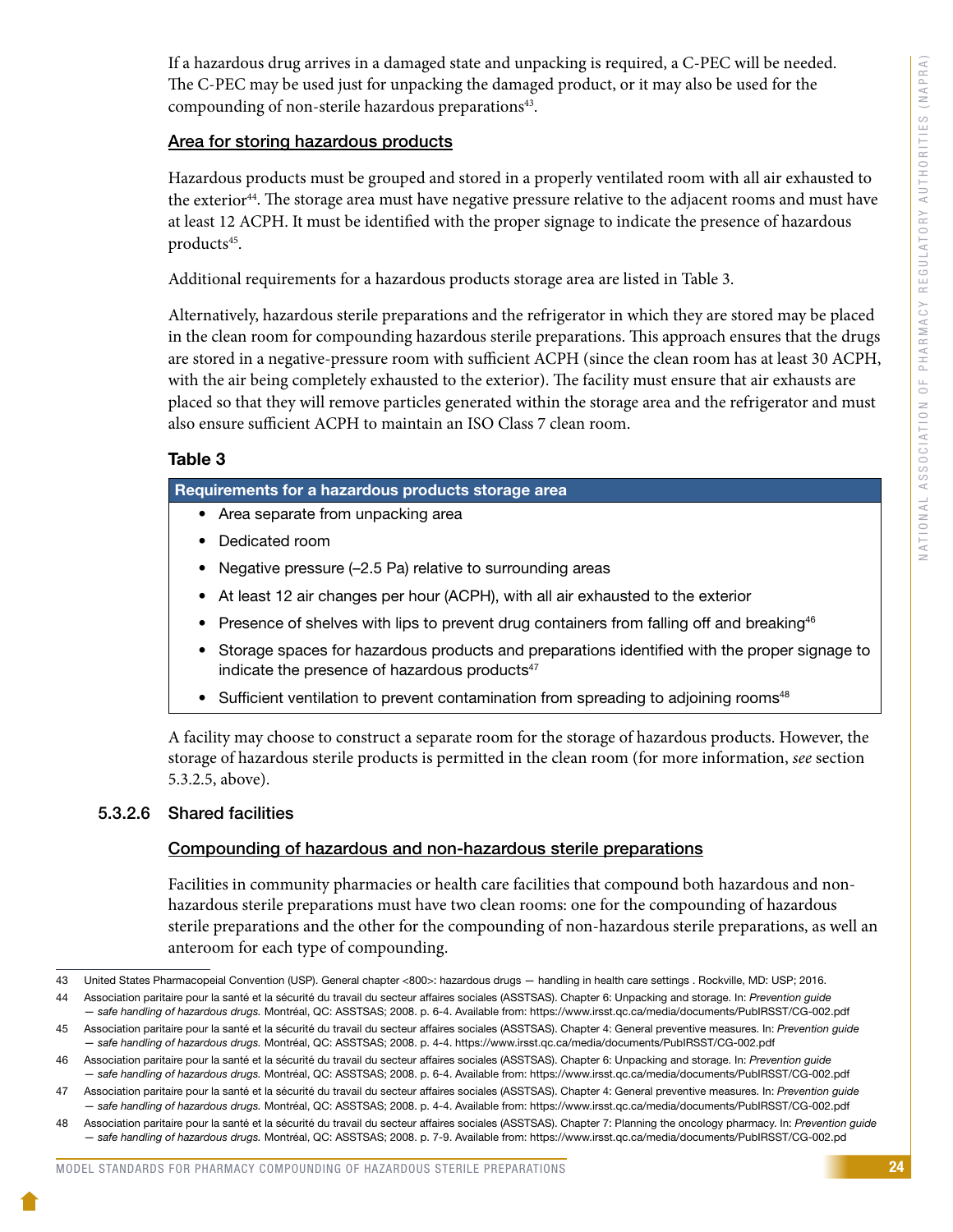In some community pharmacies and smaller health care facilities, space may be limited. Although separate clean rooms are still required for each type of preparation (i.e., one for hazardous sterile preparations and the other for non-hazardous sterile preparations), they may share a single anteroom.

This layout is not recommended, but if space constraints dictate that facilities for compounding hazardous and non-hazardous sterile preparations share an anteroom, the conditions described in the following subsections must be met.

#### Clean room for the compounding of non-hazardous sterile preparations

The functional parameters of the clean room for this type of facility are the same as those required for the compounding clean room described in section 5.3.2.5 of the companion document, "Model Standards for Pharmacy Compounding of Non-hazardous Sterile Preparations."

#### Clean room for the compounding of hazardous sterile preparations

The functional parameters of the clean room for this type of facility are the same as those required for the compounding clean room described in section 5.3.2.5 of the current document.

# Shared anteroom

The sole anteroom is connected to both clean rooms for the compounding of sterile preparations (hazardous and non-hazardous) and is shared for hand hygiene and garbing activities of personnel working in the two clean rooms. The functional parameters of the shared anteroom for the compounding of hazardous and non-hazardous sterile preparations are presented in Table 4.

In this case, the anteroom is separated into two spaces (areas) by a demarcation line:

- a space or area referred to as "dirty," located adjacent to the non-controlled areas, at the entrance to the anteroom;
- a space or area referred to as "clean but possibly chemically contaminated," located adjacent to the clean room for the compounding of hazardous sterile preparations and the clean room for the compounding of non-hazardous sterile preparations.

If there is enough space, the clean area of the anteroom may be further divided into two areas:

- a "clean but chemically contaminated" space or area *adjacent to the clean room for the compounding of hazardous sterile preparations*;
- • a "clean and not chemically contaminated" space or area *adjacent to the clean room for the compounding of non-hazardous sterile preparations*.

It is important to take these "clean" and "dirty" areas into account when traversing the anteroom and when donning and removing PPE. Activities in a shared anteroom are limited to hand hygiene and donning of PPE. No drugs are stored in a shared anteroom.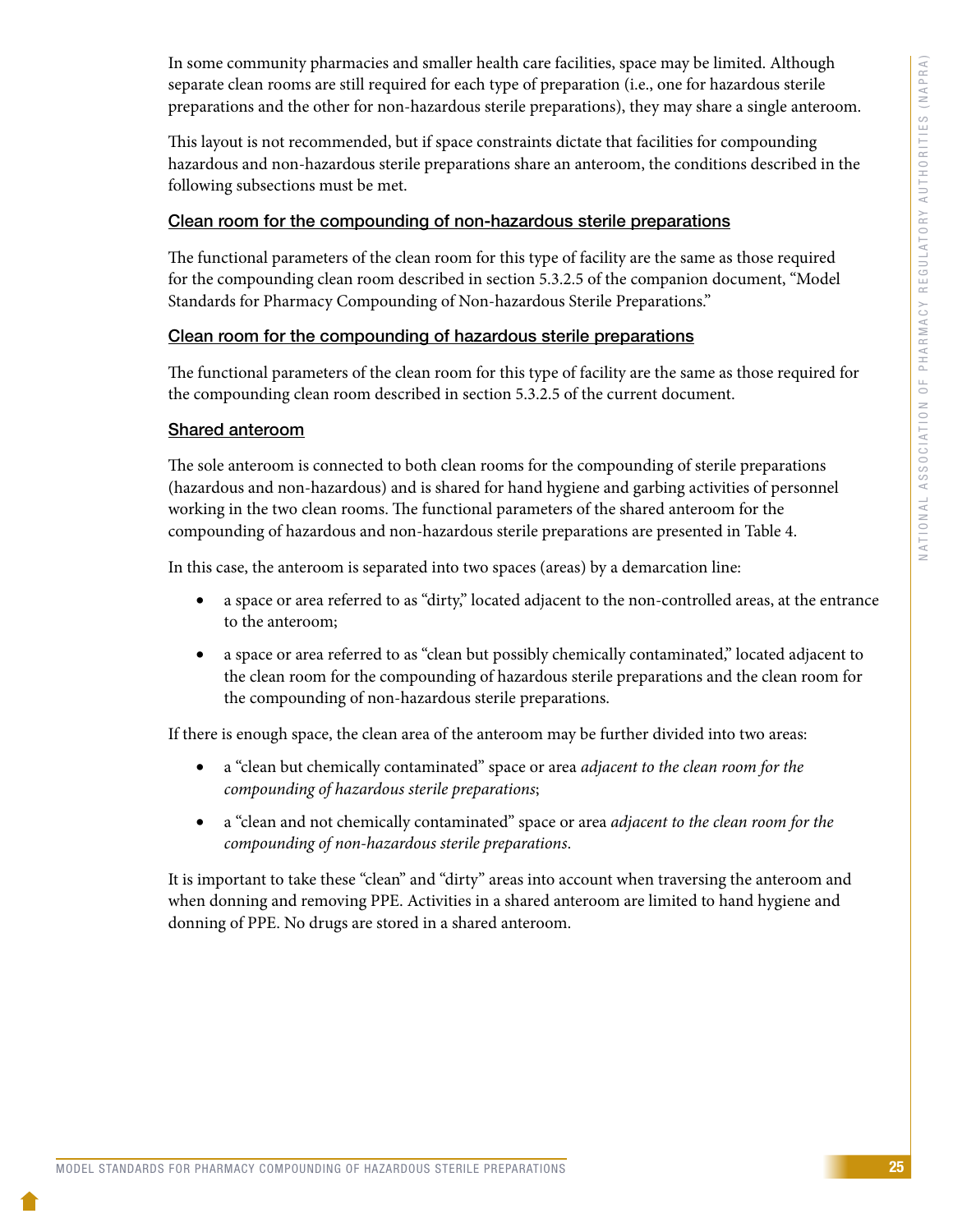#### Table 4

| Functional parameters of a shared anteroom for the compounding of hazardous and<br>non-hazardous sterile preparations                                                                                                                        |  |  |  |
|----------------------------------------------------------------------------------------------------------------------------------------------------------------------------------------------------------------------------------------------|--|--|--|
| The following functional parameters must be met:                                                                                                                                                                                             |  |  |  |
| The anteroom must be kept under positive pressure relative to both the clean room for<br>$\bullet$<br>compounding of hazardous drugs and non-controlled areas adjacent to the anteroom.                                                      |  |  |  |
| The pressure differential must be at least 5.0 Pa <sup>49</sup> (equivalent to 0.02 inch water column)<br>relative to the adjacent areas.                                                                                                    |  |  |  |
| A notification system must be installed in each pressure monitor to alert pharmacy personnel<br>$\bullet$<br>when pressure differentials deviate from specifications.                                                                        |  |  |  |
| ISO Class 7 air quality must be maintained in the anteroom under dynamic operating<br>conditions <sup>50</sup> .                                                                                                                             |  |  |  |
| There must be at least 30 air changes per hour (ACPH) <sup>51</sup> . Depending on the size of the room<br>$\bullet$<br>and the number of people working in it, a greater number of ACPH may be required.                                    |  |  |  |
| The temperature of the anteroom must be less than or equal to 20°C, taking into account<br>$\bullet$<br>employees' comfort once all clean room garb (including PPE) has been donned. Medication<br>storage temperature must not exceed 25°C. |  |  |  |
| Note: There is no requirement for relative humidity; refer to the recommendations of the Canadian<br>Society of Hospital Pharmacists <sup>52</sup> .                                                                                         |  |  |  |
| ISO = International Organization for Standardization; PPE = personal protective equipment.                                                                                                                                                   |  |  |  |
| The air diffusers must be positioned so that the particle stream is directed toward the "dirty" area of the<br>anteroom.                                                                                                                     |  |  |  |

All air flowing within the shared anteroom must be exhausted to the exterior of the building. The air flowing into the anteroom must not be recycled.

#### 5.3.2.7 All other facilities

The specifications recommended in the previous sections are similar to the recommendations for facilities laid out in General Chapter <797> of the USP-NF<sup>53</sup> for compounding rooms used for the preparation of hazardous and non-hazardous sterile preparations.

#### 5.3.2.8 Materials and finishes

The surfaces of ceilings, walls, floors, doors, door frames, shelves, counters and cabinets in controlled areas must be smooth, impervious, non-friable, free from cracks and crevices, non-porous and resistant to damage from cleaning and disinfecting products. These characteristics make them easy to clean and disinfect, as well as preventing the accumulation of microorganisms and non-viable contaminants.

Dust-collecting overhangs, such as door sills, utility pipes, windowsills, window curtains and window blinds, must be avoided.

<sup>49</sup> United States Pharmacopeial Convention (USP). Response provided by USP for a shared anteroom, March 21, 2012.

<sup>50</sup> United States Pharmacopeial Convention (USP). General chapter <797>: pharmaceutical compounding — sterile preparations. USP 36. Rockville, MD: USP; 2013. p. 368

<sup>51</sup> International Organization for Standardization (ISO). *ISO 14644-4 Cleanrooms and associated controlled environments – Part 4: Design, construction and start-up*. Geneva, Switzerland: ISO; 2001.

<sup>52</sup> Canadian Society of Hospital Pharmacists (CSHP). Compounding: guidelines for pharmacies. Ottawa, ON: CSHP; 2014. p. 52.

<sup>53</sup> United States Pharmacopeial Convention (USP). General chapter <797>: pharmaceutical compounding – sterile preparations. USP 36. Rockville, MD: USP; 2013. pp. 368, 372, 373. USP, response provided by USP for these facilities, March 21, 2012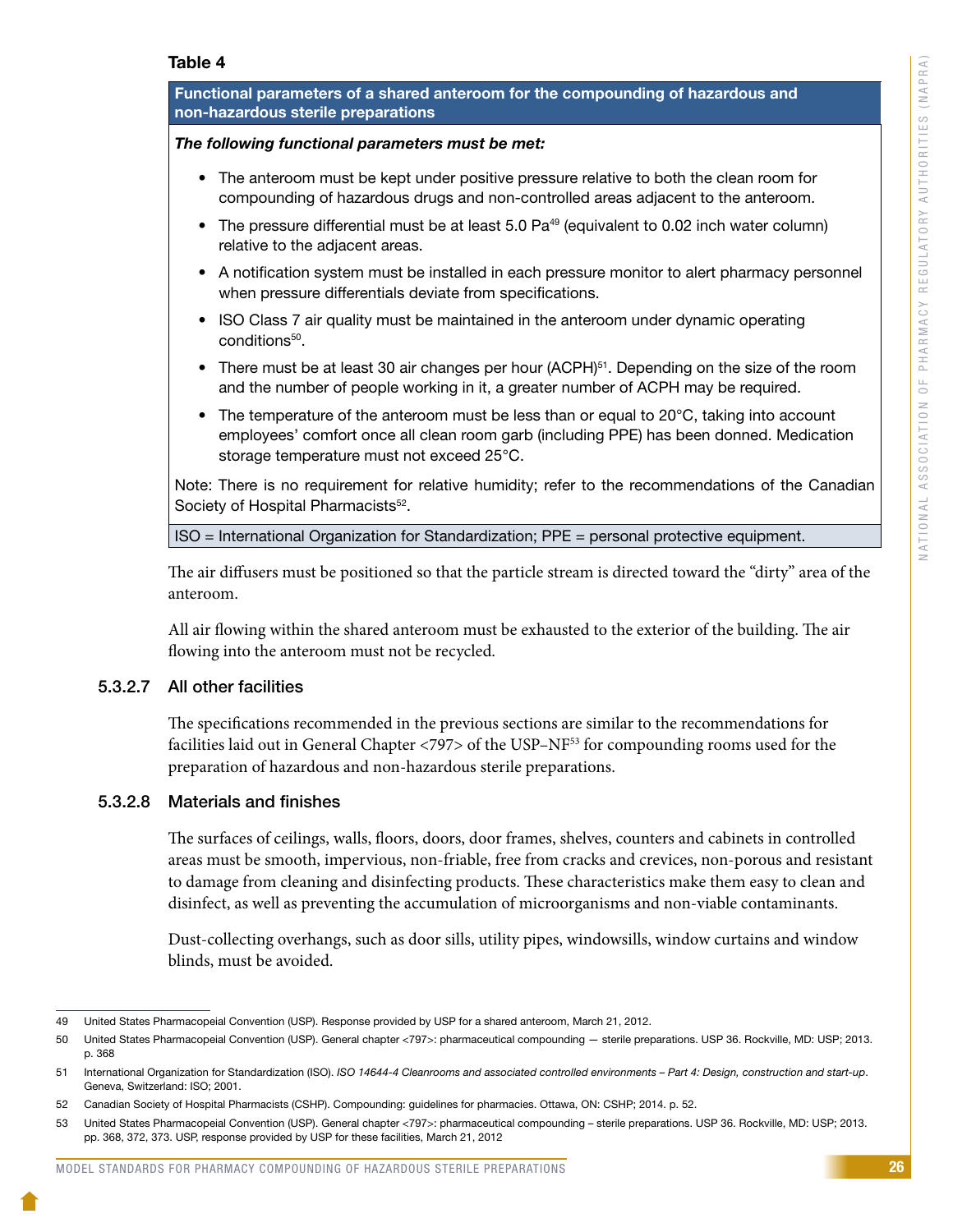# **Ceilings**

In controlled areas (clean room and anteroom), ceilings must have the following characteristics.

- • Ceilings must be constructed of smooth, impervious, non-friable, non-porous, waterproof materials resistant to damage from cleaning and disinfecting products. All joints must be sealed.
- In the clean room and the anteroom, joints between the ceiling and walls should be free of sharp corners where foreign substances could accumulate<sup>54</sup>. This can be achieved by coving the ceiling to the wall or by caulking.
- If a recessed panel ceiling must be installed, the panels must be specifically designed for use in a clean room.
- If a conventional recessed panel ceiling is installed<sup>55</sup>, the panels must be impregnated with polymer to make them impermeable and hydrophobic, and the edges must be coated with clean room silicone to seal them to the support frame56. The tiles on this type of ceiling require periodic preventive sealing because the sealer eventually dries out. When facilities undergo certification, this type of ceiling must be tested to ensure no increase in viable and non-viable particles. This type of ceiling is not recommended for new facilities.
- In all rooms reserved for the compounding of sterile preparations, any holes, cracks or breakage in ceilings must be repaired and sealed at the earliest opportunity.

# Walls

In controlled areas (clean room and anteroom), the walls must have the following characteristics.

- The walls must be constructed of smooth, impervious, non-friable, non-porous, waterproof materials resistant to damage from cleaning and disinfecting products, such as gypsum board coated with epoxy paint, thick polymer panels or glass panels. All joints must be sealed. In locations at higher risk of breakage, stainless steel plates or other hard non-porous material should be installed to prevent walls from being damaged when furniture is moved.
- In all rooms reserved for the compounding of sterile preparations, any holes, cracks or breakage in walls must be repaired and sealed at the earliest opportunity.

# Floors

In controlled areas (clean room and anteroom), the floors must have the following characteristics.

- Flooring must be flat, smooth, impervious, non-friable, non-porous, sealed and resistant to damage from cleaning and disinfecting products. Any breakage must be repaired and sealed immediately.
- In the clean room and anteroom, the floor must be coved to the side wall, at least  $10-15$  cm.
- There must be no carpets, rugs, "sticky mats" or anti-fatigue mats<sup>57</sup>.

<sup>54</sup> Health Canada, Health Products and Food Branch Inspectorate. *Good manufacturing practices (GMP) guidelines – 2009 edition, Version 2*. GUI-0001. Ottawa, ON: Health Canada; 2009, revised 2011 Mar 4. p. 10. Available from: http://www.hc-sc.gc.ca/dhp-mps/compli-conform/gmp-bpf/docs/gui-0001-eng.php

<sup>55</sup> United States Pharmacopeial Convention (USP). General chapter <797>: pharmaceutical compounding — sterile preparations. USP 36. Rockville, MD: USP; 2013. p. 373.

<sup>56</sup> United States Pharmacopeial Convention (USP). General chapter <797>: pharmaceutical compounding — sterile preparations. USP 36. Rockville, MD: USP; 2013. p. 373.

<sup>57</sup> Canadian Centre for Occupational Health and Safety (CCOHS). Anti-fatigue mats. Hamilton, ON: CCOHS; 1997, confirmed current 2006. Available from: http://www.ccohs.ca/oshanswers/ergonomics/mats.html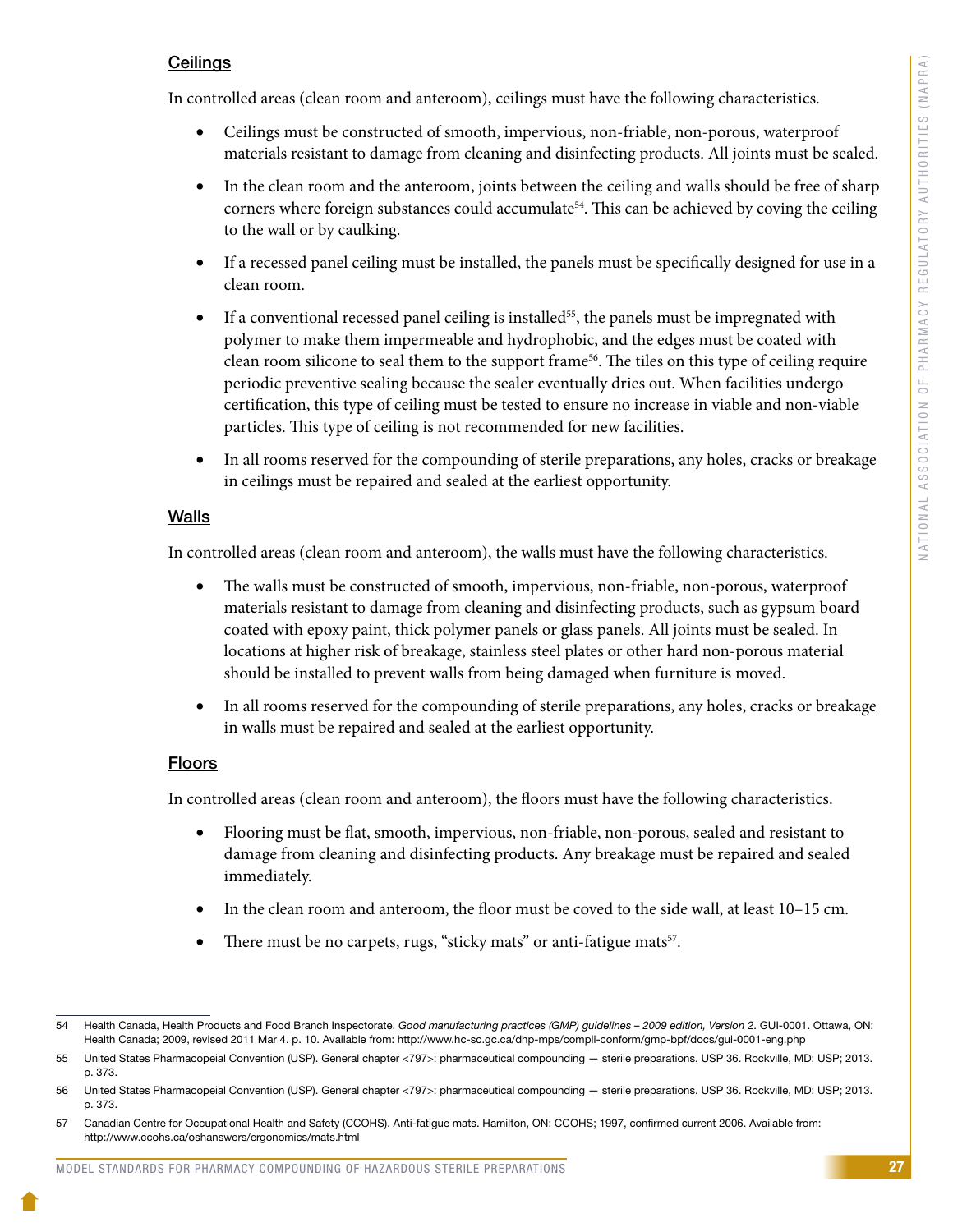#### 5.3.2.9 Accessories

#### Ceiling fixtures

In controlled areas (clean room and anteroom), ceiling fixtures must be recessed and flush-mounted. Their external surfaces, whether made of glass or other material, must be washable, smooth and sealed.

#### Plumbing

Water sources, sinks and drains must not be located in a clean room but are permitted in the anteroom.

#### Functional parameter control systems

Control systems indicating the temperature and differential pressure between controlled areas should be positioned together. Functional parameters require constant monitoring, so the controls should be installed where it is easy for personnel to take frequent readings (*see* section 7.3).

Control systems must be connected to a notification system to alert personnel when operating parameters are outside preset limits. This allows personnel to make the necessary adjustments quickly while avoiding contamination of controlled areas and the problems that may result, including service interruption.

BSCs and CACIs must be connected to a notification system<sup>58</sup> to alert personnel to any unscheduled interruption or any alert related to the operation of the device outside compounding periods.

Instruments for measuring differential pressure between controlled areas must be calibrated at least once a year or as recommended by the manufacturer.

#### 5.3.2.10 Work surfaces and furniture

#### Work surfaces

Work surfaces and furniture must be constructed of smooth, impervious, non-friable and non-porous materials, preferably stainless steel. Any material used for work surfaces must be able to withstand repeated cleaning and disinfecting and be resistant to damage from cleaning and disinfecting products. Any breakage must be repaired and sealed at the earliest opportunity.

A horizontal surface such as a shelf or a cart should be available in the clean room to aid in donning gloves.

# **Furniture**

All furniture in the clean room and anteroom, as well as the floor and wall surfaces, must be designed and placed to facilitate cleaning, disinfecting and decontamination.

All movable furniture must be cleaned and disinfected before it is placed in the clean room.

Chairs used in controlled areas must be made of smooth, non-friable, non-porous, washable materials that are resistant to damage from cleaning and disinfecting products. Some chairs are specifically designed for use in clean rooms, and these should be the preferred choice.

<sup>58</sup> Occupational Safety and Health Administration (OSHA). *OSHA technical manual (OTM): controlling occupational exposure to hazardous drugs*. Section VI, Chapter 2. Washington, DC: US Department of Labor; 1999. Available from: https://www.osha.gov/dts/osta/otm/otm\_vi/otm\_vi\_2.html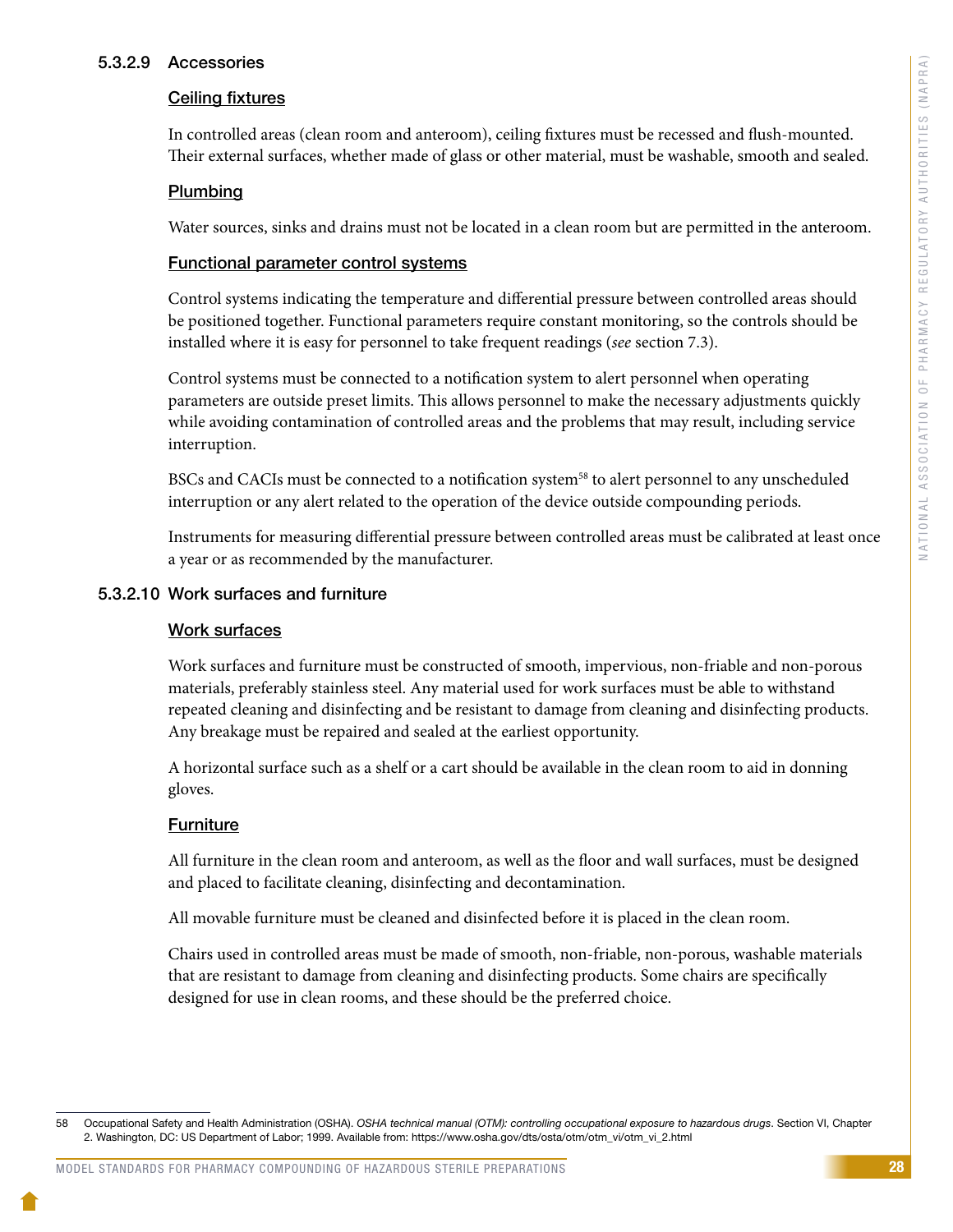#### Pass-through and/or cart

A pass-through should be installed for transferring products into and out of the clean room. The passthrough should be sealed and made of stainless steel or a smooth, non-porous, antistatic material resistant to damage from cleaning and disinfecting products.

It is recommended that the pass-through be equipped with an interlocking system that prevents both doors from being open at the same time. If an interlocking system is not available, a door-opening procedure must be implemented whereby only one door is open at a time.

If there is no pass-through, the clean room cart may be used to transport materials from the "clean" area of the anteroom into the clean room.

# 5.3.2.11 Signage

Each room must be identified with appropriate and informative signs (e.g., pictograms indicating cytotoxicity, the need for special care, hazards, restricted access, dress code).

#### 5.3.2.12 Facility maintenance

Facility maintenance involves keeping the areas for compounding of hazardous sterile preparations operational within established specifications or bringing facility systems, including HVAC, back to satisfactory operating conditions after an interruption. Maintenance must also be performed on equipment within the facility.

The same PPE that is worn for the compounding of hazardous sterile preparations must be worn for any type of facility and equipment maintenance, including changing filters and pre-filters that have potentially been contaminated by hazardous products, even if the filters are accessible from outside controlled areas (anteroom and clean room).

Facility maintenance activities must be recorded in the general maintenance log.

# Filters and pre-filters

The efficiency of HEPA filters in the ventilation system must be tested during facility certification (at least every 6 months), and filters must be replaced periodically as recommended by the manufacturer.

Filters used to exhaust air from clean rooms or C-PECs must be considered contaminated and must be handled with a level of care appropriate to protecting personnel and the environment. Where applicable, "bag in/bag out" containment systems may be used to enhance the safety of such operations.

# 5.3.3 Equipment

# 5.3.3.1 Containment Primary Engineering Control

Hazardous sterile preparations must be compounded inside a C-PEC. Examples of C-PECs for hazardous sterile preparations include Class II or Class III BSCs and CACIs<sup>59</sup>. Oncology adjunctive therapies can also be prepared in these devices, if they are being compounded for the same patient as the hazardous sterile preparation. These adjunctive therapies must be handled and labeled to require hazardous drug precautions.

The C-PEC is located in the clean room. The device's ventilation system and its HEPA filter serve to filter the air in the compounding environment. The C-PEC air quality must comply with ISO Class 5 specifications. The C-PEC must be externally ventilated.

<sup>59</sup> United States Pharmacopeial Convention (USP). General chapter <800>: hazardous drugs — handling in health care settings . Rockville, MD: USP; 2016.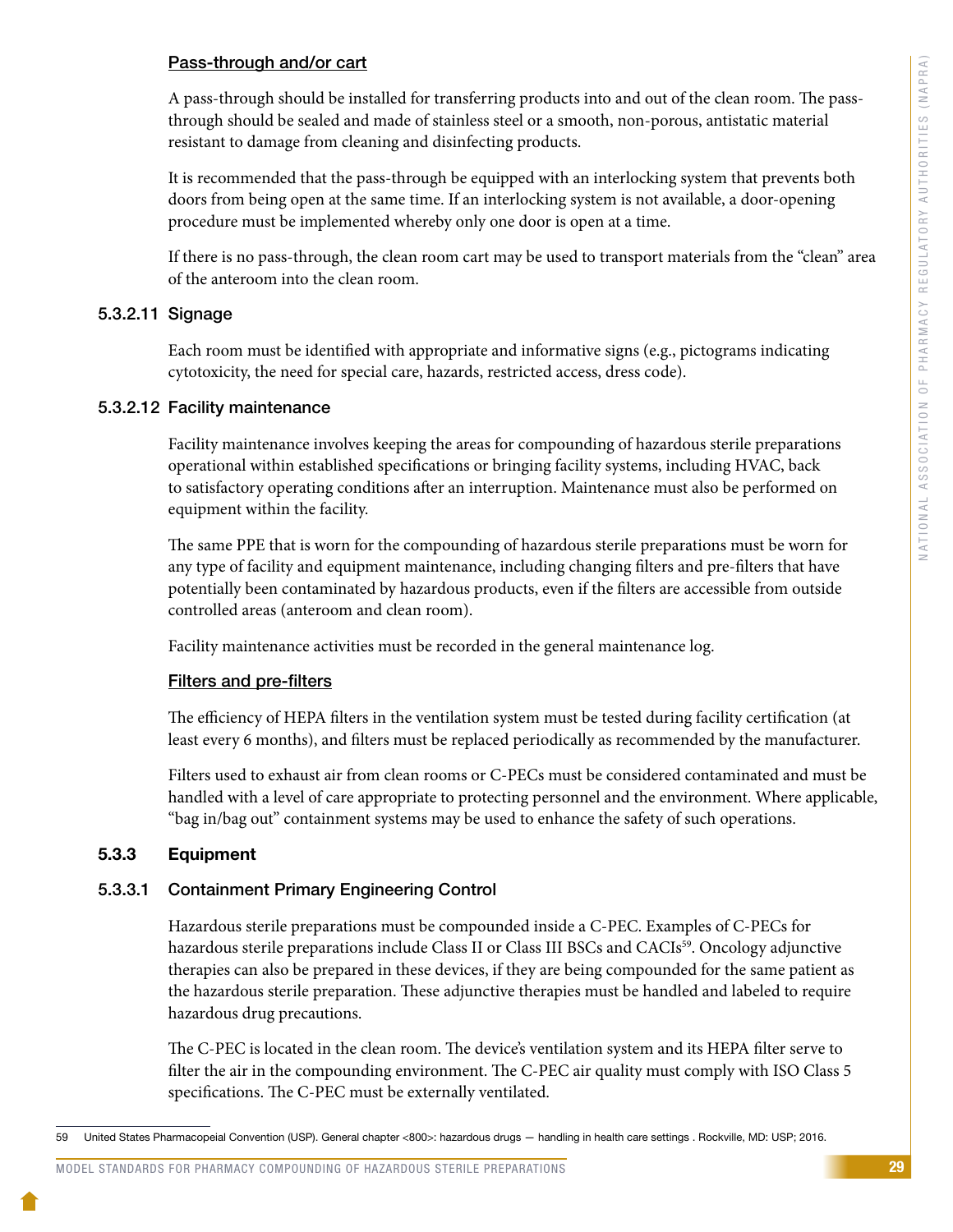Before a C-PEC is used,

- personnel must read and understand the user's manual;
- the C-PEC must be installed according to the manufacturer's recommendations and certified by a qualified certifier (*see* Appendix 5);
- cleaning and disinfection must be performed according to specifications in section 6.6.4.

The sterile compounding supervisor must ensure that the certification is completed according to certification standards currently in force (*see* Appendix 6).

A C-PEC must operate continuously, 24 hours a day<sup>60</sup>. If the C-PEC has been turned off, it must be allowed to run for at least 30 minutes, or as recommended by the manufacturer, before decontamination, cleaning and disinfection and then compounding of hazardous sterile preparations are undertaken $61$ .

The C-PEC must provide a work area with unidirectional airflow and air quality meeting ISO Class 5 or better under dynamic operating conditions.

The working surface of the C-PEC must be resistant to damage from cleaning, disinfecting, deactivating and decontamination products and must be changed if it becomes damaged.

If a CACI is in use, the recovery time recommended by the manufacturer (i.e., the waiting time required to achieve ISO Class 5 air quality after materials have been transferred, before aseptic processing is started) must be observed when transferring products from the clean room to the manipulation area.

#### Location of containment primary engineering control and other furniture

The C-PEC and other pieces of furniture should be positioned to avoid interfering with facility ventilation systems<sup>62, 63, 64</sup>.

To facilitate cleaning and disinfecting activities, such as cleaning the exterior of the C-PEC, and to avoid interfering with the operation of the C-PEC, there must be sufficient clearance around the C-PEC (usually  $0.3 \text{ m}^{65}$ )<sup>66</sup>. Some types of C-PEC can be built into the wall and sealed or wall-mounted and sealed, but this mode of installation is not possible with other types. When positioning a C-PEC, the manufacturer's recommendations must be strictly followed to avoid interfering with normal operation. During certification, a smoke test under dynamic conditions may be used to validate proper operation.

#### **BSC**<sup>67</sup>

The BSC must be positioned in an ISO Class 7 clean room or better, under negative pressure and adjoining an ISO Class 7 anteroom. The BSC must not be placed near doors or other sources of drafts that might adversely affect unidirectional airflow.

If multiple BSCs are used, they must be positioned to prevent interference with one another.

<sup>60</sup> Occupational Safety and Health Administration (OSHA). *OSHA technical manual (OTM): controlling occupational exposure to hazardous drugs*. Section VI, Chapter 2. Washington, DC: US Department of Labor; 1999. Available from: https://www.osha.gov/dts/osta/otm/otm\_vi/otm\_vi\_2.html

<sup>61</sup> United States Pharmacopeial Convention (USP). General chapter <797>: pharmaceutical compounding — sterile preparations. USP 36. Rockville, MD: USP; 2013. p. 380.

<sup>62</sup> United States Pharmacopeial Convention (USP). General chapter <797>: pharmaceutical compounding — sterile preparations. USP 36. Rockville, MD: USP; 2013.

<sup>63</sup> Peters GF, McKeon MR, Weiss WT. Potentials for airborne contamination in turbulent- and unidirectional-airflow compounding aseptic isolators. *Am J Health Syst Pharm* 2007;64(6):622-31.

<sup>64</sup> Controlled Environment Testing Association (CETA). *CETA compounding isolator testing guide: CAG-002-2006*. Raleigh, NC: CETA; 2006, revised 2008 Dec 8. Available from: http://www.cetainternational.org/reference/CETACompoundingIsolatorTestingGuide2006.pdf

<sup>65</sup> Association paritaire pour la santé et la sécurité du travail du secteur affaires sociales (ASSTSAS). Chapter 7: Planning the oncology pharmacy. In: *Prevention guide — safe handling of hazardous drugs.* Montréal, QC: ASSTSAS; 2008. p. 7-9. Available from: https://www.irsst.qc.ca/media/documents/PubIRSST/CG-002.pdf

<sup>66</sup> Direction de l'expertise et de la normalisation. Répertoire des guides de planification immobilière : aires réservées aux préparations stériles – Unité de pharmacie. Québec, QC: Ministère de la santé et des services sociaux, Publications du Québec ; 2013. p. 17.

United States Pharmacopeial Convention (USP). General chapter <797>: pharmaceutical compounding - sterile preparations. USP 36. Rockville, MD: USP; 2013.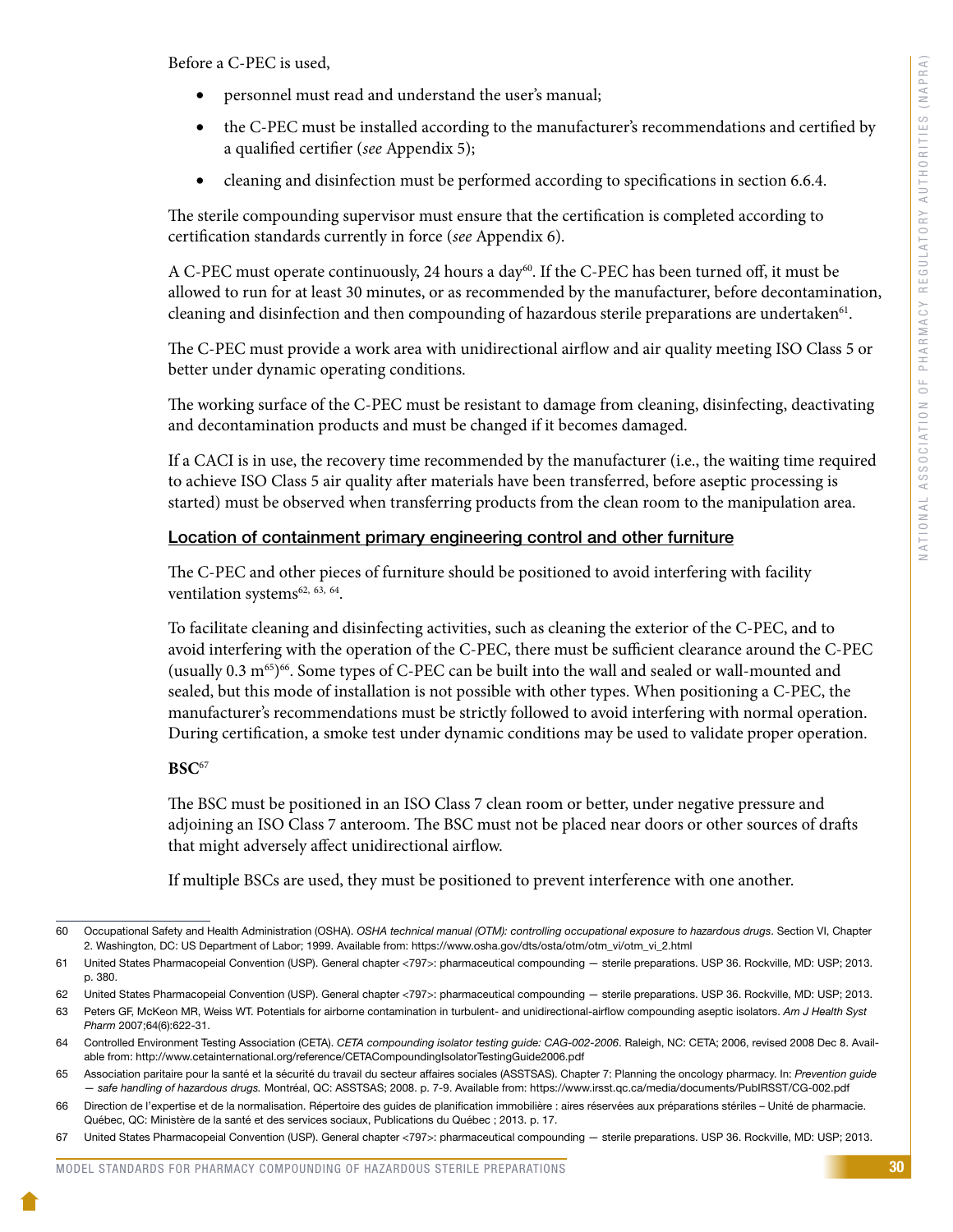# **CACI**<sup>68</sup>

The CACI must be positioned in an ISO Class 7 clean room or better, under negative pressure and adjoining an ISO Class 7 anteroom.

However, the CACI may be positioned in an environment where the air particles exceed ISO Class 7 if all of the following conditions are met:

- The room has negative pressure (at least 2.5 Pa negative pressure relative to adjacent spaces)<sup>69</sup>.
- The room has at least 12 ACPH<sup>70</sup>.
- • The CACI maintains an ISO Class 5 environment (*see* Table 1) at all times during compounding, including when ingredients, equipment and devices are being transferred into and out of the CACI.
- Particulate sampling from 15 to 30 cm upstream of the critical exposure site within the CACI used for hazardous sterile preparations shows ISO Class 5 air quality during compounding.
- Particulate sampling conducted as close as possible to the doors when materials are being transferred, without obstructing the passageway, shows no more than 3520 particles (0.5 µm diameter or larger) per cubic metre of air (ISO Class 5) in the CACI.

The sterile compounding supervisor must obtain the following information from the manufacturer:

- documentation indicating that the CACI meets established standards when installed in an environment where the number of particles exceeds ISO Class 7 specifications;
- the waiting time required to achieve ISO Class 5 air quality after materials have been transferred, before aseptic processing is started (i.e., the recovery time).

Compounding personnel working in a CACI must comply with the garbing procedure for compounding of hazardous sterile preparations, both to maintain air quality and to protect themselves from spills.

# Maintenance of containment primary engineering control

C-PECs must be maintained in accordance with the manufacturer's recommendations but certified according to the testing standards detailed in the Controlled Environment Testing Association (CETA) application guides CAG-003, CAG-005 and CAG-002-2006 (current versions).

BSCs and CACIs must be certified<sup>71</sup>

- every 6 months;
- when relocated;
- after major repairs;
- when viable air sampling indicates that the C-PEC may not be in compliance with specifications.

C-PEC pre-filters must be accessible. They should be inspected every 6 months and replaced if necessary or as recommended by the manufacturer. Washable pre-filters must not be used.

#### MODEL STANDARDS FOR PHARMACY COMPOUNDING OF HAZARDOUS STERILE PREPARATIONS

<sup>68</sup> United States Pharmacopeial Convention (USP). General chapter <797>: pharmaceutical compounding — sterile preparations. USP 36. Rockville, MD: USP; 2013.

<sup>69</sup> United States Pharmacopeial Convention (USP). General chapter <800>: hazardous drugs — handling in health care settings. Rockville, MD: USP; 2016.

<sup>70</sup> United States Pharmacopeial Convention (USP). General chapter <800>: hazardous drugs — handling in health care settings . Rockville, MD: USP; 2016.

<sup>71</sup> United States Pharmacopeial Convention (USP). General chapter <797>: pharmaceutical compounding — sterile preparations. USP 36. Rockville, MD: USP; 2013. p. 374.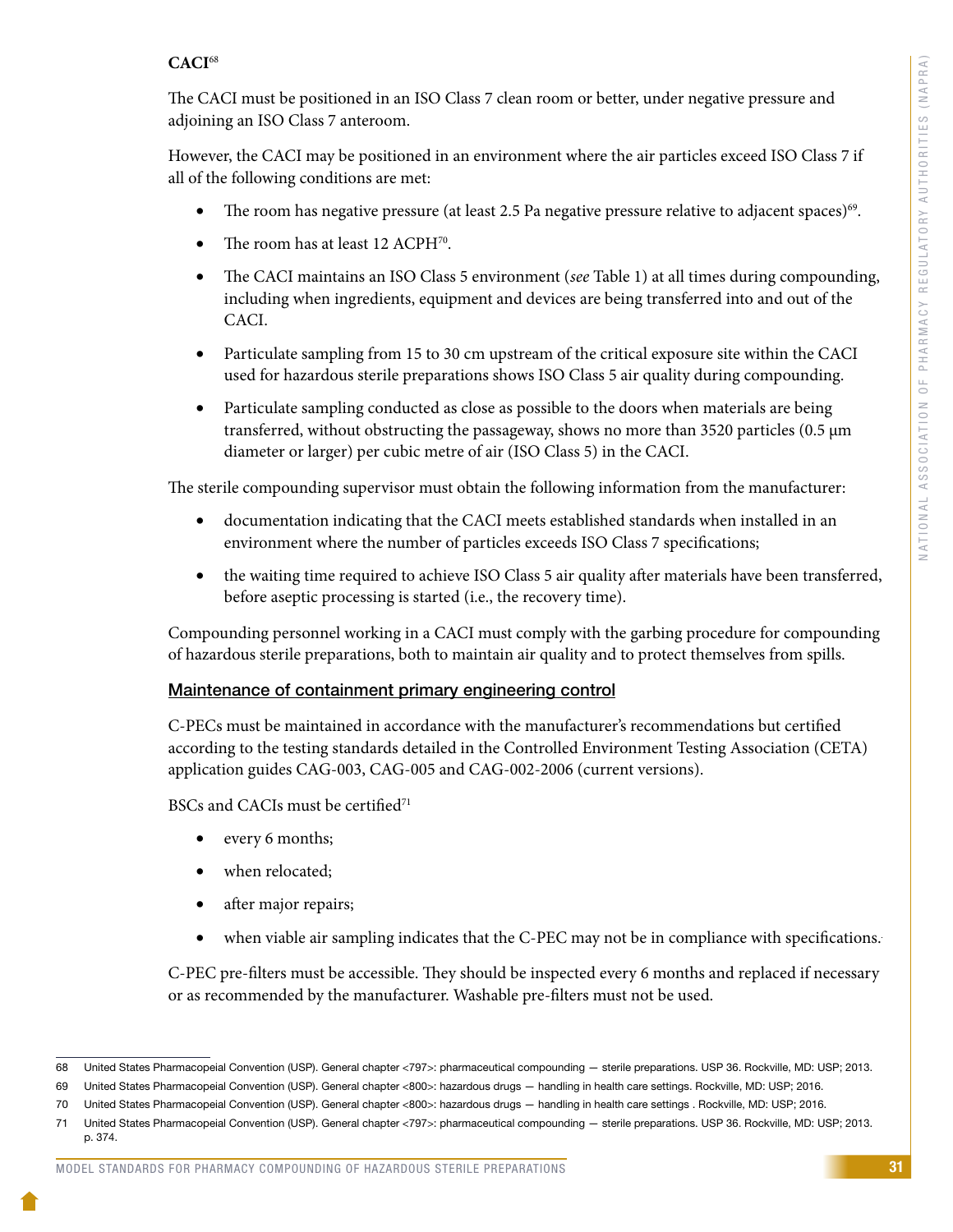HEPA filters shall be verified during installation and certification to ensure there are no leaks or damage to the filters after they have been transported or installed.

Preventive maintenance for C-PECs and other equipment must be performed when no compounding is in progress, before cleaning and disinfection operations.

All C-PEC maintenance and certification, including maintenance of filters and pre-filters, must be documented on a form and entered in the general maintenance log (paper-based or computerized).

The sterile compounding supervisor must ensure that C-PEC maintenance and certification have been performed. The supervisor must review the results or ensure that the results have been reviewed and corrective measures taken, as appropriate. The supervisor must sign the maintenance form or log.

# 5.3.3.2 Other devices, instruments or accessories related to the compounding of hazardous sterile preparations

Equipment used to compound hazardous sterile preparations must be clean and disinfected with germicidal detergent, followed by a sterile disinfectant such as 70% isopropyl alcohol. Equipment must be made of materials resistant to damage from cleaning and disinfecting products.

The decision to place equipment, instruments or accessories not directly related to the compounding of hazardous sterile preparations (carts, cabinets, computer monitors, etc.) in the clean room depends on whether such placement will have an impact on maintaining environmental conditions in the clean room (air quality control, surface sampling, etc.)<sup>72</sup>. The use of equipment and supplies in the anteroom and the clean room is permitted as long as such use does not increase the generation of viable or nonviable particles within the rooms.

All necessary devices, instruments and accessories must be cleaned and disinfected before being placed in a controlled area. Devices, instruments and accessories to be used in controlled areas should not be removed without good reason. If they must be removed, they must be decontaminated.

Maintenance of devices, instruments and accessories must be recorded in the general maintenance log.

# Automated compounding device and balance

The automated compounding device (ACD) must be positioned in the C-PEC such that compounding occurs while critical sites are exposed to first air.

If the ACD is a peristaltic pump, this device must be calibrated between batches.

The ACD must be calibrated at least once a day (after disinfecting), then as needed, according to the manufacturer's recommendations. The balance must be calibrated before each use, after it is moved, after disinfecting and as needed, according to the manufacturer's recommendations.

The ACD and the balance are to be maintained according to the manufacturer's recommendations.

The results of calibration must be entered in the preparation log, general maintenance log or some other form of documentation (e.g., mix check report) for each batch, at a minimum.

<sup>72</sup> United States Pharmacopeial Convention (USP). General chapter <797>: pharmaceutical compounding — sterile preparations. USP 36. Rockville, MD: USP; 2013. p. 373.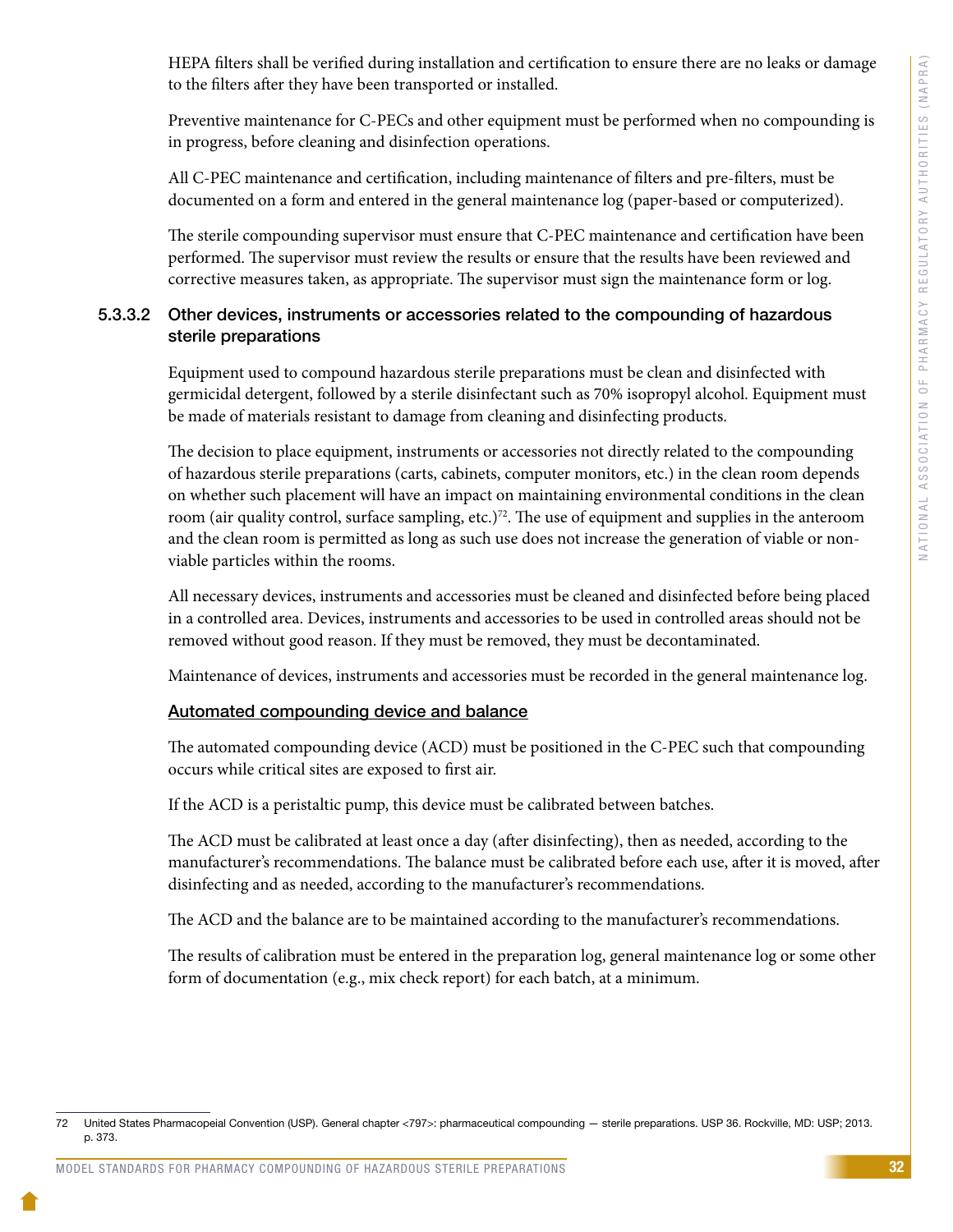# **Carts**

If carts are used, one cart must be reserved for the "dirty" area of the anteroom and must remain there73.

A second cart must be reserved for use in the "clean" area of the anteroom and in the clean room<sup>74</sup>.

Supplies are disinfected while they are being transferred onto the clean room cart.

Carts used to bring supplies into the anteroom from outside the controlled area shall not cross the demarcation line. Likewise, carts taken into the anteroom from the clean room shall not be moved beyond the clean side of the demarcation line.

If the anteroom is shared, one cart must be reserved for the "clean but chemically contaminated" area and another for the "clean and not chemically contaminated" area.

Carts should be made of stainless steel or very good quality plastic, should be smooth, non-friable, nonporous and resistant to damage from cleaning and disinfecting products, and should have easy-to-clean casters.

Carts should be cleaned and disinfected daily.

#### Refrigerator and freezer

#### **Choice**

Refrigerators and freezers used to store medications must be commercial, biomedical-grade units<sup>75, 76, 77</sup>. Domestic refrigerators and freezers must not be used.

#### **Use and placement**

Refrigerators and freezers designated for hazardous drugs must be used only for this purpose. They must not be used to store food or other medications/solutions, etc.

Hazardous sterile preparations and hazardous sterile drugs and the refrigerator and freezer in which they are stored may be placed in the clean room for compounding hazardous sterile preparations. An air exhaust must be placed behind the refrigerator or freezer to remove any particles generated by the unit. There must be sufficient ACPH in the clean room to maintain the ISO Class 7 air quality classification.

#### **Temperature and temperature control**

The tested storage temperature in these units must meet the following parameters:

- controlled refrigeration temperature:  $2^{\circ}$ C to  $8^{\circ}$ C
- controlled freezing temperature:  $-25^{\circ}$ C to  $-10^{\circ}$ C

Accurate temperature probes (gauges or sensors) must be installed to indicate the actual temperature. A continuous temperature recorder built into each unit is the preferred option.

<sup>73</sup> United States Pharmacopeial Convention (USP). General chapter <797>: pharmaceutical compounding — sterile preparations. USP 36. Rockville, MD: USP; 2013. p. 379.

<sup>74</sup> United States Pharmacopeial Convention (USP). General chapter <797>: pharmaceutical compounding — sterile preparations. USP 36. Rockville, MD: USP; 2013. p. 379.

<sup>75</sup> Health Canada, Health Products and Food Branch Inspectorate. *Guidelines for temperature control of drug products during storage and transportation*. GUI-0069. Ottawa, ON: Health Canada; 2011. Available from: http://www.hc-sc.gc.ca/dhp-mps/compli-conform/gmp-bpf/docs/gui-0069-eng.php

<sup>76</sup> Public Health Agency of Canada (PHAC). *National vaccine storage and handling guidelines for immunization providers*. Ottawa, ON: PHAC; 2007. p. 22.

<sup>77</sup> *Drug and Pharmacies Regulation Act*, R.S.O. 1990, c. H.4. Available from: http://www.ontario.ca/laws/statute/90h04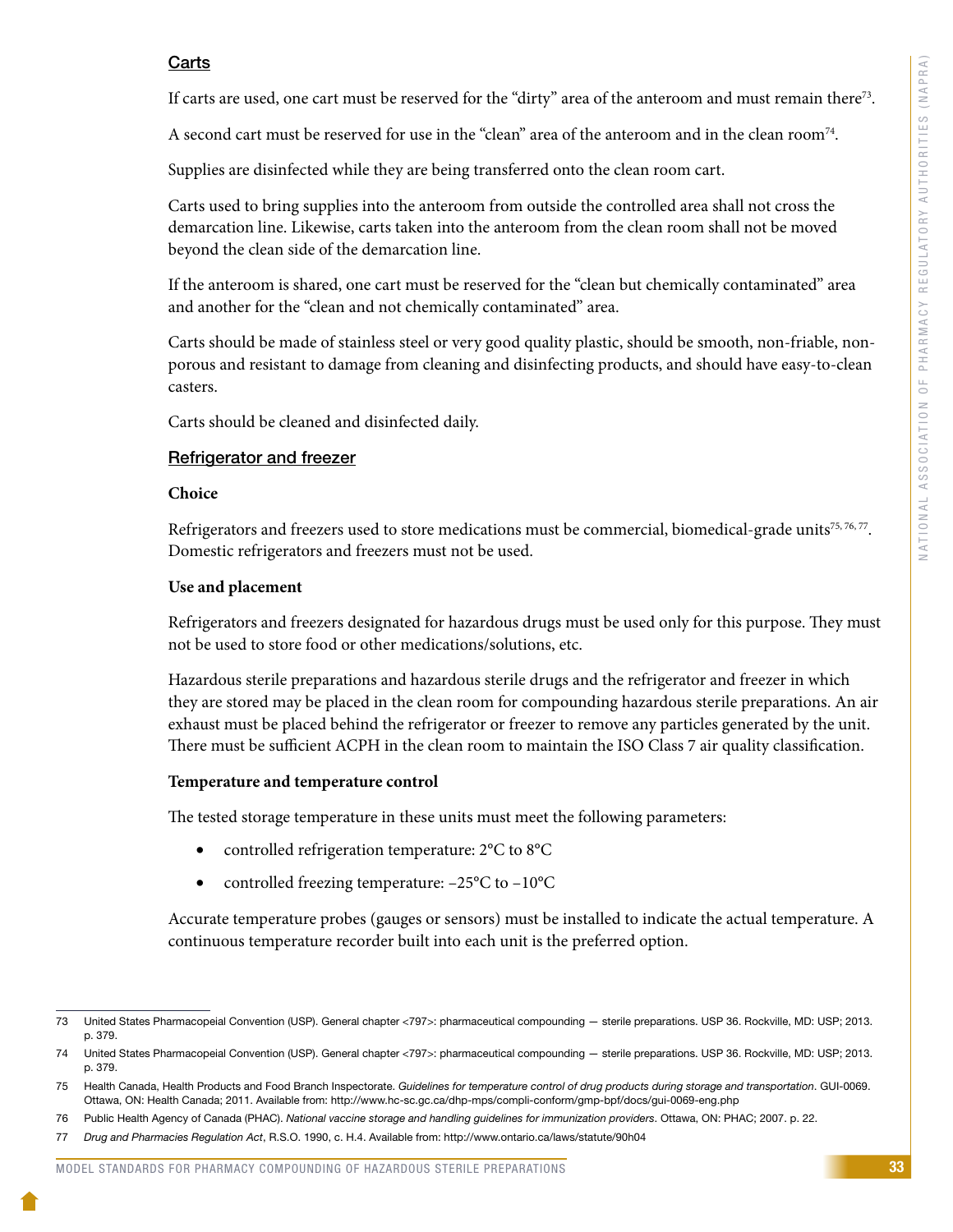A notification system must be installed in each refrigerator and freezer to alert pharmacy personnel when temperatures deviate from specifications.

Refrigerator and freezer temperature readings must be recorded on a form stored in the general maintenance log, unless the units are equipped with a continuous temperature recorder. In the latter situation, the data recorded by this device must also be verified and stored.

Temperature probes must be maintained and calibrated at least once a year or in accordance with the manufacturer's instructions. Calibration of these instruments must be noted in the general maintenance log.

#### Incubator

An incubator is used to maintain a constant temperature for the culture of microorganisms.

The incubation temperature must be controlled (20°C to 25°C or 30°C to 35°C, depending on the culture medium and incubation period).

When the incubator is in operation, the incubator temperature must be read and recorded in the general maintenance log at least once a day.

The incubator must be calibrated and maintained according to the manufacturer's recommendations.

The incubator must not be placed in the clean room or the anteroom. It may be located in the pharmacy or another room nearby.

#### Camera and computer equipment

Audio-visual and computer equipment used for verification during compounding (camera, monitor, pedal system) is allowed in the clean room under certain conditions. Preference must be given to audiovisual and computer equipment that features "hands-free" operation and that is made of smooth, nonporous, cleanable materials with low particulate emission and resistance to damage from cleaning and disinfecting products.

The installation and use of accessories (monitor, camera) that can be maintained and repaired without compromising the controlled area is preferred.

Equipment cables must be covered to facilitate cleaning.

#### Communication system

A functional communication system (intercom, telephone or other) may be installed to allow verbal communication between the various controlled areas and the pharmacy. These devices should be used in "hands-free" mode, must be easy to clean and disinfect and must be resistant to damage from cleaning, disinfecting and decontamination products. Personal electronic devices or accessories (cell phone, iPods, earbuds) are not permitted in the anteroom or clean room.

#### Hazardous waste containers

A sufficient number of hazardous waste containers of suitable size and made of materials resistant to damage from cleaning, disinfecting and decontamination products must be available. Waste containers must be closable, to limit the spread of vapours. The exterior of each waste container must be decontaminated before it is removed from the controlled area.

The waste shall be removed once a day, at a time when no compounding is occurring. Waste containers must be identified with appropriate hazardous materials symbols (e.g., pictogram indicating cytotoxicity).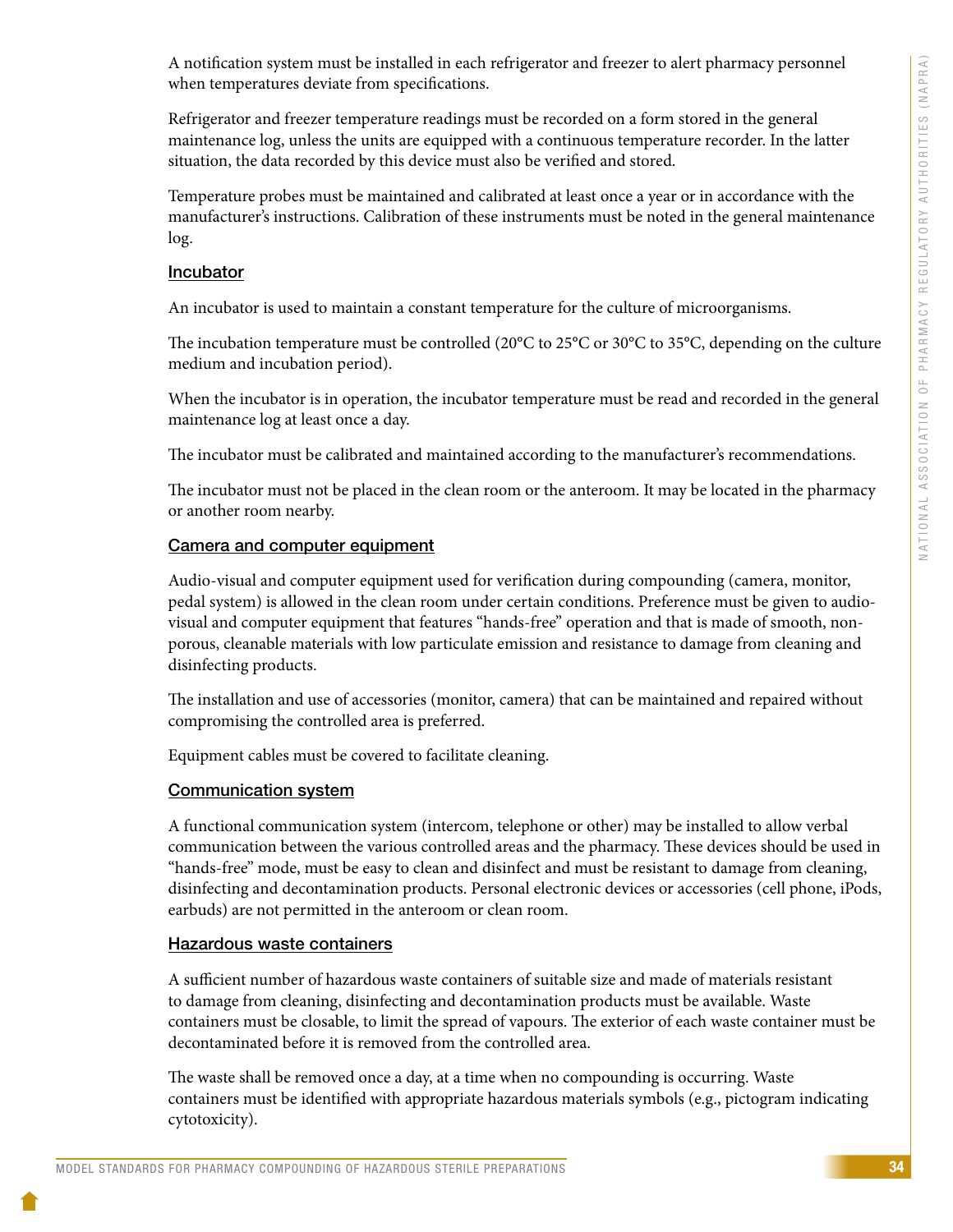#### 5.3.3.3 Personal protective equipment and clothing<sup>78</sup>

PPE adapted and approved for the compounding of hazardous sterile preparations must be worn during such compounding activities.

#### Gloves

Gloves used in the clean room, in the clean area of the anteroom and during aseptic processes in all C-PECs (including isolators) must be

- non-powdered;
- compliant with standard D-6978-05 of ASTM International (formerly the American Society for Testing and Materials);
- sterile (outer glove only).

Non-sterile gloves that meet the ASTM International standard can be used in unpacking areas, the "dirty" area of the anteroom and storage areas and can be worn under sterile gloves for aseptic processes.

For the following activities, personnel must wear *two pairs of gloves* meeting the ASTM International standard:

- unpacking;
- cleaning and disinfecting the clean room;
- disinfecting the C-PEC;
- • compounding of hazardous preparations;
- managing a spill;
- disposing of hazardous products.

#### **Glove changes**

Both pairs of gloves must be discarded and replaced at the earliest of the manufacturer's limit for permeation of the gloves, every 30 minutes<sup>79, 80, 81</sup> or immediately if a tear, puncture or contamination has occurred or is suspected.

#### Gown

The gown must have been tested by the manufacturer for resistance to permeability by hazardous drugs<sup>82, 83</sup>. It must close in the back (i.e., no open front), and it must have long sleeves with fitted cuffs at the wrists.

<sup>78</sup> Association paritaire pour la santé et la sécurité du travail du secteur affaires sociales (ASSTSAS). Chapter 4: General preventive measures. In: *Prevention guide safe handling of hazardous drugs.* Montréal, QC: ASSTSAS; 2008. pp. 4-5 to 4-11. Available from: https://www.irsst.qc.ca/media/documents/PubIRSST/CG-002.pdf

<sup>79</sup> Buchanan EC, Schneider PJ. *Compounding sterile preparations*. 3rd ed. Bethesda, MD: American Society of Health-System Pharmacists; 2009. p. 85.

<sup>80</sup> Wallemacq PE, Capron A, Vanbinst R, Boeckmans E, Gillard J, Favier B, Permeability of 13 gloves to 13 cytotoxic agents under controlled dynamic conditions. *Am J Health Syst Pharm.* 2006;63(6):547-56.

<sup>81</sup> Association paritaire pour la santé et la sécurité du travail du secteur affaires sociales (ASSTSAS). Chapter 4: General preventive measures. In: Prevention guide *safe handling of hazardous drugs.* Montréal, QC: ASSTSAS; 2008. p. 4-5. Available from: https://www.irsst.qc.ca/media/documents/PubIRSST/CG-002.pdf

<sup>82</sup> National Institute for Occupational Safety and Health (NIOSH). NIOSH alert: preventing occupational exposures to antineoplastic and other hazardous drugs in health care settings. Publ. No. 2004-165. Atlanta, GA: Department of Health and Human Services, Centers for Disease Control and Prevention, NIOSH; 2004 Sep. p. 13. Available from: <http://www.cdc.gov/niosh/docs/2004-165/pdfs/2004-165.pdf>

<sup>83</sup> Buchanan EC, Schneider PJ. *Compounding sterile preparations*. 3rd ed. Bethesda, MD: American Society of Health-System Pharmacists; 2009. p. 87.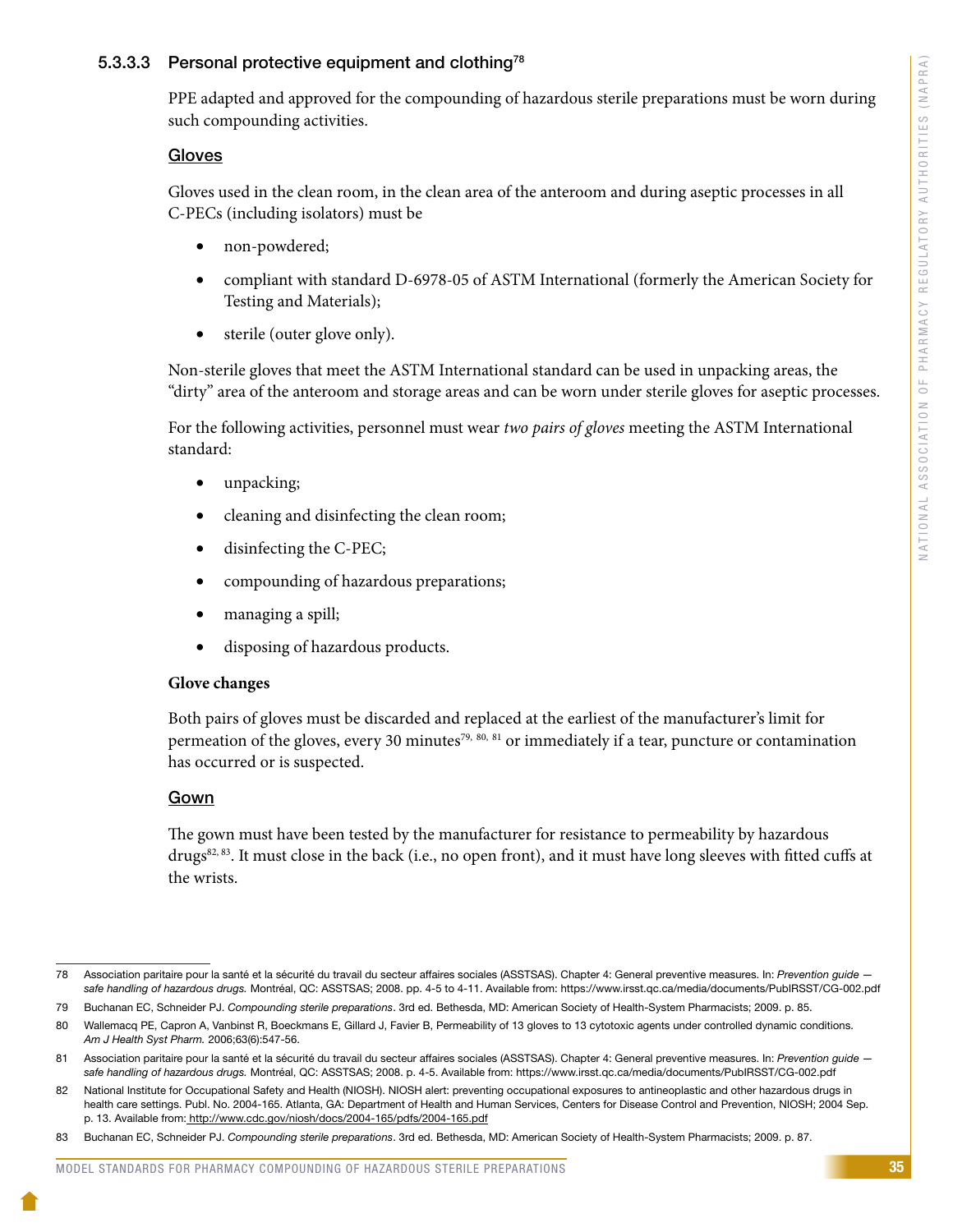The gown must be discarded and replaced at the earliest of the manufacturer's time limit for permeation of the gown or after 2–3 hours of continuous compounding work<sup>84, 85</sup> or after each removal or after a contamination has occurred or is suspected.

A gown is required for unpacking a damaged hazardous drug or if a spill of hazardous material has occurred<sup>86</sup>.

#### Hair cover

A disposable hair cover must be worn during the compounding of hazardous sterile preparations. It must be changed after each removal or if it becomes contaminated<sup>87</sup>.

#### Mask

Table 5 outlines the uses for and limitations of different types of masks.

No mask is needed for unpacking hazardous drugs that have been received from the supplier in impervious plastic. However, if a hazardous drug shipment has been damaged before receipt, a chemical cartridge respirator is required during unpacking<sup>88</sup>.

Surgical masks do not provide respiratory protection against drug exposure and therefore should not be used when respiratory protection from hazardous drug exposure is required.

For most activities, an N95 or N100 mask (NIOSH-approved) will protect against airborne particles. However, N95 or N100 masks offer no protection from vapours, gases and little protection from direct liquid splashes.

A chemical cartridge respirator with a pre-filter must be worn in the presence of vapours, gas and particles (e.g., dust) or if there has been a spill. A cartridge that protects against the chlorine found in chlorinated disinfectants used for cleaning the C-PEC or for chemical decontamination after a spill may also be considered, to help prevent irritation of airways.

Any mask (including N95 or N100 masks and chemical cartridge respirators) must first be fit-tested.

The mask must be changed at the earliest of the following: after 3.5 hours of continuous compounding work, after each removal or if contamination has occurred or is suspected.

<sup>84</sup> Association paritaire pour la santé et la sécurité du travail du secteur affaires sociales (ASSTSAS). Chapter 4: General preventive measures. In: Prevention guide *safe handling of hazardous drugs.* Montréal, QC: ASSTSAS; 2008. p. 4-6. Available from: https://www.irsst.qc.ca/media/documents/PubIRSST/CG-002.pdf

<sup>85</sup> United States Pharmacopeial Convention (USP). General chapter <800>: hazardous drugs — handling in health care settings . Rockville, MD: USP; 2016.

<sup>86</sup> United States Pharmacopeial Convention (USP). General chapter <800>: hazardous drugs — handling in health care settings . Rockville, MD: USP; 2016.

<sup>87</sup> Association paritaire pour la santé et la sécurité du travail du secteur affaires sociales (ASSTSAS). Chapter 4: General preventive measures. In: Prevention guide *safe handling of hazardous drugs.* Montréal, QC: ASSTSAS; 2008. p. 4-6. Available from: https://www.irsst.qc.ca/media/documents/PubIRSST/CG-002.pdf

<sup>88</sup> United States Pharmacopeial Convention (USP). General chapter <800>: hazardous drugs — handling in health care settings . Rockville, MD: USP; 2016.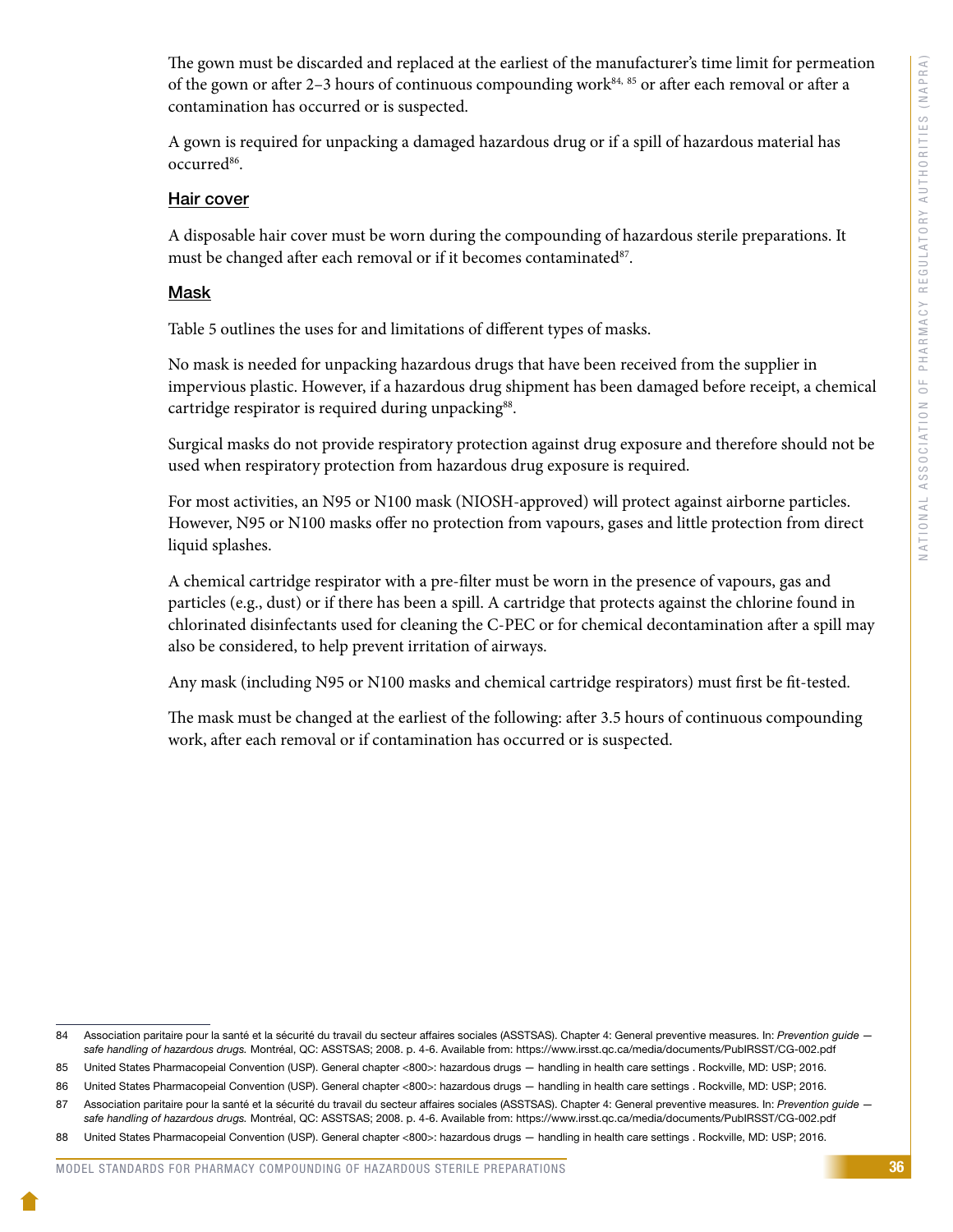#### Table 5

| Masks and chemical cartridge respirators                                                                                                        |                                                                                                                                                                                                                             |                                                                                                                                                                                                                                                                                                              |                                        |                                                                                                                           |  |  |  |  |  |
|-------------------------------------------------------------------------------------------------------------------------------------------------|-----------------------------------------------------------------------------------------------------------------------------------------------------------------------------------------------------------------------------|--------------------------------------------------------------------------------------------------------------------------------------------------------------------------------------------------------------------------------------------------------------------------------------------------------------|----------------------------------------|---------------------------------------------------------------------------------------------------------------------------|--|--|--|--|--|
| Type of mask                                                                                                                                    | <b>Activity</b>                                                                                                                                                                                                             | <b>Operating conditions</b>                                                                                                                                                                                                                                                                                  | <b>Filters</b>                         | <b>Notes</b>                                                                                                              |  |  |  |  |  |
| <b>N95 or N100</b><br>(NIOSH-<br>approved)                                                                                                      | Compounding of<br>hazardous sterile<br>preparations                                                                                                                                                                         | <b>ISO Class 7</b><br>compounding room<br>under negative<br>pressure<br><b>BSC</b> with front<br>window closed<br>Compounding in a<br><b>CACI</b>                                                                                                                                                            | N/A                                    | Must be a mask<br>specific for health<br>care workers (not<br>for construction<br>workers)<br>Dust protection<br>required |  |  |  |  |  |
| <b>Chemical</b><br>cartridge<br>respirator with<br>full face-piece<br>or chemical<br>cartridge<br>respirator with<br>face shield and<br>goggles | Manipulation with<br>splash risk<br>Cleaning up a spill<br>Deactivating,<br>decontaminating<br>and cleaning<br>underneath the<br>work surface of a<br>C-PEC<br>Unpacking<br>suspected<br>damaged drugs<br>from the supplier | <b>ISO Class 7</b><br>compounding room<br>under negative<br>pressure<br><b>BSC/CACI</b> with front<br>window open<br>C-PEC for unpacking<br>suspected damaged<br>drugs<br>Anywhere a spill has<br>occurred<br>$PSC =$ biological safety cabinet: $CAC =$ compounding assortio containment isolator: $C$ PEC. | For organic<br>vapour, gas and<br>dust | Refer to<br>manufacturer's<br>instructions<br>to determine<br>frequency of filter<br>change                               |  |  |  |  |  |

BSC = biological safety cabinet; CACI = compounding aseptic containment isolator; C-PEC = containment primary engineering control; ISO = International Organization for Standardization; N/A = not applicable; NIOSH = National Institute for Occupational Safety and Health (United States).

### Goggles and face shield or full face-piece respirator

Goggles and a face shield or full face-piece respirator must be worn when working at or above eye level, when deactivating, decontaminating and cleaning underneath the work surface of a C-PEC, when cleaning up a spill, when there is risk of splashes to the face and eyes and when unpacking suspected damaged drugs.

### Shoe covers

Shoe covers prevent the contamination of shoes and subsequent spread of contamination to other areas of the facility<sup>89</sup>. Two pairs of disposable shoe covers are required at all times in the clean area of the anteroom and in the clean room, even if dedicated shoes are worn. The shoe covers must be changed after each removal or in the event of contamination, spill or breakage<sup>90</sup>. Shoe covers worn in hazardous drug compounding areas are not to be worn outside the controlled area.

### Beard cover

If the compounder has facial hair, a disposable beard cover must be worn while compounding hazardous sterile preparations.

<sup>89</sup> Association paritaire pour la santé et la sécurité du travail du secteur affaires sociales (ASSTSAS). Chapter 4: General preventive measures. In: Prevention guide *safe handling of hazardous drugs.* Montréal, QC: ASSTSAS; 2008. p. 4-8. Available from: https://www.irsst.qc.ca/media/documents/PubIRSST/CG-002.pdf

<sup>90</sup> Association paritaire pour la santé et la sécurité du travail du secteur affaires sociales (ASSTSAS). Chapter 4: General preventive measures. In: *Prevention guide safe handling of hazardous drugs.* Montréal, QC: ASSTSAS; 2008. p. 4-6. Available from: https://www.irsst.qc.ca/media/documents/PubIRSST/CG-002.pdf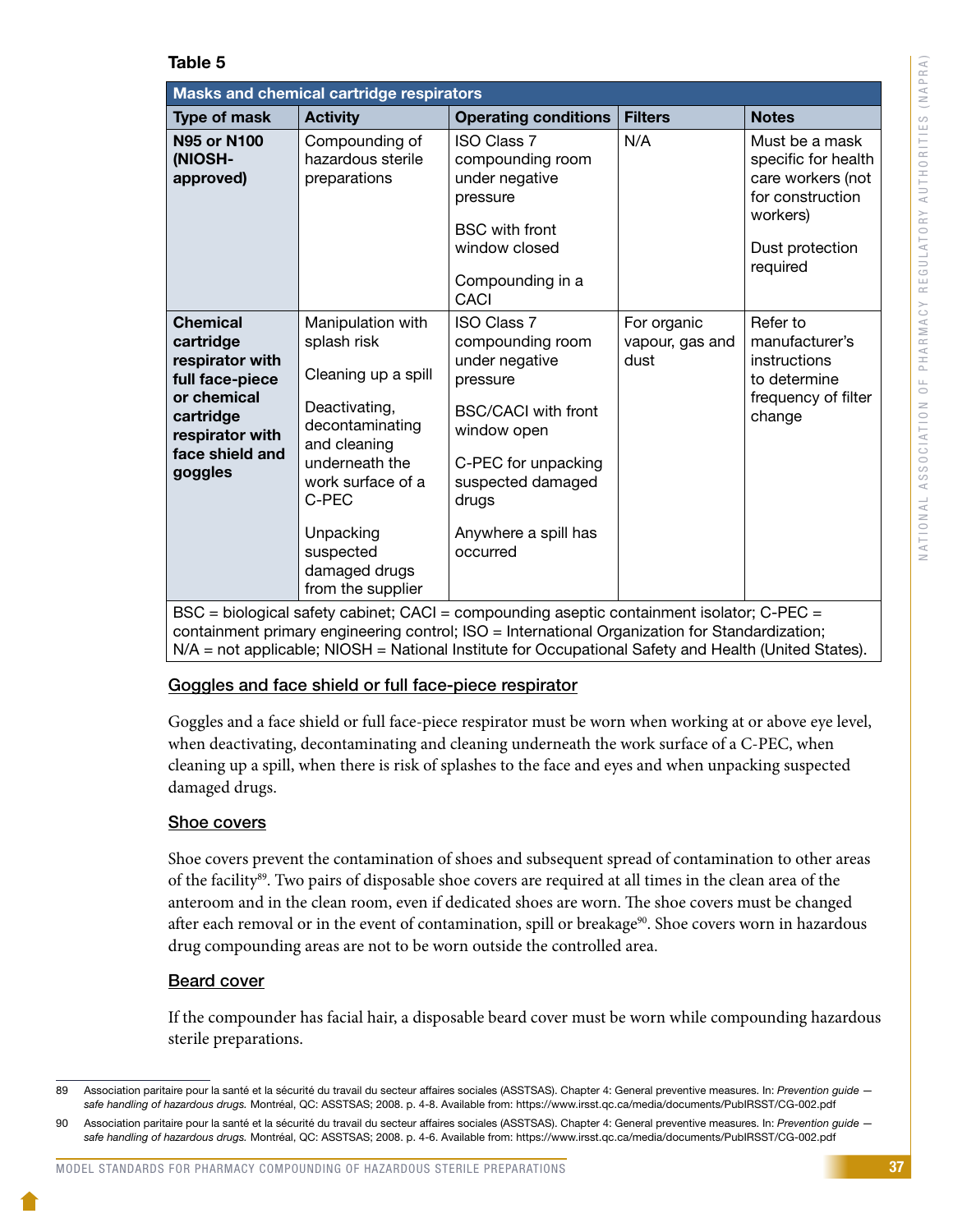The beard cover must be changed at the earliest of the following: after 3.5 hours of continuous work, after each removal or if contamination occurs or is suspected.

#### **Uniform**

Compounding personnel shall wear clean room scrubs, not street clothes. Use of clean room scrubs reduces the risk of contaminating the environment through clothing.

#### 5.3.4 Cleaning and disinfecting in areas reserved for the compounding of hazardous sterile preparations

#### 5.3.4.1 General

Cleaning and disinfecting (housekeeping) in controlled areas must be performed to ensure the cleanliness required for the quality and integrity of final compounded sterile preparations<sup>91</sup>.

Cleaning and disinfecting procedures must be strictly adhered to in the clean room and the anteroom.

Policies and procedures for cleaning and disinfecting tasks must be developed, and cleaning and disinfecting personnel must be trained and assessed on correct application of these policies and procedures.

Only trained and qualified cleaning and disinfecting personnel may be allowed to clean controlled areas<sup>92</sup>.

#### 5.3.4.2 Surface decontamination, deactivation and disinfection

When hazardous sterile preparations are compounded, cleaning of the premises and equipment must also eliminate chemical contamination from the hazardous products used. Methods used include decontamination, deactivation and disinfection.

#### **Decontamination**

Decontamination involves the transfer of a hazardous drug contaminant from a fixed surface (e.g., counter, bag of solution) to a disposable surface (e.g., wipe, cloth). The wipe is then contained and discarded as hazardous waste.

Many solutions can be used for decontamination, for example, 70% isopropyl alcohol, sterile water, hydrogen peroxide and sodium hypochlorite. (*See* sections 5.3.4.6 and 6.6.4.3 for frequency of surface decontamination.)

#### **Deactivation**

Deactivation is the treatment of a hazardous drug to create a less hazardous agent, for example, by chemical deactivation. The material safety data sheets for some hazardous drugs recommend sodium hypochlorite for this purpose, usually as a 2% solution. This compound will corrode stainless steel surfaces, so it must then be neutralized with sodium thiosulphate or removed with a germicidal detergent. Surface Safe<sup>TM</sup> (Hospira) is a commercially available system of wipes containing both of these substances<sup>93</sup>. Sodium hypochlorite also has an additional germicidal effect for disinfection<sup>94</sup>.

<sup>91</sup> United States Pharmacopeial Convention (USP). General chapter <797>: pharmaceutical compounding — sterile preparations. USP 36. Rockville, MD: USP; 2013. p. 376.

<sup>92</sup> United States Pharmacopeial Convention (USP). General chapter <797>: pharmaceutical compounding — sterile preparations. USP 36. Rockville, MD: USP; 2013. p. 376.

<sup>93</sup> Association paritaire pour la santé et la sécurité du travail du secteur affaires sociales (ASSTSAS). Chapter 13: Hygiene and sanitation. In: *Prevention guide — safe handling of hazardous drugs.* Montréal, QC: ASSTSAS; 2008. p. 13-2. Available from: https://www.irsst.qc.ca/media/documents/PubIRSST/CG-002.pdf

<sup>94</sup> Kastango ES, Douglass K. Quality assurance for sterile products. *Int J Pharm Compound.* 2001;5(4):246.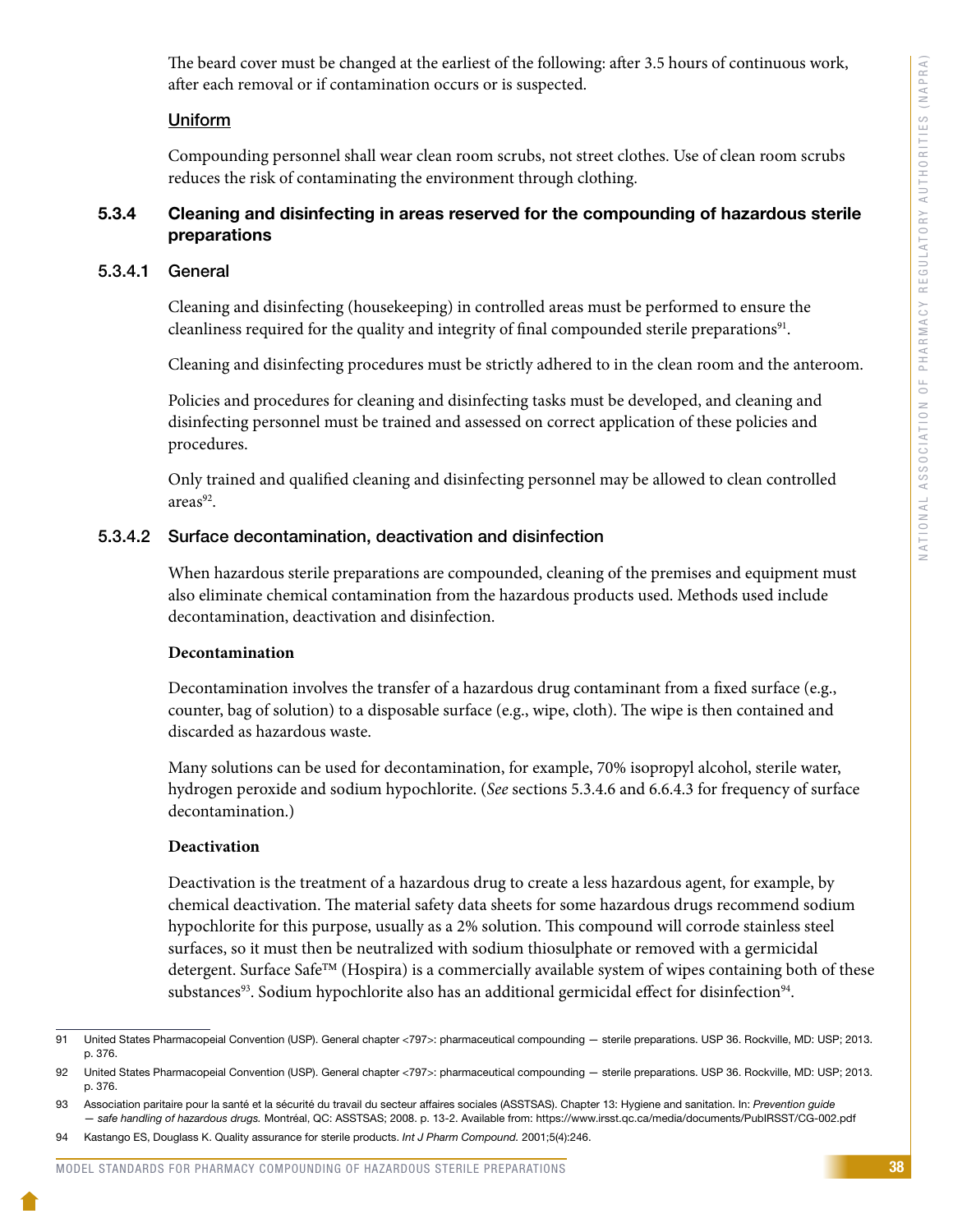#### **Disinfection**

Disinfection is the process of destroying microorganisms. (*See* sections 5.3.4.6 and 6.6.4.3 for frequency of disinfection).

#### 5.3.4.3 Disinfectant

Use of a germicidal disinfectant detergent is required to disinfect all surfaces in a clean room and anteroom. Many types of germicidal disinfectant detergents are acceptable**.** 

The sterile compounding supervisor must

- select an appropriate disinfecting agent for controlled areas, considering mainly its effectiveness and compatibility with materials used for facilities and equipment;
- in health care facilities, take into account the organization's disinfection policies and procedures, following the manufacturer's directions to dilute the disinfectant properly;
- follow the manufacturer's directions regarding required contact time between the disinfectant and the surface to be disinfected.

Use of an alternative disinfectant in the rotation is unnecessary. However, the daily use of a germicidal disinfectant should be augmented with weekly (or monthly) use of a sporicidal agent<sup>95</sup>.

The material safety data sheets for disinfectants used in the facility must be available on site and easily accessible.

#### 5.3.4.4 Equipment used for cleaning and disinfection and its storage

To avoid cross-contamination and to protect cleaning and disinfecting personnel, equipment must be specifically designated for cleaning areas used for the compounding of hazardous sterile preparations<sup>96, 97</sup>.

Non-shedding<sup>98</sup> equipment must be used for cleaning controlled areas. This equipment (mop, towels, etc.) should be disposable.

Cleaning equipment and supplies (mop handle, outside of bottles, etc.) must be disinfected before each entry into a controlled area. A cabinet located in the anteroom or nearby must be provided for storing equipment (mop handle, etc.), refills (mop heads, towels) and cleaning products used for cleaning and disinfecting.

#### 5.3.4.5 Garbing of cleaning and disinfecting personnel (housekeeping personnel)

Cleaning and disinfecting personnel must comply with the pharmacy's hand hygiene and garbing procedure before entering sterile compounding areas and performing housekeeping duties. Housekeeping personnel must also don two pairs of ASTM International–approved gloves before starting work. The outer gloves must be sterile.

<sup>95</sup> United States Pharmacopeial Convention (USP). General chapter <1072>: disinfectants and antisepsis. In: *USP pharmacists' pharmacopeia*. Rockville, MD: USP; 2008–2009.

<sup>96</sup> Okeke CC, Allen LV Jr. Considerations for implementing United States Pharmacopeia chapter <797> pharmaceutical compounding - sterile preparations. Part 4: Considerations in selection and uses of disinfectants and antiseptics. *Int J Pharm Compound.* 2007;11(6):492-9.

<sup>97</sup> United States Pharmacopeial Convention (USP). General chapter <797>: pharmaceutical compounding — sterile preparations. USP 36. Rockville, MD: USP; 2013. p. 376.

<sup>98</sup> United States Pharmacopeial Convention (USP). General chapter <797>: pharmaceutical compounding — sterile preparations. USP 36. Rockville, MD: USP; 2013. p. 376.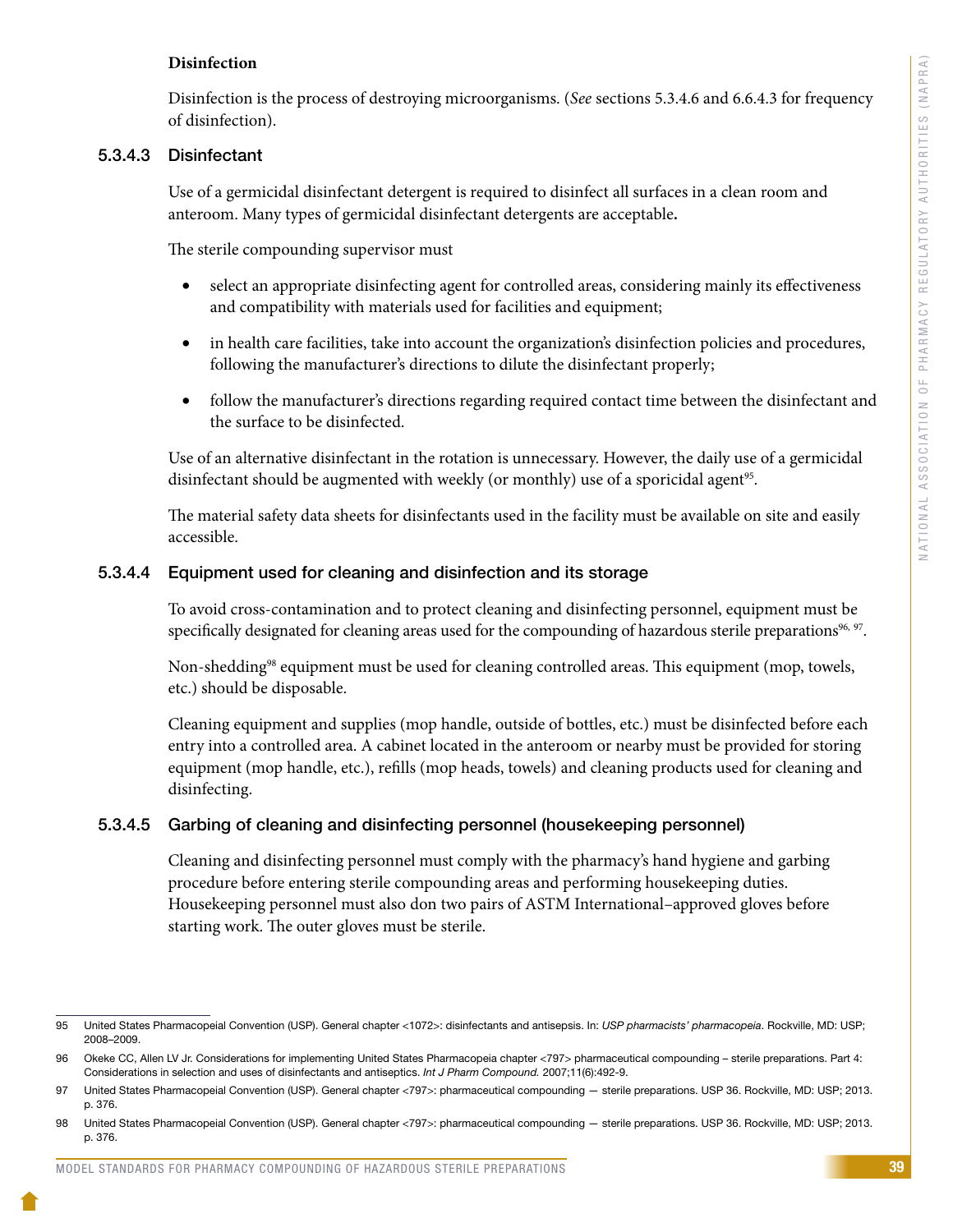#### 5.3.4.6 Cleaning frequency

Cleaning and disinfecting procedures must include surface decontamination followed by disinfection at regular intervals and at specific locations as described below.

The minimum frequency of cleaning and disinfecting in clean rooms and anterooms will be either daily or monthly<sup>99</sup>.

Daily cleaning, decontamination and disinfecting are required for the following surfaces and areas:

- C-PEC
- **counters**
- • carts
- floors
- surfaces that are touched frequently (e.g., doorknobs, switches, chairs)

In addition, waste and garbage must be removed daily.

Monthly cleaning and disinfecting are required for the following surfaces and areas:

- walls
- ceiling
- • shelves
- area outside the C-PEC (this area must be decontaminated along with cleaning and disinfecting)

Cleaning should be done from the "cleanest" area to the "dirtiest" area. Cleaning should also take into account the minimization of chemical contamination moving from less chemically contaminated areas to more chemically contaminated.

Forms or schedules used to document cleaning, decontamination and disinfecting activities, as per established policy, must be retained in the general maintenance log.

## 5.4 General maintenance log

The general maintenance log (paper-based or computerized) includes all records or forms regarding the following activities:

- cleaning and disinfecting, certification and maintenance of the facility as a whole, certification and maintenance of the C-PEC and maintenance of other equipment;
- verification of proper operation of equipment and instruments (calibration, refrigerator temperatures, etc.).

All records must be retained as per standards of practices of the respective provincial/territorial regulatory authority and in accordance with the principles of confidentiality.

<sup>99</sup> United States Pharmacopeial Convention (USP). General chapter <797>: pharmaceutical compounding — sterile preparations. In: *USP pharmacists' pharmacopeia*. 2nd ed., Suppl. 2. Rockville, MD: USP; 2008. p. S2/47.

MODEL STANDARDS FOR PHARMACY COMPOUNDING OF HAZARDOUS STERILE PREPARATIONS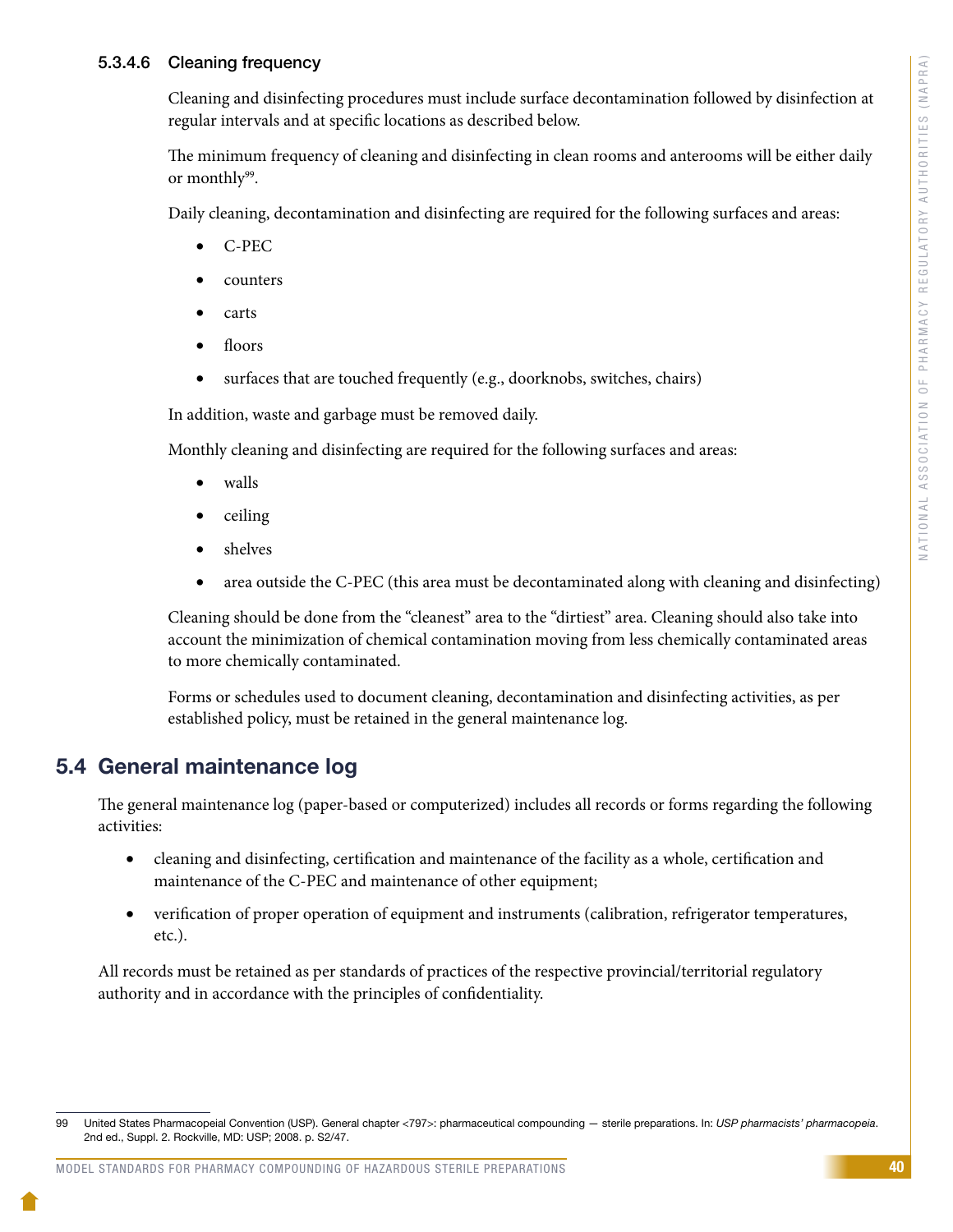# PRODUCT AND PREPARATION REQUIREMENT

## 6.1 Beyond-use date and dating methods

### 6.1.1 Beyond-use date of preparations

For the purposes of these Model Standards, administration of the hazardous compounded sterile preparation must begin before the BUD has passed<sup>100</sup>.

The BUD also specifies the storage time and temperature conditions that must be in effect before administration.

The method used to establish the BUD depends on the type of commercial container (single-dose vial or multipledose container) used for the preparation and/or the risk of contamination of the particular preparation.

Where no specific sterility testing is performed for a preparation or batch, the sterile compounding supervisor must assign a BUD on the basis of the following criteria:

#### *The BUD must not exceed the earliest of the dates established by the following two criteria:*

- expiration date based on chemical and physical stability<sup>101, 102, 103</sup> according to reference texts
- storage time related to risk of microbial contamination<sup>104</sup>

To establish a longer BUD, sterility tests must be performed for a given preparation or batch. Preparations must be quarantined while awaiting the results of sterility tests. Preparations may be released once the results of sterility testing are obtained.

The pharmacy's operating procedures must describe the risk assessment process used to establish the BUD and the storage conditions.

### 6.1.2 Beyond-use dates for commercially available products according to type of container (single-dose vial or multiple-dose container)

During compounding, the use of commercially available products must have priority. More specifically, if a sterile product is commercially available, compounding personnel must not use non-sterile ingredients to compound a sterile preparation.

The BUDs for commercial products used for the compounding of hazardous sterile preparations, as specified in the following three sections (6.1.2.1, 6.1.2.2 and 6.1.2.3), apply when such products are stored in the original package and container.

### 6.1.2.1 Single-dose vial

• A single-dose will be labelled as such by the manufacturer. Single-dose vials include pharmacy bulk vials if the manufacturer has labelled them as single-dose vials.

#### MODEL STANDARDS FOR PHARMACY COMPOUNDING OF HAZARDOUS STERILE PREPARATIONS

<sup>100</sup> United States Pharmacopeial Convention (USP). General chapter <795>: pharmaceutical compounding — nonsterile preparations. USP 36. Rockville, MD: USP; 2011.

<sup>101</sup> Trissel LA. *Handbook on injectable drugs*. 17th ed. Bethesda, MD: American Society of Health-System Pharmacists; 2013.

<sup>102</sup> King JC. *King guide to parenteral admixtures* [electronic version]. Napa, CA: King Guide Publications Inc.; [updated quarterly].

<sup>103</sup> Trissel LA. *Trissel's 2 clinical pharmaceutics database* [electronic database]. Cashiers, NC: TriPharma Communications; [updated regularly].

<sup>104</sup> United States Pharmacopeial Convention (USP). General chapter <797>: pharmaceutical compounding — sterile preparations. USP 36. Rockville, MD: USP; 2013. pp. 365-7.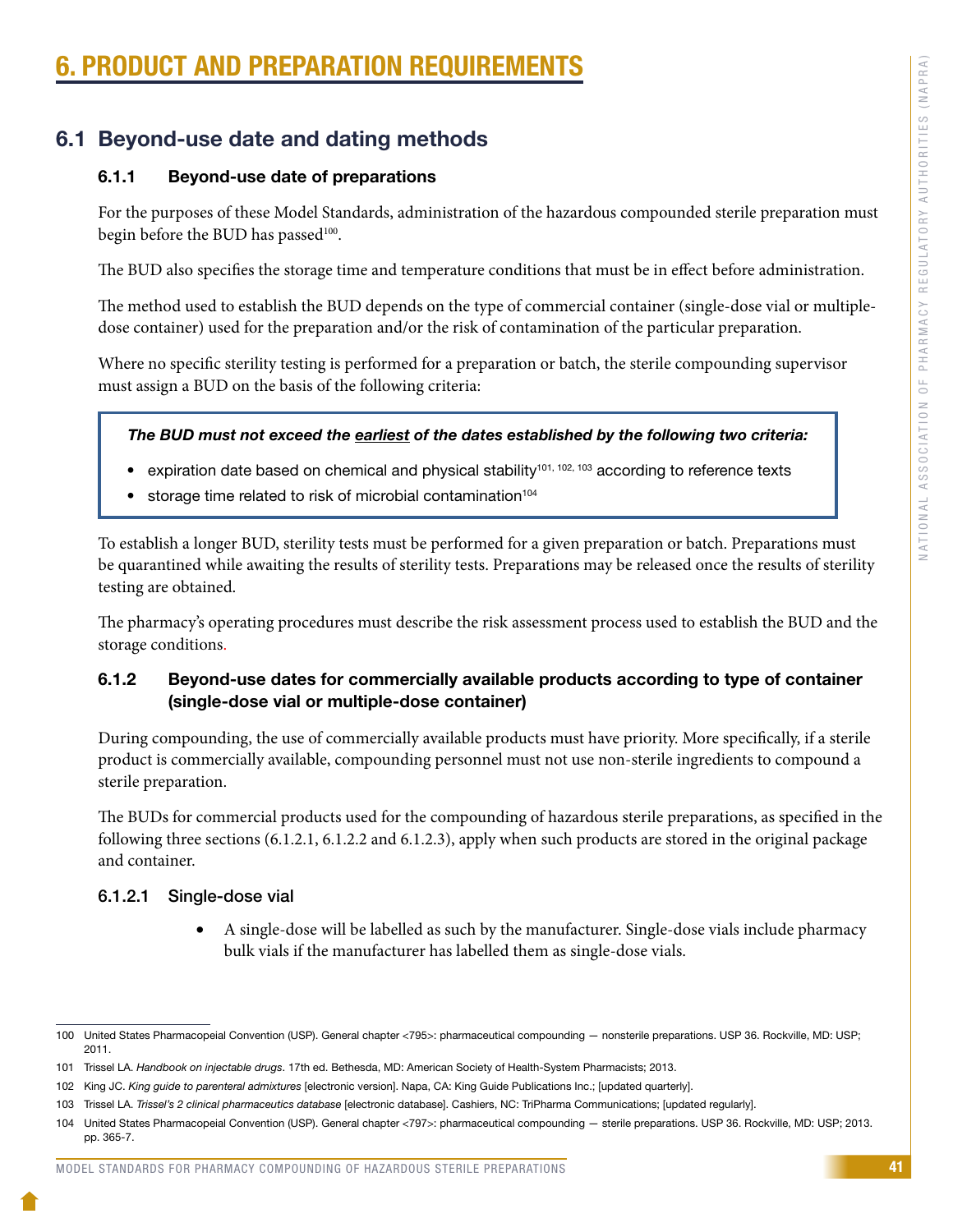- If the vial is punctured in a C-PEC that maintains ISO Class 5 air quality, the BUD is 6 hours<sup>105</sup>.
- Six hours after initial needle puncture, the vial can no longer be used. Once the vial is removed from the ISO Class 5 C-PEC, it must be discarded.
- To properly manage risk, a label must be affixed to the vial indicating the time of initial needle puncture.
- The contents of a vial cannot be divided for the sole purpose of extending stability.
- If the vial or another single-dose container is opened or punctured in an environment with air quality worse than ISO Class 5, the BUD is 1 hour.

#### 6.1.2.2 Open ampoule

• No storage of an open ampoule is permitted; as such, no BUD applies.

#### 6.1.2.3 Multiple-dose container (e.g., vial)

- • A multiple-dose container will be labelled as such by the manufacturer.
- Multiple-dose containers usually contain a preservative.
- The BUD is 28 days, unless otherwise specified by the manufacturer.
- If there is visible contamination before 28 days (or the manufacturer's expiry date), the container must be discarded.

#### 6.1.3 Beyond-use dates according to risk of microbial contamination

Compounded medications are at risk of microbial contamination, with the passage of time and changes in temperature allowing unacceptable levels of microbial colonization. Microorganisms undergo various phase of growth. After an initial or stationary phase (phase 1), which varies by species, bacteria replicate within 20 to 30 minutes (phase 2 growth). Once contamination occurs, bacterial growth increases rapidly starting 6 hours after the onset of contamination<sup>106</sup>.

The BUD is based on the risk that a preparation may be contaminated (Table 6). Once the level of risk is established, refer to Table 7 for the BUD.

Levels of risk for microbial contamination (Table 6) apply to preparations compounded in a compliant, certified C-PEC that maintains ISO Class 5 air quality or better and that is located in an ISO Class 7 clean room or a compliant certified CACI that meets the criteria specified in section 5.3.3.1 when placed in environments with particle counts exceeding ISO Class 7.

#### Sterile unit

The concept of a "sterile unit" is used to specify certain criteria for determining the risk level and establishing the BUD.

A sterile unit is a vial, ampoule or bag of drug or diluent. The following examples illustrate the concept:

- 1 bag of solute represents 1 "sterile unit."
- • 2 vials of cefazolin represent 2 "sterile units."
- 1 vial of sterile water for injection represents 1 "sterile unit."

<sup>105</sup> United States Pharmacopeial Convention (USP). General chapter <797>: pharmaceutical compounding — sterile preparations. USP 36. Rockville, MD: USP; 2013. 106 Cundell AM. USP Committee on Analytical Microbiology — stimuli to the revision process. *Pharmacopeial Forum*. 2002;28(6).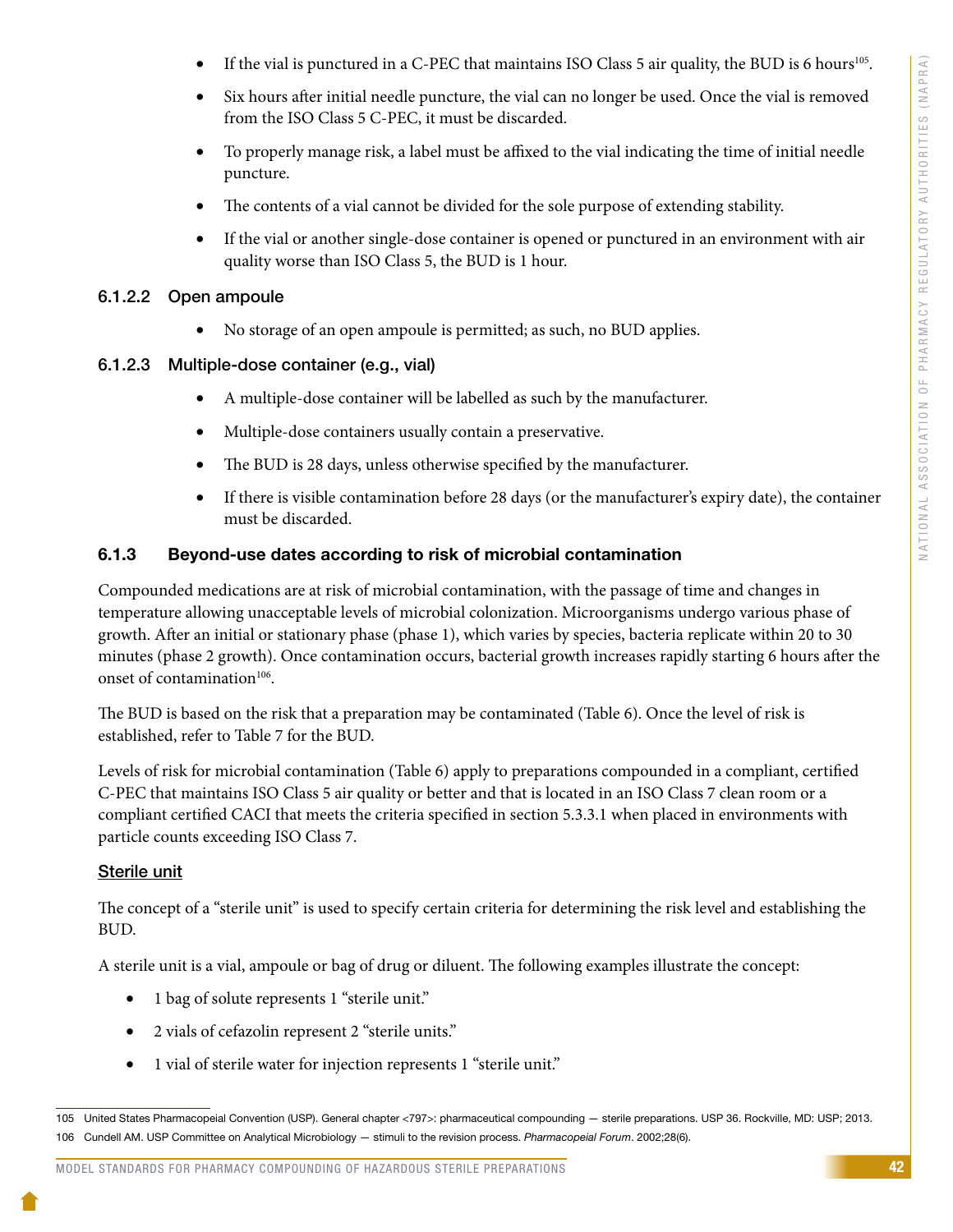#### Table 6

| Contamination risk levels <sup>107, 108</sup> |                                                                                                                           |                                                                                                                                                       |                                                                                                                                           |  |  |  |  |  |
|-----------------------------------------------|---------------------------------------------------------------------------------------------------------------------------|-------------------------------------------------------------------------------------------------------------------------------------------------------|-------------------------------------------------------------------------------------------------------------------------------------------|--|--|--|--|--|
|                                               | Low                                                                                                                       | <b>Medium</b>                                                                                                                                         | High                                                                                                                                      |  |  |  |  |  |
|                                               | Final product compounded<br>using up to 3 "sterile units"                                                                 | Final product compounded<br>$\bullet$<br>using 4 or more "sterile units"                                                                              | Non-sterile ingredients or<br>$\bullet$<br>equipment used before                                                                          |  |  |  |  |  |
|                                               | No more than 2 septum<br>punctures at the injection site<br>for each sterile unit<br>Simple aseptic transfer<br>technique | Complex manipulations<br>٠<br>Prolonged preparation time<br>Batch preparations (preparing<br>more than one unit of the<br>same composition during one | terminal sterilization<br>Non-sterile preparations,<br>containing water, stored for<br>more than 6 hours before<br>terminal sterilization |  |  |  |  |  |
|                                               | Drug prepared for one patient<br>(patient-specific dose)                                                                  | compounding session)                                                                                                                                  | Improper garbing or gloving by<br>compounding personnel                                                                                   |  |  |  |  |  |

#### Table 7

| Beyond-use dates (BUDs) for hazardous compounded sterile preparations, according to risk of<br>microbial contamination <sup>109</sup> |                                      |                                 |                         |  |  |  |  |
|---------------------------------------------------------------------------------------------------------------------------------------|--------------------------------------|---------------------------------|-------------------------|--|--|--|--|
|                                                                                                                                       | <b>BUD without sterility testing</b> |                                 |                         |  |  |  |  |
| <b>Risk of contamination</b>                                                                                                          | At controlled room<br>temperature    | With storage in<br>refrigerator | With storage in freezer |  |  |  |  |
| Low                                                                                                                                   | 48 hours                             | 14 days                         | 45 days                 |  |  |  |  |
| <b>Medium</b>                                                                                                                         | 30 hours                             | 9 days                          | 45 days                 |  |  |  |  |
| <b>High</b>                                                                                                                           | 24 hours                             | 3 days                          | 45 days                 |  |  |  |  |

Administration of the compounded sterile preparation must begin before the BUD has passed.

High-risk preparations must always be sterilized, and the BUDs in the high-risk row of Table 7 apply to high-risk *sterile* preparations.

#### **Sterility test and bacterial endotoxin test**<sup>110</sup>

A sterility test via membrane filtration and a bacterial endotoxin test must be performed for high-risk hazardous sterile preparations (*see* Table 6) in the following situations:

- when hazardous sterile preparations are compounded in batches of over 25 identical units;
- when there has been more than 12 hours of exposure time at a temperature between  $2^{\circ}C$  and  $8^{\circ}C$  before sterilization;
- when there has been more than 6 hours of exposure time at a temperature above 8°C before sterilization.

#### 6.1.4 Beyond-use dates for immediate-use preparations

Hazardous sterile preparations do not qualify as immediate-use preparations (as defined in USP General Chapter <797>).

#### MODEL STANDARDS FOR PHARMACY COMPOUNDING OF HAZARDOUS STERILE PREPARATIONS

<sup>107</sup> United States Pharmacopeial Convention (USP). General chapter <797>: pharmaceutical compounding — sterile preparations. USP 36. Rockville, MD: USP; 2013.

<sup>108</sup> American Society of Health-System Pharmacists (ASHP). *The ASHP discussion guide on USP chapter <797> for compounding sterile preparations. Summary of revisions to USP chapter <797>*. Bethesda, MD: ASHP with Baxter Healthcare Corporation; 2008.

<sup>109</sup> United States Pharmacopeial Convention (USP). General chapter <797>: pharmaceutical compounding — sterile preparations. USP 36. Rockville, MD: USP; 2013. pp. 365-7.

<sup>110</sup> United States Pharmacopeial Convention (USP). General chapter <797>: pharmaceutical compounding — sterile preparations. USP 36. Rockville, MD: USP; 2013. p. 361.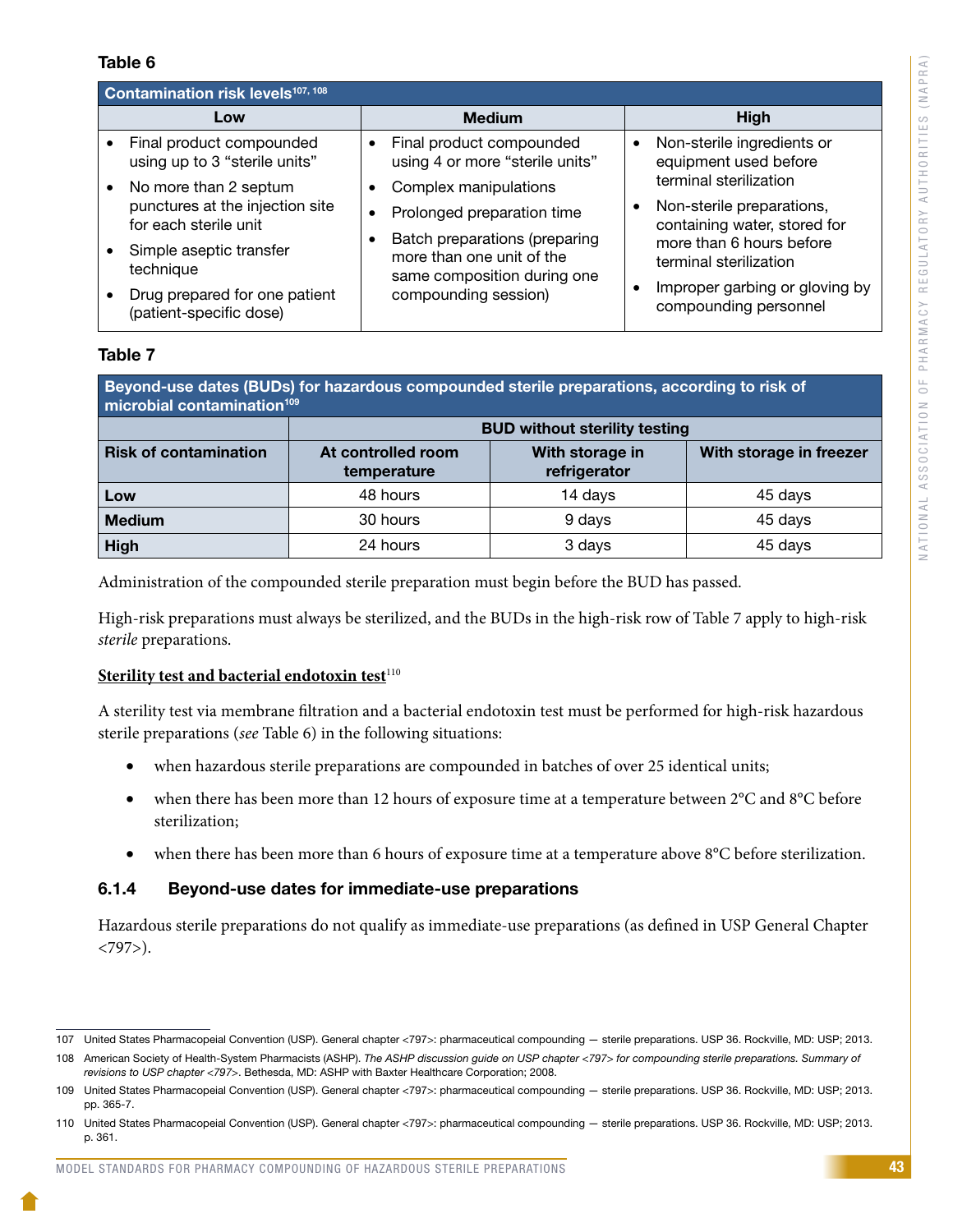#### 6.1.5 Beyond-use times of 12 hours or less for preparations compounded in segregated  $area<sup>111</sup>$

For compounded sterile preparations made in a BSC that is not placed in an environment meeting the standards for ISO Class 7 air quality, or in a CACI that does not meet the requirements described in section 5.3.3.1, the following conditions must be met:

- The segregated area has walls to separate the room from other areas.
- The C-PEC is certified every 6 months and maintains ISO Class 5 air quality or better.
- The room has a minimum of 12 ACPH.
- The room maintains negative pressure of at least –2.5 Pa relative to adjacent spaces.
- Only low- or medium-risk preparations are compounded.
- Only one preparation is compounded at a time.
- The preparations are compounded in an area that is reserved for the compounding of sterile preparations and that minimizes contamination.
- The sink is 1 metre away from the C-PEC.
- The preparation area has no unsealed windows or doors leading to the exterior of the building. Furthermore, the preparation area is not in a high-traffic area or adjacent to construction sites, warehouses or food preparation sites.
- Personnel are fully compliant with procedures for hand and forearm hygiene, asepsis, garbing, and cleaning and disinfecting<sup>112</sup>.

Given the risks associated with compounding sterile preparations under these conditions, administration of the preparation must begin within 12 hours after the start of compounding; otherwise, the preparation must be discarded.

The container must always be correctly identified. In addition to mandatory information on the drug label, the BUD should be included on the label.

## 6.2 Compounded sterile preparation protocols

Protocols for the compounding of hazardous sterile preparations must include all of the information required to prepare the compound:

- name of preparation
- pharmaceutical form
- ingredients required
- quantity, concentration and source of ingredients
- necessary equipment
- compounding procedure
- storage method

#### MODEL STANDARDS FOR PHARMACY COMPOUNDING OF HAZARDOUS STERILE PREPARATIONS

<sup>111</sup> United States Pharmacopeial Convention (USP). General chapter <800>: hazardous drugs — handling in health care settings . Rockville, MD: USP; 2016.

<sup>112</sup> United States Pharmacopeial Convention (USP). General chapter <797>: pharmaceutical compounding — sterile preparations. USP 36. Rockville, MD: USP; 2013. p. 365.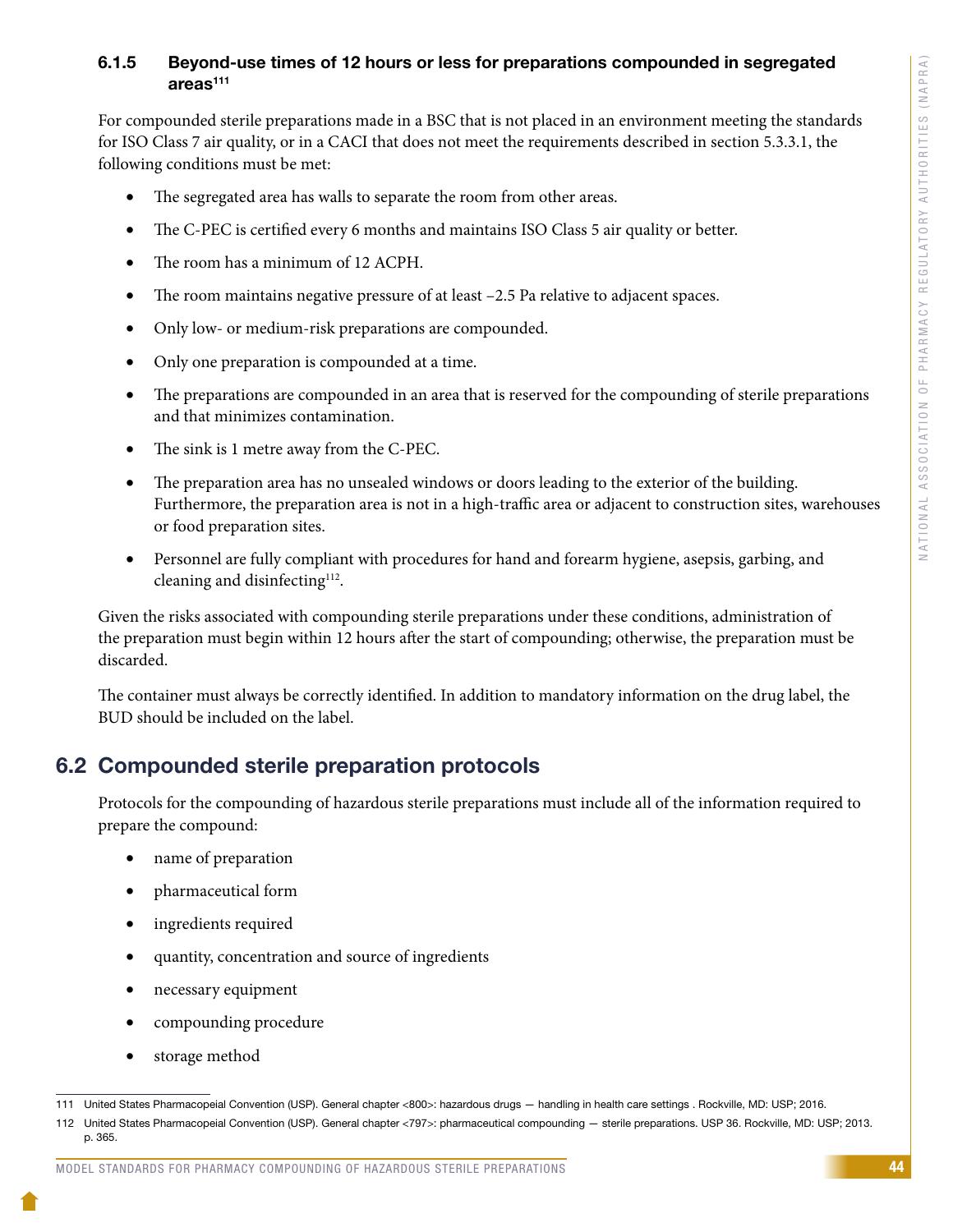- **BUD**
- references
- draft and revision date
- pharmacist's signature

Appendix 7 presents a model for writing compounded sterile preparation protocols for each drug.

All protocols for hazardous pharmacy-compounded sterile preparations must be stored together and must be readily available for quick consultation. The protocols must be reviewed and approved by the sterile compounding supervisor or delegate.

## 6.3 Compounded sterile preparation log

A hazardous compounded sterile preparation log must be completed during the compounding process.

The pharmacy must keep such a log for each individual patient, as well as a log for hazardous sterile preparations made in batches.

Computerized information and information recorded with cameras may be used as a record.

### 6.3.1 Hazardous compounded sterile preparation log for one patient (individual preparations)

The hazardous compounded sterile preparation log for an individual patient must contain the following information:

- patient's name
- prescription number (if compounded in a community pharmacy)
- patient's identification number (if compounded in a health care facility)
- preparation identification (official or assigned name, strength and dosage of the preparation)
- compounding procedure (master formulation record reference)
- for each ingredient (including primary and secondary diluents),
	- name
	- source
	- quantity/volume measured
	- batch number
	- drug identification number and lot number, as applicable
	- expiration date
- compounding date
- total quantity compounded
- preparation BUD
- identity of compounder and verifier at each stage of the process, as well as identity of the person who approved the preparation
- duplicate label, as described in the master formulation record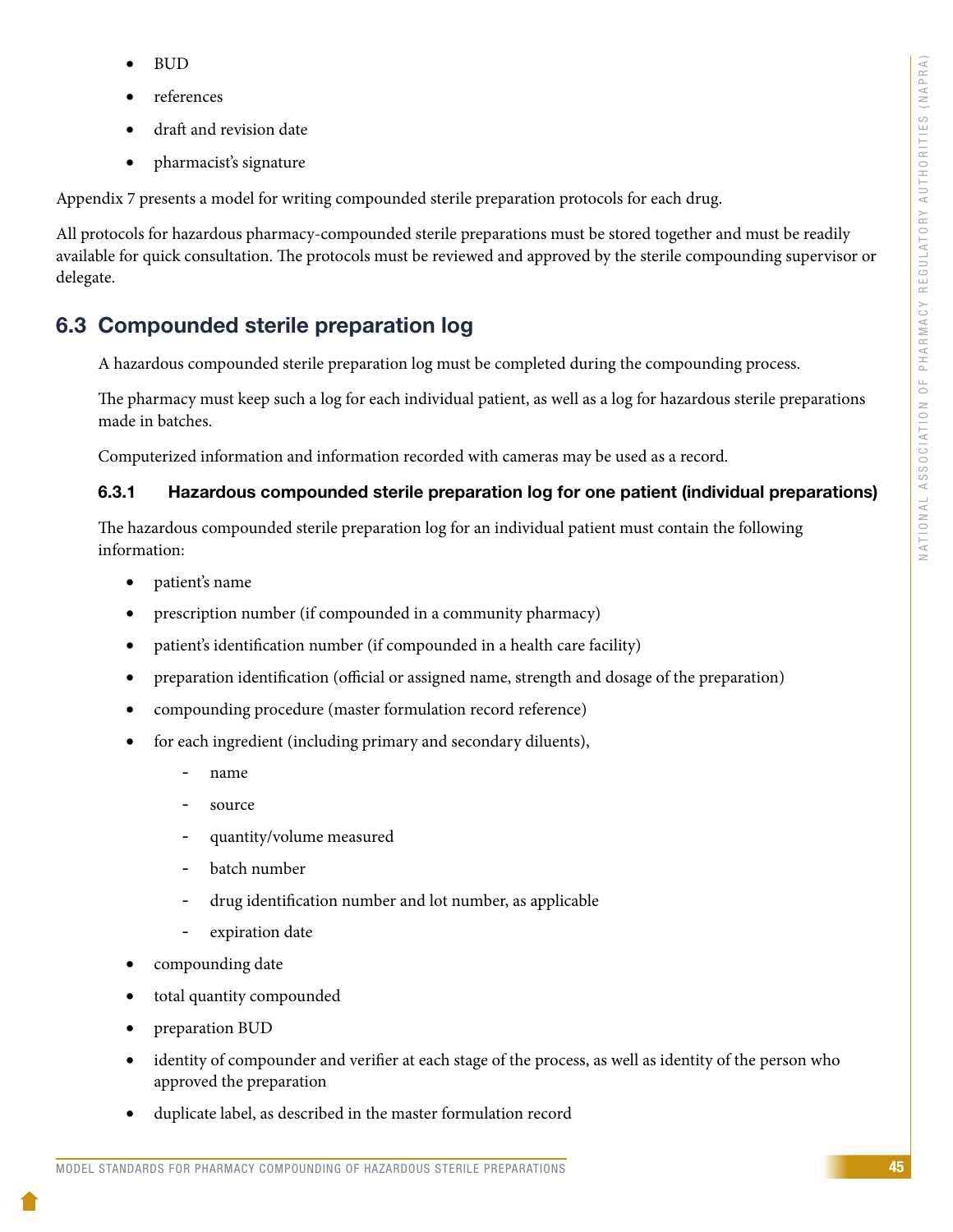- description of final preparation
- results of quality control procedures (e.g., weight range of filled capsules, pH of aqueous liquids)
- documentation of any quality control issues and any adverse reactions or preparation problems

The log (paper-based or computerized) must be filed and retained for future reference as required by the relevant provincial/territorial regulatory authorities.

#### 6.3.2 Hazardous compounded sterile preparation log for batch preparations

The log for hazardous compounded sterile preparations prepared in batches must contain the following information:

- preparation identification (official or assigned name, strength and dosage form of the preparation)
- compounding procedure (master formulation record reference):
	- equipment needed to prepare the preparation, as appropriate
	- mixing instructions, including order of mixing, mixing temperatures or other environmental controls, duration of mixing and other factors pertinent to replication of the preparation as compounded
- for each ingredient (including primary and secondary diluents),
	- name
	- source
	- quantity/volume measured
	- calculations needed to determine and verify quantities of ingredients and doses of active pharmaceutical ingredients
	- compatibility and stability information, including references when available
	- batch number
	- drug identification number and lot number, as applicable
	- expiration date
- compounding date
- total quantity compounded
- identity of compounder and verifier at each stage of the process, as well as identity of the person who approved the preparation
- description of the final preparation
- container used for dispensing
- sample labelling information, which shall contain, in addition to legally required information, generic name and quantity or concentration of each active ingredient, preparation BUD, storage conditions and prescription or control number (batch number), as applicable
- packaging and storage requirements
- results of quality control procedures (e.g., weight range of filled capsules, pH of aqueous liquids)

The log (paper-based or computerized) must be filed and retained for future reference as required by the relevant provincial/territorial regulatory authorities.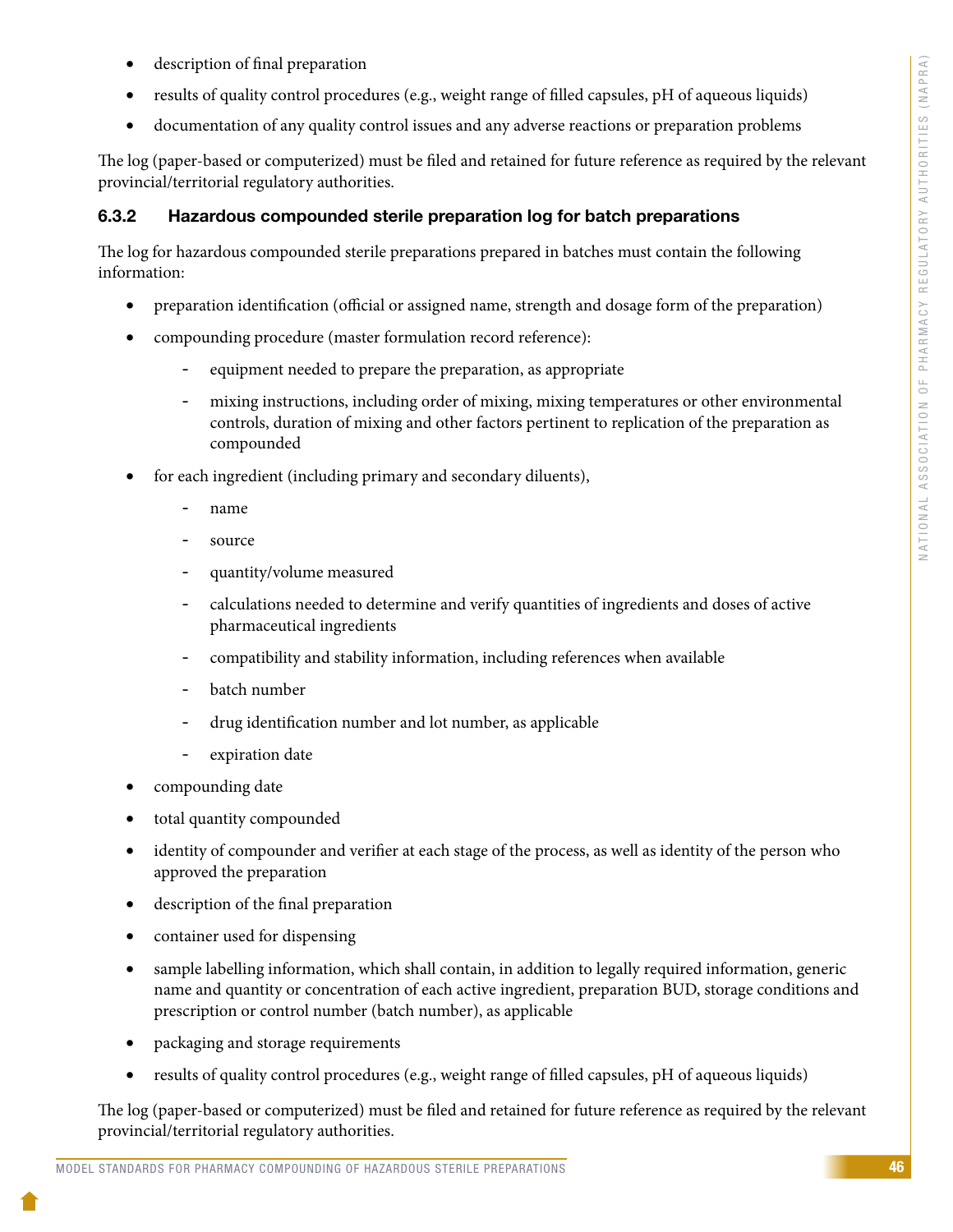## 6.4 Patient file

For any hazardous compounded sterile preparation that has already been dispensed, all information required for review and assessment of the preparation by pharmacists and for subsequent treatment of the patient must be recorded in the patient file.

Information recorded in the patient file must allow users to accurately reproduce the prescribed preparation at a later date and identify the compounding personnel, if necessary.

The origin of the hazardous compounded sterile preparation dispensed to the patient must be recorded in the patient file in cases where the preparation was made by another pharmacy, as permitted by provincial/territorial legislation.

Any pharmacy (in the health care facility or the community) must be able to track information related to preparations that it dispenses, even if those preparations were made by another pharmacy.

## 6.5 Conduct of personnel in areas reserved for the compounding of hazardous sterile preparations

Personnel must behave in a professional manner, following all pertinent policies and procedures.

Regardless of which type of C-PEC is used for sterile compounding, all standards presented in section 6.5 apply.

#### 6.5.1 Conditions that may affect preparation quality

Any of the following conditions will affect preparation quality<sup>113</sup>. Personnel afflicted with any of these conditions shall be excluded from sterile compounding activities and sterile compounding areas until the condition has been remedied:

- uncontrolled weeping skin condition
- • burns to the skin, including sunburns
- cold sores (active herpes simplex viral infection)
- • conjunctivitis (viral or bacterial)
- active respiratory infection with coughing, sneezing or runny nose
- fresh piercings
- • other fresh wounds

A person with permanent tattoos may compound sterile products. However, a recent tattoo on the face, neck or arms is considered a fresh skin wound, and the individual must cease sterile compounding activities and wait until the skin is completely healed before resuming such activities.

#### 6.5.2 Conduct before entering the anteroom

Before entering the anteroom, compounding personnel must $114$ :

• remove personal outer garments (e.g., coat, hat, jacket, scarf, sweater, vest, boots and outdoor shoes);

<sup>113</sup> United States Pharmacopeial Convention (USP). General chapter <797>: pharmaceutical compounding — sterile preparations. USP 36. Rockville, MD: USP; 2013. pp. 376-7.

<sup>114</sup> United States Pharmacopeial Convention (USP). General chapter <797>: pharmaceutical compounding — sterile preparations. USP 36. Rockville, MD: USP; 2013. pp. 376-7.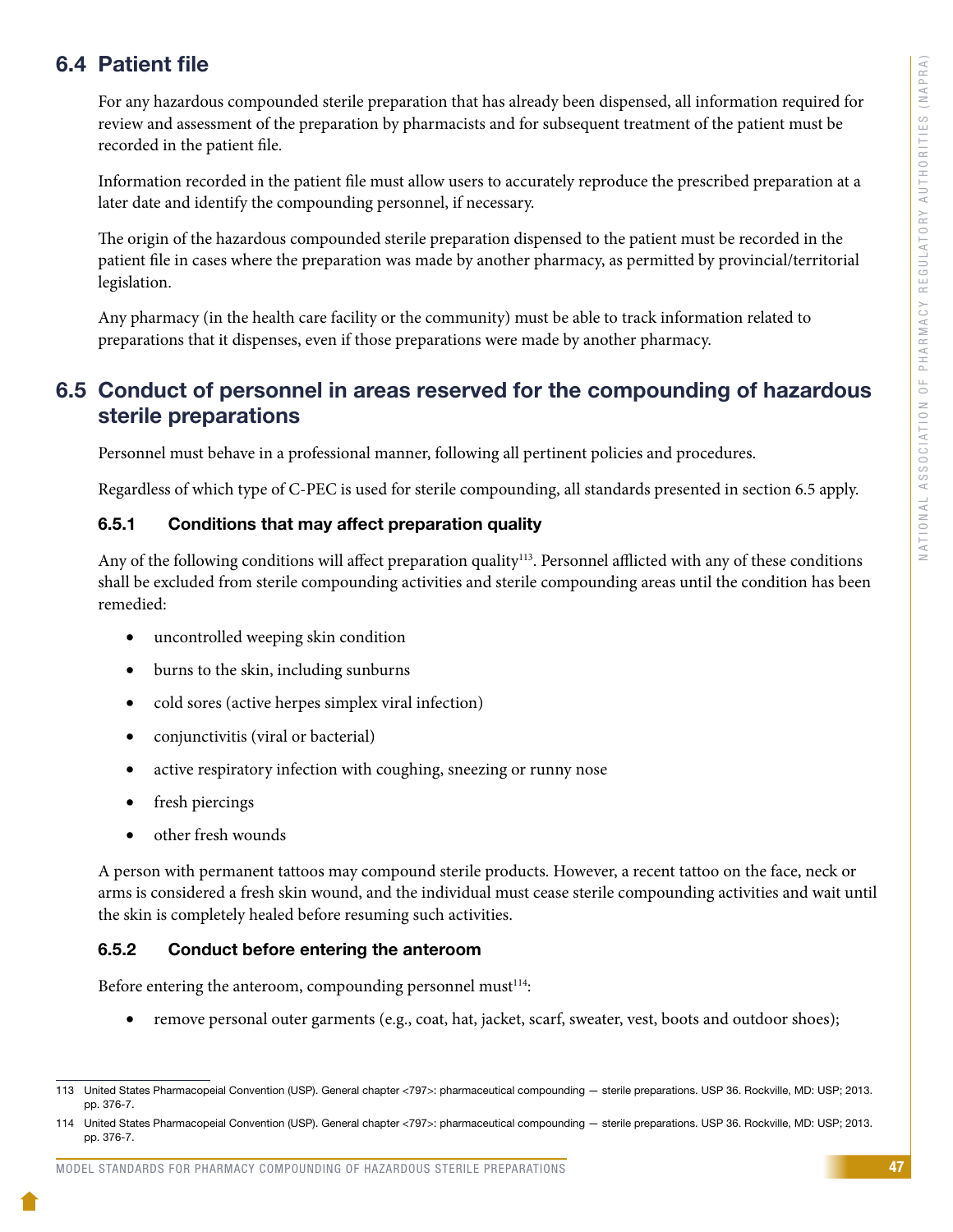- remove jewelry, studs and other accessories from fingers, wrists, forearms, face, tongue, ears and neck (this includes personal electronic devices or accessories, such as cell phone, iPod and earbuds, which are not permitted in the anteroom or clean room);
- remove all cosmetics, including makeup, false eyelashes, perfume, hair products such as hairspray, henna tattoos and paper tattoos, as these products can generate particles that are possible sources of contamination;
- tie up long hair;
- remove nail polish<sup>115</sup> and other nail applications (nail extensions and other synthetic nail-lengthening products are prohibited);
- ensure that natural nails are kept short and trimmed (0.6 cm);
- ensure that skin of hands and forearms is undamaged;
- change into dedicated, low-shedding apparel suitable for the controlled area (e.g., scrubs);
- wear pants that fully cover the legs;
- wear closed shoes and socks;
- wash hands.

### 6.5.3 Conduct in controlled areas (clean room and anteroom)

In controlled areas, the following measures should be taken:

- Food items, drinks, chewing gum, candy and cigarettes (or other smoking products) are prohibited<sup>116</sup>.
- All access doors to controlled areas must be kept closed.
- Access to the controlled areas is restricted to personnel with specific responsibilities in the controlled areas.
- All personnel in the controlled area must follow specified hand hygiene and garbing procedures.
- Only essential conversations are allowed, to minimize the risk of particulate contamination. Coughing, sneezing and talking in the direction of the BSC should also be avoided.

## 6.6 Aseptic compounding of hazardous sterile preparations<sup>117, 118</sup>

#### 6.6.1 General

The aseptic compounding process includes all activities related to completion of the final sterile preparation, including

- performing hand and forearm hygiene;
- garbing of personnel;
- disinfecting and introducing products and equipment into the clean room;

#### MODEL STANDARDS FOR PHARMACY COMPOUNDING OF HAZARDOUS STERILE PREPARATIONS

<sup>115</sup> Centers for Disease Control and Prevention. Guideline for hand hygiene in health-care settings. Recommendations of the Healthcare Infection Control Practices Advisory Committee and the HICPAC/SHEA/APIC/IDSA Hand Hygiene Task Force. *MMWR Recomm Rep*. 2002;51(RR-16):1-48. Available from: http://www.cdc. gov/mmwr/preview/mmwrhtml/rr5116a1.htm

<sup>116</sup> United States Pharmacopeial Convention (USP). General chapter <797>: pharmaceutical compounding — sterile preparations. USP 36. Rockville, MD: USP; 2013. p. 380.

<sup>117</sup> Association paritaire pour la santé et la sécurité du travail du secteur affaires sociales (ASSTSAS). Chater 8: Drug preparation. In: *Prevention guide — safe handling of hazardous drugs.* Montréal, QC: ASSTSAS; 2008. Available from: https://www.irsst.qc.ca/media/documents/PubIRSST/CG-002.pdf

<sup>118</sup> American Society of Health-System Pharmacists. ASHP guidelines on handling hazardous drugs. *Am J Health Syst Pharm*. 2006;63(12):1172-93.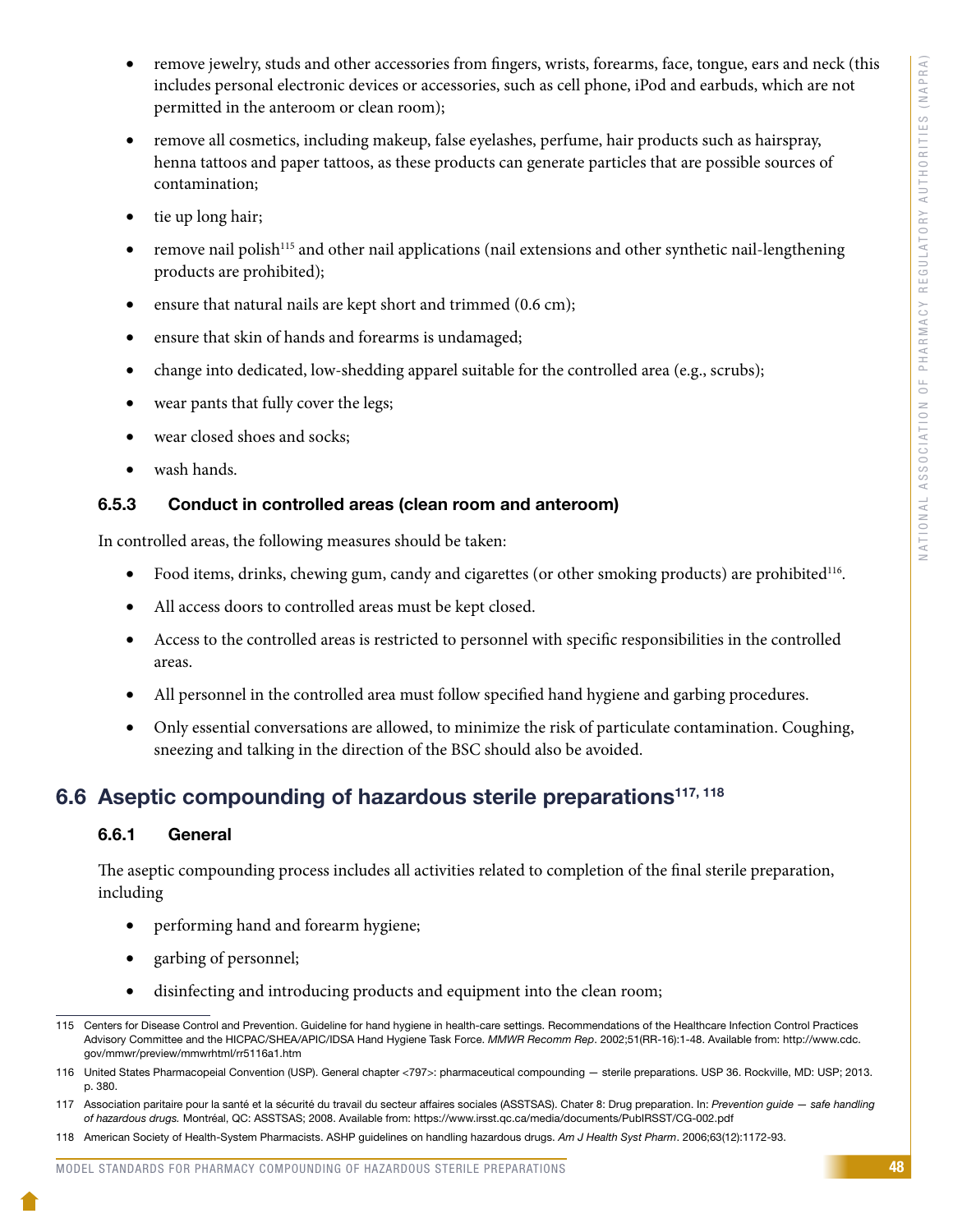- disinfecting the C-PEC;
- disinfecting and introducing products and equipment into the C-PEC;
- using aseptic techniques to compound hazardous sterile preparations in the C-PEC;
- decontaminating final hazardous compounded sterile preparations;
- verifying, labelling and packaging final hazardous compounded sterile preparations.

Personnel must develop work techniques to minimize the risk of cross-contamination and microbial contamination, to avoid errors and to maximize performance of the C-PEC. The pharmacist or pharmacy technician must apply professional judgment at all times.

The number of people in the clean room and anteroom must be limited to the minimum number required to perform aseptic compounding activities<sup>119</sup>.

Before the compounding of sterile preparations begins, the pharmacist or pharmacy technician must ensure that calculations are accurate and that the appropriate drugs, equipment and devices have been selected. The pharmacist or pharmacy technician must also ensure that compounding personnel follow the protocol for compounding the hazardous sterile preparation and must validate the preparations log.

Exposure of critical sites must be limited to a C-PEC that maintains ISO Class 5 air quality requirements.

#### 6.6.2 Hand and forearm hygiene and garbing

Hand and forearm hygiene and garbing are the first important steps in preventing contamination of sterile products.

Hand and forearm hygiene is required for sterile compounding, regardless of the type of C-PEC that is used.

Hand and forearm hygiene is required for anyone entering the clean room.

#### 6.6.2.1 Hand and forearm hygiene

After donning head and facial hair covers, face masks and shoe covers, personnel must wash and disinfect hands and forearms in the following sequence:

- Under warm running water, use a nail pick to remove debris from underneath fingernails.
- • Wash hands and forearms up to the elbows with soap and water, for at least 30 seconds. Do not use brushes.
- • Rinse with water.
- • Dry hands and forearms with disposable, lint-free towel.
- • Dispense alcohol-based hand rub (ABHR) with persistent activity onto one palm.
- • Immerse fingertips of the other hand into the ABHR.
- • Cover the forearm of the other hand with ABHR until the ABHR evaporates.
- Repeat with other hand and other forearm.
- Don gown.
- Enter the clean room.

<sup>119</sup> United States Pharmacopeial Convention (USP). General chapter <797>: pharmaceutical compounding — sterile preparations. USP 36. Rockville, MD: USP; 2013. p. 380.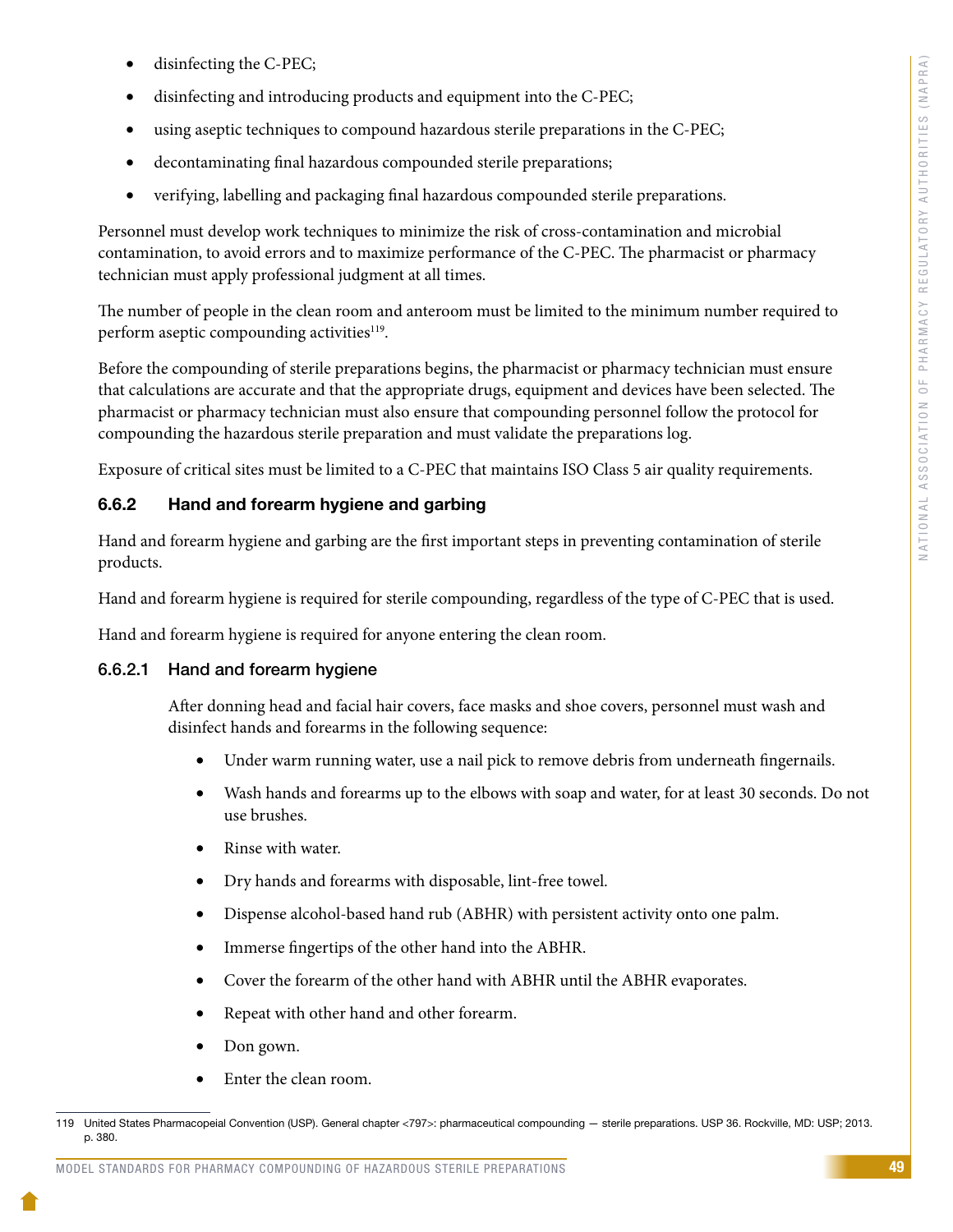- Dispense ABHR onto palm of one hand. Rub both hands with ABHR, making sure that all surfaces of the hands are covered. Continue to rub until the ABHR has evaporated.
- • Allow hands to dry.
- For compounding hazardous preparations, don two pairs of gloves. The first (inner) pair of gloves goes under the sleeves of the gown, while the second (outer) pair must be pulled up over the gown cuffs. The outer gloves must be sterile.

This hand-washing sequence must be documented in the policies and procedures and updated as appropriate<sup>120</sup>.

#### 6.6.2.2 Garbing

PPE must be worn during the compounding of hazardous sterile preparations, regardless of the type of C-PEC that is used $121$ .

Compounding personnel must don and remove garb in the sequence described in the policies and procedures. The selected sequence must be documented and reviewed regularly.

The following general garbing sequence is recommended:

- While standing on the "dirty" side of the demarcation line in the anteroom, don hair net, then beard cover (if required) and then face mask.
- While stepping over the demarcation line, don two pairs of shoe covers.
- Under warm running water, use a nail pick to remove debris from underneath fingernails, and then wash hands and forearms (up to the elbows) with warm water and soap for at least 30 seconds, rinse with warm water and dry with disposable, lint-free towel (*see* also section 6.6.2.1).
- Apply ABHR with persistent activity.
- Don gown, closed at the neck and elastic cuffs.
- Apply ABHR with persistent activity to hands and allow hands to dry.
- Don gloves and routinely disinfect them with sterile 70% isopropyl alcohol or equivalent agent during the compounding process.

All compounding personnel must wear two pairs of gloves. The first (inner) pair of gloves goes under the sleeves of the gown, while the second (outer) pair must be pulled up over the gown cuffs. The outer gloves must be sterile.

Two pairs of shoe covers are required at all times in the clean area of the anteroom and the clean room.

When the compounding of hazardous sterile preparations is complete, personnel must remove the PPE following an established technique and sequence, to minimize the risk of chemical contamination, as set out in a detailed procedure developed by the facility. Personnel must dispose of soiled PPE in a container for cytotoxic waste and must then wash their hands before exiting the compounding area and performing any other activity.

<sup>120</sup> United States Pharmacopeial Convention (USP). General chapter <797>: pharmaceutical compounding — sterile preparations. USP 36. Rockville, MD: USP; 2013. p. 376-7.

<sup>121</sup> Buchanan EC, Schneider PJ. *Compounding sterile preparations*. 3rd ed. Bethesda, MD: American Society of Health-System Pharmacists; 2009. Personnel cleansing and garbing.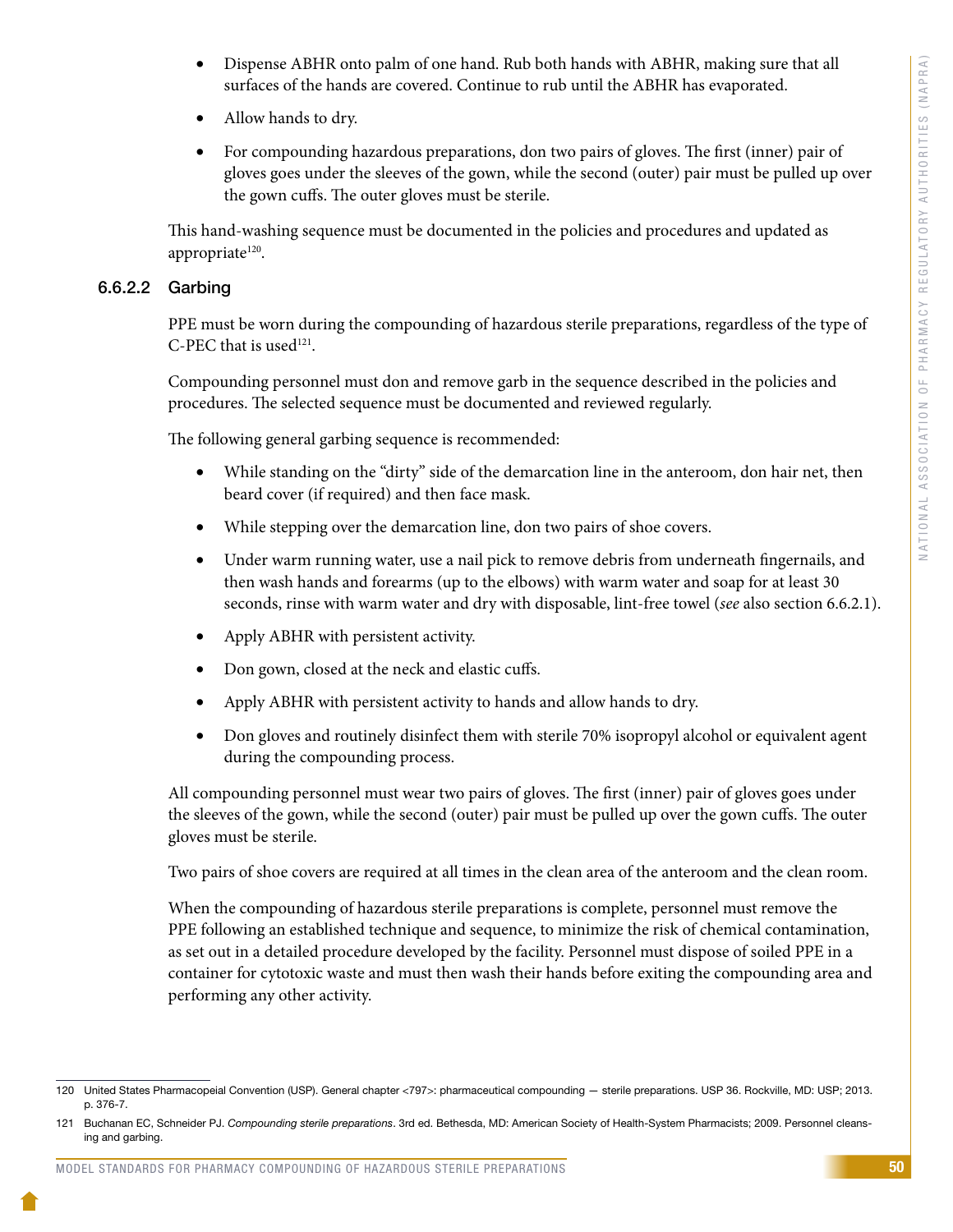#### 6.6.3 Introducing products and equipment into the clean room

Before any product is introduced into the anteroom, it must be removed from its cardboard shipping box. Cardboard has been found to harbour mould spores, so the product must then be wiped with a sporicidal agent. Any remaining packaging is left on the product and should not be removed until after the product is introduced into the clean room from the anteroom. At this point, only packaging required for maintenance of sterility is retained.

Where packaging allows, compounding equipment and products must be disinfected with sterile 70% isopropyl alcohol just before being introduced into the clean room or the antechamber of a CACI<sup>122</sup>. Disinfection of equipment and products is performed by wiping (not spraying) with sterile 70% isopropyl alcohol. Non-shedding wipes or swabs must be used for disinfection. The wipes or swabs must be changed regularly during disinfection of products and equipment.

For introduction of compounding equipment and products into the clean room, the items must be placed in a plastic or stainless steel bin to help prevent errors (such as mixing up preparations for different patients or mixing two different batches). The bin is then placed in the pass-through for transfer to the clean room. Bins used for this purpose must be disinfected before use.

If there is no pass-through, the equipment and products are transferred from the "dirty" cart or bin to the "clean" cart or bin at the demarcation line in the anteroom and are then introduced into the clean room. The equipment and products are disinfected while being transferred to the clean cart or bin.

#### 6.6.4 Surface decontamination, deactivation and disinfection of the containment primary engineering control

Only compounding personnel who have successfully achieved the competencies required for sterile compounding are allowed to decontaminate, deactivate and disinfect the C-PEC, according to the following steps:

- Perform hand and forearm hygiene and garbing procedures.
- Perform decontamination, deactivation and disinfection methods as described in the pharmacy's procedures (respecting the specifications in terms of equipment, sequence, movements, frequency, etc.).

During decontamination, deactivation and disinfection, only the person performing these activities should be present in the clean room<sup>123</sup>.

Decontamination, deactivation and disinfection tasks performed must be recorded in the general maintenance log.

#### 6.6.4.1 Requirements for cleaning and disinfecting

Personnel must comply with the following requirements for cleaning and disinfecting:

- Disinfect non-powdered sterile gloves with sterile 70% isopropyl alcohol and allow to dry before starting to clean and disinfect the C-PEC.
- Ensure that the head and upper body do not enter the C-PEC.
- • Use non-shedding, disposable wipes.
- Avoid contaminating the surface of wipes used for cleaning and disinfecting.

<sup>122</sup> United States Pharmacopeial Convention (USP). General chapter <797>: pharmaceutical compounding — sterile preparations. USP 36. Rockville, MD: USP; 2013. pp. 376, 379.

<sup>123</sup> BC Cancer Agency (BCCA). Module 1: Safe handling of hazardous drugs. In: *BC Cancer Agency pharmacy practice standards for hazardous drugs*. Vancouver, BC: BCCA; 2012. Available from: http://www.bccancer.bc.ca/health-professionals/professional-resources/pharmacy/safe-handling-manual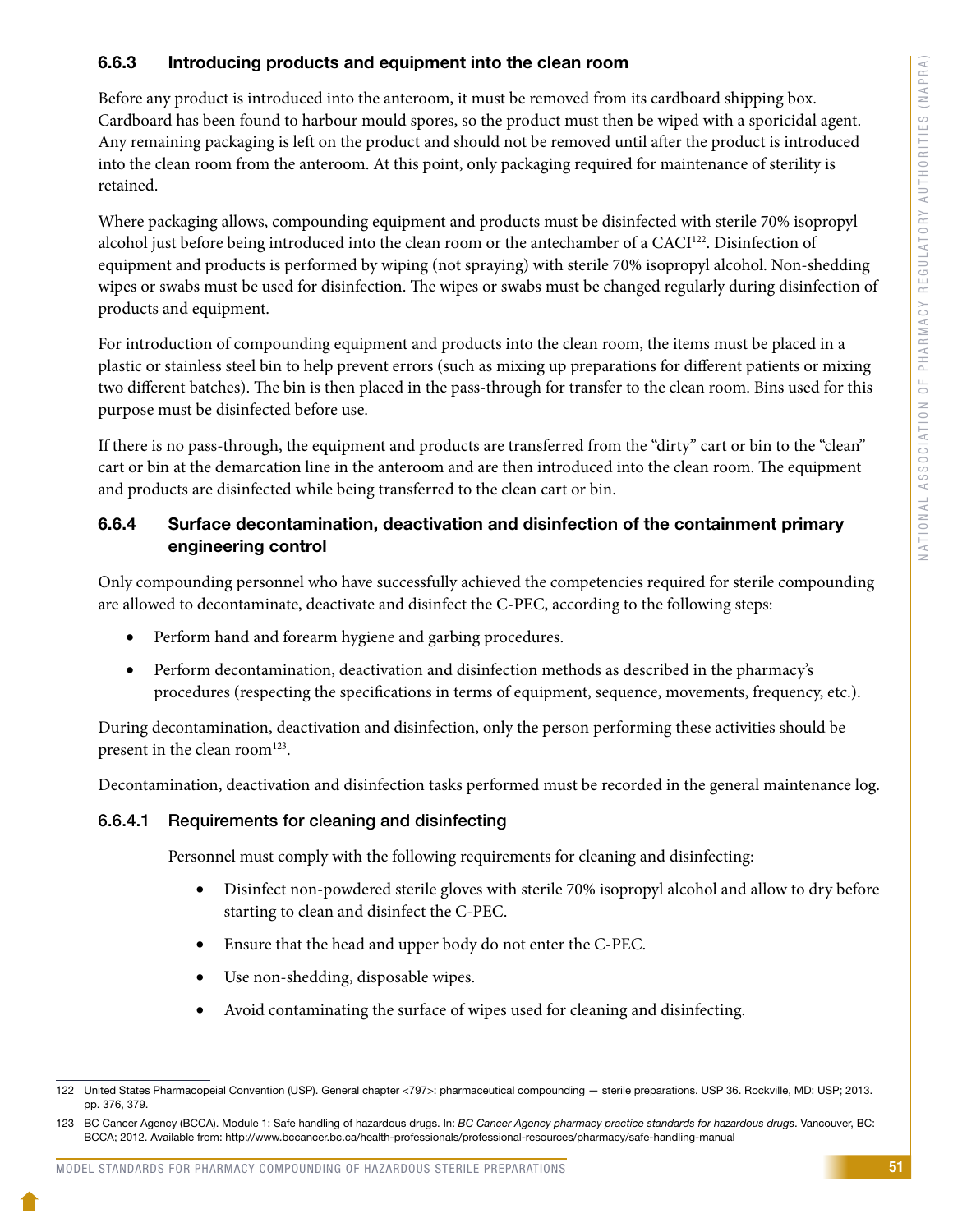- Change wipes after disinfection of each section of the C-PEC.
- Disinfect the BSC or CACI with sterile 70% isopropyl alcohol or another disinfecting agent, using sterile wipes, at the start and end of the day or shift (minimum twice per day).
- Follow the cleaning method described in the pharmacy's procedures.
- Follow the disinfecting method described in the pharmacy's procedures (with regard to equipment, sequence and movements).
- • Follow the manufacturer's directions concerning dwell time for the disinfectant.
- Wait until the disinfectant has dried before compounding the first preparation in the C-PEC<sup>124</sup>.
- Record cleaning and disinfecting activities in the general maintenance log.

Sterile water shall be used for diluting concentrated disinfectant solutions used inside any ISO Class 5 device. The disinfectant should always be diluted according to the manufacturer's instructions.

#### 6.6.4.2 Decontamination of the containment primary engineering control

On its own, sterile 70% isopropyl alcohol cannot be used to decontaminate hazardous drugs and may in fact spread any chemical contamination that is present to other surfaces<sup>125, 126, 127</sup>. Therefore, for daily activities such as disinfecting the inside of a C-PEC, a surface decontamination step using an appropriate agent<sup>128</sup> must precede the usual disinfection step with sterile 70% isopropyl alcohol.

#### 6.6.4.3 Frequency of surface decontamination, deactivation and disinfection of the containment primary engineering control

Preparation of the interior surfaces of the C-PEC through surface decontamination followed by disinfection is a critical step in the aseptic preparation process. This step is to be performed by compounding personnel according to the frequencies set out in Table 8. If decontamination, deactivation and disinfection are performed at a different frequency, it should be established and justified on the basis of environmental control results.

The material safety data sheets for some hazardous products indicate that they can be deactivated by sodium hypochlorite. This compound will corrode stainless steel surfaces, so application of sodium hypochlorite is followed by sodium thiosulphate (for neutralization) or a germicidal detergent (for removal).

<sup>124</sup> United States Pharmacopeial Convention (USP). General chapter <797>: pharmaceutical compounding — sterile preparations. USP 36. Rockville, MD: USP; 2013. p. 391.

<sup>125</sup> Sessink PJM, Boer KA, Scheefhals APH, Anzion RB, Box RP. Occupational exposure to antineoplastic agents at several departments in a hospital. Environmental contamination and excretion of cyclophosphamide and ifosfamide in urine of exposed workers. *Int Arch Occup Environ Health*. 1992;64(2):105-12.

<sup>126</sup> Dorr RT, Alberts DS. Topical absorption and inactivation of cytotoxic anticancer agents in vitro. *Cancer.* 1992;70(4 Suppl):983-7.

<sup>127</sup> American Society of Health-System Pharmacists. ASHP guidelines on handling hazardous drugs. *Am J Health Syst Pharm*. 2006;63(12):1172-93.

<sup>128</sup> Association paritaire pour la santé et la sécurité du travail du secteur affaires sociales (ASSTSAS). Chapter 7: Planning the oncology pharmacy. In: *Prevention guide — safe handling of hazardous drugs.* Montréal, QC: ASSTSAS; 2008. p. 7-3. Available from: https://www.irsst.qc.ca/media/documents/PubIRSST/CG-002.pdf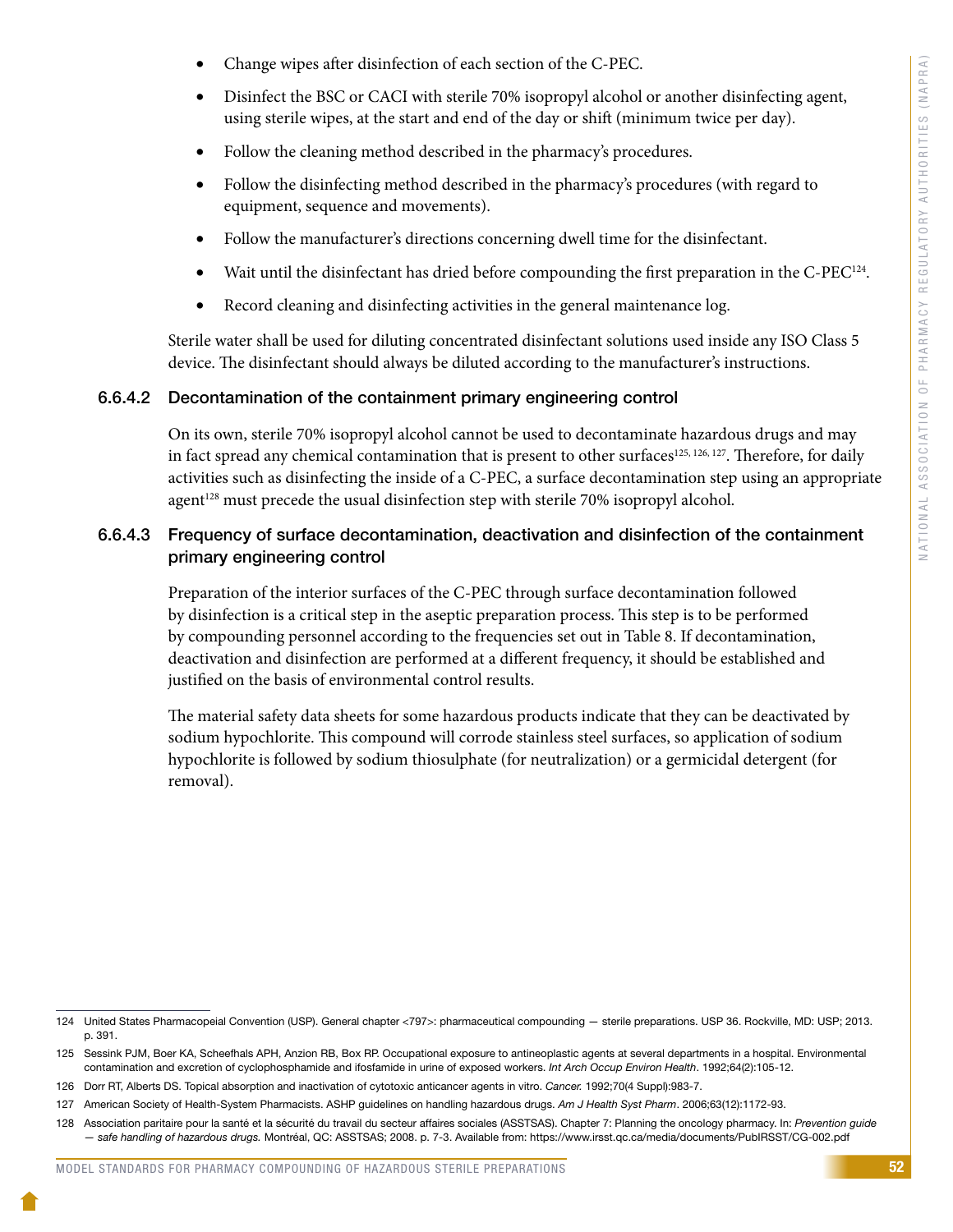#### Table 8

Minimum frequency of surface decontamination, deactivation and disinfection of the inside of a biological safety cabinet (BSC) or compounding aseptic containment isolator (CACI) Surface Frequency<sup>129,130,131,132,133</sup> Decontamination\* Deactivation† Disinfection‡ Work surface in BSC or CACI - Before start of compounding Work surface in BSC or CACI - On each preparation change, upon removal from BSC or CACI At the start or end of each shift When surface contamination is suspected - If there has been noncompliance with aseptic techniques  $\checkmark$  and  $\checkmark$ All surfaces inside BSC or CACI At start of workday At start of workday if BSC or CACI has not been used for one or more days When there has been a spill Before and after certification After service interruption (ex power outage) - If the C-PEC is moved  $\checkmark$  and  $\checkmark$ All surfaces inside BSC or CACI and subfloor of BSC or **CACI** Weekly, at the end of a workday or as recommended by manufacturer  $\checkmark$  and  $\checkmark$  and  $\checkmark$ 

\*Surface decontamination = application of a decontaminating agent

†Deactivation = application of sodium hypochlorite followed by sodium thiosulphate or a decontaminating agent

‡Disinfection = application of sterile 70% isopropyl alcohol.

#### 6.6.5 Aseptic technique for compounding hazardous sterile preparations

#### 6.6.5.1 General

Compounding personnel must use first air and meticulous aseptic technique when preparing hazardous compounded sterile preparations. Each preparation must be completed from start to finish before compounding of another preparation is begun.

In the event of non-compliance with aseptic technique, the preparation must be discarded. In this situation, new supplies must be used, and the surface of the C-PEC must be decontaminated and disinfected before another preparation is started.

<sup>129</sup> BC Cancer Agency (BCCA). Module 1: Safe handling of hazardous drugs. In: *BC Cancer Agency pharmacy practice standards for hazardous drugs*. Vancouver, BC: BCCA; 2012. p. 11. Available from: http://www.bccancer.bc.ca/health-professionals/professional-resources/pharmacy/safe-handling-manual

<sup>130</sup> American Society of Health-System Pharmacists. ASHP guidelines on handling hazardous drugs. *Am J Health Syst Pharm*. 2006;63(12):1172-93.

<sup>131</sup> McElhiney LF. Preparing nonsterile and sterile hazardous compounds in an institutional setting. *Int J Pharm Compound.* 2009;13(4):300-10.

<sup>132</sup> Occupational Safety and Health Administration (OSHA). *OSHA technical manual (OTM): controlling occupational exposure to hazardous drugs*. Section VI, Chapter 2. Washington, DC: US Department of Labor; 1999. p. 5. Available from: https://www.osha.gov/dts/osta/otm/otm\_vi/otm\_vi\_2.html

<sup>133</sup> Association paritaire pour la santé et la sécurité du travail du secteur affaires sociales (ASSTSAS). Chapter 13: Hygiene and sanitation. In: *Prevention guide — safe handling of hazardous drugs.* Montréal, QC: ASSTSAS; 2008. pp. 13-2 and 13-3. Available from: https://www.irsst.qc.ca/media/documents/PubIRSST/CG-002.pdf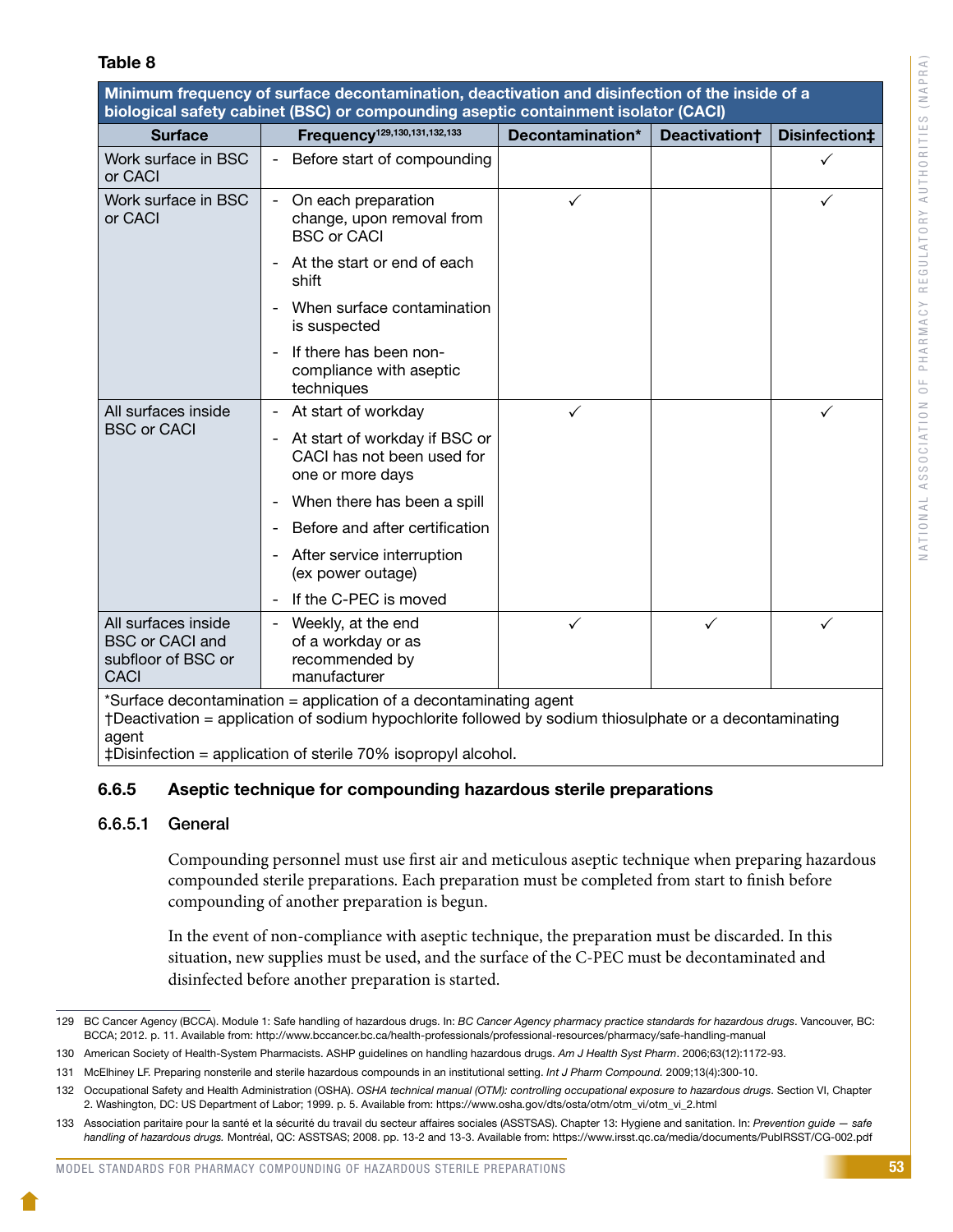Gloved hands must be disinfected with sterile 70% isopropyl alcohol before re-introduction into the C-PEC or after gloves have come into contact with a microbiologically contaminated surface<sup>134</sup>. For the frequency and circumstances of glove changes, *see* section 5.3.3.3.

Products and supplies must be intact, dry and unsoiled. Otherwise, the products and supplies must be discarded. All containers (e.g., bags of solution, vials and ampoules) must be examined before use. Products exhibiting turbidity, cloudiness or particulates must not be used.

All equipment with surfaces that can be disinfected must be disinfected with sterile 70% isopropyl alcohol before being introduced into the C-PEC. Non-shedding wipes or sterile swabs must be changed regularly during disinfection of equipment.

To reduce the risk of errors and to decrease turbulent air flow from the C-PEC, vials must not be allowed to accumulate in the C-PEC.

#### 6.6.5.2 Aspects of compounding hazardous preparations

Compounding personnel must adhere to the following requirements when working inside the C-PEC:

- When diluting powder or withdrawing liquids, use a ventilated system equipped with a 0.22-um hydrophobic filter.
- • When withdrawing a hazardous solution, comply with the maximum fill limit of the syringe, i.e., 75% (3/4) of total syringe capacity.
- When dispensing a hazardous preparation in a syringe, use a protective Luer-Lok safety tip system.
- If possible, use a closed-transfer system (since the steps described above do not completely eliminate the risk of exposure to the hazardous preparation).
- • Discard all materials used during compounding into a marked waste container specifically designated for hazardous products.
- • Before removing a container holding a final hazardous compounded sterile preparation from the C-PEC, follow the surface decontamination procedure135 on all surfaces of the container.
- While the final container is still inside the C-PEC<sup>136</sup>, compounding personnel must label it and place it in a sealable plastic bag<sup>137</sup>. All final hazardous compounded sterile preparations must be marked "cytotoxic."

#### 6.6.6 Verification of final hazardous compounded sterile preparations

#### 6.6.6.1 Role of personnel in verification

The sterile compounding supervisor must perform the following activities:

ensure that all hazardous compounded sterile preparations comply with compounding protocols;

<sup>134</sup> United States Pharmacopeial Convention (USP). General chapter <797>: pharmaceutical compounding — sterile preparations. USP 36. Rockville, MD: USP; 2013. p. 380.

<sup>135</sup> Association paritaire pour la santé et la sécurité du travail du secteur affaires sociales (ASSTSAS). Chapter 8: Drug preparation. In: *Prevention guide — safe handling of hazardous drugs.* Montréal, QC: ASSTSAS; 2008. p. 8-7. Available from: https://www.irsst.qc.ca/media/documents/PubIRSST/CG-002.pdf

<sup>136</sup> Association paritaire pour la santé et la sécurité du travail du secteur affaires sociales (ASSTSAS). Chapter 8: Drug preparation. In: *Prevention guide — safe handling of hazardous drugs.* Montréal, QC: ASSTSAS; 2008. p. 8-7. Available from: https://www.irsst.qc.ca/media/documents/PubIRSST/CG-002.pdf

<sup>137</sup> Association paritaire pour la santé et la sécurité du travail du secteur affaires sociales (ASSTSAS). Chapter 8: Drug preparation. In: *Prevention guide — safe handling of hazardous drugs.* Montréal, QC: ASSTSAS; 2008. p. 8-7. Available from: https://www.irsst.qc.ca/media/documents/PubIRSST/CG-002.pdf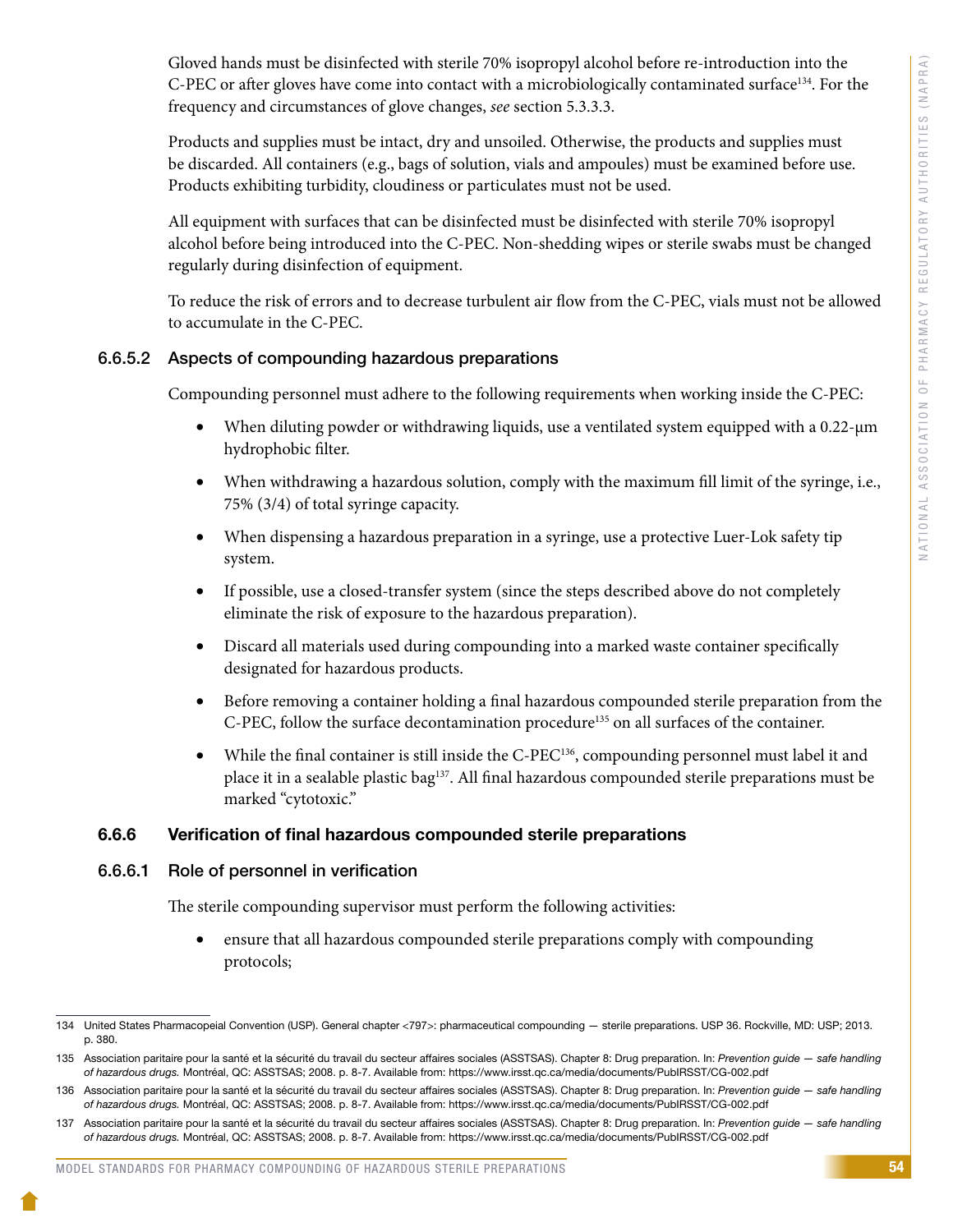- verify the identity of the ingredients (drug and diluent);
- verify the volume of the ingredients (drug and diluent);
- • regularly verify the quality of the manipulations.

When compounding a preparation, compounding personnel must undertake the following activities:

- perform a visual inspection of each unit for evidence of particulates, to verify the clarity, colour and volume of the solution, to check the container for possible leaks and to verify the integrity of the container;
- verify the information on the label;
- place final hazardous compounded sterile preparations that require storage at  $2^{\circ}C$  to  $8^{\circ}C$  in the refrigerator pending verification and delivery to patients or the patient care unit (ice packs are suitable for maintaining the temperature of a cooled item but cannot be used for the cooling process; therefore, final hazardous compounded sterile preparations must be cooled in the refrigerator before being placed in a cooler).

If the person performing verification duties enters the clean room, he or she must be garbed exactly the same as compounding personnel (*see* section 6.6.2.2). If verification occurs in the anteroom (i.e., via camera or image capture), the person performing verification must wear a hair cover, gown, two pairs of gloves meeting ASTM International standards and shoe covers.

#### 6.6.6.2 Process for verification

Verification may be performed in one of three ways:

- direct observation during compounding;
- viewing of the identity and quantity of ingredients through an observation window located close to the C-PEC;
- • remote observation using a digital camera connected to a monitor (*see* section 6.6.6.3 for additional detail).

#### 6.6.6.3 Verification by image capture or live camera

Verification may be conducted by capturing images of the critical site (in the C-PEC) with a camera connected to a monitor. Such verification must be performed before the hazardous compounded sterile preparation is delivered to the patient. However, in this situation, if the verifying pharmacist or pharmacy technician notices that one or more procedures have not been followed correctly, all hazardous sterile preparations compounded during this period must be destroyed, and the destruction of preparations (because of non-compliance identified during verification) must be entered in the preparations log.

Appendix 8 gives examples of compounded sterile preparations that must be verified at each step of the compounding process.

#### 6.6.6.4 Second verification

Each preparation must be inspected by a person other than the individual who performed the aseptic compounding. This person must inspect each unit for evidence of particulates, verify the clarity, colour and volume of the solution, check the container for possible leaks and verify its integrity<sup>138</sup>.

Like the compounder, the verifier must sign the preparations log.

#### MODEL STANDARDS FOR PHARMACY COMPOUNDING OF HAZARDOUS STERILE PREPARATIONS

<sup>138</sup> United States Pharmacopeial Convention (USP). General chapter <797>: pharmaceutical compounding — sterile preparations. USP 36. Rockville, MD: USP; 2013. p. 381.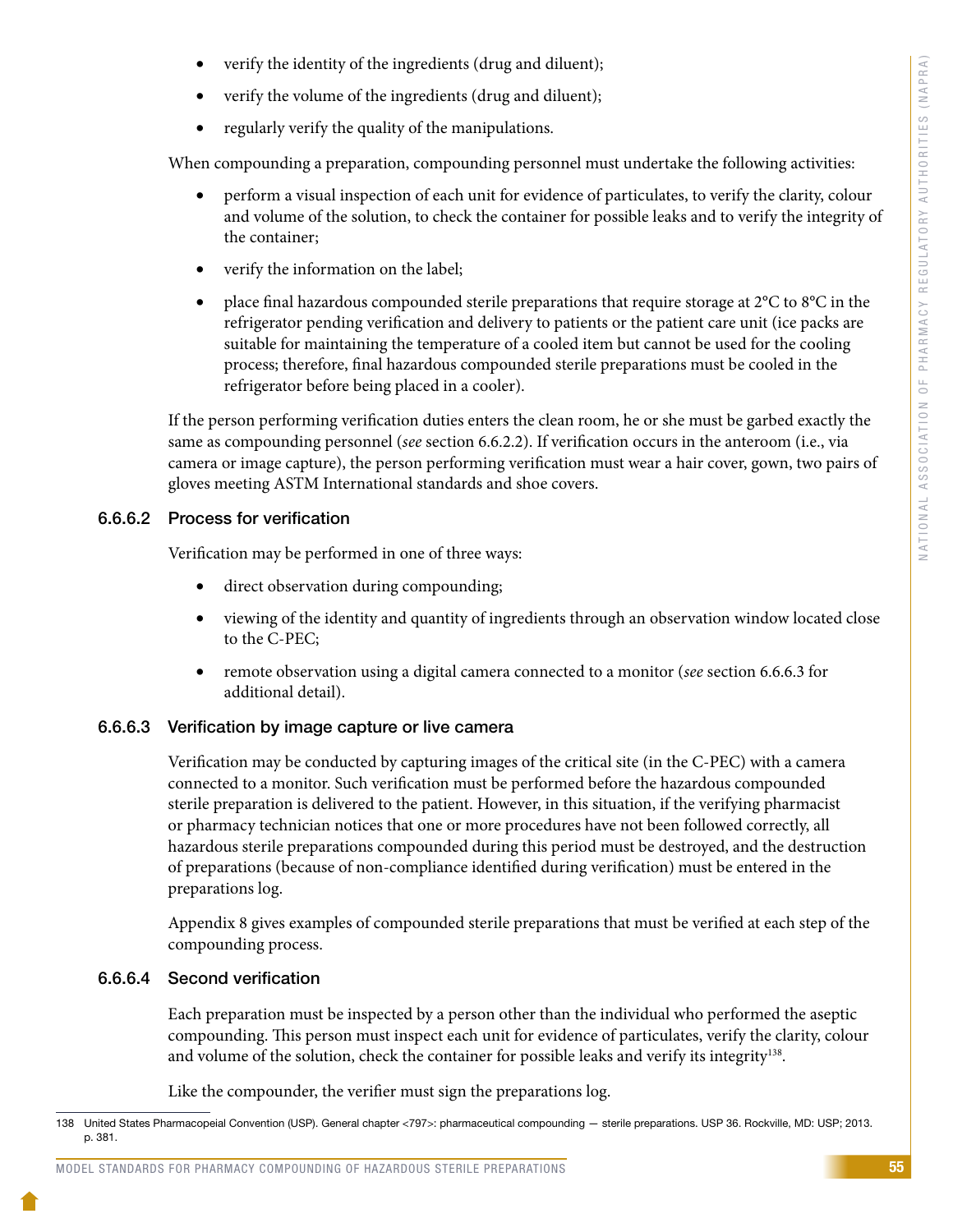#### 6.6.7 Labelling of final hazardous compounded sterile preparations

#### 6.6.7.1 General

The sterile compounding supervisor must establish a policy for the labelling of hazardous compounded sterile preparations and ensure that it is followed.

The information on labels must follow federal/provincial/territorial legislation and regulations for drugs prepared or sold with or without a prescription. More specifically, the labels for hazardous compounded sterile preparations must meet the requirements of the applicable legislation and regulations.

All active ingredients must be identified on the label. The label must also include the concentration of each ingredient.

Each container for a hazardous compounded sterile preparation must be labelled.

A label must be affixed to each prepared unit, accompanied, if necessary, by a supplementary document (*see* section 6.6.7.2) to complete the required information.

Compounding personnel must label the following items:

- final hazardous compounded sterile preparations;
- each unit of a hazardous compounded sterile preparation for an individual patient, along with required auxiliary labels;
- each unit of hazardous sterile preparations compounded in batches (with, at a minimum, drug name, concentration, route of administration, batch number and BUD);
- each package containing final preparation units, along with auxiliary labels indicating required storage conditions and special precautions.

The compounding pharmacist or pharmacy technician must similarly label hazardous sterile preparations that have been compounded at the request of another pharmacy, where permitted by provincial/territorial legislation.

At the pharmacy where the compounded sterile preparations will be dispensed to the patient, another label must be added containing all information required by the respective provincial/territorial regulatory authority; a supplementary document must be prepared, if required. Both labels must be retained on the preparations.

#### 6.6.7.2 Label and insert

The computer-generated self-adhesive label printed by the prescription and file management software may be too small to carry all relevant information to ensure safe, appropriate use of the hazardous compounded sterile preparation by the patient. In that situation, an insert must be prepared. The insert is considered to be an integral part of the label.

Together, the label and insert must provide all information required for proper use of the drug by the patient or for safe administration by a third party.

The label must contain the following information, at a minimum:

pharmacy identification (name, address and telephone number of the compounder's or dispenser's pharmacy);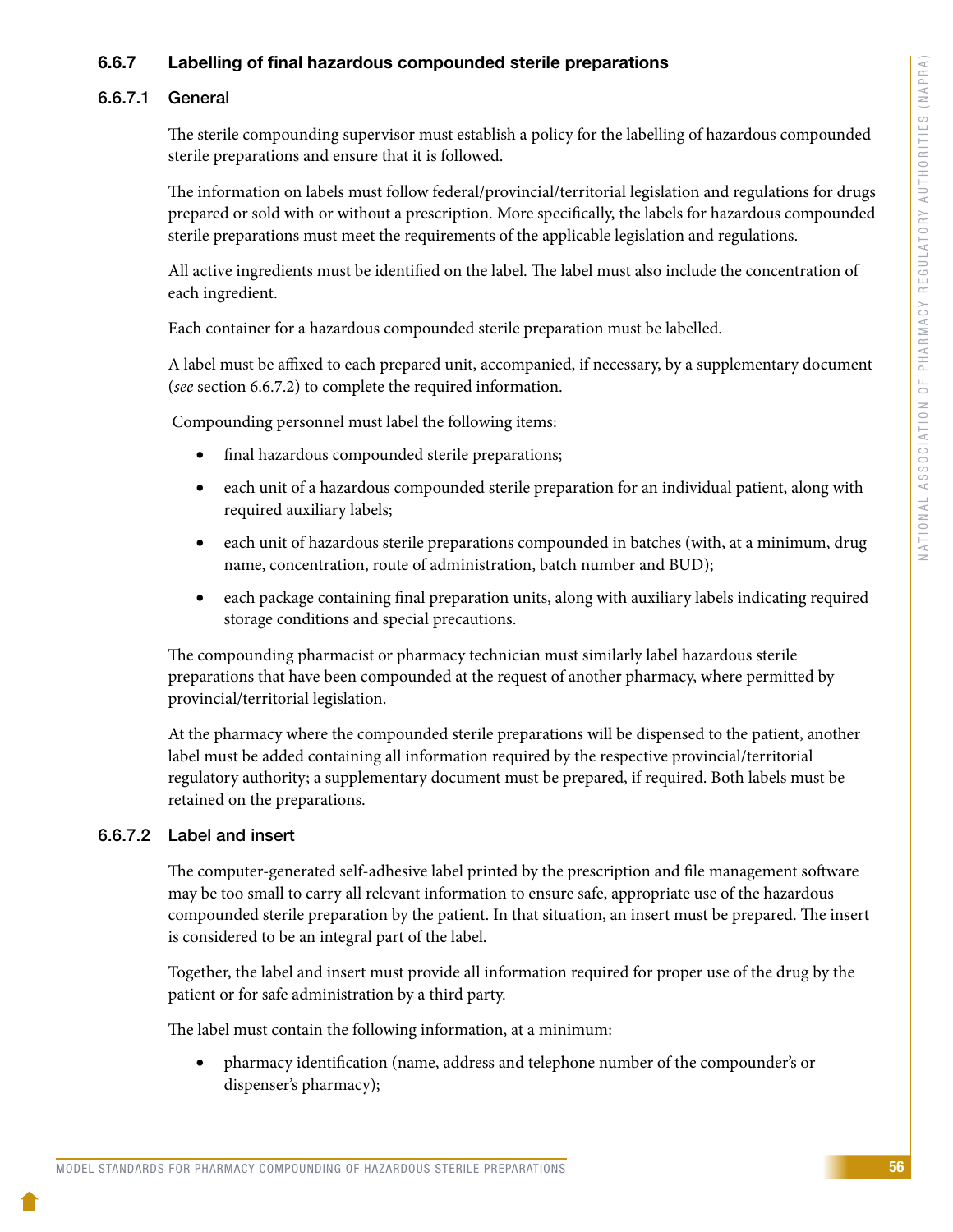- drug identification (active ingredients, source, concentration, form, route of administration, volume, solute, amount prepared);
- overfill volume, when overfilling has occurred;
- special precautions (e.g., if product is cytotoxic);
- storage method;
- date when the hazardous sterile preparation was compounded;
- BUD;
- preparation batch number.

The package insert must include the following information:

- all information required by federal/provincial/territorial legislation and regulations regarding the labelling of medications that could not be included on the main label;
- • details concerning mode of administration;
- special precautions related to drug storage (e.g., "Caution: contents must be refrigerated upon receipt — store between 2°C and 8°C. Do not freeze," "Do not store medication in the refrigerator door," "Keep out of reach of children");
- special precautions for disposal or destruction of the preparation;
- emergency contact information of the compounding pharmacy (where compounding has been undertaken by another pharmacy, as permitted by provincial/territorial legislation), provided there is explicit agreement on this matter between the two pharmacies involved.

## 6.7 Packaging

Appropriate packaging must be used for all preparations to be delivered to patients or other health care providers.

Preparations to be delivered must be packaged and labelled to ensure the safety of both the patient and the shipper.

The package must be appropriate to maintain the stability and integrity of the preparation.

### 6.7.1 Packaging process

During packaging, compounding personnel must

- put each final hazardous compounded sterile preparation in a clear plastic bag (or an amber bag, if the preparation must be protected from light);
- place items with an attached needle in a second rigid container;
- indicate storage requirements on the final package (e.g., temperature, protection from light);
- indicate additional precautions on the final packaging (e.g., pictogram indicating cytotoxicity);
- indicate transport precautions (e.g., temperature, fragility, safety) and instructions (name and address of the patient) on the outside packaging of each item.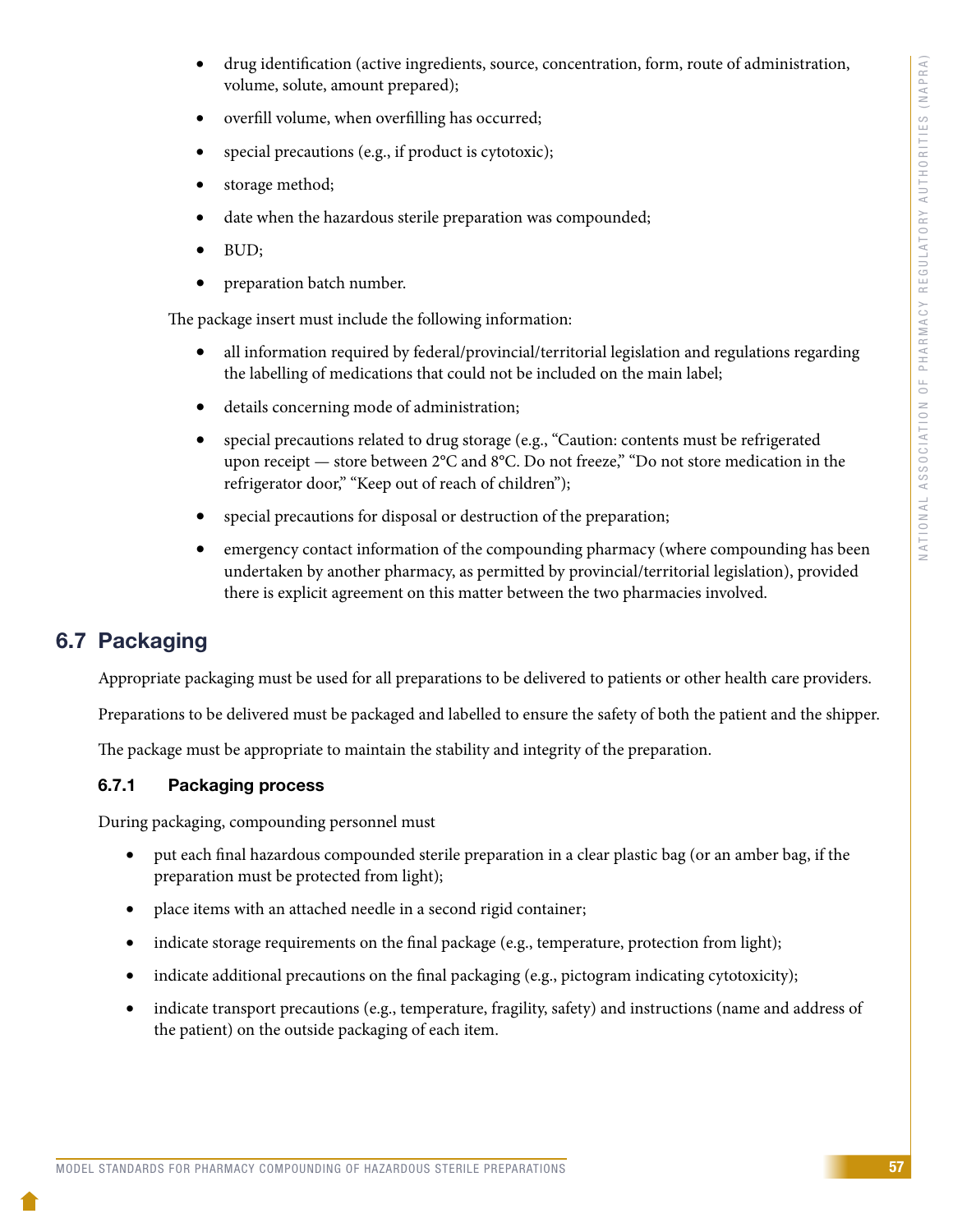#### 6.7.2 Packaging procedure

To maintain the integrity of hazardous compounded sterile preparations and the safety of patients and delivery personnel, the sterile compounding supervisor must develop and implement a packaging procedure for final hazardous compounded sterile preparations. Appendix 4 presents a model for writing such procedures. The packaging procedure must specify the following details:

- equipment to be used to prevent breakage, contamination, spills or degradation of the hazardous compounded sterile preparation during transport and to protect the carrier;
- equipment to be used to ensure that packaging protects hazardous compounded sterile preparations against freezing and excessive heat (for hazardous compounded sterile preparations requiring refrigeration, the packaging must maintain a temperature between 2°C and 8°C and for hazardous compounded sterile preparations to be kept at room temperature, the packaging must maintain a temperature between 19°C and 25°C);
- method to be used to confirm whether the temperature of hazardous compounded sterile preparations has been maintained during transport (e.g., temperature maintenance indicator, min/max thermometer, certified cooler);
- packaging to be used to protect against extreme temperatures (i.e., excessive heat or freezing) during transport of hazardous compounded sterile preparations, unless information is available demonstrating the product's stability at these temperatures.

### 6.8 Receipt and storage of hazardous products<sup>139</sup>

A sample procedure for receiving, unpacking and storing hazardous products is presented in Appendix 9.

#### 6.8.1 Receipt of hazardous products

Products used for preparations must be unpacked outside of controlled areas (clean room and anteroom), to limit the introduction of dust and particles into the controlled areas.

If a shipping container for hazardous drugs appears damaged upon receipt, there are two options:

- Seal the package without opening it. Contact the supplier. If the package is to be returned to the supplier, place inside an impervious container and label the impervious container as hazardous. If the supplier declines the return, then dispose of as hazardous waste.
- Seal the container in an impervious container. Unpack the shipping container in a C-PEC used for compounding of non-sterile hazardous preparations. Place a plastic-backed preparation mat on the work surface of the C-PEC. Open the package and remove any usable items. Wipe the outside of these items with a disposable wipe. Place the damaged item(s) in an impervious container. Label the impervious container as hazardous. Contact the supplier for instructions on returning the damaged items. (*See also* section 6.11.2.) If the supplier declines the return, dispose of as hazardous waste. Deactivate, decontaminate and clean the C-PEC. Discard the mat and cleaning disposables as hazardous waste.

#### 6.8.1.1 Containers and packaging for goods received

A container, box or outside bag containing an order of hazardous materials may be considered not chemically contaminated and may be returned to the supplier if so arranged.

Packaging within delivery containers (e.g., cartons, bubble wrap, foam, filling materials) that has not

#### MODEL STANDARDS FOR PHARMACY COMPOUNDING OF HAZARDOUS STERILE PREPARATIONS

<sup>139</sup> United States Pharmacopeial Convention (USP). General chapter <1079>: good storage and shipping practices. In: *USP pharmacists' pharmacopeia*. Rockville, MD: USP; 2008–2009. p. 880.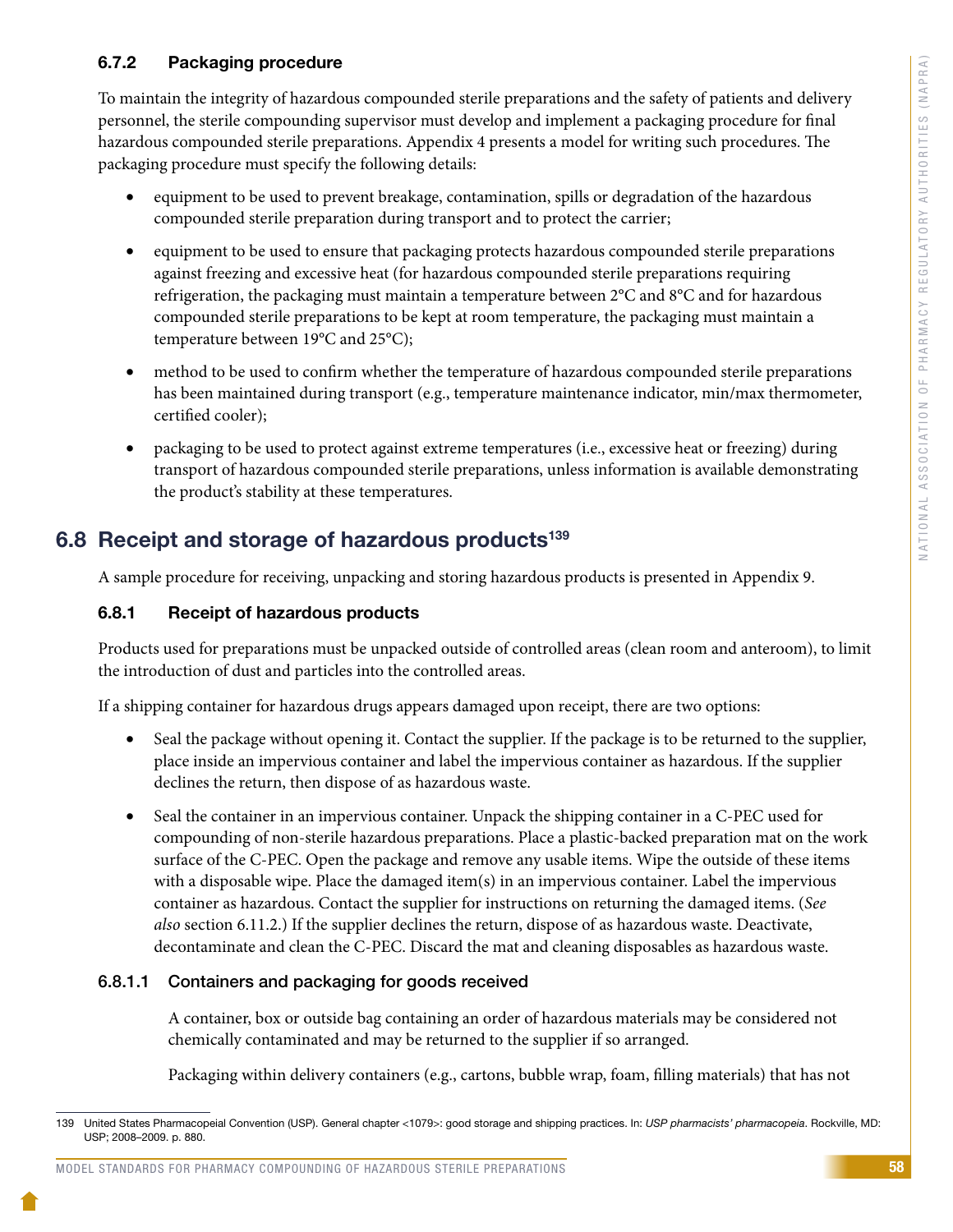come into direct contact with product vials may also be considered not chemically contaminated and may be discarded in regular waste containers. These materials should not be used for other purposes.

If a spill has occurred inside the container, box or outside bag, then all packaging materials must be considered chemically contaminated and must be discarded in a hazardous (cytotoxic) waste container.

Manufacturer's boxes or individual packaging that has been in direct contact with vials containing hazardous products is to be considered chemically contaminated and must be discarded in a hazardous (cytotoxic) waste container.

#### 6.8.1.2 Garbing of personnel for unpacking

For unpacking intact hazardous products that have been received from the supplier sealed in impervious plastic, the following garb is required<sup>140</sup>.

• two pairs of ASTM International–approved gloves

For unpacking potentially damaged hazardous products, the following garb is required $141$ :

- two pairs of ASTM International–approved gloves
- gown approved for the compounding of hazardous sterile preparations
- • hair, face, beard and shoe covers
- eye protection (goggles) and a face shield or full face-piece respirator
- • chemical cartridge respirator

Damaged hazardous drugs must be unpacked in a C-PEC used for compounding of non-sterile hazardous preparations.

#### 6.8.2 Storage of hazardous products

#### 6.8.2.1 Storage criteria

The sterile compounding supervisor must develop a storage procedure (*see* Appendix 4), and this procedure must be followed at all times. In particular, hazardous products must be stored separately from non-hazardous products. In addition, product storage conditions specified by the manufacturer must be strictly observed, regardless of where the products are stored (warehouse, pharmacy, delivery vehicle, delivery loading dock, etc.).

Hazardous products must be stored in a well-ventilated room (about 12 ACPH)<sup>142</sup> or in a dedicated biomedical refrigerator or freezer (*see* section 5.3.2.5, subsection "Area for storing hazardous products").

#### 6.8.2.2 Temperature control

For final hazardous compounded sterile preparations or hazardous products used for such preparations, the storage temperature must be controlled and must remain within the limits specified in Appendix 10, and within the range specified by the BUDs of final preparations and products, regardless of the season. Information on monitoring of temperature in the storage area for hazardous products and the refrigerator or freezer must be recorded in the general maintenance  $log<sup>143</sup>$ .

#### MODEL STANDARDS FOR PHARMACY COMPOUNDING OF HAZARDOUS STERILE PREPARATIONS

<sup>140</sup> United States Pharmacopeial Convention (USP). General chapter <800>: hazardous drugs — handling in health care settings. Rockville, MD: USP; 2016.

<sup>141</sup> United States Pharmacopeial Convention (USP). General chapter <800>: hazardous drugs — handling in health care settings. Rockville, MD: USP; 2016.

<sup>142</sup> United States Pharmacopeial Convention (USP). General chapter <797>: pharmaceutical compounding — sterile preparations. USP 36. Rockville, MD: USP; 2013

<sup>143</sup> United States Pharmacopeial Convention (USP). General chapter <1079>: good storage and shipping practices. In: *USP pharmacists' pharmacopeia*. Rockville, MD: USP; 2008–2009. p. 879.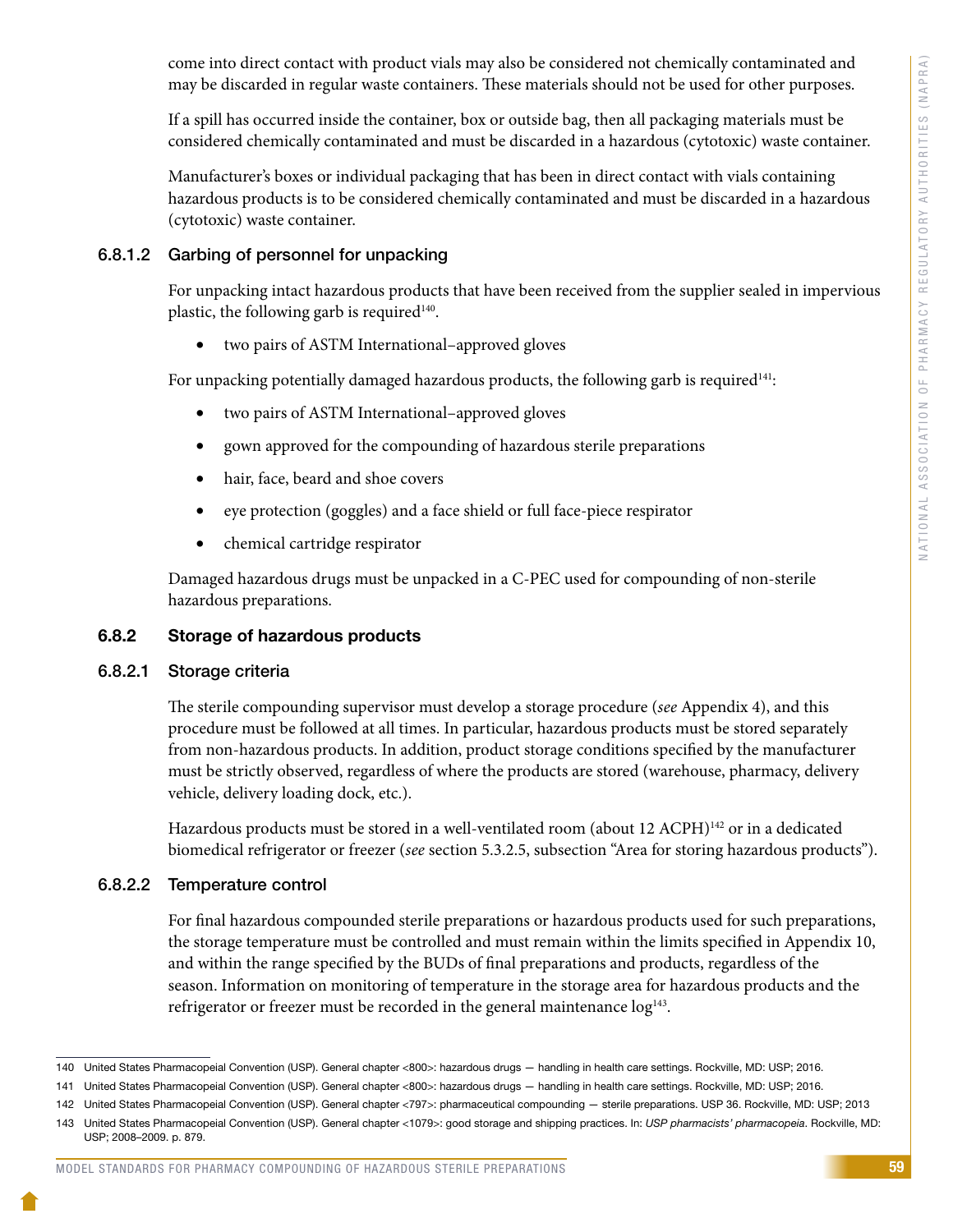Alternative storage must be provided if the storage temperature exceeds acceptable variations and when refrigerators and freezers are being cleaned.

#### 6.8.2.3 Verification of stored products

Products that have been stored must be inspected before use, for evidence of deterioration.

Preparations that have exceeded their BUDs must be discarded promptly.

### 6.9 Transport and delivery of hazardous compounded sterile preparations

Policies and procedures must be developed and implemented for the transport of hazardous compounded sterile preparations and their delivery to patient care units, pharmacists and patients (*see* Appendix 4). A policy for return of expired or unused hazardous compounded sterile preparations from the patient's home or the patient care unit in a health care facility must also be developed.

The transport and delivery procedures must identify the delivery person and the times when the min/max thermometer must be checked during transport. The steps to be followed in the event of non-maintenance of target storage temperature during transport must be indicated in the procedure.

The transport and delivery procedures must include any precautions to be taken by the delivery person, especially during delivery (e.g., personal delivery of the hazardous compounded sterile preparation, rather than delegation to another person) and during return of medications, waste, and sharp or pointed items.

For community pharmacies and health care facility pharmacies making deliveries outside the facility, the delivery container should be lockable or sealed.

The sterile compounding supervisor must ensure that personnel involved in preparation and delivery of products (pharmacist, pharmacy technician, pharmacy assistant and driver) receive training on the transport and delivery procedures, including the procedure for dealing with accidental exposure or spills.

The pharmacist or pharmacy technician must dispose of any unused hazardous compounded sterile preparations returned from a patient's home.

In health care facilities, unused preparations returned from the patient care unit to the pharmacy may be reused if it can be shown that they have been properly stored (at the correct temperature, with protection from light, etc.) and there is no evidence of tampering<sup>144</sup>.

Hazardous compounded sterile preparations must be transported in rigid containers marked "Cytotoxic" and designed to minimize the risk of cracking or failure of the preparation containers. They should not be transported via pneumatic tube systems.

When a private carrier is used, the sterile compounding supervisor must verify the steps taken to ensure maintenance of the cold chain throughout transport and storage of hazardous compounded sterile preparations. The sterile compounding supervisor must also ensure that the private carrier knows the procedures to be followed in the event of a spill, that a spill kit is available and that transport personnel have received appropriate training.

Where compounding is undertaken by another pharmacy, as permitted by provincial/territorial legislation, the compounding personnel must ensure that the preparation is transported to the dispensing pharmacy under conditions that maintain stability of the preparation. The receiving pharmacy must then ensure that transport conditions are maintained until delivery to the patient.

All personnel involved in transporting hazardous compounded sterile preparations must be trained in the procedures for such transport and for spills or accidental exposure.

<sup>144</sup> United States Pharmacopeial Convention (USP). General chapter <797>: pharmaceutical compounding — sterile preparations. USP 36. Rockville, MD: USP; 2013. pp. 384-5.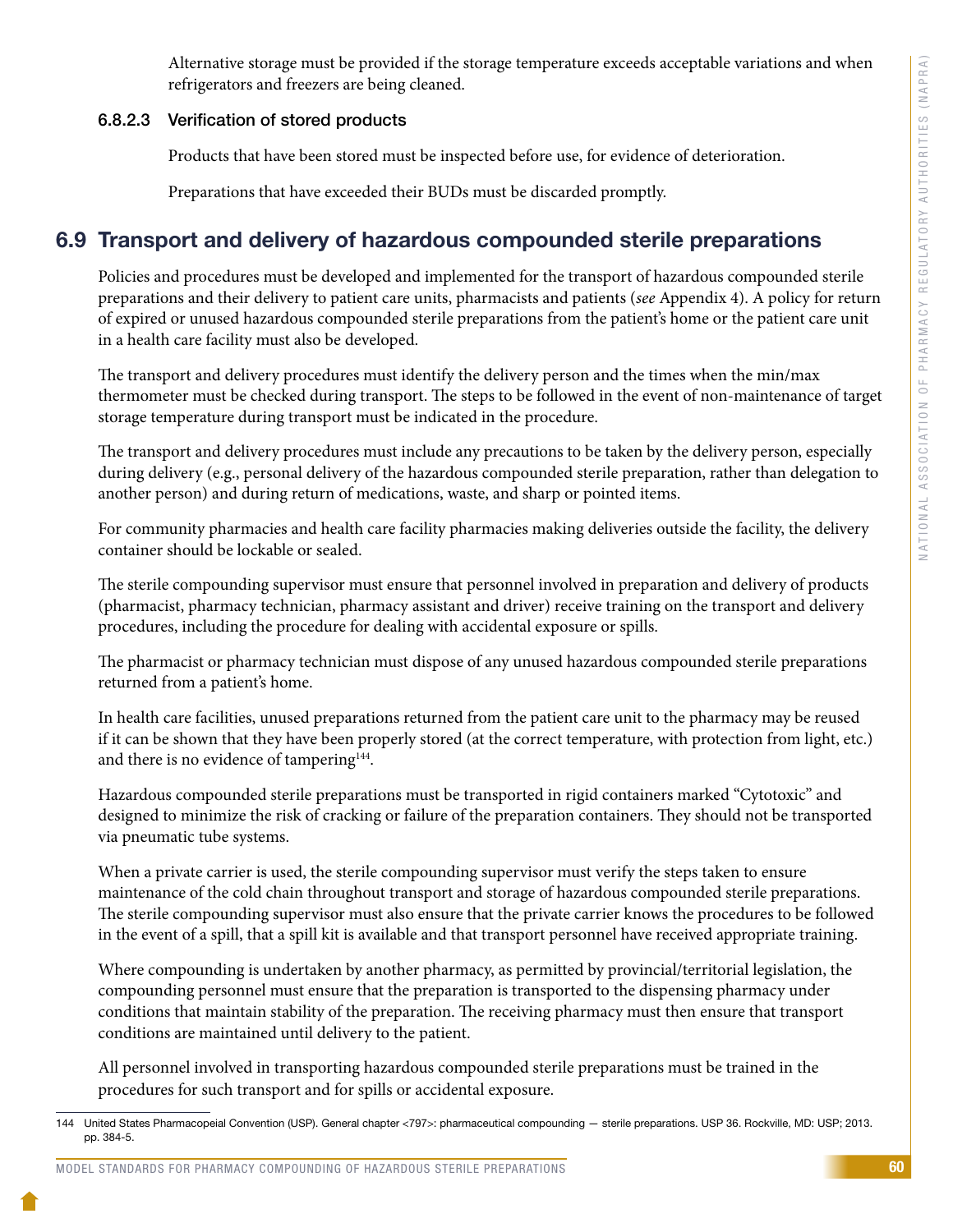## 6.10 Recall of hazardous sterile products or final hazardous compounded sterile preparations

When information obtained by a community or hospital pharmacy as a result of internal control, a complaint or a product recall shows that the grade or quality of a hazardous product or preparation does not meet requirements, the pharmacist or pharmacy technician must be able to

- identify patients who have received the hazardous compounded sterile preparation;
- notify patients or their caregivers that there is a problem with the preparation;
- perform the necessary follow-up if the preparation has been administered.

The information about individual units or batches of hazardous compounded sterile preparations recorded in the patient's file and the preparation log must be sufficient to allow users to track recipients of hazardous compounded sterile preparations.

The sterile compounding supervisor must ensure that a procedure for recall of hazardous compounded sterile preparations has been developed and approved (*see* Appendix 4).

In health care facilities, the pharmacist or pharmacy technician must follow the established recall procedure, remove products already in circulation and follow up appropriately with patients likely to have used them.

The causes of the problem leading to the recall must be reviewed, and corrective and preventive measures must be identified and implemented, regardless of the location of the pharmacist's or pharmacy technician's practice.

## 6.11 Incident and accident management

#### 6.11.1 Accidental exposure<sup>145</sup>

Policies and procedures to be followed in case of accidental exposure of personnel to hazardous products must be established (*see* Appendix 1). For products with material safety data sheets, those documents must be accessible in the workplace.

If a hazardous product comes into contact with skin or clothing, the person must immediately remove all PPE and contaminated clothing and wash the affected area with plenty of water and soap.

If a hazardous product comes into contact with the eyes, the eyes should be rinsed with water or saline for at least 15 minutes. An appropriate eyewash station must be available for this purpose. Persons wearing contact lenses must remove them promptly after exposure.

In the event of a needle-stick injury involving a hazardous product, bleeding should be induced by massaging toward the wound (without pinching). The area should then be rinsed abundantly with clear water for 5 minutes and then washed with plenty of water and soap<sup>146</sup>. A physician should be consulted.

The exposure must be documented in the appropriate logs.

<sup>145</sup> Association paritaire pour la santé et la sécurité du travail du secteur affaires sociales (ASSTSAS). Chapter 12: Management of waste, accidental exposure, spills and returns. In: *Prevention guide — safe handling of hazardous drugs.* Montréal, QC: ASSTSAS; 2008. p. 12-5. Available from: https://www.irsst.qc.ca/media/ documents/PubIRSST/CG-002.pdf

<sup>146</sup> Association paritaire pour la santé et la sécurité du travail du secteur affaires sociales (ASSTSAS). Chapter 12: Management of waste, accidental exposure, spills and returns. In: *Prevention guide — safe handling of hazardous drugs.* Montréal, QC: ASSTSAS; 2008. p. 12-5. Available from: https://www.irsst.qc.ca/media/documents/PubIRSST/CG-002.pdf

MODEL STANDARDS FOR PHARMACY COMPOUNDING OF HAZARDOUS STERILE PREPARATIONS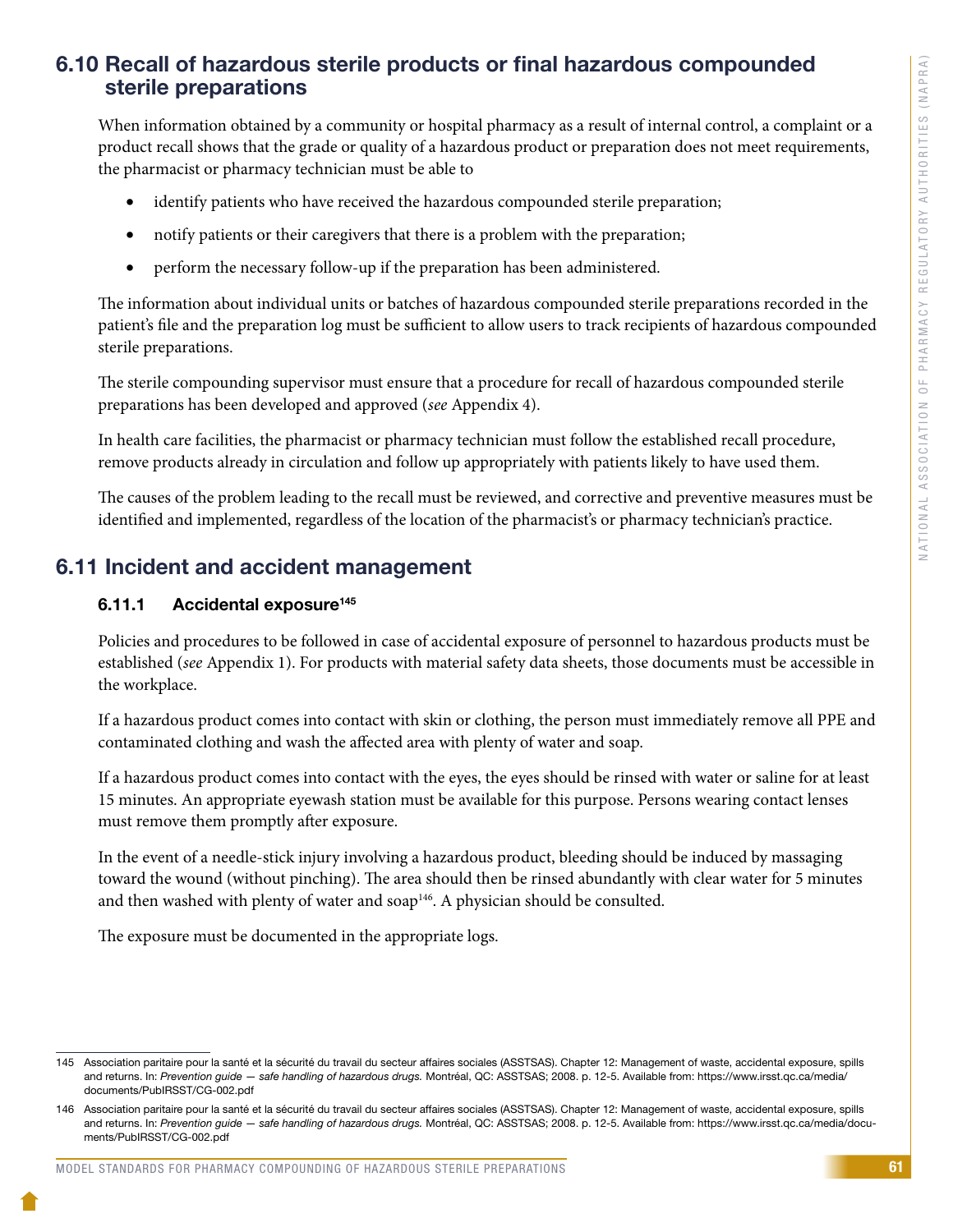#### 6.11.2 Spills

#### **Policies and procedures**

Policies and procedures for managing spills must be established.

#### **Training and garb**

Employees who clean up spills must have received adequate training, must wear appropriate garb while cleaning up a spill and must use a chemical cartridge respirator for organic vapours equipped with a pre-filter. The respirator must be properly fitted to provide maximum protection in the presence of aerosolized or powdered products.

#### **Spill kits**

Spill kits must be available in locations where hazardous products are handled and must be present on carts used for transporting hazardous products. The contents of spill kits should be verified regularly and their expiration dates checked. For additional information, please see the *Prevention Guide — Safe Handling of Hazardous Drugs*, published by the ASSTSAS, which describes the content and use of spill kits.

#### 6.11.3 Incidents and accidents

When an incident or accident involving a hazardous compounded sterile preparation occurs, the compounding personnel must complete an event report and explanation form (*see* Appendix 11 for an example). In health care facilities or community pharmacies, a form developed or selected by the facility or pharmacy may be used.

Complaints, accidents, incidents and reported side effects must be evaluated to determine their cause, and the necessary steps must be taken to prevent re-occurrence. Each organization must have a process for this activity and must maintain a log. The information in the log is used to investigate deviations from protocol and to improve processes.

### 6.12 Hazardous waste management

In the performance of assigned duties, the pharmacist or pharmacy technician must $147, 148$ 

- ensure that medications and sharp or pointed instruments are disposed of safely, in compliance with environmental protection laws in force in the jurisdiction;
- ensure that medications to be destroyed are safely stored in a location separate from other medications in inventory;
- develop and implement a procedure for destruction of pharmaceutical waste.

Pharmaceutical products that are expired or otherwise no longer usable are considered pharmaceutical waste.

Hazardous products must be destroyed in accordance with regulations governing such products<sup>149</sup>. A list of hazardous products in use must be available in the pharmacy. The NIOSH list<sup>150</sup> can be used to determine whether a particular product is hazardous.

<sup>147</sup> National Association of Pharmacy Regulatory Authorities (NAPRA). *Model standards of practice for Canadian pharmacists.* Ottawa, ON: NAPRA; 2009. Available from: http://napra.ca/Content\_Files/Files/Model\_Standards\_of\_Prac\_for\_Cdn\_Pharm\_March09\_Final\_b.pdf

<sup>148</sup> National Association of Pharmacy Regulatory Authorities (NAPRA). *Model standards of practice for Canadian pharmacy technicians.* Ottawa, ON: NAPRA; 2011. Available from: http://napra.ca/pages/PharmacyTechnicians/pharmacytechniciansstandards.aspx

<sup>149</sup> American Society of Health-System Pharmacists. ASHP guidelines on handling hazardous drugs. *Am J Health Syst Pharm*. 2006;63(12):1172-93.

<sup>150</sup> National Institute for Occupational Safety and Health (NIOSH). NIOSH list of antineoplastic and other hazardous drugs in healthcare settings 2012. Publ. No. 2012- 150. Atlanta, GA: Department of Health and Human Services, Centers for Disease Control and Prevention, NIOSH; 2012 June. Available from: http://www.cdc.gov/ niosh/docs/2012-150/pdfs/2012-150.pdf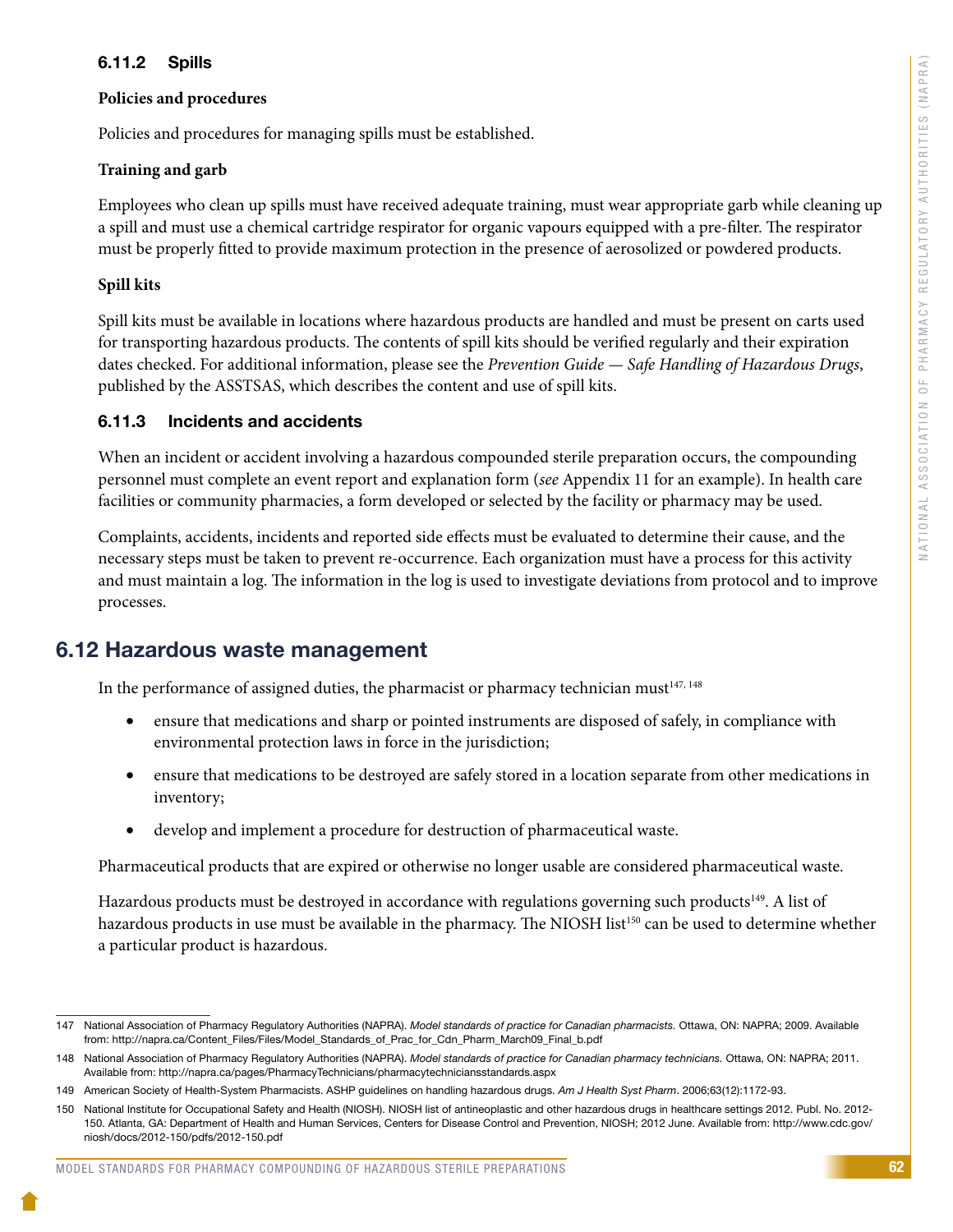Policies and procedures for the management of hazardous waste<sup>151</sup> must be developed and followed. These policies and procedures must comply with local, provincial/territorial and federal requirements and must include the following provisions:

- All personnel involved in the management of hazardous waste must receive appropriate training on destruction procedures to ensure their own protection and to prevent contamination of the premises or the environment<sup>152</sup>.
- All equipment, products and vials used in the compounding of hazardous sterile preparations must be discarded in a hazardous waste container.
- Hazardous waste containers must be identified with a self-adhesive label marked "Hazardous waste cytotoxic"<sup>153</sup>. Containers should be filled to only three-quarters of their capacity<sup>154</sup>. Once a bin is threequarters full, it should be sealed. Personnel should never attempt to compress the contents of a hazardous waste bin.
- Sharps containers removed from the C-PEC must be decontaminated and then discarded into a hazardous waste container and sent for destruction.
- Non-sharps waste used in the compounding of hazardous sterile preparations must be placed in a hazardous waste container inside the C-PEC or placed in a sealable plastic bag before removal from the C-PEC and then discarded in a hazardous waste container.
- Outer gloves must be removed inside the C-PEC. The gloves must be placed in a hazardous waste container inside the C-PEC or placed in a sealable plastic bag before removal from the C-PEC and then discarded in a hazardous waste container.
- All PPE must be discarded in a hazardous waste container.
- Bins used for hazardous waste must comply with local, provincial/territorial and federal requirements. These bins must be incinerated; decontamination by autoclave and subsequent burial is prohibited.

<sup>151</sup> Association paritaire pour la santé et la sécurité du travail du secteur affaires sociales (ASSTSAS). Chapter 12: Management of waste, accidental exposure, spills and returns. In: *Prevention guide — safe handling of hazardous drugs.* Montréal, QC: ASSTSAS; 2008. p. 12-2. Available from: https://www.irsst.qc.ca/media/ documents/PubIRSST/CG-002.pdf

<sup>152</sup> United States Pharmacopeial Convention (USP). General chapter <797>: pharmaceutical compounding — sterile preparations. USP 36. Rockville, MD: USP; 2013. p. 369.

<sup>153</sup> Association paritaire pour la santé et la sécurité du travail du secteur affaires sociales (ASSTSAS). Chapter 12: Management of waste, accidental exposure, spills and returns. In: *Prevention guide — safe handling of hazardous drugs.* Montréal, QC: ASSTSAS; 2008. p. 12-2. Available from: https://www.irsst.qc.ca/media/documents/PubIRSST/CG-002.pdf

<sup>154</sup> Association paritaire pour la santé et la sécurité du travail du secteur affaires sociales (ASSTSAS). Chapter 12: Management of waste, accidental exposure, spills and returns. In: *Prevention guide — safe handling of hazardous drugs.* Montréal, QC: ASSTSAS; 2008. p. 12-3. Available from: https://www.irsst.qc.ca/media/documents/PubIRSST/CG-002.pdf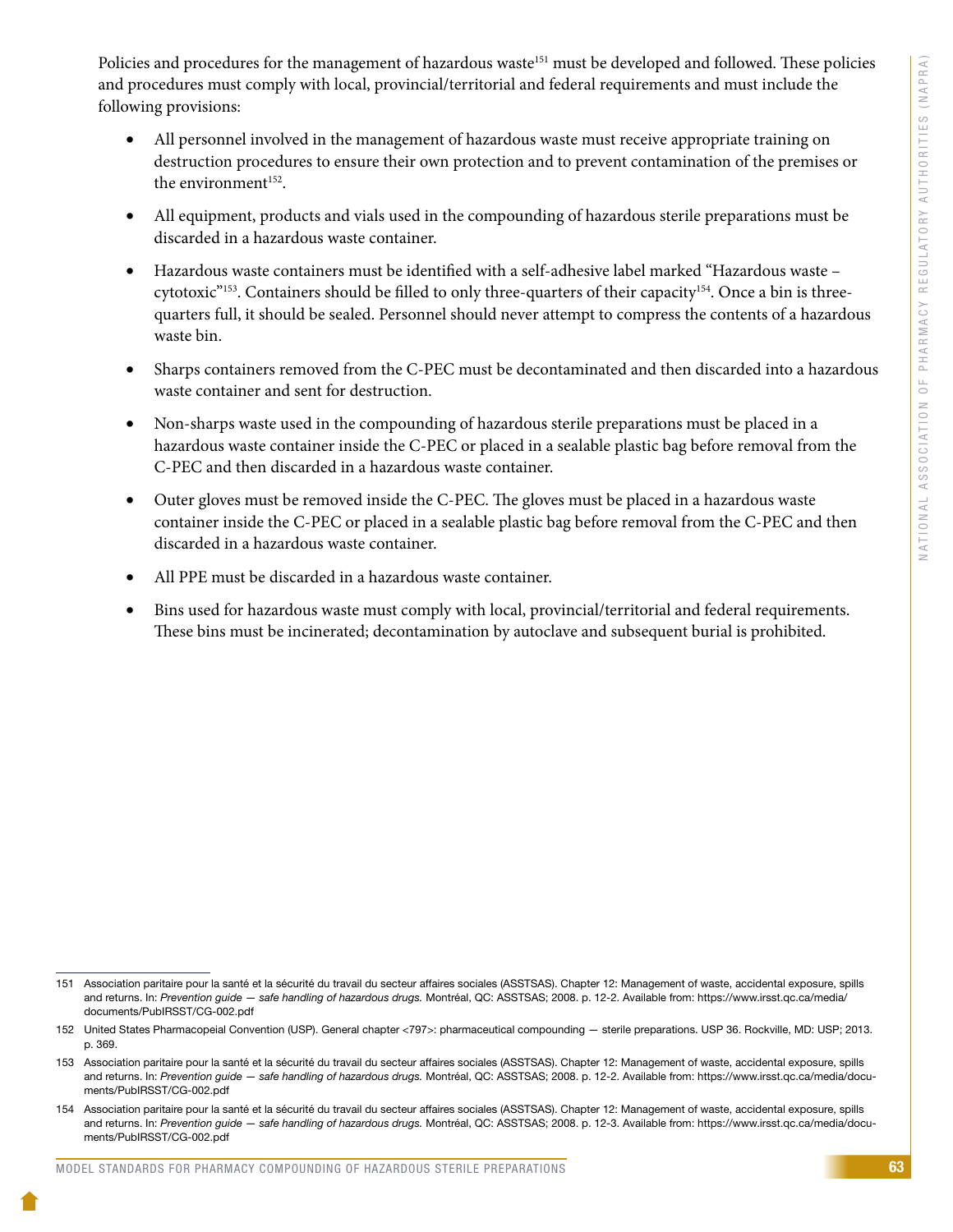# 7. QUALITY ASSURANCE PROGRAM

The sterile compounding supervisor must establish a quality assurance program to ensure the clear definition, application and verification of all activities that will affect the quality of hazardous compounded sterile preparations and the protection of personnel.

The quality assurance program is intended to generate information showing that the organization's personnel, facilities and equipment (C-PEC, etc.) attain and maintain the conditions required for contamination-free compounding of hazardous sterile preparations and that hazardous sterile preparations are being compounded in compliance with established procedures. This information is made available to and is used by personnel and other responsible individuals.

The verifications required by the quality assurance program help personnel to acquire data and identify trends, which in turn allow corrective and preventive actions to be taken, if necessary.

## 7.1 Program content

The quality assurance program must have four components:

- 1. verification of equipment, including the C-PEC;
- 2. verification of controlled areas (clean room and anteroom);
- 3. verification of aseptic compounding processes;
- 4. verification of final preparations.

Each component of the quality assurance program and its activities must be documented (*see* Appendix 12).

## 7.2 Results and action levels

For each of the specified components, the sterile compounding supervisor must establish a verification process, the results of which are assigned one of three levels:

- Compliance (no action required): mandatory specifications have been attained.
- Alert (tendency toward non-compliance): increased vigilance is required to prevent non-compliance.
- Action required (non-compliant): more in-depth investigation, immediate corrective action and/or preventive action are needed to avoid return to non-compliance.

## 7.3 Verification of equipment and facilities

#### 7.3.1 Verification of equipment supporting compounding activities

7.3.1.1 Certification

Equipment that supports compounding activities, especially refrigerators, freezers, incubators and air sampling devices, must be certified with respect to its installation and operation and must be calibrated before being put into service and thereafter as recommended by the manufacturer.

A regular maintenance plan must be established, taking into account the manufacturer's recommendations for each device. If no manufacturer's recommendations are available, maintenance activities must be performed at least once a year by a qualified technician. The maintenance report must be saved in the general maintenance log.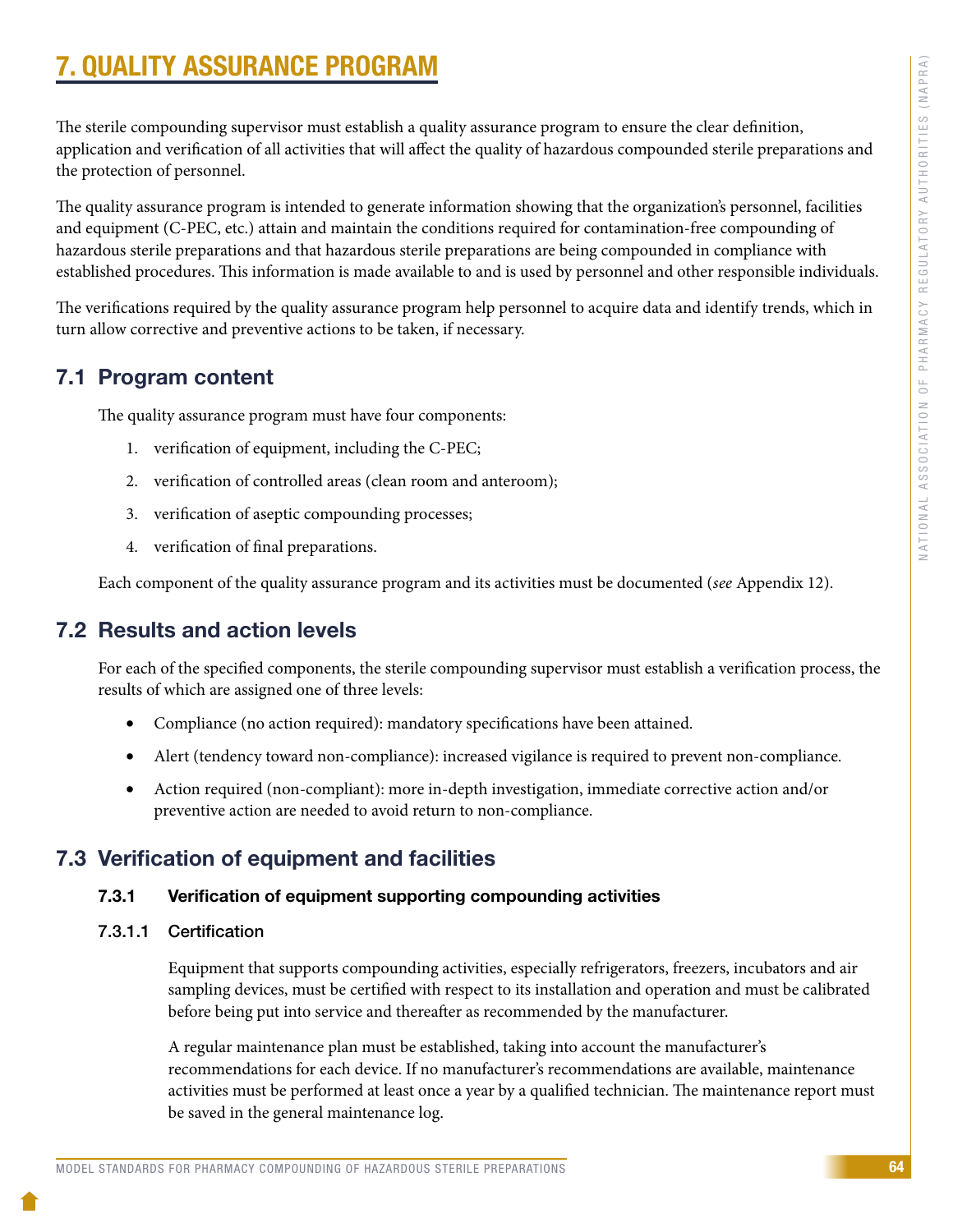#### 7.3.1.2 Temperature readings

At least once a day, compounding personnel must check the temperature log of equipment with an integrated recording device (e.g., refrigerator, freezer, incubator), to review temperatures over the previous 24 hours, and must take corrective actions in case of substantial variance with respect to specified parameters.

When a thermometer is used as a verification instrument, the temperature must be read twice a day (at specified but different times of day; e.g., morning and night). The pharmacist or pharmacy technician must record and retain proof of calibration of the thermometer.

Temperature readings will include the actual temperature, the minimum temperature and the maximum temperature.

If a computerized temperature monitoring system is used, the system must offer features to record and store temperature readings at the same frequency as specified above (at a minimum). The system must also trigger an alarm if the temperature readings deviate from the acceptable range.

#### 7.3.2 Verification of controlled rooms and the containment primary engineering control

#### 7.3.2.1 Certification

The controlled areas of facilities and the C-PEC must be certified by a recognized organization

- at least every 6 months<sup>155</sup>;
- • during installation of new equipment or a new controlled area;
- during maintenance or repair of equipment (repair of C-PEC, ventilation system, etc.) or a controlled area (repair of hole in a wall, etc.) that might alter environmental or operational parameters;
- when investigation of a contamination problem or a problem involving non-compliance in the aseptic compounding process requires exclusion of malfunctioning facilities.

The program for monitoring facilities and the C-PEC must include a plan for sampling viable and nonviable particles.

#### 7.3.2.2 Certificate provided by manufacturer (in factory)

The sterile compounding supervisor shall retain, for all HEPA filters and for the C-PEC, the manufacturers' certificates issued in the factory before delivery.

#### 7.3.2.3 Environmental verification

An environmental verification program must be established to ensure that facilities maintain established specifications and uphold the quality and safety standards set by the industry.

The program should include verification for chemical contamination by hazardous materials on surfaces used for receipt, storage, preparation and verification of products and preparations, in addition to verification of microbiological contamination of controlled areas twice per year.

<sup>155</sup> Occupational Safety and Health Administration (OSHA). *OSHA technical manual (OTM): controlling occupational exposure to hazardous drugs*. Section VI, Chapter 2. Washington, DC: US Department of Labor; 1999. Available from: https://www.osha.gov/dts/osta/otm/otm\_vi/otm\_vi\_2.html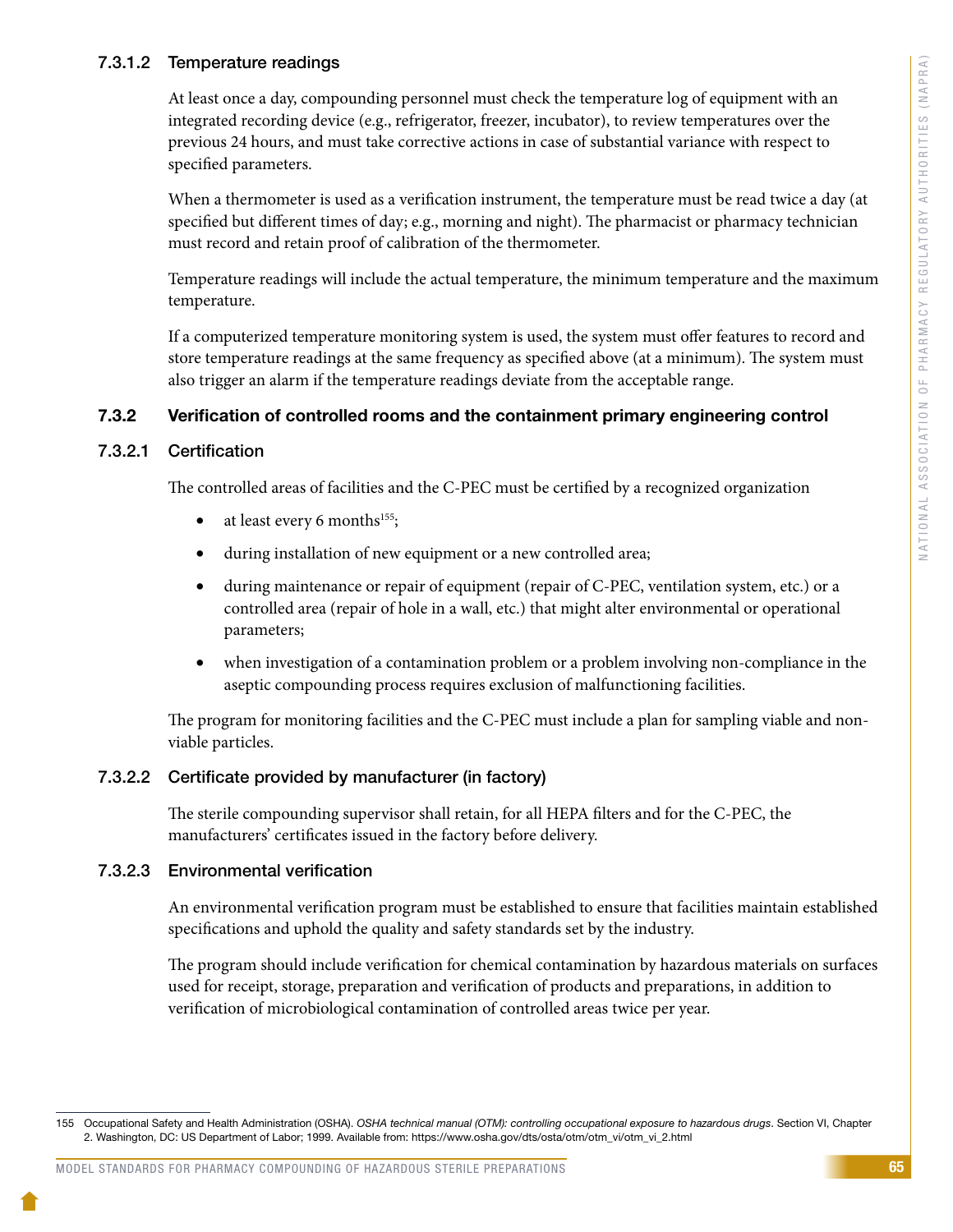### Compliance with specifications for environmental parameters of facilities and proper operation of devices

The sterile compounding supervisor must ensure that all personnel on site

- have full knowledge of the measuring instruments used for verification;
- know the specifications for each parameter being verified;
- know the procedure to be followed in case of non-compliance with respect to air pressure and temperature.

The temperature of ISO Class 7 and ISO Class 8 areas must be verified and documented at least once a day.

The differential pressure between controlled areas must be kept constant according to the specifications described in section 5.3.2.5 (*see* Tables 2 and 4; Figure 1). Pressure must be measured continuously, and an alarm system must be in place to immediately advise personnel of non-compliance with specifications and to direct that action be taken, if necessary. A procedure must be developed to outline and explain the actions to be taken should the pressure differential deviate from specifications.

The indicators for proper operation of any device (BSC, CACI, ACD, etc.) shall be verified every day, and data shall be recorded in the general maintenance log.

#### Sampling of viable, non-viable and surface particles in controlled areas and the C-PEC<sup>156</sup>

A written sampling plan for controlled areas and the C-PEC must be established.

#### **Sampling plan**

The plan for sampling air (for viable and non-viable particles) and surfaces must be established according to the specifications of a recognized standard, such as CETA application guide CAG-002, CAG-003 and CAG-008.

The air and surface sampling plan must include, for each controlled area (clean room and anteroom),

- sampling site diagram;
- type of sampling to be done;
- sampling methods to be used;
- number of samples to be obtained at each site;
- frequency of sampling;
- number of colony-forming units (CFUs) triggering action.

The sampling plan must allow for three types of samples:

- non-viable particles per cubic metre of air;
- viable particles per cubic metre of air;
- viable surface particles.

<sup>156</sup> United States Pharmacopeial Convention (USP). General chapter <797>: pharmaceutical compounding — sterile preparations. USP 36. Rockville, MD: USP; 2013. pp. 373-5.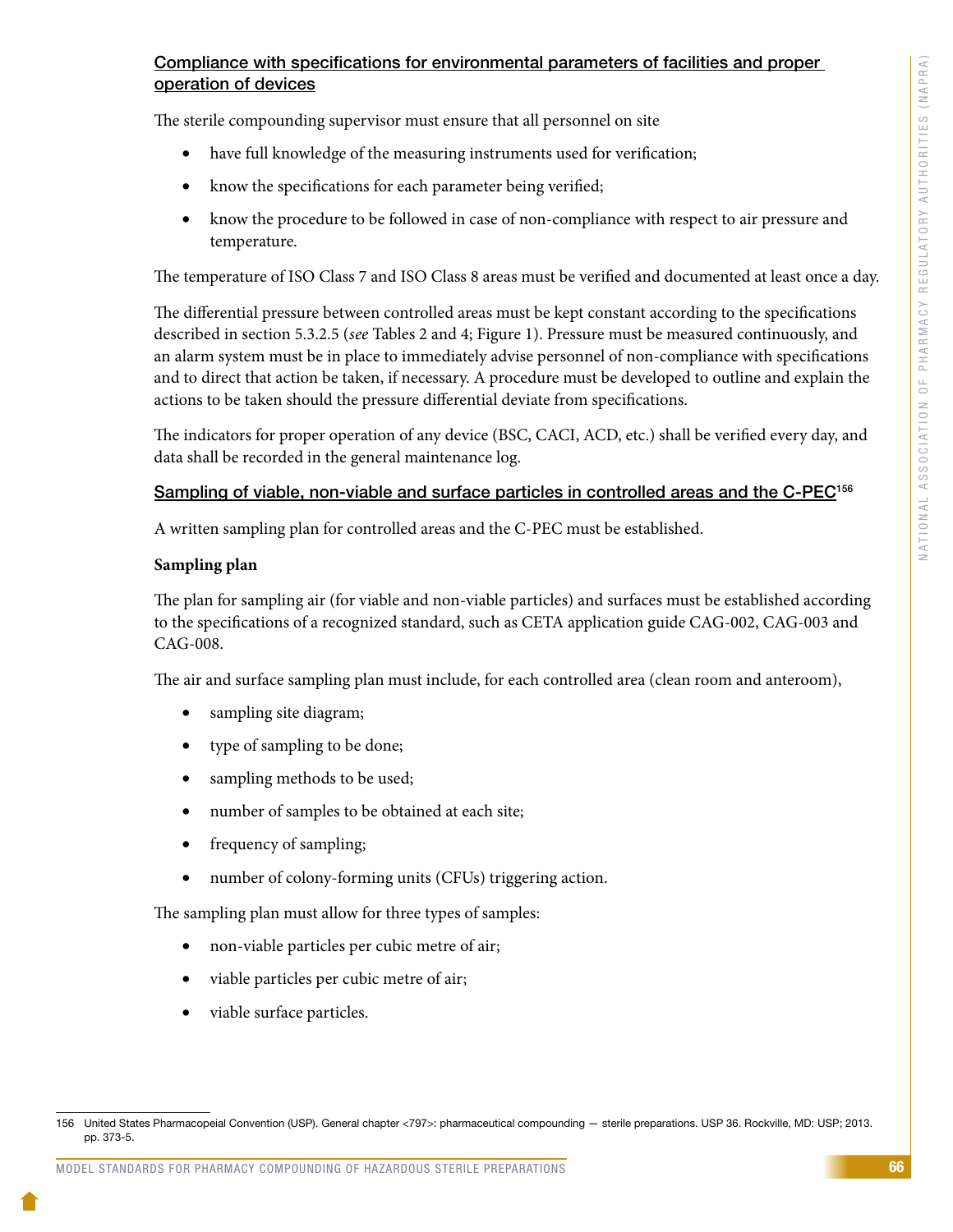#### **Sampling specifications**

Samples must be obtained at least every 6 months from the air in controlled areas and in the C-PEC<sup>157</sup> *and* every time that the following conditions are present:

- during installation of new equipment or a new controlled area;
- • during maintenance or repair of equipment (repair of C-PEC, ventilation system, etc.) or a controlled area (repair of hole in a wall);
- during investigation of a contamination problem or a problem involving non-compliance of personnel with aseptic processes.

Samples for determining the number of non-viable particles per cubic metre of air, viable particles per cubic metre of air and viable surface particles must always be obtained under dynamic operating conditions during each facility and C-PEC certification.

#### **Sampling of non-viable particles in air**

Non-viable particles in the air in controlled areas and the C-PEC must be sampled at least every 6 months<sup>158</sup> under dynamic operating conditions, as follows:

- by the qualified certifier, during certification of facilities;
- by employees of the community or health care facility pharmacy, provided the employees have been trained within the framework of an internal verification program (including training in use of a calibrated particle meter), to ensure proper operation of facilities and equipment.

The sterile compounding supervisor must ensure the competency of the certifier and the personnel chosen to conduct the sampling. Appendix 5 describes certification activities.

The values obtained must comply with the specifications established for each controlled area (ISO 14644-1 classification for air quality). See Table 1 for the classifications of air cleanliness by concentration of particles in controlled rooms and areas according to the ISO standard, and section 5.3.2 on the installation of areas reserved for activities related to the compounding of hazardous sterile preparations.

Calibration certificates for the equipment used to conduct the certification must accompany the report prepared after each certification.

The sterile compounding supervisor must ensure that the certification is performed in accordance with the most recent certification standards in force for the facilities and equipment used to compound sterile products.

Appendices 5 and 6 describe certification activities and the standards used by certifiers.

#### **Sampling of viable particles in air and on surfaces**

Sampling for viable particles must include

• sampling of viable particles per cubic metre of air for each established sampling site, using an air sampler (1000 L for ISO Class 5 and 500 L for all other areas);

<sup>157</sup> United States Pharmacopeial Convention (USP). General chapter <797>: pharmaceutical compounding — sterile preparations. USP 36. Rockville, MD: USP; 2013. p. 374.

<sup>158</sup> United States Pharmacopeial Convention (USP). General chapter <797>: pharmaceutical compounding — sterile preparations. USP 36. Rockville, MD: USP; 2013. p. 374.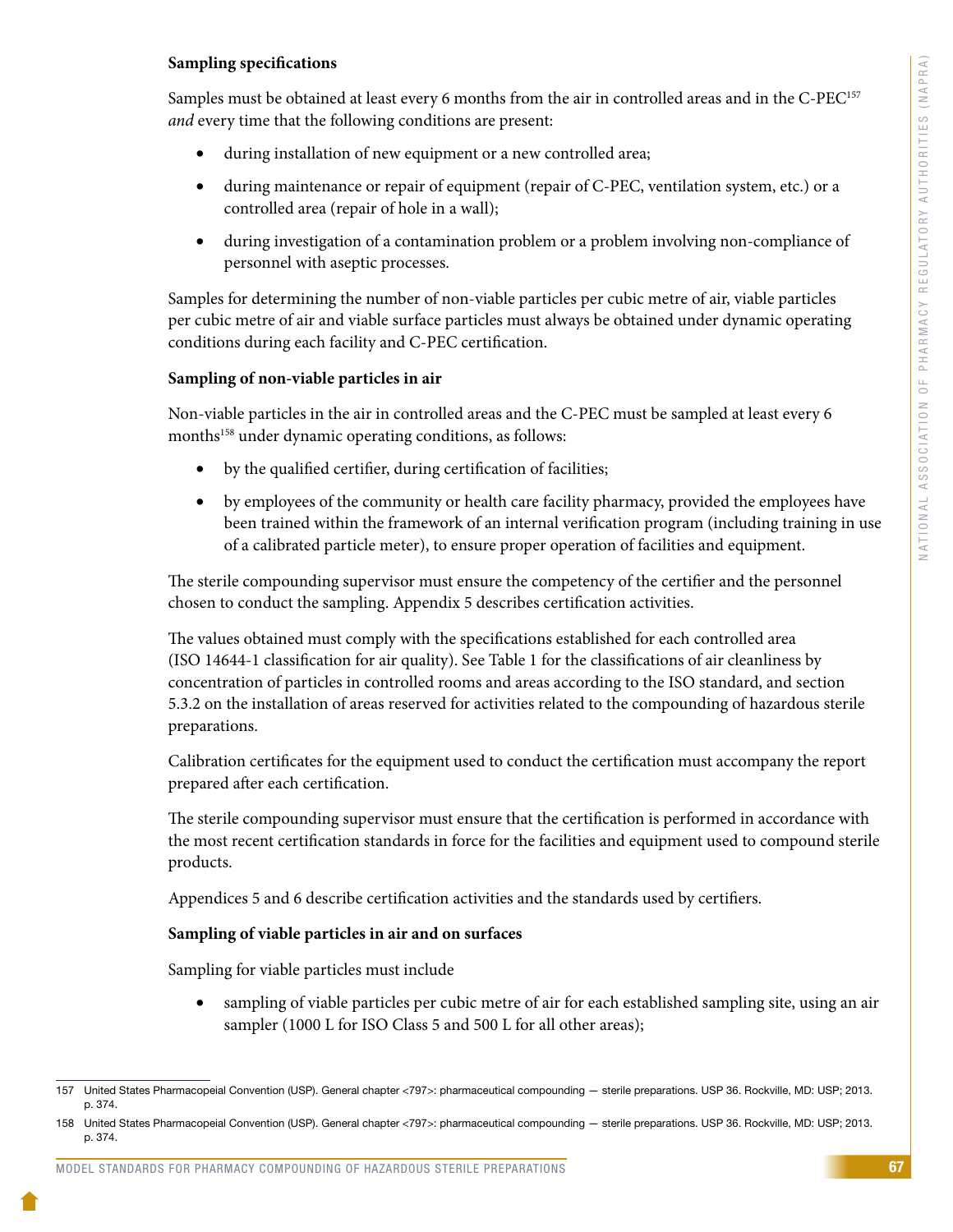surface sampling of each established sampling site, whereby a 55-mm agar surface is used to gently touch the sample site, with a new agar plate being used for each sampling site (the agar will leave behind a residue, and the sampled area must be disinfected immediately after sampling).

The sampling of viable air and surface particles must be performed by a qualified individual such as a certifier or employees of the community or health care facility pharmacy. An established sampling procedure must be followed, and personnel must have received and successfully completed the proper training for this procedure.

The sterile compounding supervisor must

- obtain from the manufacturer a calibration certificate for the viable air sampler, to ensure that it can be regularly calibrated according to the manufacturer's recommendations and to allow appropriate training of personnel in its use;
- use the appropriate nutrient medium for plating of samples:
	- tryptic soy agar (low sulphur content) or soybean-casein digest medium for air samples
	- tryptic soy agar with lecithin and polysorbate for surface samples
	- for high-risk compounding, in addition to the above, malt extract agar or other media that support the growth of fungi
- verify the microbial proliferation capacity of each batch of nutrient medium used (the certificate for this test, provided by the manufacturer, must be retained<sup>159</sup>).

The samples obtained must be either

- sent to a certified external laboratory; or
- incubated in the community or health care facility pharmacy, provided that
	- the incubator used is certified periodically;
	- procedures are in place for use and maintenance of the incubator and for surveillance of temperatures;
	- personnel are properly trained and are competent to read and interpret the results and to take appropriate preventive or corrective actions.

After sampling, the growth plates are recovered and taped. The plates are inverted and incubated<sup>160</sup>. Tryptic soy agar should be incubated at 30°C to 35°C for 48 to 72 hours. Malt extract agar other fungal media should be incubated at 26°C to 30°C for 5 to 7 days.

The contamination level at which corrective action is required will vary depending on the desired ISO air classification<sup>161</sup>. The following contamination levels require corrective action.

Volumetric sampling of facility air:

• Areas requiring ISO Class 5 air quality, threshold contamination > 1 CFU/m<sup>3</sup> of air

<sup>159</sup> United States Pharmacopeial Convention (USP). General chapter <51>: antimicrobial effectiveness. In: *USP pharmacists' pharmacopeia.* Rockville, MD: USP; 2008–2009. p. 706-8.

<sup>160</sup> United States Pharmacopeial Convention (USP). General chapter <797>: pharmaceutical compounding — sterile preparations. USP 36. Rockville, MD: USP; 2013. p. 375.

<sup>161</sup> United States Pharmacopeial Convention (USP). General chapter <797>: pharmaceutical compounding — sterile preparations. USP 36. Rockville, MD: USP; 2013. pp. 375, 379.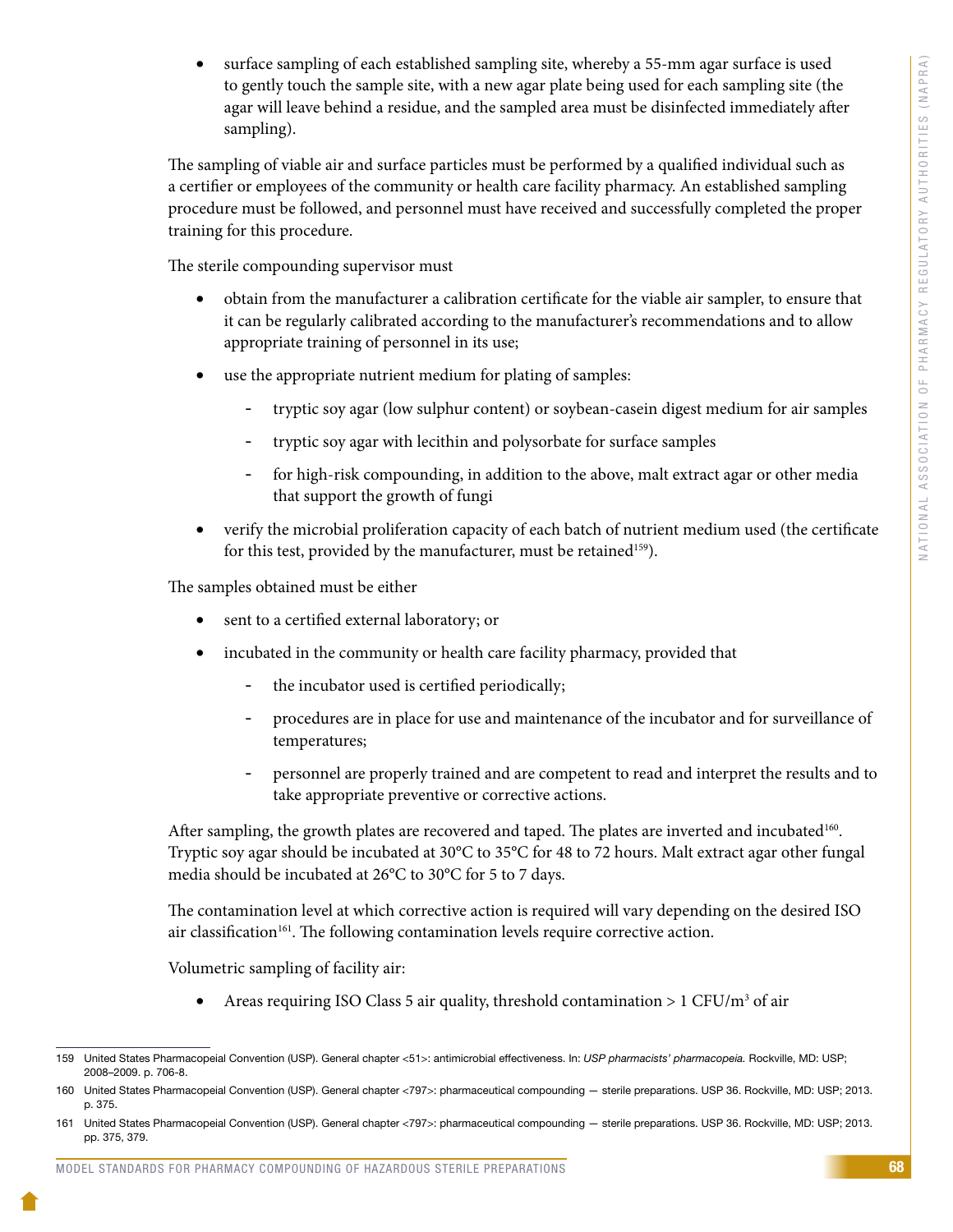- Areas requiring ISO Class 7 air quality, threshold contamination  $> 10$  CFU/m<sup>3</sup> of air
- Areas requiring ISO Class 8 air quality, threshold contamination > 100 CFU/m<sup>3</sup> of air

Surface sampling of C-PEC (direct contact, 55-mm agar plate):

- Areas requiring ISO Class 5 air quality, threshold contamination > 3 CFU/plate
- Areas requiring ISO Class 7 air quality, threshold contamination > 5 CFU/plate
- Areas requiring ISO Class 8 air quality, threshold contamination > 100 CFU/plate

During the first months of sampling, the sterile compounding supervisor should ensure that samples are obtained more frequently than the minimum 6-month interval, to create a baseline for comparison.

If there is growth of any viable particles obtained via air sampling, surface sampling or GFS, the genus of the microorganism must be identified. Corrective and preventive actions (e.g., cleaning, disinfecting) will be based on this information.

The sterile compounding supervisor must analyze the data obtained and the trends observed with respect to the microbial load. If necessary, the sterile compounding supervisor should consult a microbiologist or infectious diseases specialist.

#### Hazardous drug contamination and wipe sampling

Some laboratories offer testing for surface contamination with certain hazardous drugs.

The level of hazardous drug contamination should be measured at least every 6 months<sup>162</sup> or more frequently if any major change is made in placement of furniture, aseptic processes, or cleaning and disinfecting practices.

The sterile compounding supervisor or a delegate should sample the various sites, especially those most likely to be contaminated (e.g., outside the C-PEC, floor surrounding the C-PEC). The sites sampled and the frequency of monitoring should be established on the basis of results obtained on previous monitoring.

A baseline assessment should precede any preventive measure (as described in the ASSTSAS guide<sup>163</sup>), and monitoring should be repeated after implementation of such measures, to determine their effectiveness.

Surface contamination by hazardous antineoplastic drugs, as determined by environmental monitoring, must be recorded in the general maintenance log.

<sup>162</sup> United States Pharmacopeial Convention (USP). General chapter <800>: hazardous drugs — handling in health care settings . Rockville, MD: USP; 2016. p. 90

<sup>163</sup> Association paritaire pour la santé et la sécurité du travail du secteur affaires sociales (ASSTSAS). *Prevention guide — safe handling of hazardous drugs.* Montréal, QC: ASSTSAS; 2008. Available from: https://www.irsst.qc.ca/media/documents/PubIRSST/CG-002.pdf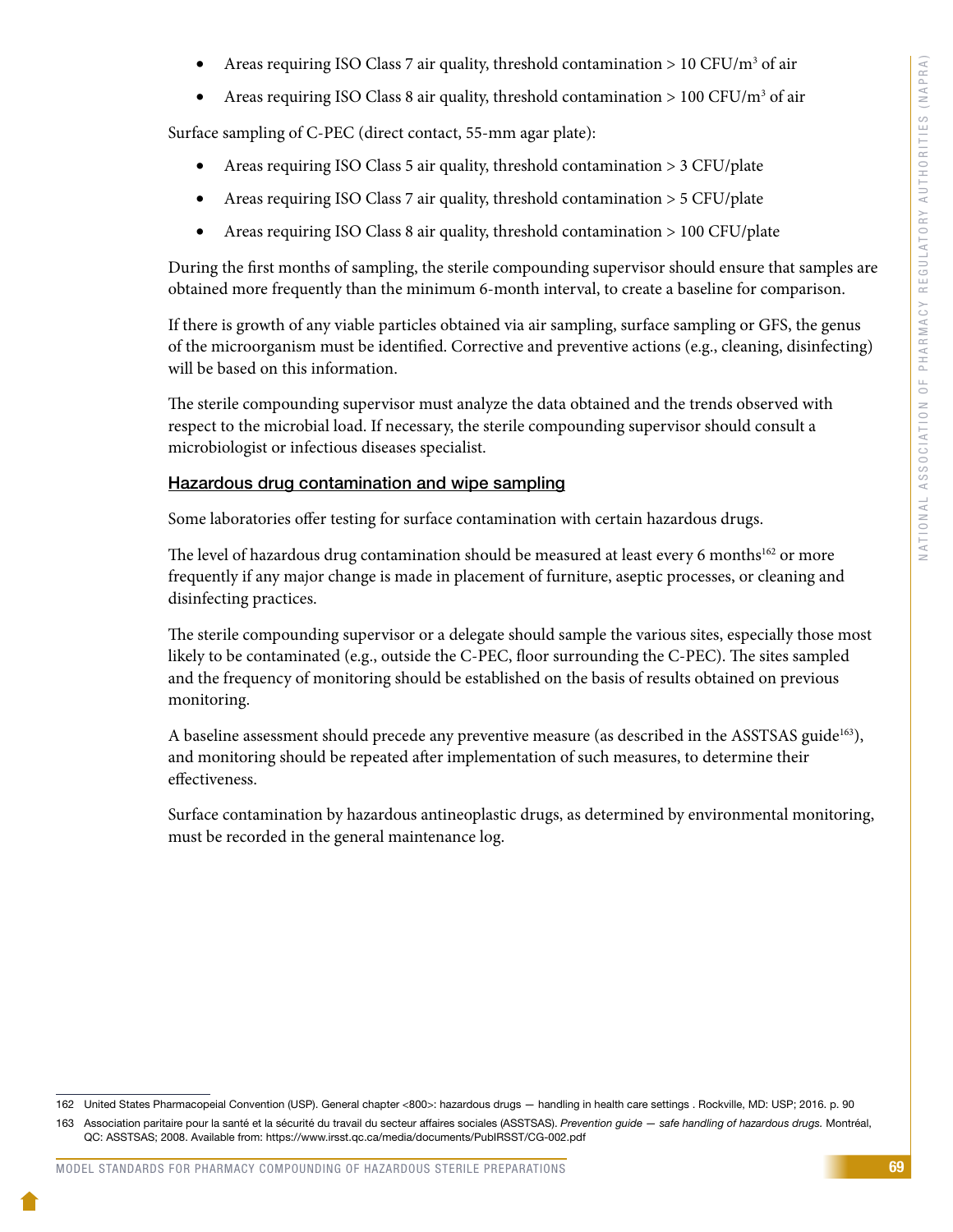# 7.4. Quality assurance of personnel involved in aseptic compounding

The quality assurance program for the aseptic compounding process for personnel must include GFS and a media fill test, which are the two final steps of initial and periodic qualification of personnel, as mentioned in section 5.1.2.2.

## 7.4.1 Gloved fingertip sampling<sup>164</sup>

GFS must include

- a sample obtained after sterile gloves are put on (after aseptic washing of hands and forearms) but before application of sterile 70% isopropyl alcohol (disinfecting gloves with sterile 70% isopropyl alcohol immediately before sampling would lead to "false negatives");
- a sample obtained after the media fill test (described in section 7.4.2), making sure that the employee has not applied sterile 70% isopropyl alcohol to his or her gloves in the minutes before sampling.

Using tryptic soy agar contact plates with lecithin and polysorbate<sup>165</sup>, the assessor obtains thumbprints and prints of gloved fingertips from both hands of the employee, asking the employee to gently press and roll each thumb and fingertip on the agar in the contact plate (one agar plate for each hand).

When the sampling is complete, the gloves must be removed and discarded, and hand and forearm hygiene must then be performed.

The samples must be incubated between 30°C and 35°C and must be read within 48 to 72 hours.

For each employee, a negative result (0 CFU) must be obtained three times for the first type of GFS sampling (after sterile gloves are put on) before the employee can be permitted to compound sterile preparations.

For each employee, GFS after the media fill test must be completed annually for low- and medium-risk sterile compounding and every 6 months for high-risk sterile compounding. For this test, the total CFU count for both hands must be no more than 3 CFUs. If the result on any GFS after a media fill test is more than 3 CFUs, the sterile compounding supervisor is prompted to investigate the employee's work practices, procedures, use of disinfectants, etc.

## 7.4.2 Media fill test

The media fill test is a compounding simulation test conducted with nutrient media that promote bacterial growth. This test is used to verify the employee's performance of aseptic processing. For more information on this test, consult General Chapter <797> in the USP–NF166.

For the media fill test, the simulation chosen must be representative of activities performed under real compounding conditions in the particular environment and must represent the most complex preparations according to the microbiological risk level of preparations made there<sup>167</sup>.

A tryptic soy agar (low sulphur content) or soybean-casein digest nutrient medium must be used. For hazardous compounded sterile preparations with low or medium risk of microbial contamination, the nutrient medium

<sup>164</sup> United States Pharmacopeial Convention (USP). General chapter <797>: pharmaceutical compounding — sterile preparations. USP 36. Rockville, MD: USP; 2013. p. 378.

<sup>165</sup> United States Pharmacopeial Convention (USP). General chapter <1116>: microbial evaluation of clean rooms and other controlled environments. In: *USP pharmacists' pharmacopeia.* Rockville, MD: USP; 2008–2009. p. 900-8.

<sup>166</sup> United States Pharmacopeial Convention (USP). General chapter <797>: pharmaceutical compounding — sterile preparations. USP 36. Rockville, MD: USP; 2013. pp. 365-8.

<sup>167</sup> United States Pharmacopeial Convention (USP). General chapter <797>: pharmaceutical compounding — sterile preparations. USP 36. Rockville, MD: USP; 2013. p. 365-8.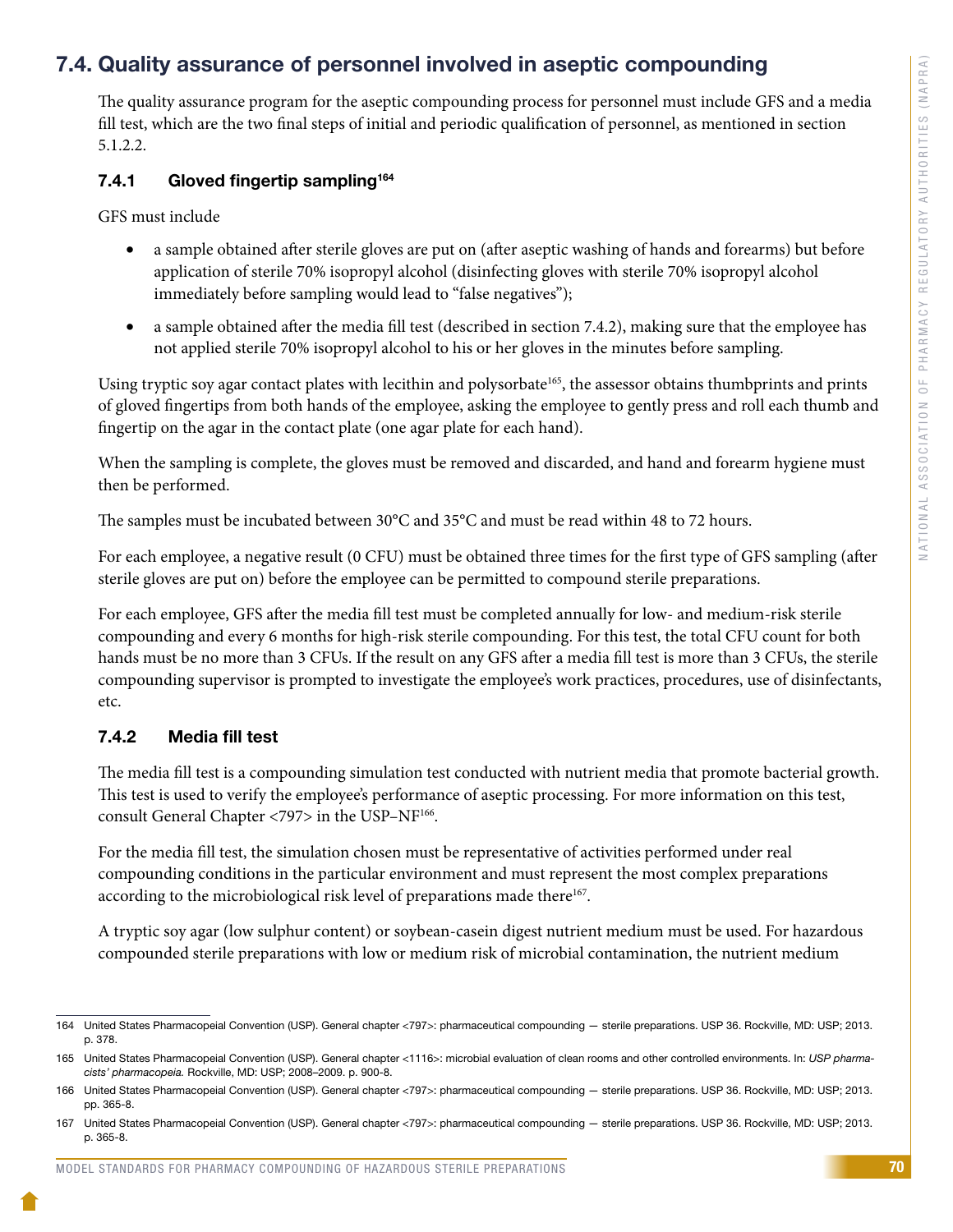must be sterile. For hazardous compounded sterile preparations with a high risk of microbial contamination, the nutrient medium must be non-sterile and must include simulation of sterilization by filtration.

The proliferation capacity of every batch of nutrient medium used must have been tested by the manufacturer, and the certificate for this test result must be retained by the compounding pharmacy<sup>168</sup>.

The containers used for media fill tests should be sent to a certified external laboratory or may be incubated in the pharmacy, provided that the incubator is certified periodically and provided that procedures are in place for use and maintenance of the incubator and for surveillance of required temperatures. In the latter situation, personnel must be properly trained to read the results.

The containers filled with the nutrient medium for use in the media fill test must be incubated between 20°C and 25°C or between 30°C and 35°C for 14 consecutive days<sup>169</sup>. If two temperatures are used, the containers should be incubated for 7 consecutive days at each of the temperatures, starting with the higher temperature.

# 7.5 Quality assurance of hazardous compounded sterile preparations

The sterile compounding supervisor must establish a quality assurance program to ensure that hazardous sterile preparations are compounded in compliance with established procedures.

The program must monitor, among other things,

- the presence of a compounding protocol for each compounded hazardous sterile preparation;
- compliance of the preparation with the prescription issued;
- compliance of labels affixed to containers with legislation and regulations;
- compliance with required documentation in the hazardous compounded sterile preparations log for individual patients and the batch hazardous compounded sterile preparations log, ensuring the performance of all verification steps required during and after compounding.

# 7.6 Documentation of quality control activities

Written documentation related to the quality assurance program must be verified, analyzed and signed by the sterile compounding supervisor and retained for a period designated in federal/provincial/territorial regulations.

The sterile compounding supervisor must

- investigate missing documentation, situations of non-compliance (where action is required) and deviations from protocols;
- identify trends concerning microbial load in controlled areas and types of microorganisms found;
- consult a microbiology specialist, if necessary;
- take corrective and preventive actions.

For the sampling of viable air and surface particles, the nutrient medium readings should be documented on a separate form for each type of sampling.

<sup>168</sup> United States Pharmacopeial Convention (USP). General chapter <51>: antimicrobial effectiveness. In: *USP pharmacists' pharmacopeia.* Rockville, MD: USP; 2008–2009. p. 706-8.

<sup>169</sup> United States Pharmacopeial Convention (USP). General chapter <797>: pharmaceutical compounding — sterile preparations. USP 36. Rockville, MD: USP; 2013. pp. 365-9.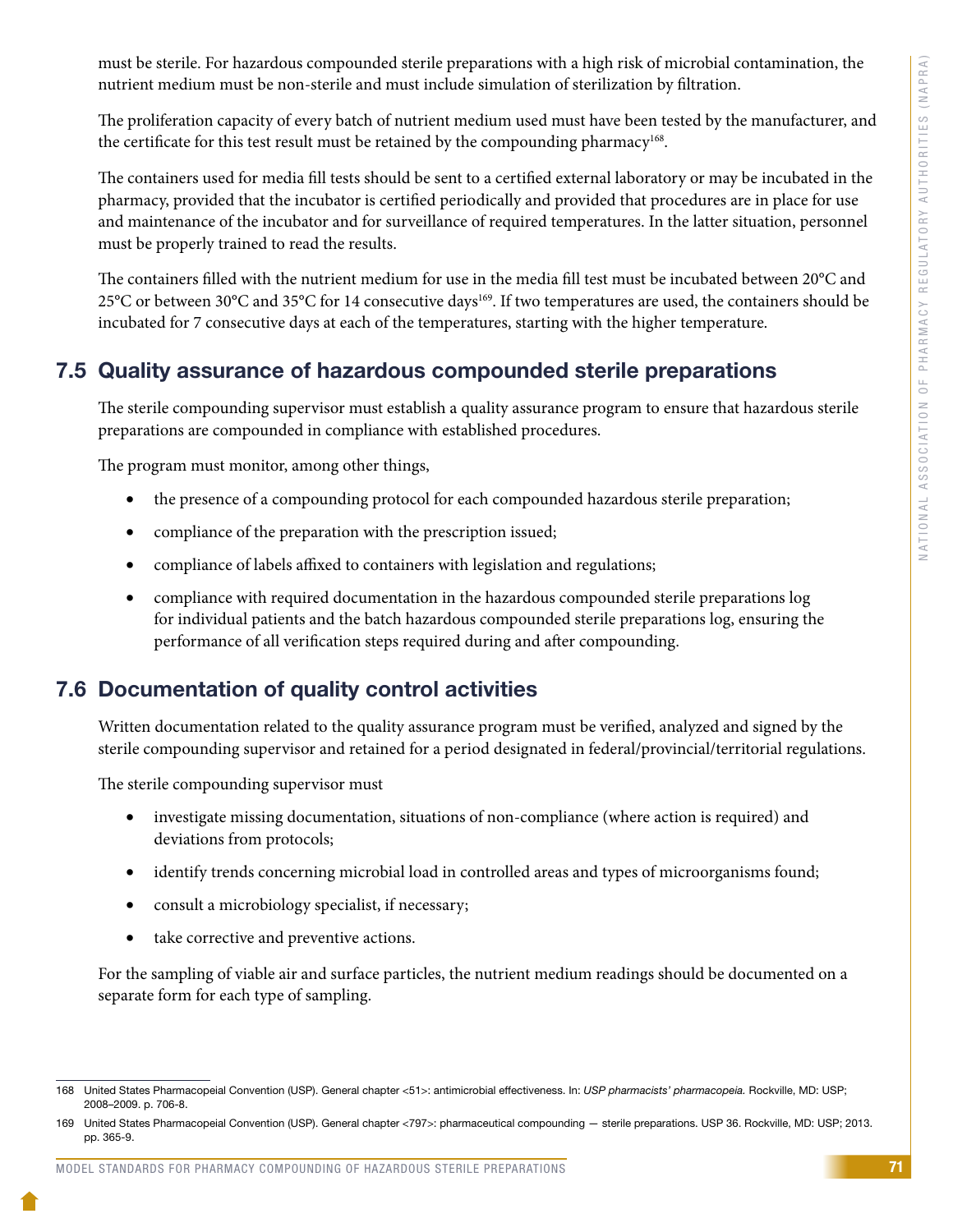All completed documentation concerning components of environmental verification of controlled areas, the C-PEC and supporting equipment must be filed and retained with other compounding records, as per provincial/territorial pharmacy authorities.

Documents concerning purchase, organization and certification of the C-PEC must be accessible throughout the entire service life of the facility and the C-PEC.

All completed documentation concerning the quality assurance program for personnel involved in the aseptic compounding process (by GFS and media fill test), including nutrient medium readings, should be retained and made accessible.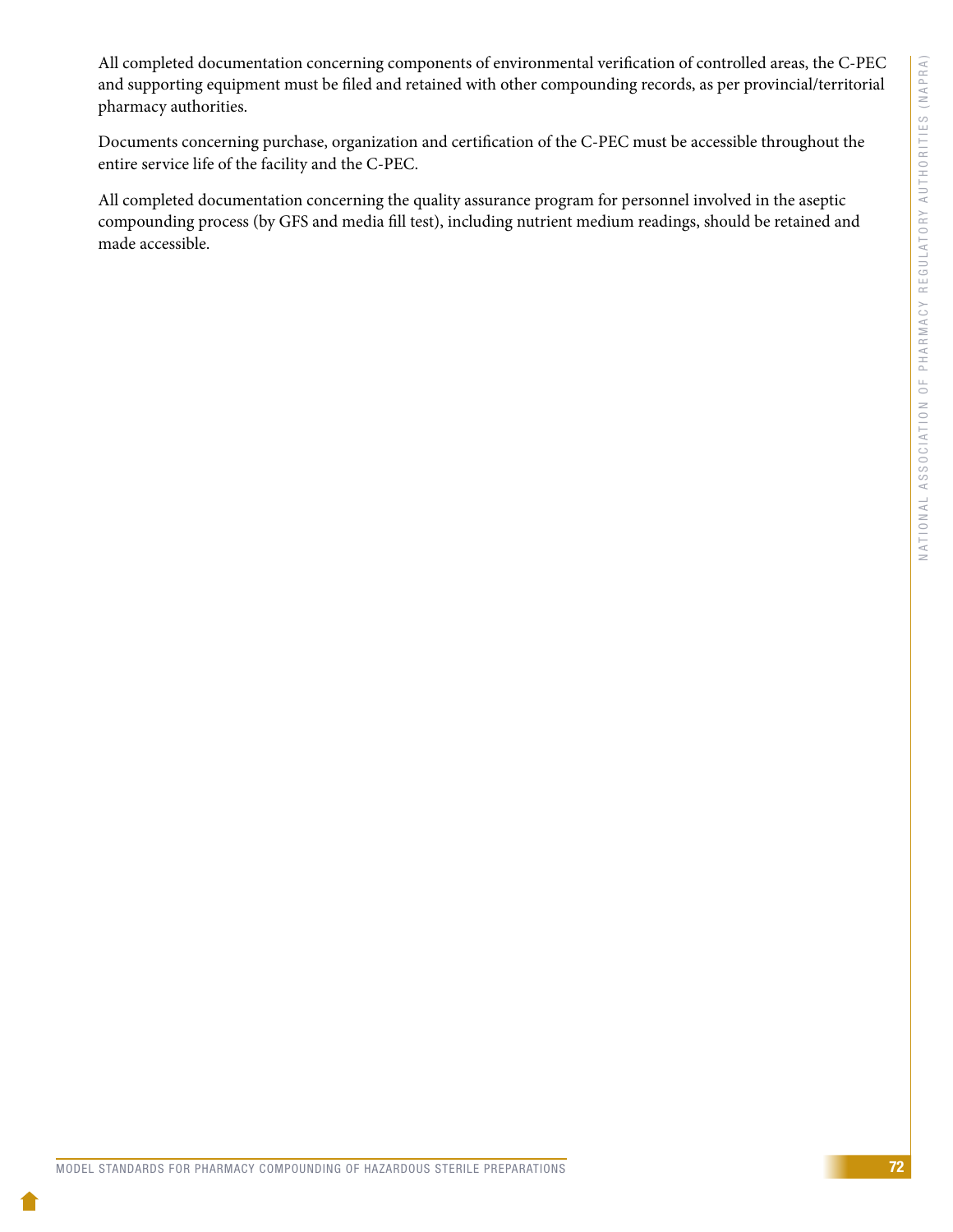# 8. SOURCES FOR ADDITIONAL INFORMATION

For more information on sterilization of high-risk compounds, depyrogenation by dry heat and the use of allergen extracts and radiopharmaceuticals as compounded sterile products, please refer to General Chapter <797> in the most recent edition of USP–NF.

For more information on compounding of hazardous sterile preparations (handling in health settings), please refer to General Chapter <800> in the most recent edition of USP–NF.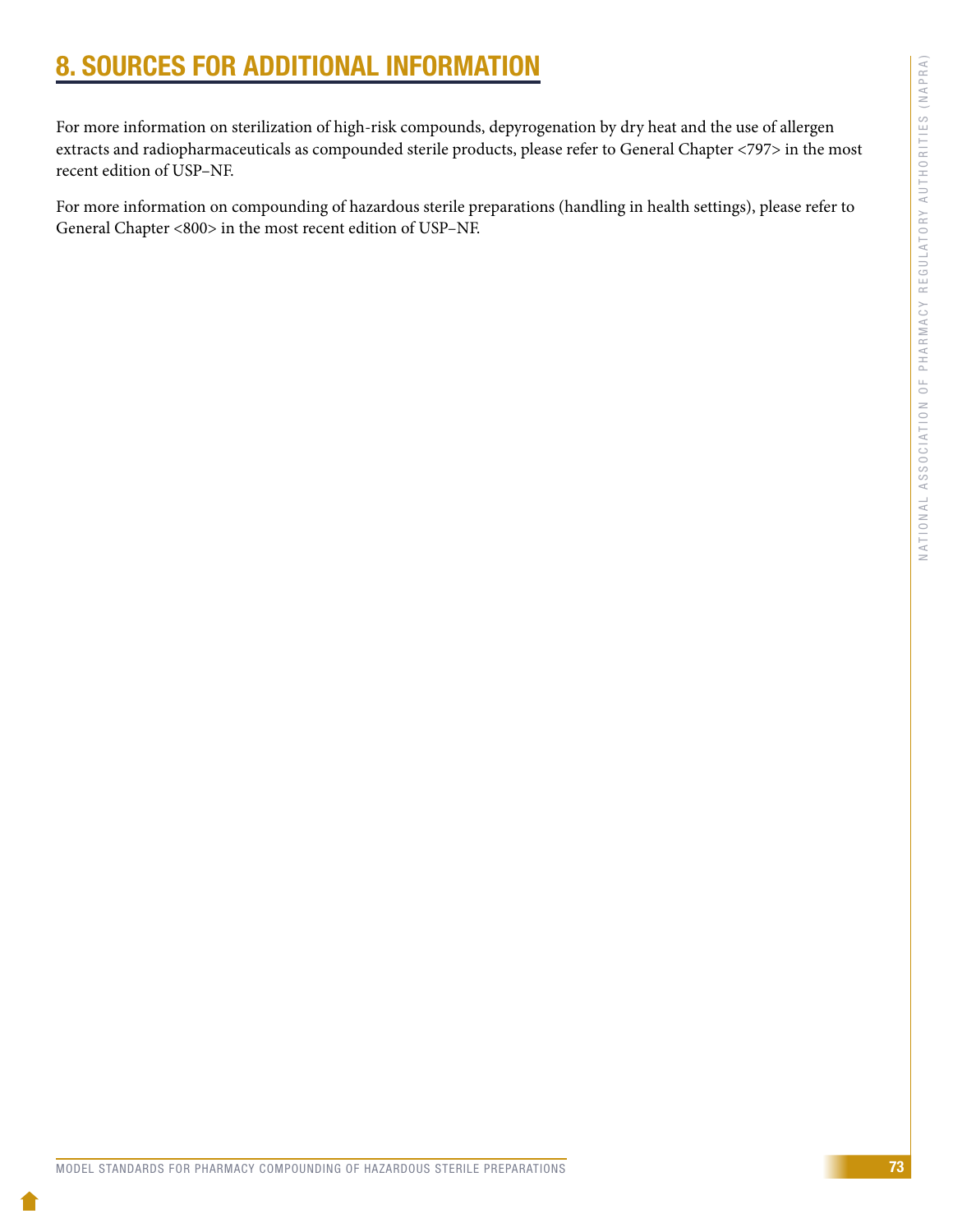# **GLOSSARY**

| <b>Term</b>                     | <b>Definition</b>                                                                                                                                                                                                                                                                                                                                                                                                                                                                                                                                                                                                                |
|---------------------------------|----------------------------------------------------------------------------------------------------------------------------------------------------------------------------------------------------------------------------------------------------------------------------------------------------------------------------------------------------------------------------------------------------------------------------------------------------------------------------------------------------------------------------------------------------------------------------------------------------------------------------------|
| Accident                        | An action or situation in which the risk event occurs and has or could have an impact<br>on the health status or well-being of the user (patient), personnel, or a third party. An<br>accident differs from an incident, which has no effect on the patient or any other person.                                                                                                                                                                                                                                                                                                                                                 |
| Anteroom                        | A room equipped with two doors, with a system/procedures that allows only one door<br>to be open at any given time, which allows passage or movement of people or things<br>from one environment to the other, while keeping the two environments isolated from one<br>another.                                                                                                                                                                                                                                                                                                                                                  |
| Aseptic compounding process     | All activities leading to completion of a final compounded sterile preparation, including<br>hand and forearm hygiene, garbing, introduction of products and materials into the<br>clean room, disinfection of the containment primary engineering control, use of aseptic<br>techniques for compounding preparations in the containment primary engineering<br>control, and verification and labelling of the compounded sterile preparations. The<br>purpose of the process is to maintain the sterility of a preparation or drug compounded<br>from sterile components.                                                       |
| Aseptic technique               | Steps in the aseptic process, including all manipulations performed inside the<br>containment primary engineering control by compounding personnel.                                                                                                                                                                                                                                                                                                                                                                                                                                                                              |
| Assessment                      | Action of assessing and defining an employee's performance and competency.                                                                                                                                                                                                                                                                                                                                                                                                                                                                                                                                                       |
| Batch                           | Two or more units of a hazardous compounded sterile preparation that is intended to<br>have uniform character and quality within specified limits, prepared in a single process<br>and completed during the same limited period.                                                                                                                                                                                                                                                                                                                                                                                                 |
| Beyond-use date (BUD)           | Date and time after which a compounded sterile preparation cannot be used and must<br>be discarded (because of a risk of loss of sterility). For the purposes of these Model<br>Standards, administration of the compounded sterile preparation must begin before the<br>BUD has passed <sup>170</sup> .                                                                                                                                                                                                                                                                                                                         |
| Biological safety cabinet (BSC) | Laminar airflow workbench that is ventilated to protect personnel, hazardous<br>compounded sterile preparations and the immediate environment. The open front of a<br>BSC has the following features:                                                                                                                                                                                                                                                                                                                                                                                                                            |
|                                 | air intake, to protect compounding personnel from hazardous sterile preparations;<br>٠                                                                                                                                                                                                                                                                                                                                                                                                                                                                                                                                           |
|                                 | descending air curtain filtered with a high-efficiency particulate air filter, to protect the<br>٠<br>hazardous sterile product;                                                                                                                                                                                                                                                                                                                                                                                                                                                                                                 |
|                                 | air evacuation system equipped with high-efficiency particulate air filters for<br>٠<br>environmental protection <sup>171</sup> .                                                                                                                                                                                                                                                                                                                                                                                                                                                                                                |
| Cleaning                        | Removal of dirt, dust and other substances that may host microorganisms <sup>172</sup> .                                                                                                                                                                                                                                                                                                                                                                                                                                                                                                                                         |
| Clean room                      | A room in which atmospheric properties (temperature, humidity, particle and<br>microorganism content, pressure, airflow, etc.) are controlled. The room's functional<br>parameters are kept at specified levels. The room is designed to minimize the<br>introduction, generation and retention of particles. In the context of compounding<br>hazardous sterile preparations, a clean room is an ISO Class 7 environment. For non-<br>hazardous compounding, the clean room has positive pressure relative to adjacent<br>areas. For hazardous compounding, the clean room has negative pressure relative to<br>adjacent areas. |
| Commercial container            | Container holding a commercially manufactured drug or sterile nutrient, the consumption<br>and sale of which are authorized in Canada; if the drug or sterile nutrient is authorized<br>by Health Canada's Special Access Programme, such consumption and sale may be<br>limited.                                                                                                                                                                                                                                                                                                                                                |
| Competencies                    | Significant job-related knowledge, skills, abilities, attitudes and judgments required for<br>competent performance of duties by members of a profession.                                                                                                                                                                                                                                                                                                                                                                                                                                                                        |

<sup>170</sup> United States Pharmacopeial Convention (USP). General chapter <797>: pharmaceutical compounding — sterile preparations. USP 36. Rockville, MD: USP; 2013.

<sup>171</sup> Commission de la santé et de la sécurité du travail (CSST). *Material safety data sheet user's guide.* CSST; 2010. Available from: http://www.csst.qc.ca/en/publications/Documents/DC\_200\_338\_6A\_web1.pdf

<sup>172</sup> United States Pharmacopeial Convention (USP). General chapter <1072>: disinfectants and antisepsis. In: *USP pharmacists' pharmacopeia*. Rockville, MD: USP; 2008–2009.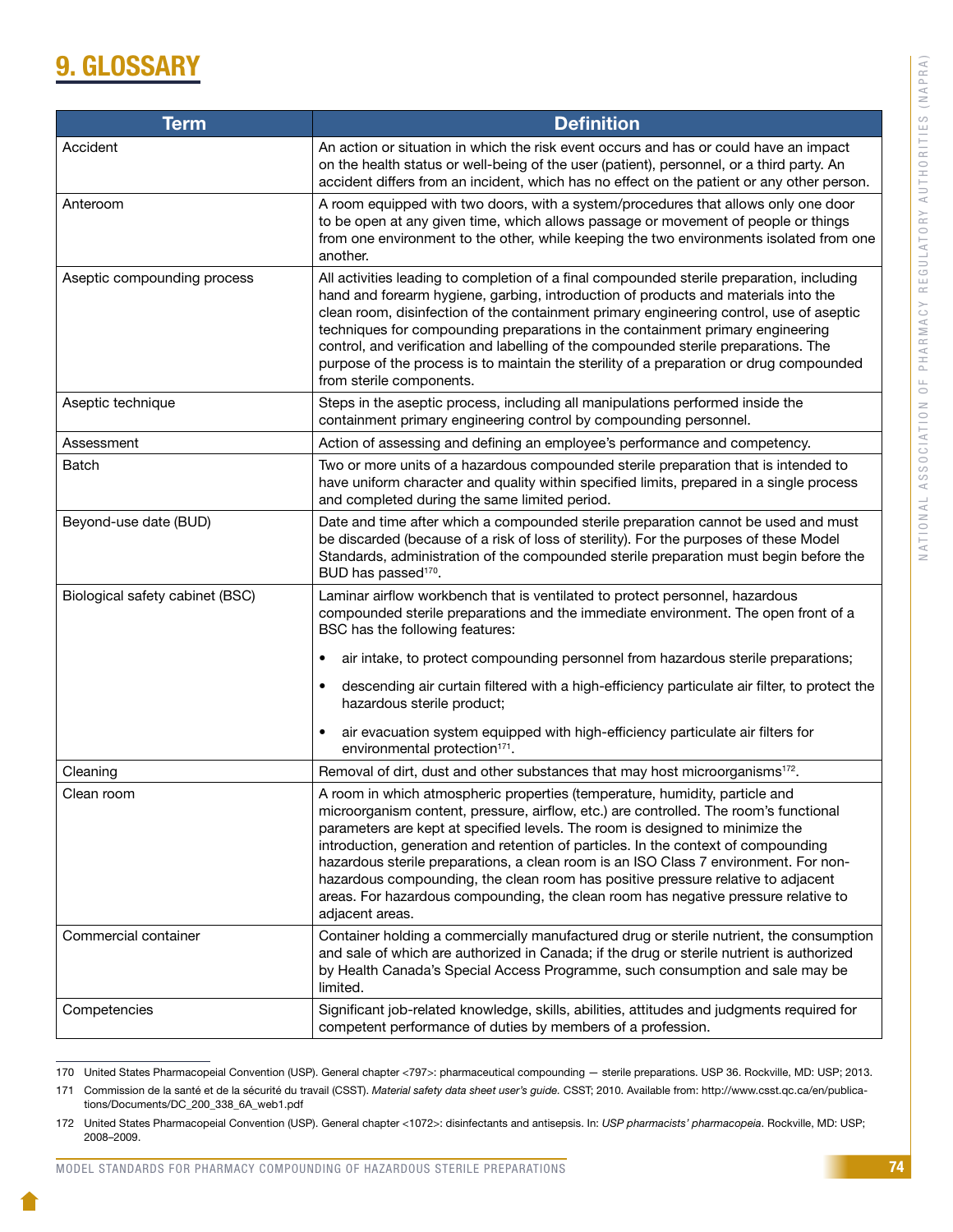| Compounding                                        | The act of preparing a pharmaceutical preparation, through preliminary work, to put<br>it into a usable state. The term "compound" also refers to the material that has been<br>prepared (e.g., a chemical or pharmaceutical preparation).                                                                                                                                                                                                                                                                                                                                  |
|----------------------------------------------------|-----------------------------------------------------------------------------------------------------------------------------------------------------------------------------------------------------------------------------------------------------------------------------------------------------------------------------------------------------------------------------------------------------------------------------------------------------------------------------------------------------------------------------------------------------------------------------|
| Compounding aseptic containment<br>isolator (CACI) | Isolator used specifically for compounding hazardous sterile preparations and designed<br>to protect personnel from any undesirable exposure to airborne medicinal products<br>during compounding and transfer of hazardous material and drugs and to provide an<br>aseptic environment for sterile preparations.                                                                                                                                                                                                                                                           |
|                                                    | The device must not allow any exchange of air between the inside of the clean room<br>and the isolator, unless the air is filtered by a high-efficiency particulate air filter capable<br>of filtering out airborne particles of the drugs being prepared. For the compounding of<br>hazardous preparations, the air exiting the isolator should be evacuated to the building's<br>exterior by an appropriate ventilation system.                                                                                                                                           |
| Compounding personnel                              | Pharmacists, pharmacy technicians and/or pharmacy assistants assigned to the<br>compounding of sterile preparations.                                                                                                                                                                                                                                                                                                                                                                                                                                                        |
| Compounding pharmacist or<br>pharmacy technician   | Pharmacist or pharmacy technician who compounds or supervises the compounding<br>of sterile preparations according to prescriptions issued to the pharmacy where the<br>pharmacist or pharmacy technician works or for a dispensing pharmacist who has<br>requested this service (where the compounding is undertaken by another pharmacy, as<br>permitted by provincial/territorial legislation).                                                                                                                                                                          |
| Compounding procedure                              | Procedure that describes all steps to be followed in the compounding of sterile<br>preparations and performed according to a particular packaging method (e.g., syringe<br>filled for intravenous use, elastomeric preparation).                                                                                                                                                                                                                                                                                                                                            |
| Compounding protocol                               | Protocol that describes all steps to be followed in the compounding of a specific sterile<br>preparation, with which the compounder must comply. The protocol must include all of<br>the information to be recorded in the preparation log.                                                                                                                                                                                                                                                                                                                                 |
| Containment                                        | Arrangement of equipment to contain the particles of hazardous products within the<br>chosen space.                                                                                                                                                                                                                                                                                                                                                                                                                                                                         |
| Containment primary engineering<br>control (C-PEC) | A device that provides an ISO Class 5 environment for the exposure of critical sites<br>during aseptic compounding and that is designed to minimize airborne contamination<br>of hazardous products, to protect workers and the environment from exposure to<br>hazardous drugs.                                                                                                                                                                                                                                                                                            |
|                                                    | For compounding of hazardous sterile preparations, C-PECs include biological safety<br>cabinets and compounding aseptic containment isolators.                                                                                                                                                                                                                                                                                                                                                                                                                              |
| Contiguous                                         | A term describing a location or space that adjoins another.                                                                                                                                                                                                                                                                                                                                                                                                                                                                                                                 |
|                                                    | Example: The clean room is contiguous with the anteroom and the surrounding<br>pharmacy areas.                                                                                                                                                                                                                                                                                                                                                                                                                                                                              |
|                                                    | Synonyms: adjacent, adjoining, bordering, abutting, surrounding, neighbouring                                                                                                                                                                                                                                                                                                                                                                                                                                                                                               |
| Controlled area or room                            | An area or space where the only activities taking place are those related to the<br>compounding of sterile preparations. In such locations, to confirm whether air quality<br>meets the requirements of the specified ISO class, the concentrations of viable and non-<br>viable particles suspended in the air are verified according to a sampling plan. Corrective<br>measures are taken when necessary to meet the ISO class requirements <sup>173</sup> . The clean<br>room and anteroom are examples of controlled areas. Also known as a classified area or<br>room. |
| Critical area                                      | Work area inside a containment primary engineering control ensuring ISO Class 5 air<br>quality, where personnel compound sterile preparations and where critical sites are<br>exposed to unidirectional airflow from a high-efficiency particulate air filter.                                                                                                                                                                                                                                                                                                              |
| <b>Critical site</b>                               | Any surface likely to come into contact with a sterile drug or liquid (e.g., vial septa,<br>injection sites) or any exposed opening (open vials, needle hubs) and likely to be<br>in direct contact with the ambient air, with air filtered by means of a high-efficiency<br>particulate air filter or with humidity (oral secretions or mucous membranes) or likely to<br>be contaminated by touch <sup>174</sup> .                                                                                                                                                        |

<sup>173</sup> United States Pharmacopeial Convention (USP). General chapter <797>: pharmaceutical compounding — sterile preparations. USP 36. Rockville, MD: USP; 2013. 174 United States Pharmacopeial Convention (USP). General chapter <797>: pharmaceutical compounding — sterile preparations. USP 36. Rockville, MD: USP; 2013.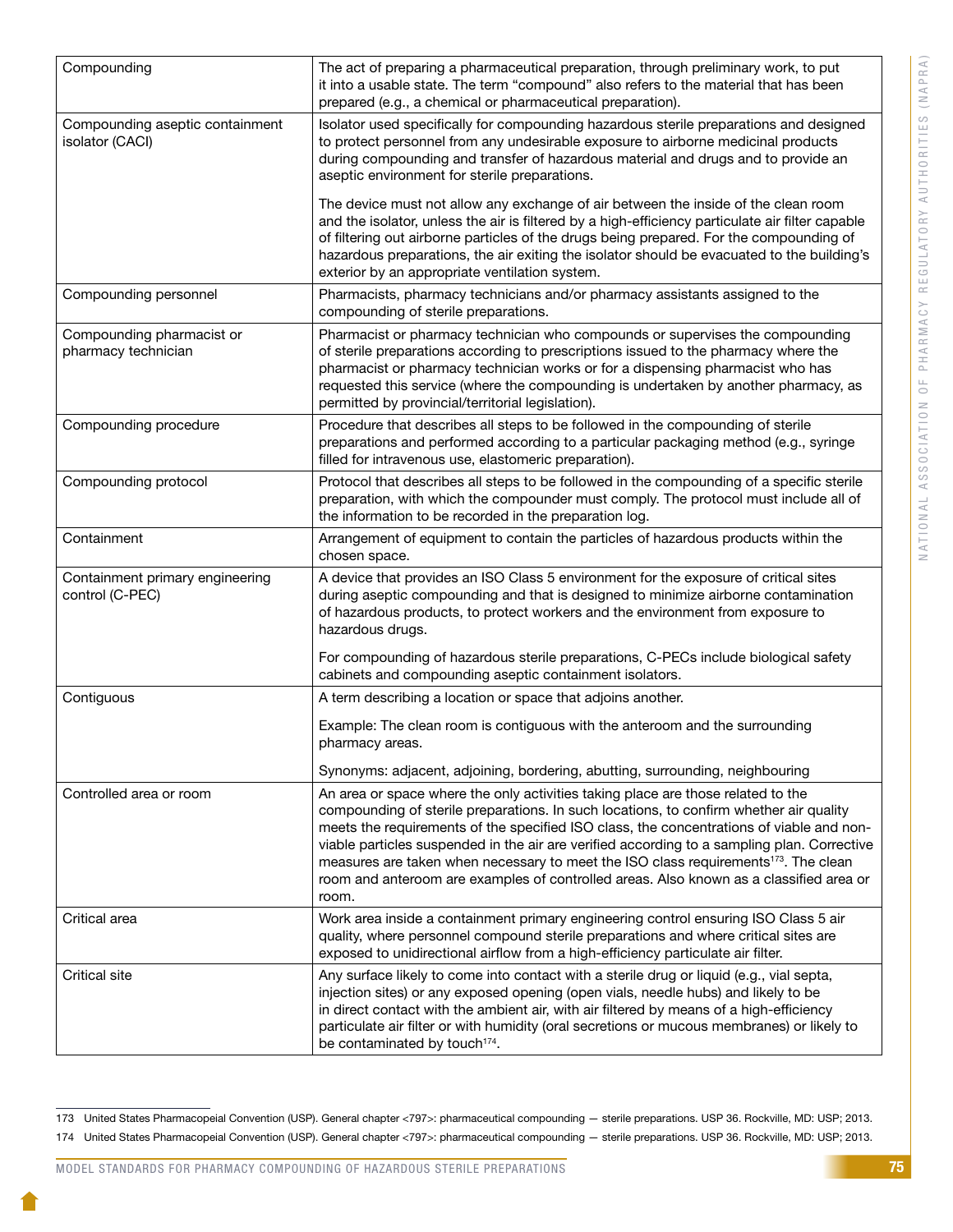| Deactivation                    | Treatment of a hazardous drug to create a less hazardous agent. One method is<br>chemical deactivation <sup>175</sup> .                                                                                                                                                                                                                                                                                                                                                                                       |
|---------------------------------|---------------------------------------------------------------------------------------------------------------------------------------------------------------------------------------------------------------------------------------------------------------------------------------------------------------------------------------------------------------------------------------------------------------------------------------------------------------------------------------------------------------|
| Decontamination                 | Transfer of a hazardous drug contaminant from a fixed surface (e.g., counter, bag of<br>solution) to a disposable surface (e.g., wipe, cloth). The wipe is then contained and<br>discarded as hazardous waste <sup>176</sup> .                                                                                                                                                                                                                                                                                |
| Detergent                       | Product that eliminates accumulated dirt from a solid medium by resuspension or<br>dissolution.                                                                                                                                                                                                                                                                                                                                                                                                               |
| Disinfectant                    | A disinfecting agent, typically of a chemical nature, that can destroy microorganisms<br>or other pathogens, but not necessarily bacterial spores or fungal spores. Refers to<br>substances applied to inanimate objects <sup>177</sup> .                                                                                                                                                                                                                                                                     |
| <b>Disinfection</b>             | Treatment that eliminates most of the pathogens present on an object or surface <sup>178</sup> .                                                                                                                                                                                                                                                                                                                                                                                                              |
| Dispensing (of a prescription)  | All activities relating to the validation (including therapeutic appropriateness), preparation<br>and packaging of a patient's medication prepared pursuant to a prescription.                                                                                                                                                                                                                                                                                                                                |
| <b>Facilities</b>               | All devices, rooms and spaces that are organized, arranged and modified to ensure<br>suitability for the activities to be conducted therein.                                                                                                                                                                                                                                                                                                                                                                  |
|                                 | In the context of sterile compounding, facilities include the clean room and the anteroom.                                                                                                                                                                                                                                                                                                                                                                                                                    |
| Final sterile preparation       | A sterile preparation that has been prepared according to a preparation-specific<br>compounding protocol, that respects the prescribing physician's prescription and that is<br>ready to be stored and then administered to a patient.                                                                                                                                                                                                                                                                        |
| First air                       | The air exiting the high-efficiency particulate air filter in a unidirectional air stream that is<br>essentially particle free.                                                                                                                                                                                                                                                                                                                                                                               |
| Gloved fingertip sampling (GFS) | Method of assessing whether an employee is meeting the standards for aseptic<br>technique. Using tryptic soy agar contact plates with lecithin and polysorbate, the<br>assessor obtains thumbprints and prints of gloved fingertips from both hands of the<br>employee, asking the employee to gently press and roll each thumb and fingertip on<br>the agar in the contact plate (one agar plate for each hand) <sup>179</sup> . The agar plates are then<br>incubated and the colony-forming units counted. |
| Hand hygiene                    | All methods related to hand washing performed with soap and water, followed by a<br>waterless, alcohol-based hand rub with persistent activity.                                                                                                                                                                                                                                                                                                                                                               |
| Hazardous drug                  | A drug for which research on humans or animals has shown that any exposure to the<br>substance has the potential to cause cancer, lead to a developmental or reproductive<br>toxic effect or damage organs <sup>180</sup> . Such drugs are considered hazardous because their<br>effects present risks for personnel <sup>181</sup> .                                                                                                                                                                         |
| Hazardous material              | A material that, because of its properties, constitutes a danger to an employee's health,<br>safety or physical integrity <sup>182</sup> . Hazardous materials are dangerous products regulated<br>by a workplace hazardous material information system; as such, they are considered<br>"controlled" products under the Controlled Products Regulations <sup>183</sup> .                                                                                                                                     |
| Hazardous product               | A substance that entails risks for personnel because of their effects. For the purposes of<br>these Model Standards, the term "hazardous product" refers to both hazardous drugs<br>and hazardous materials, depending on the situation.                                                                                                                                                                                                                                                                      |

<sup>175</sup> Association paritaire pour la santé et la sécurité du travail du secteur affaires sociales (ASSTSAS). *Prevention guide — safe handling of hazardous drugs.* Montréal, QC: ASSTSAS; 2008. Available from: https://www.irsst.qc.ca/media/documents/PubIRSST/CG-002.pdf

<sup>176</sup> Association paritaire pour la santé et la sécurité du travail du secteur affaires sociales (ASSTSAS). *Prevention guide — safe handling of hazardous drugs.* Montréal, QC: ASSTSAS; 2008. Available from: https://www.irsst.qc.ca/media/documents/PubIRSST/CG-002.pdf

<sup>177</sup> United States Pharmacopeial Convention (USP). General chapter <797>: pharmaceutical compounding — sterile preparations. USP 36. Rockville, MD: USP; 2013.

<sup>178</sup> United States Pharmacopeial Convention (USP). General chapter <1072>: disinfectants and antisepsis. In: *USP pharmacists' pharmacopeia*. Rockville, MD: USP; 2008–2009.

<sup>179</sup> United States Pharmacopeial Convention (USP). General chapter <797>: pharmaceutical compounding — sterile preparations. USP 36. Rockville, MD: USP; 2013.

<sup>180</sup> National Institute for Occupational Safety and Health (NIOSH). NIOSH alert: preventing occupational exposures to antineoplastic and other hazardous drugs in health care settings. Publ. No. 2004-165. Atlanta, GA: Department of Health and Human Services, Centers for Disease Control and Prevention, NIOSH; 2004 Sep. Available from: http://www.cdc.gov/niosh/docs/2004-165/pdfs/2004-165.pdf

<sup>181</sup> Association paritaire pour la santé et la sécurité du travail du secteur affaires sociales (ASSTSAS). *Prevention guide — safe handling of hazardous drugs.* Montréal, QC: ASSTSAS; 2008. Available from: https://www.irsst.qc.ca/media/documents/PubIRSST/CG-002.pdf

<sup>182</sup> Association paritaire pour la santé et la sécurité du travail du secteur affaires sociales (ASSTSAS). *Prevention guide — safe handling of hazardous drugs.* Montréal, QC: ASSTSAS; 2008. Available from: https://www.irsst.qc.ca/media/documents/PubIRSST/CG-002.pdf

<sup>183</sup> *Controlled Products Regulations,* SOR/88-66, 1987. Available from: http://laws-lois.justice.gc.ca/eng/regulations/SOR-88-66/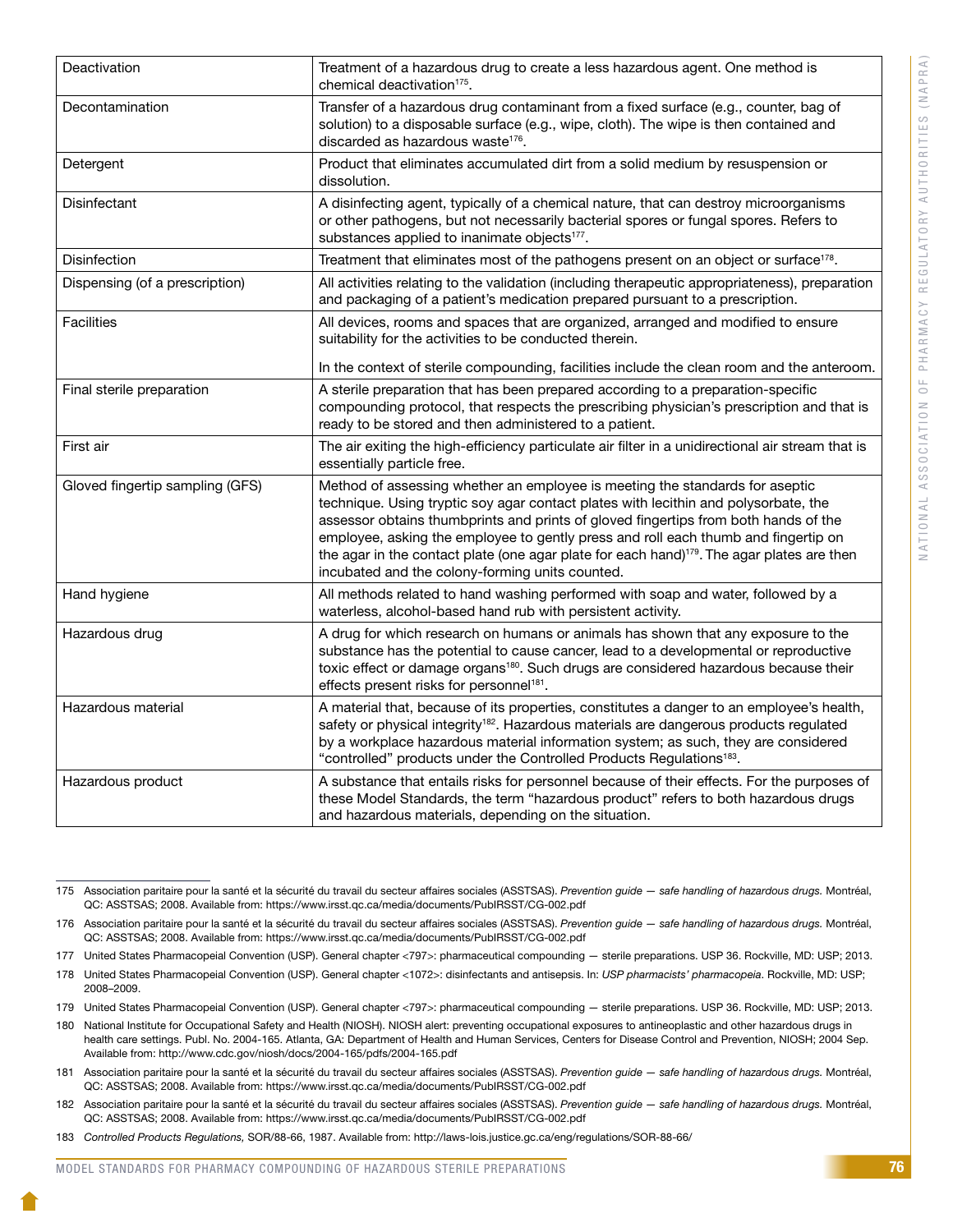| Incident                                         | An action or situation that has no impact on the health status or well-being of the user<br>(patient), personnel, or a third party, but that does have an unusual result that could, on<br>other occasions, lead to consequences. An incident differs from an accident, which has                                                                                                                                                                                                                                                                                                      |
|--------------------------------------------------|----------------------------------------------------------------------------------------------------------------------------------------------------------------------------------------------------------------------------------------------------------------------------------------------------------------------------------------------------------------------------------------------------------------------------------------------------------------------------------------------------------------------------------------------------------------------------------------|
|                                                  | or could have an impact on the patient or another person <sup>184</sup> .                                                                                                                                                                                                                                                                                                                                                                                                                                                                                                              |
| Incubator                                        | A device used in microbiology to keep cultures at a constant temperature.                                                                                                                                                                                                                                                                                                                                                                                                                                                                                                              |
| Insert                                           | Document or leaflet containing information about a drug additional to that written on the<br>computer-generated label produced by the prescription management software; provides<br>the patient with information as required by regulations.                                                                                                                                                                                                                                                                                                                                           |
| Label (for identifying a sterile<br>preparation) | Label that identifies drugs prepared or sold with or without a prescription. It is usually<br>computer-generated and usually has an adhesive backing. It must bear the information<br>that is required by federal/provincial/territorial regulations.                                                                                                                                                                                                                                                                                                                                  |
| Log                                              | Book or notebook in which data are recorded or compiled to demonstrate that the<br>quality of the pharmacy aseptic compounding process has been maintained.<br>A log may be in computerized format.                                                                                                                                                                                                                                                                                                                                                                                    |
| Maintenance of competency                        | Continued ability to integrate and apply knowledge, know-how, judgment and personal<br>qualities necessary to practise in a safe and ethical fashion in a designated role and<br>framework $185$ .                                                                                                                                                                                                                                                                                                                                                                                     |
| Maintenance (of facilities and<br>equipment)     | Operations for maintaining the proper functioning of facilities or equipment according<br>to established specifications or for re-establishing the satisfactory operational condition<br>of facilities, including the heating, ventilation and air conditioning system and related<br>equipment.                                                                                                                                                                                                                                                                                       |
| Material safety data sheet<br>(MSDS)             | A "document that provides information on a controlled product, namely its toxic<br>effects, the protective measures for avoiding overexposure or chemical hazards, and<br>the procedures to follow in an emergency.  The supplier sends the MSDS to the<br>employer when the product is sold. It must be  kept on the premises by the employer<br>in a location known by the workers, and be easily and rapidly accessible to those who<br>are likely to come in contact with the product." <sup>186</sup> The employer should have it before a<br>product is used for the first time. |
| Media fill test                                  | Test used to qualify aseptic techniques of compounding personnel and the organization's<br>ability to produce preparations that are "sterile." For this test, a nutrient medium replaces<br>the actual product during performance of the aseptic technique <sup>187, 188</sup> .                                                                                                                                                                                                                                                                                                       |
| Multiple-dose container                          | Commercial drug container in multiple-dose format for parenteral administration only.<br>The product usually contains an antimicrobial preservative <sup>189</sup> .                                                                                                                                                                                                                                                                                                                                                                                                                   |
| Personal protective equipment (PPE)              | All garb and accessories, such as mask, gloves, gown and safety goggles, that protect<br>both the sterile preparation and the personnel. It enables compliance with the expected<br>specifications of a controlled environment and protects personnel from exposure to<br>physical or chemical risks <sup>190, 191</sup> .                                                                                                                                                                                                                                                             |
| Pharmacist                                       | Registrant in good standing with one of the pharmacy regulatory authorities in Canada.                                                                                                                                                                                                                                                                                                                                                                                                                                                                                                 |
| Pharmacy assistant                               | Person who has earned a vocational school diploma for completing a pharmacy<br>assistant course or any person who has received proper training that is deemed<br>equivalent.                                                                                                                                                                                                                                                                                                                                                                                                           |

184 Commission de la santé et de la sécurité du travail (CSST). *Material safety data sheet user's guide.* CSST; 2010. Available from: http://www.csst.qc.ca/en/ publications/Documents/DC\_200\_338\_6A\_web1.pdf

185 Canadian Nurses Association (CNA). *Joint position statement: Promoting continuing competence for registered nurses.* Ottawa, ON: CNA; 2004. Available from: http://www.nurses.ab.ca/content/dam/carna/pdfs/DocumentList/EndorsedPublications/PS77\_promoting\_competence\_e.pdf

186 Commission de la santé et de la sécurité du travail (CSST). *Material safety data sheet user's guide.* CSST; 2010. Available from: http://www.csst.qc.ca/en/publications/Documents/DC\_200\_338\_6A\_web1.pdf

187 United States Pharmacopeial Convention (USP). General chapter <797>: pharmaceutical compounding — sterile preparations. USP 36. Rockville, MD: USP; 2013.

188 Health Canada, Health Products and Food Branch Inspectorate. *Good manufacturing practices (GMP) guidelines – 2009 edition, Version 2* (GUI-0001). Ottawa, ON: Health Canada; 2009, revised 2011 Mar 4. p. 85. Available from: http://www.hc-sc.gc.ca/dhp-mps/compli-conform/gmp-bpf/docs/gui-0001-eng.php

189 United States Pharmacopeial Convention (USP). General chapter <797>: pharmaceutical compounding — sterile preparations. USP 36. Rockville, MD: USP; 2013.

190 Association paritaire pour la santé et la sécurité du travail du secteur affaires sociales (ASSTSAS). *Prevention guide — safe handling of hazardous drugs.* Montréal, QC: ASSTSAS; 2008. Available from: https://www.irsst.qc.ca/media/documents/PubIRSST/CG-002.pdf

191 National Institute for Occupational Safety and Health (NIOSH). NIOSH alert: preventing occupational exposures to antineoplastic and other hazardous drugs in health care settings. Publ. No. 2004-165. Atlanta, GA: Department of Health and Human Services, Centers for Disease Control and Prevention, NIOSH; 2004 Sep. Available from: http://www.cdc.gov/niosh/docs/2004-165/pdfs/2004-165.pdf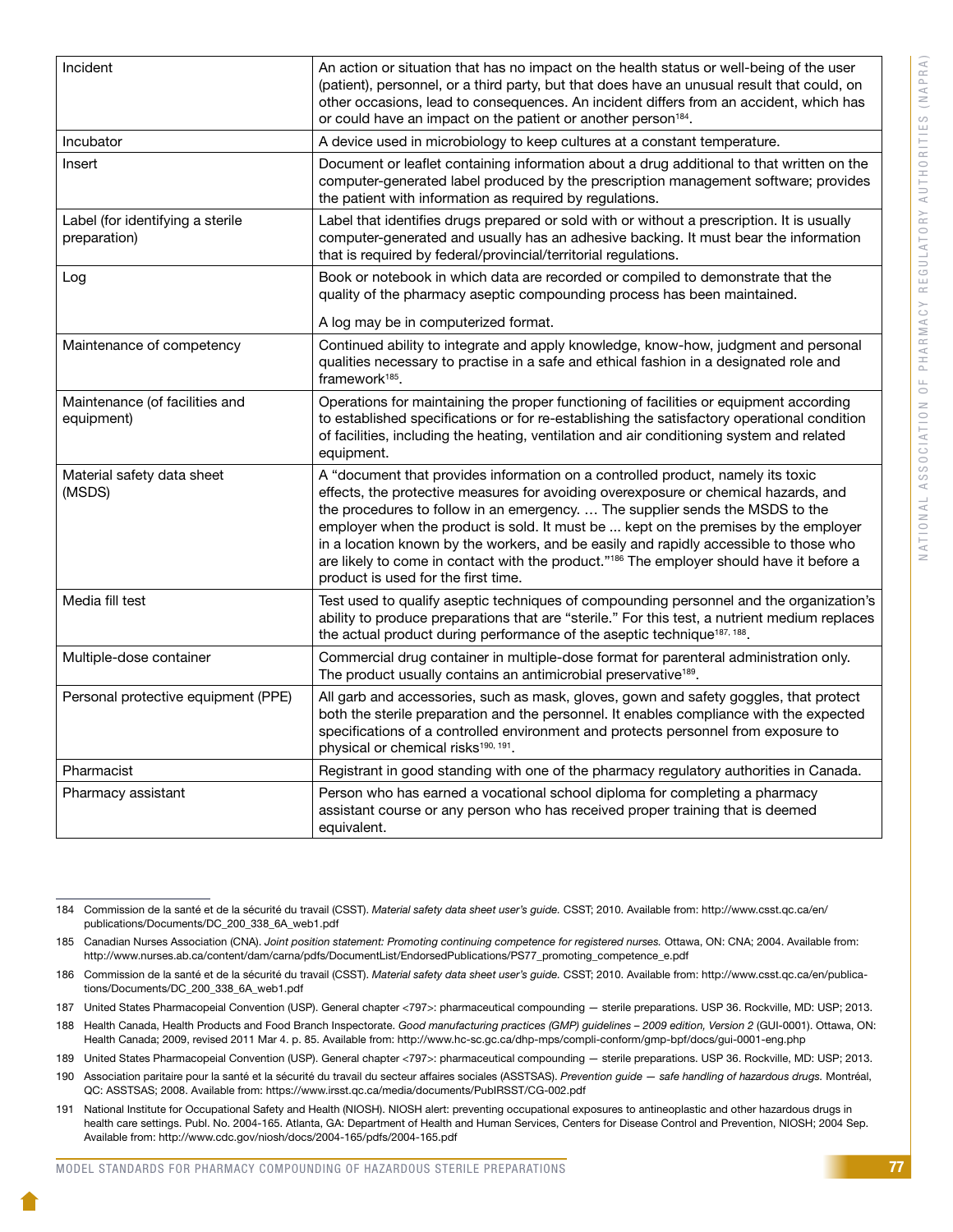| Pharmacy bulk vial             | Commercial container for parenteral sterile preparations intended for packaging that<br>contains several individual doses. Such packaging is used only by pharmacies with<br>an intravenous admixture program. During the final packaging, in several doses, the<br>pharmacy bulk vial must be perforated with a transfer device only once, by introducing a<br>needle or transfer "spike".                                                                         |
|--------------------------------|---------------------------------------------------------------------------------------------------------------------------------------------------------------------------------------------------------------------------------------------------------------------------------------------------------------------------------------------------------------------------------------------------------------------------------------------------------------------|
| Pharmacy technician            | Person who has earned a college degree or diploma from an accredited pharmacy<br>technician program, has passed the national examination and has been licensed or<br>authorized by a provincial/territorial health professional regulatory authority to practise as<br>a pharmacy technician.                                                                                                                                                                       |
| Policy                         | All the general principles adopted by a private or public organization for conducting its<br>activities. By extension, the term "policy" also refers to the text or document presenting<br>these principles.                                                                                                                                                                                                                                                        |
| Procedure                      | All steps to be taken, the means to be used and the methods to be followed in<br>performing a task.                                                                                                                                                                                                                                                                                                                                                                 |
| Protocol                       | Document describing in detail all steps to be followed or behaviours to adopt in specific<br>clinical circumstances.                                                                                                                                                                                                                                                                                                                                                |
| Repack/repacking               | The process of packing again or the action of repacking ("reprocessing"). Examples<br>include making 12-tablet packages from a pack (bottle) of 100 tablets and filling 1-mL<br>syringes from a 10-mL pack (vial).                                                                                                                                                                                                                                                  |
| Single-dose vial               | Single-dose commercial container corresponding to a fixed dose of a drug intended for<br>parenteral administration only <sup>192</sup> . Labelled as such by the manufacturer.                                                                                                                                                                                                                                                                                      |
| Stability (period of)          | Period of time during which a properly compounded sterile preparation maintains,<br>within specified limits and throughout the storage and usage period, the properties and<br>characteristics that it had when it was compounded.                                                                                                                                                                                                                                  |
| Sterile compounding supervisor | A person assigned by the head of the pharmacy department of a health care facility or by<br>the pharmacist owner or manager to supervise, organize or oversee all activities related<br>to the compounding of sterile preparations.                                                                                                                                                                                                                                 |
| Sterilization by filtration    | Use of a sterilizing-grade membrane to produce a sterile final solution, where<br>a sterilizing-grade membrane is a membrane approved for filtering 100% of a<br>Brevundimonas (Pseudomonas) diminuta culture to a concentration of 107 colony-<br>forming units/cm <sup>2</sup> of filtering surface and to a minimum pressure of 30 psi; depending on<br>the manufacturer, the nominal size of the membrane pores is 0.22 $\mu$ m or 0.2 $\mu$ m <sup>193</sup> . |
| Third-party evaluator          | A pharmacist or pharmacy technician with expertise in sterile preparation compounding,<br>at arm's length from the facility/pharmacy and free of any real or perceived conflict of<br>interest with the individual being evaluated.                                                                                                                                                                                                                                 |
| Training                       | Acquisition of a totality of theoretical, technical and practical knowledge concerning<br>pharmacy preparation.                                                                                                                                                                                                                                                                                                                                                     |
| Unidirectional airflow         | Airflow moving in a single direction in a robust and uniform manner and at sufficient<br>speed to reproducibly sweep particles away from the critical site.                                                                                                                                                                                                                                                                                                         |

<sup>192</sup> United States Pharmacopeial Convention (USP). General chapter <797>: pharmaceutical compounding — sterile preparations. USP 36. Rockville, MD: USP; 2013. 193 United States Pharmacopeial Convention (USP). General chapter <797>: pharmaceutical compounding — sterile preparations. USP 36. Rockville, MD: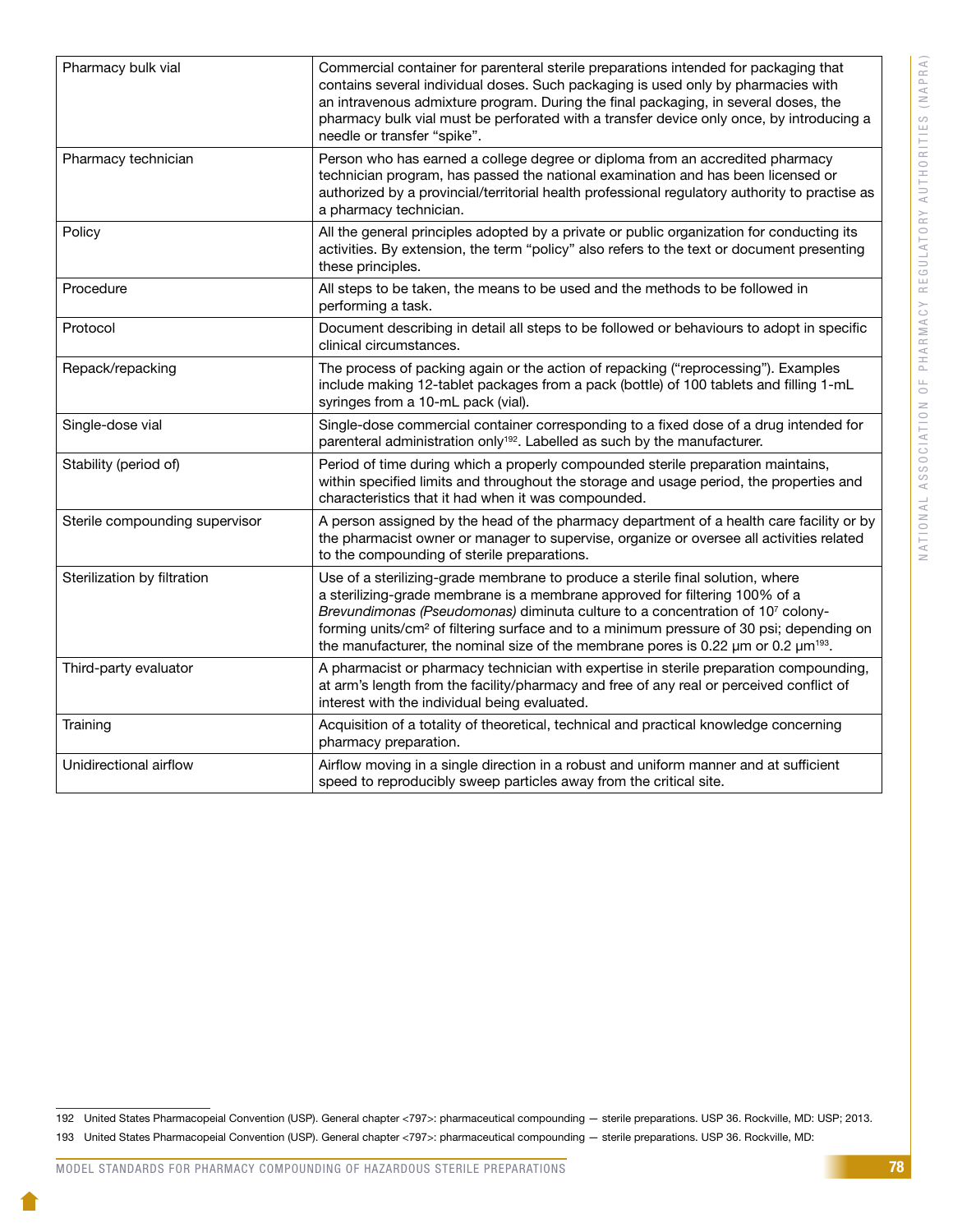# 10. LIST OF TABLES

| Table 1 | Classes of air cleanliness for airborne particulates in clean rooms and clean areas,<br>according to ISO 14644-1                                                                        |
|---------|-----------------------------------------------------------------------------------------------------------------------------------------------------------------------------------------|
| Table 2 | Functional parameters of the clean room and anteroom for the compounding of<br>hazardous sterile preparations                                                                           |
| Table 3 | Requirements for a hazardous products storage area                                                                                                                                      |
| Table 4 | Functional parameters of a shared anteroom for the compounding of hazardous<br>and non-hazardous sterile preparations                                                                   |
| Table 5 | Masks and chemical cartridge respirators                                                                                                                                                |
| Table 6 | Contamination risk levels                                                                                                                                                               |
| Table 7 | Beyond-use dates (BUDs) for hazardous compounded sterile preparations,<br>according to risk of microbial contamination                                                                  |
| Table 8 | Minimum frequency of surface decontamination, deactivation and disinfection<br>of the inside of a biological safety cabinet (BSC) or compounding aseptic<br>containment isolator (CACI) |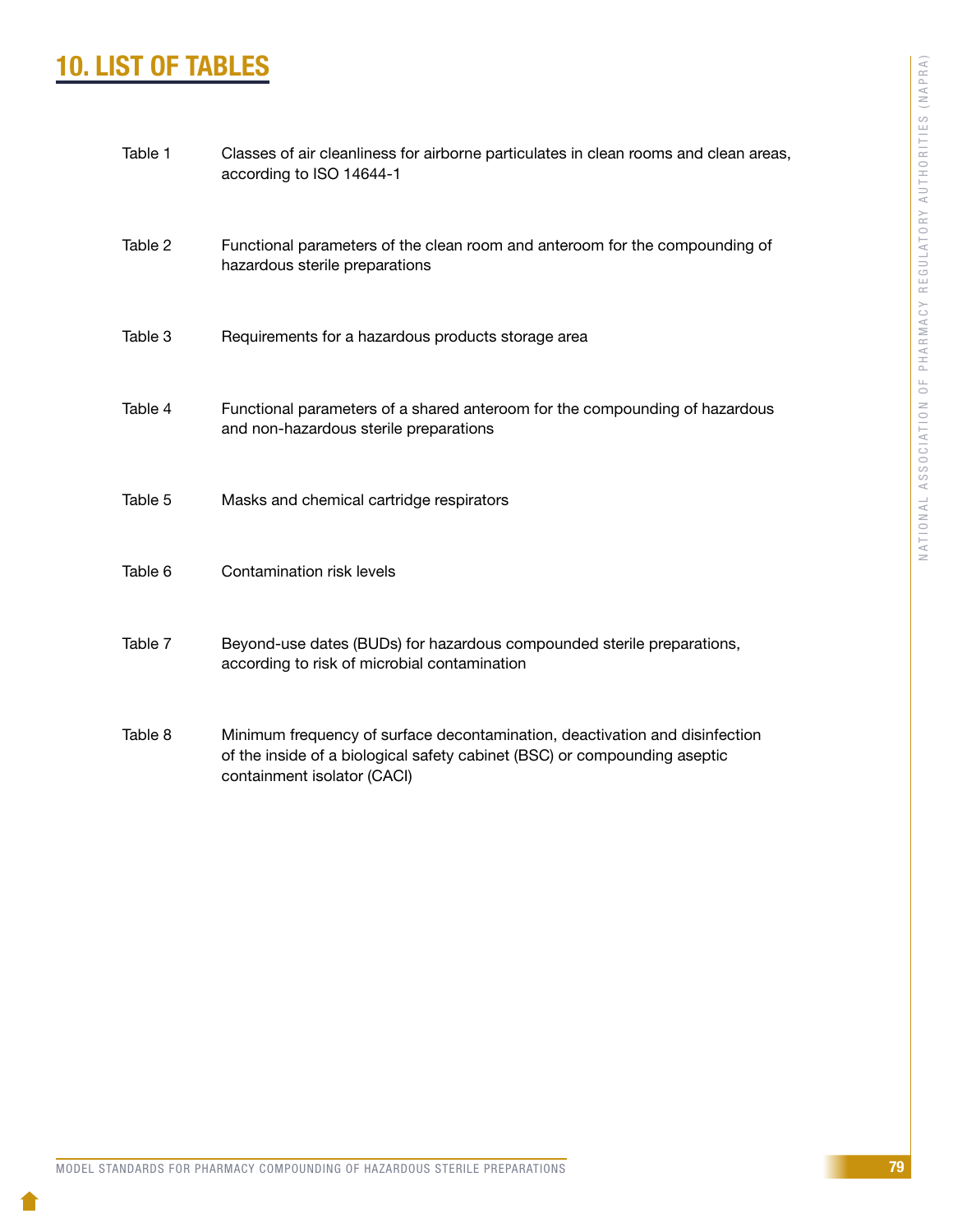# 11. APPENDICES

# APPENDIX 1 POLICIES AND PROCEDURES FOR THE COMPOUNDING OF HAZARDOUS STERILE PREPARATIONS

|   |          | <b>HAZARDOUS STERILE PREPARATIONS</b>                                                                                                                                                                                                                                                          |              |
|---|----------|------------------------------------------------------------------------------------------------------------------------------------------------------------------------------------------------------------------------------------------------------------------------------------------------|--------------|
|   | Policy # | <b>Topic</b>                                                                                                                                                                                                                                                                                   | $\checkmark$ |
| A |          | PERSONNEL AND FACILITIES                                                                                                                                                                                                                                                                       |              |
|   | 1.       | <b>Obligations of personnel</b>                                                                                                                                                                                                                                                                |              |
|   | 1.1      | Attire and dress code (e.g., personal clothing, jewelry, makeup, hairstyles)                                                                                                                                                                                                                   |              |
|   | 1.2      | Health conditions (reasons for temporary withdrawal from compounding activities)                                                                                                                                                                                                               |              |
|   | 1.3      | Expected behaviour in controlled areas (e.g., no drinking, eating or other activities not related<br>to compounding; expectation that procedures will be followed; avoidance of unnecessary<br>conversations)                                                                                  |              |
|   | 2.       | Training and assessment of personnel                                                                                                                                                                                                                                                           |              |
|   | 2.1      | Initial training and competency assessment program, including details of compounding<br>hazardous products                                                                                                                                                                                     |              |
|   | 2.2      | Program to assess maintenance of competency, including the characteristics of compounding<br>hazardous sterile preparations                                                                                                                                                                    |              |
|   | 2.3      | Training and assessment of cleaning and disinfecting personnel, including cleaning in the context<br>of compounding hazardous sterile preparations                                                                                                                                             |              |
|   | 3.       | <b>Delegation of activities</b>                                                                                                                                                                                                                                                                |              |
|   | 3.1      | Delegation of technical activities to persons other than pharmacists or pharmacy technicians                                                                                                                                                                                                   |              |
|   | 4.       | <b>Facilities and equipment</b>                                                                                                                                                                                                                                                                |              |
|   | 4.1      | Access to controlled areas                                                                                                                                                                                                                                                                     |              |
|   | 4.2      | Facilities and equipment necessary for the compounding of hazardous sterile preparations                                                                                                                                                                                                       |              |
|   | 4.3      | Reservation of facilities and equipment for the compounding of hazardous sterile preparations                                                                                                                                                                                                  |              |
|   | 4.4      | Maintenance of facilities and equipment, taking into account the characteristics of compounding<br>hazardous sterile preparations (e.g., certification of rooms and devices, calibration, maintenance<br>of pre-filters and high-efficiency particulate air filters, verification of pressure) |              |
|   | 4.5      | Cleaning and disinfecting activities for facilities and equipment                                                                                                                                                                                                                              |              |
| B |          | <b>COMPOUNDED STERILE PREPARATIONS</b>                                                                                                                                                                                                                                                         |              |
|   | 1.       | Receiving and unpacking of hazardous sterile products                                                                                                                                                                                                                                          |              |
|   | 2.       | Storage of hazardous sterile products                                                                                                                                                                                                                                                          |              |
|   | 3.       | Determining beyond-use dates of products used in a preparation                                                                                                                                                                                                                                 |              |
|   | 4.       | Determining beyond-use dates of final preparations                                                                                                                                                                                                                                             |              |
|   | 5.       | Hand and forearm hygiene                                                                                                                                                                                                                                                                       |              |
|   | 6.       | Garbing in compounding areas and for compounding                                                                                                                                                                                                                                               |              |
|   | 7.       | Bringing equipment and products into the clean room and containment primary engineering<br>control                                                                                                                                                                                             |              |
|   | 8.       | Verification of the compounding process (including validation of calculations by a pharmacist) and<br>of final preparations                                                                                                                                                                    |              |
|   | 9.       | Decontamination, deactivation and disinfection of the containment primary engineering control                                                                                                                                                                                                  |              |
|   | 10.      | Aseptic techniques for compounding hazardous sterile preparations                                                                                                                                                                                                                              |              |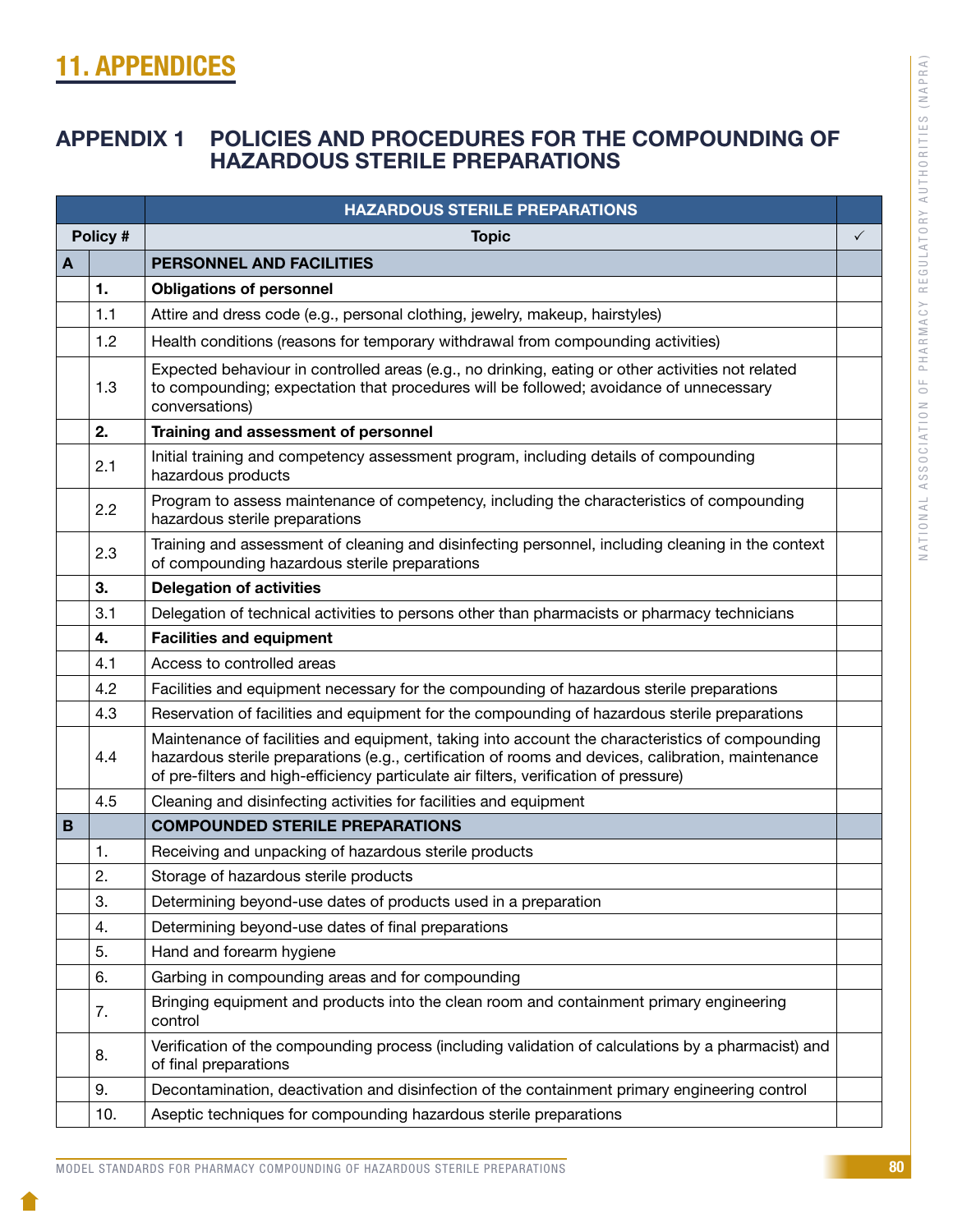|              | 11. | Packaging of final hazardous compounded sterile preparations                                                                                         |  |
|--------------|-----|------------------------------------------------------------------------------------------------------------------------------------------------------|--|
|              | 12. | Labelling of final hazardous compounded sterile preparations                                                                                         |  |
|              | 13. | Storage of final hazardous compounded sterile preparations                                                                                           |  |
|              | 14. | Recording of preparations in the patient file                                                                                                        |  |
|              | 15. | Transport and delivery of final hazardous compounded sterile preparations (to the patient, to<br>patient care units or to the dispensing pharmacist) |  |
|              | 16. | Hazardous waste management (e.g., at the pharmacy, returns from patients or patient care units,<br>instructions to patients)                         |  |
|              | 17. | Accidental exposure of personnel to hazardous products (e.g., eyewash station, log)                                                                  |  |
|              | 18. | Spills (e.g., spill management, use of chemical cartridge respirator, kit)                                                                           |  |
|              | 19. | Recall of hazardous products or final hazardous compounded sterile preparations                                                                      |  |
| $\mathbf{C}$ |     | <b>QUALITY ASSURANCE PROGRAM</b>                                                                                                                     |  |
|              | 1.  | Verification and maintenance of equipment                                                                                                            |  |
|              | 2.  | Environmental control of facilities and containment primary engineering control (e.g., pressure<br>verification, air and surface sampling plan)      |  |
|              | 3.  | Quality assurance of aseptic process for personnel (e.g., gloved fingertip sampling, media fill<br>tests)                                            |  |
|              | 4.  | Quality assurance of compounded sterile preparations (e.g., existence of a protocol, compliance<br>with prescription, documentation in logs)         |  |
|              |     |                                                                                                                                                      |  |
| D            |     | <b>ENVIRONMENTAL MONITORING PROGRAM</b>                                                                                                              |  |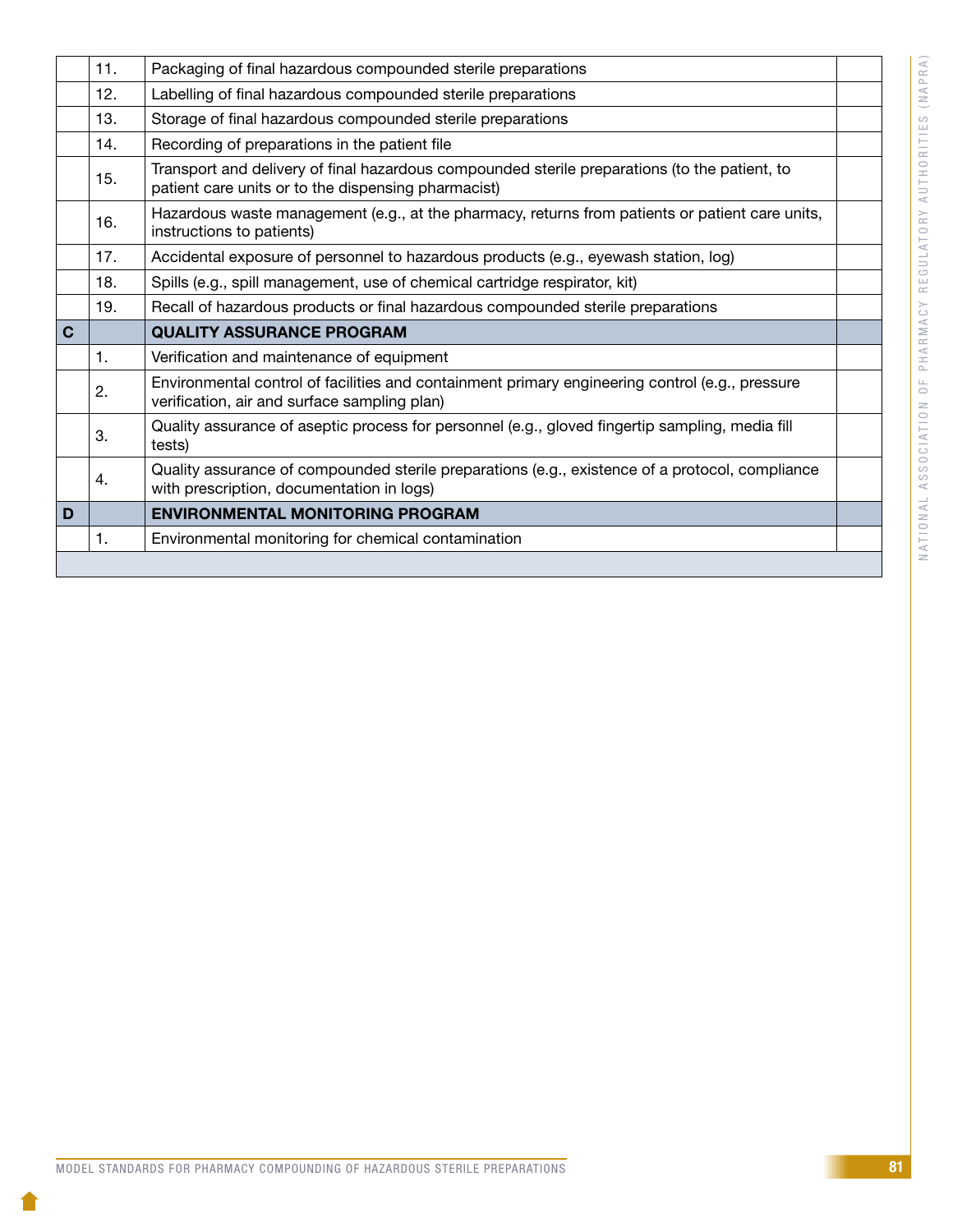# APPENDIX 2 MANDATORY AND SUPPLEMENTAL REFERENCES

Compounding personnel must be able to consult a wide variety of up-to-date references in the pharmacy at any time.

#### A. Mandatory references

#### At a minimum, the sterile compounding supervisor must make available a recent edition of the following publications:

- Standards, quidelines and policies of the relevant pharmacy regulatory authority
- • Association paritaire pour la santé et la sécurité du travail du secteur affaires sociales (ASSTSAS). *Prevention guide — safe handling of hazardous drugs.* Montréal, QC: ASSTSAS; 2008. Available from: https://www.irsst.qc.ca/media/documents/PubIRSST/CG-002.pdf
- National Institute for Occupational Safety and Health (NIOSH). NIOSH list of antineoplastic and other hazardous drugs in healthcare settings 2012. Publ. No. 2012-150. Atlanta (GA): Department of Health and Human Services, Centers for Disease Control and Prevention, NIOSH; June 2012. Available from: http://www.cdc.gov/niosh/docs/2012-150/pdfs/2012-150.pdf
- Trissel LA. *Handbook on injectable drugs.* Bethesda, MD: American Society of Health-System Pharmacists.
- United States Pharmacopeial Convention (USP). *USP pharmacists' pharmacopeia*. Rockville, MD: USP; current version (contains all USP chapters useful to pharmacists, including General Chapter <797>: Pharmaceutical Compounding — Sterile Preparations and General Chapter <800> Hazardous drugs - handling in healthcare settings ).

#### B. Supplemental references

#### 1. GENERAL TEXTS ON STERILE PREPARATIONS

#### Book

Buchanan EC, Schneider PJ. *Compounding sterile preparations*. 3rd ed. Bethesda, MD: American Society of Health-System Pharmacists; 2009. 496 pages.

#### **Periodicals**

- • *American Journal of Health-System Pharmacists*. Available from: http://www.ajhp.org
- • *Canadian Journal of Hospital Pharmacy*. Available from: http://www.cjhp-online.ca/index.php/cjhp
- • *International Journal of Pharmaceutical Compounding*. Available from: http://www.ijpc.com

#### Websites: associations and agencies

- ASHP Sterile Compounding Resource Center: http://www.ashp.org/compounding
- Canadian Society of Hospital Pharmacists, compounding-quidelines for pharmacies, 2014.
- Pharmacy Compounding Accreditation Board, a service of the Accreditation Commission for Health Care: http://achc.org/pcab
- Critical Point, LLC: http://www.criticalpoint.info/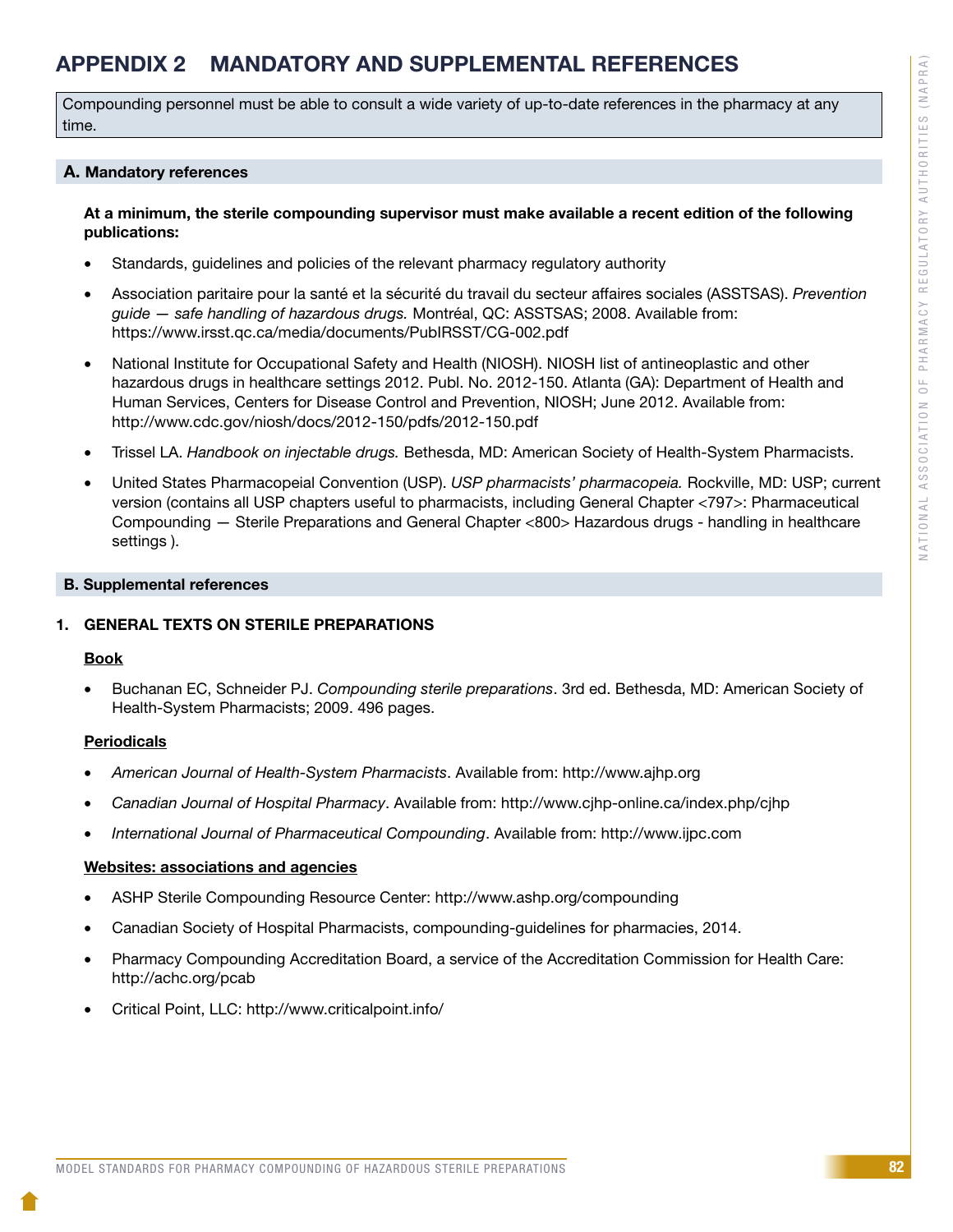#### 2. REFERENCE TEXTS: PHYSICAL-CHEMICAL STABILITY, COMPATIBILITY AND STABILITY

- • *Compendium of pharmaceuticals and specialties*. Ottawa, ON: Canadian Pharmacists Association. Updated yearly.
- King JC. *King guide to parenteral admixtures* [electronic version]. Napa, CA: King Guide Publications Inc. Updated quarterly.
- • Trissel LA. *Trissel's 2 clinical pharmaceutics database (parenteral compatibility)* [electronic database]. Truven Health Analytics Inc. Updated regularly.

#### 3. REFERENCE TEXT: PHARMACOKINETICS

• Spruill WJ, Wade WE, DiPiro JT, Blouin RA, Pruemer JM. *Concepts in clinical pharmacokinetics*. 6th ed. Bethesda, MD: American Society of Health-System Pharmacists. 2014. 264 pages.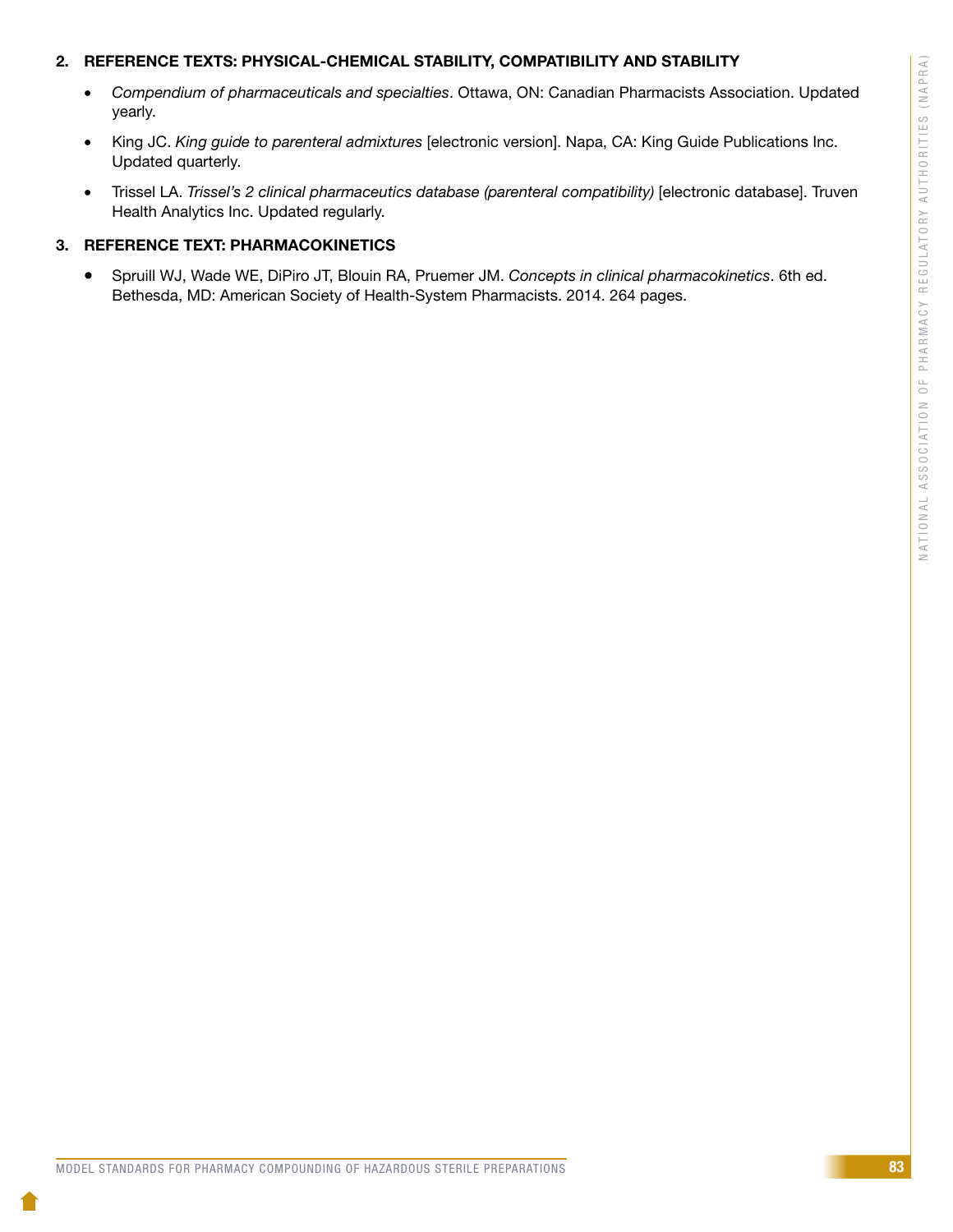# APPENDIX 3 TRAINING OF COMPOUNDING PERSONNEL AND CLEANING AND DISINFECTING PERSONNEL

#### A. Training of compounding personnel

| #    | <b>ELEMENTS TO COVER IN TRAINING</b>                                                                                                                                                                                                                                                                                                                                                                                                                                                                            |           |           |           |
|------|-----------------------------------------------------------------------------------------------------------------------------------------------------------------------------------------------------------------------------------------------------------------------------------------------------------------------------------------------------------------------------------------------------------------------------------------------------------------------------------------------------------------|-----------|-----------|-----------|
| 1.   | FOR THE COMPOUNDING OF HAZARDOUS STERILE PREPARATIONS                                                                                                                                                                                                                                                                                                                                                                                                                                                           | <b>PH</b> | <b>PT</b> | <b>PA</b> |
| 1.1  | Know the relevant federal/provincial/territorial legislation and regulations<br>related to pharmacy compounding, as well as other governing standards,<br>guides or guidelines.                                                                                                                                                                                                                                                                                                                                 | X         | X         |           |
| 1.2  | Know and apply all policies and procedures related to the pharmacy<br>compounding of sterile preparations, especially those related to hand hygiene,<br>garbing, aseptic techniques, airflow principle, facilities (ISO Classes 5, 7 and<br>8), material, equipment, behaviour of personnel in compounding rooms, forms<br>and logs to be completed, labelling, storage, distribution to patients, quality<br>controls (sampling) and maintenance and disinfecting of sterile-preparation<br>compounding areas. | X         | X         | X         |
| 1.3  | Know physical and chemical properties, such as stability, physical-chemical<br>compatibility and incompatibility, osmolality and osmolarity.                                                                                                                                                                                                                                                                                                                                                                    | X         |           |           |
| 1.4  | Know pharmaceutical and medical abbreviations.                                                                                                                                                                                                                                                                                                                                                                                                                                                                  | X         | X         | X         |
| 1.5  | Know and understand the importance of particulate and microbial<br>contamination.                                                                                                                                                                                                                                                                                                                                                                                                                               | X         | X         | X         |
| 1.6  | Perform pharmacy sterile-product compounding tasks meticulously, precisely<br>and competently.                                                                                                                                                                                                                                                                                                                                                                                                                  | X         | X         | X         |
| 1.7  | Know and apply appropriate aseptic techniques in the workplace.                                                                                                                                                                                                                                                                                                                                                                                                                                                 | X         | X         | X         |
| 1.8  | Know the operation and correct use of equipment, materials and automated<br>devices available for the sterile preparations to be compounded. Know how to<br>calibrate the devices used.                                                                                                                                                                                                                                                                                                                         | X         | X         | X         |
| 1.9  | Be able to recognize errors in the compounding technique of compounding<br>personnel.                                                                                                                                                                                                                                                                                                                                                                                                                           | X         | X         |           |
| 1.10 | Have a good command of the pharmaceutical calculations required to<br>compound sterile preparations.                                                                                                                                                                                                                                                                                                                                                                                                            | X         | X         | X         |
| 1.11 | Understand the importance of and apply accurate measurements.                                                                                                                                                                                                                                                                                                                                                                                                                                                   | X         | X         | X         |
| 1.12 | Apply disinfection, deactivation and decontamination measures for sterile-<br>preparation compounding rooms, facilities and materials.                                                                                                                                                                                                                                                                                                                                                                          | X         | X         | X         |
| 1.13 | Know the data to be monitored in controlled areas (temperature, pressure,<br>humidity) and document the data in the appropriate logs. Know and apply the<br>corrective measures to be applied when irregularities are identified.                                                                                                                                                                                                                                                                               | X         | X         | X         |
| 1.14 | Know how the containment primary engineering control and secondary<br>ventilation system (heating, ventilation and air conditioning system) operate.<br>Know, apply or enforce appropriate corrective measures when an irregularity is<br>identified.                                                                                                                                                                                                                                                           | X         | X         | X         |
| 1.15 | Know and apply quality assurance measures for the various compounded<br>sterile preparations.                                                                                                                                                                                                                                                                                                                                                                                                                   | X         | X         |           |
| 1.16 | Know and follow the verification process.                                                                                                                                                                                                                                                                                                                                                                                                                                                                       | X         | X         | X         |
| 1.17 | Know and use the incident/accident documentation logs.                                                                                                                                                                                                                                                                                                                                                                                                                                                          | X         | X         | X         |
| 1.18 | Know drug delivery systems.                                                                                                                                                                                                                                                                                                                                                                                                                                                                                     | X         | X         | X         |
| 1.19 | Know and establish levels of risk and beyond-use dates.                                                                                                                                                                                                                                                                                                                                                                                                                                                         | X         |           |           |
| 1.20 | Know and, if applicable, perform additional sterility testing.                                                                                                                                                                                                                                                                                                                                                                                                                                                  | X         | X         |           |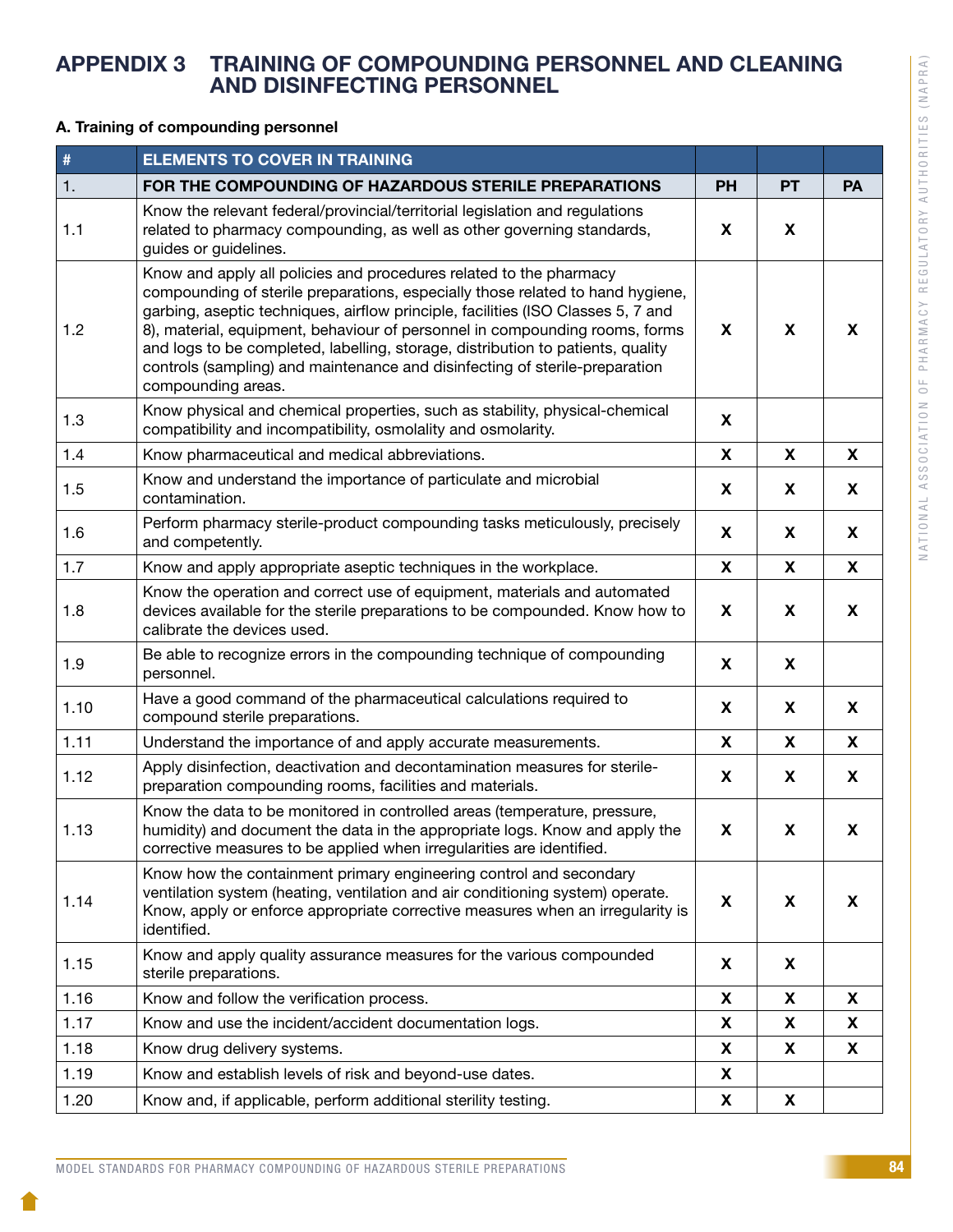| ⋖                                                    |
|------------------------------------------------------|
|                                                      |
| $\Box$                                               |
| $\Box$                                               |
|                                                      |
|                                                      |
| Z                                                    |
|                                                      |
|                                                      |
| S                                                    |
|                                                      |
| J<br>Ц                                               |
| ÷                                                    |
| н                                                    |
| ۰                                                    |
| ò                                                    |
|                                                      |
| J<br>$\overline{c}$                                  |
| I                                                    |
|                                                      |
| ⊢                                                    |
| $\Rightarrow$                                        |
| $\overline{a}$                                       |
|                                                      |
|                                                      |
| $\mathbf{r}$                                         |
| $\sim$                                               |
|                                                      |
| $\overline{\phantom{a}}$<br>$\overline{\phantom{a}}$ |
| Н                                                    |
| ⋖                                                    |
|                                                      |
| ┙                                                    |
| $\Rightarrow$                                        |
|                                                      |
| G                                                    |
| ш                                                    |
| Ē                                                    |
|                                                      |
|                                                      |
| >                                                    |
| $\subset$<br>j                                       |
|                                                      |
| $\overline{a}$                                       |
| $\overline{\phantom{a}}$                             |
| é                                                    |
| $\approx$                                            |
|                                                      |
| $\prec$                                              |
| $\pm$                                                |
|                                                      |
| $\sim$                                               |
|                                                      |
| ц.                                                   |
| $\circ$                                              |
|                                                      |
|                                                      |
| z                                                    |
| $\epsilon$<br>j                                      |
|                                                      |
| H                                                    |
|                                                      |
| ₫                                                    |
|                                                      |
| Õ                                                    |
|                                                      |
| $\circ$                                              |
| S                                                    |
| S                                                    |
|                                                      |
| d                                                    |
|                                                      |
| J                                                    |
| $\triangleleft$                                      |
|                                                      |
| ź                                                    |
| $\mathcal{C}$                                        |
| C                                                    |
|                                                      |
| ⊢                                                    |
| d                                                    |
| $\geq$                                               |
|                                                      |
|                                                      |

| 2.  | FOR THE COMPOUNDING OF HAZARDOUS STERILE PREPARATIONS                                                         |   |   |                           |
|-----|---------------------------------------------------------------------------------------------------------------|---|---|---------------------------|
| 2.1 | Have the competency required to compound sterile preparations.                                                | X | X | X                         |
| 2.2 | Identify hazardous products in the composition of sterile preparations.                                       | X | X | X                         |
| 2.3 | Know and apply deactivation and decontamination measures.                                                     | X | X | X                         |
| 2.4 | Know and use the protection measures necessary to avoid exposure to<br>hazardous substances.                  | X | X | X                         |
| 2.5 | Know and use personal protective equipment specifically for handling<br>hazardous products and preparations.  | X | X | X                         |
| 2.6 | Safely handle hazardous products during receipt, unpacking, storage and<br>delivery.                          | X | X | X                         |
| 2.7 | Know and use the appropriate aseptic technique for hazardous products in the<br>workplace.                    | X | X | $\boldsymbol{\mathsf{X}}$ |
| 2.8 | Know and use the emergency measures to be applied in the case of<br>accidental exposure, accidents or spills. | X | X | X                         |
| 2.9 | Know how to safely destroy hazardous products and the materials used in<br>their preparation.                 | X | X | $\boldsymbol{\mathsf{X}}$ |
| 3.  | FOR THE COMPOUNDING OF HIGH-RISK HAZARDOUS STERILE<br>PREPARATIONS (MADE WITH NON-STERILE PRODUCTS)           |   |   |                           |
| 3.1 | Have the competency required to compound sterile preparations.                                                | X | X | X                         |
| 3.2 | Know and correctly perform sterilization by filtration.                                                       | X | X | X                         |
| 3.3 | Know and correctly perform the filter integrity verification.                                                 | X | X | X                         |
| 3.4 | Know and correctly perform the bacterial endotoxin test.                                                      | X |   |                           |

#### B. Training of cleaning and disinfecting personnel

|                                                                                                                        | <b>ELEMENTS TO COVER IN TRAINING</b>                                                                                                            | <b>PH/PT</b> | PA | C & D |
|------------------------------------------------------------------------------------------------------------------------|-------------------------------------------------------------------------------------------------------------------------------------------------|--------------|----|-------|
| т.                                                                                                                     | FOR CLEANING AND DISINFECTING THE AREA USED FOR<br><b>COMPOUNDING HAZARDOUS STERILE PREPARATIONS</b>                                            |              |    |       |
|                                                                                                                        | Know, correctly perform and document cleaning and disinfecting tasks for the<br>general area for compounding of hazardous sterile preparations. | х            |    |       |
| 1.2                                                                                                                    | Know and use personal protective equipment specifically for handling<br>hazardous products and preparations.                                    | х            |    |       |
| 1.3                                                                                                                    | Know and use the emergency measures to be applied in case of accidental<br>exposure, accidents or spills.                                       | х            | x  |       |
| $PH =$ pharmacist; $PT =$ pharmacy technician; $PA =$ pharmacy assistant; $C&D =$ cleaning and disinfecting personnel. |                                                                                                                                                 |              |    |       |

10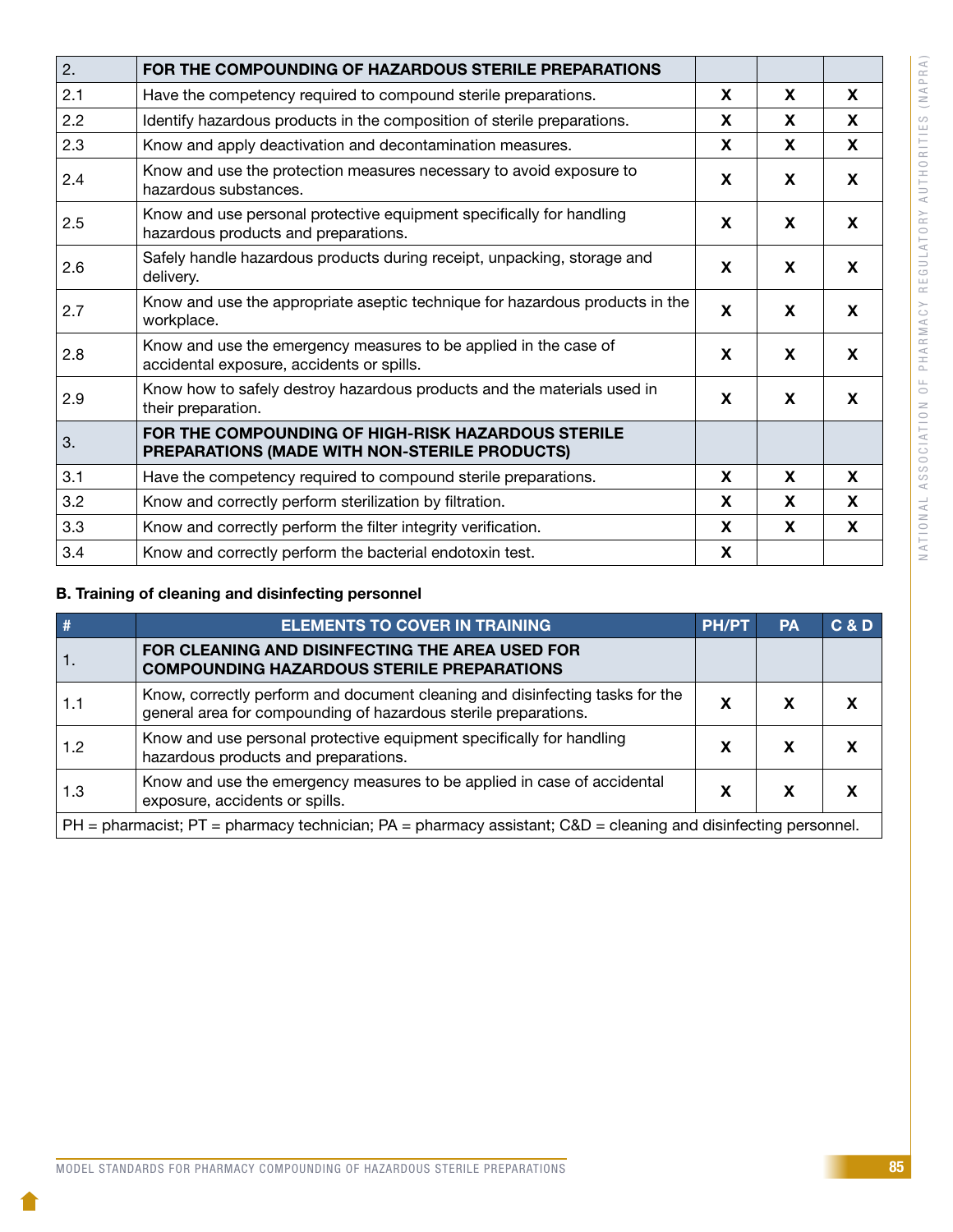# NATIONAL ASSOCIATION OF PHARMACY REGULATORY AUTHORITIES (NAPRA) NATIONAL ASSOCIATION OF PHARMACY REGULATORY AUTHORITIES (NAPRA)

# APPENDIX 4 PROCEDURE TEMPLATE

|                                                                                                                                   | Pharmacy name:                                                                                                                                     |                                                       |  |                                |  |  |
|-----------------------------------------------------------------------------------------------------------------------------------|----------------------------------------------------------------------------------------------------------------------------------------------------|-------------------------------------------------------|--|--------------------------------|--|--|
| Or                                                                                                                                |                                                                                                                                                    | Revised: □ Yes □ No                                   |  |                                |  |  |
|                                                                                                                                   | Hospital XYZ pharmacy department:                                                                                                                  |                                                       |  |                                |  |  |
|                                                                                                                                   |                                                                                                                                                    |                                                       |  | Date __________<br>(dd/mm/yyy) |  |  |
|                                                                                                                                   |                                                                                                                                                    | <b>Effective date:</b> $\frac{1}{\text{(dd/mm/yyy)}}$ |  |                                |  |  |
|                                                                                                                                   |                                                                                                                                                    |                                                       |  |                                |  |  |
|                                                                                                                                   | <b>Procedure title:</b>                                                                                                                            |                                                       |  |                                |  |  |
|                                                                                                                                   |                                                                                                                                                    |                                                       |  |                                |  |  |
|                                                                                                                                   |                                                                                                                                                    |                                                       |  |                                |  |  |
|                                                                                                                                   | Aim and objective:                                                                                                                                 |                                                       |  |                                |  |  |
|                                                                                                                                   | Describe the objective of the procedure.                                                                                                           |                                                       |  |                                |  |  |
|                                                                                                                                   | Target personnel: Use this section to describe the expected responsibilities for each group that will be affected by this                          |                                                       |  |                                |  |  |
| procedure.                                                                                                                        |                                                                                                                                                    |                                                       |  |                                |  |  |
| O.                                                                                                                                | Sterile compounding supervisor                                                                                                                     |                                                       |  |                                |  |  |
| □                                                                                                                                 | Pharmacist                                                                                                                                         |                                                       |  |                                |  |  |
| O.                                                                                                                                | Pharmacy technician                                                                                                                                |                                                       |  |                                |  |  |
| □                                                                                                                                 | Pharmacy assistant                                                                                                                                 |                                                       |  |                                |  |  |
| □                                                                                                                                 | Cleaning and disinfecting personnel                                                                                                                |                                                       |  |                                |  |  |
| □                                                                                                                                 |                                                                                                                                                    |                                                       |  |                                |  |  |
|                                                                                                                                   | Required facilities, equipment and material:                                                                                                       |                                                       |  |                                |  |  |
|                                                                                                                                   | Include the following types of information here:                                                                                                   |                                                       |  |                                |  |  |
| ➤                                                                                                                                 | Facilities and equipment required to apply the procedure.                                                                                          |                                                       |  |                                |  |  |
| ⋗                                                                                                                                 | Materials (e.g., devices, instruments) required to apply the procedure.                                                                            |                                                       |  |                                |  |  |
|                                                                                                                                   | Products to be used.                                                                                                                               |                                                       |  |                                |  |  |
|                                                                                                                                   | Containers to be used.<br>Logs to be used or completed.                                                                                            |                                                       |  |                                |  |  |
|                                                                                                                                   |                                                                                                                                                    |                                                       |  |                                |  |  |
| <b>Procedures</b>                                                                                                                 |                                                                                                                                                    |                                                       |  |                                |  |  |
|                                                                                                                                   | Describe in detail what must be done by each person affected by the procedure, for each step or part of the procedure.                             |                                                       |  |                                |  |  |
|                                                                                                                                   | Include examples of labels, symbols, logs, etc., that are to be used.                                                                              |                                                       |  |                                |  |  |
| Attach relevant documents, such as contracts, copies of legislation or regulations, manufacturers' instruction manuals, copies of |                                                                                                                                                    |                                                       |  |                                |  |  |
|                                                                                                                                   | administrative decisions and other related procedures.                                                                                             |                                                       |  |                                |  |  |
|                                                                                                                                   | List of logs and assessment of competencies required for this procedure:                                                                           |                                                       |  |                                |  |  |
| 1.                                                                                                                                |                                                                                                                                                    |                                                       |  |                                |  |  |
| 2.                                                                                                                                |                                                                                                                                                    |                                                       |  |                                |  |  |
|                                                                                                                                   |                                                                                                                                                    |                                                       |  |                                |  |  |
|                                                                                                                                   | <b>References:</b>                                                                                                                                 |                                                       |  |                                |  |  |
|                                                                                                                                   | Indicate here the references used to draft the procedure, with relevant publication dates and edition numbers, to facilitate<br>successive updates |                                                       |  |                                |  |  |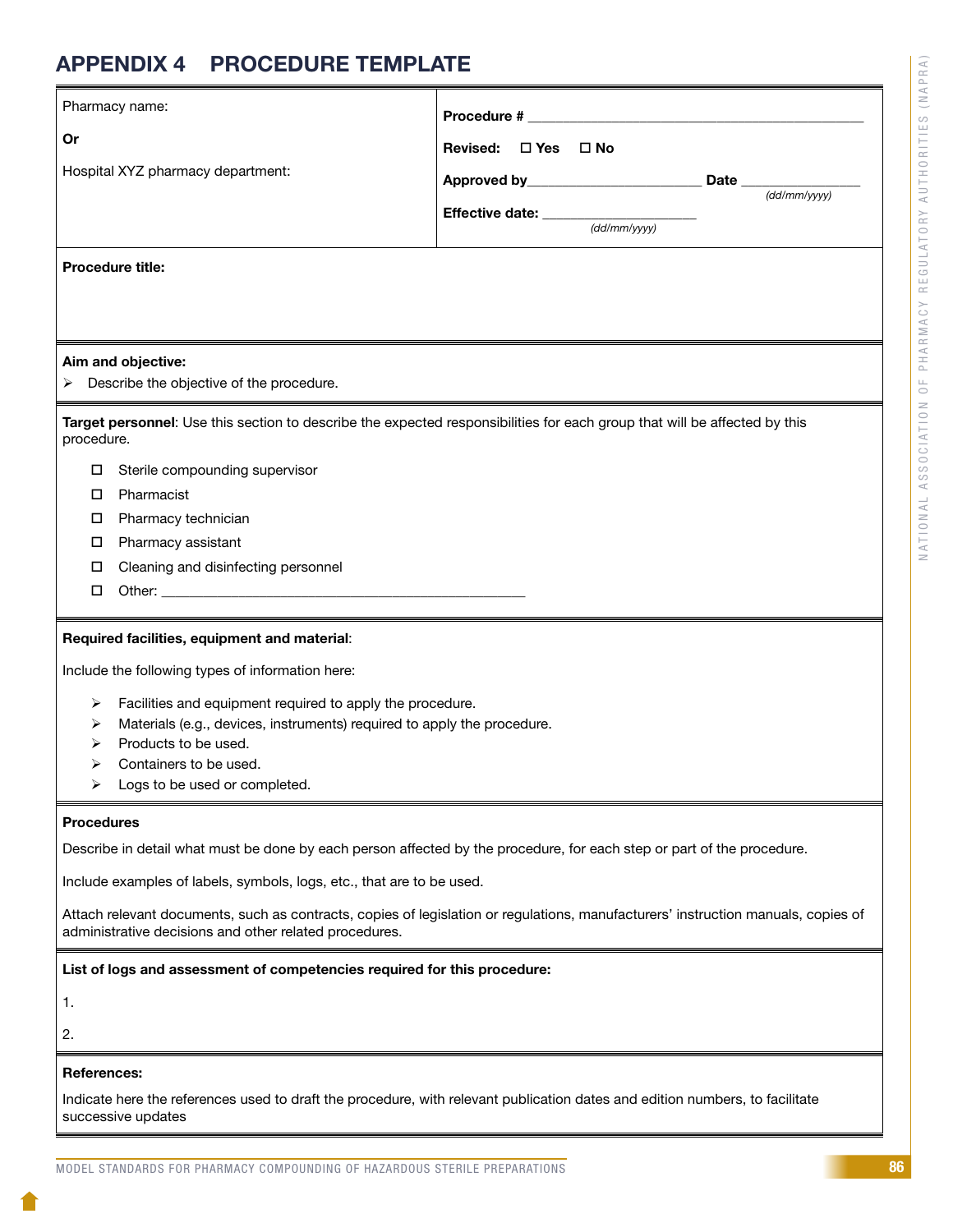| <b>Procedure history:</b>                                                                  |                                                         |
|--------------------------------------------------------------------------------------------|---------------------------------------------------------|
|                                                                                            |                                                         |
|                                                                                            | $\frac{1}{\text{(dd/mm/yyy)}}$                          |
| Revision: $\Box$ Full $\Box$ Partial Amended version: $\Box$ Yes $\Box$ No<br>Change made: | (dd/mm/vvvv)                                            |
| Revision: $\Box$ Full $\Box$ Partial Amended version: $\Box$ Yes<br>Change made:           | Date: _________________<br>(dd/mm/vvvv)<br>$\square$ No |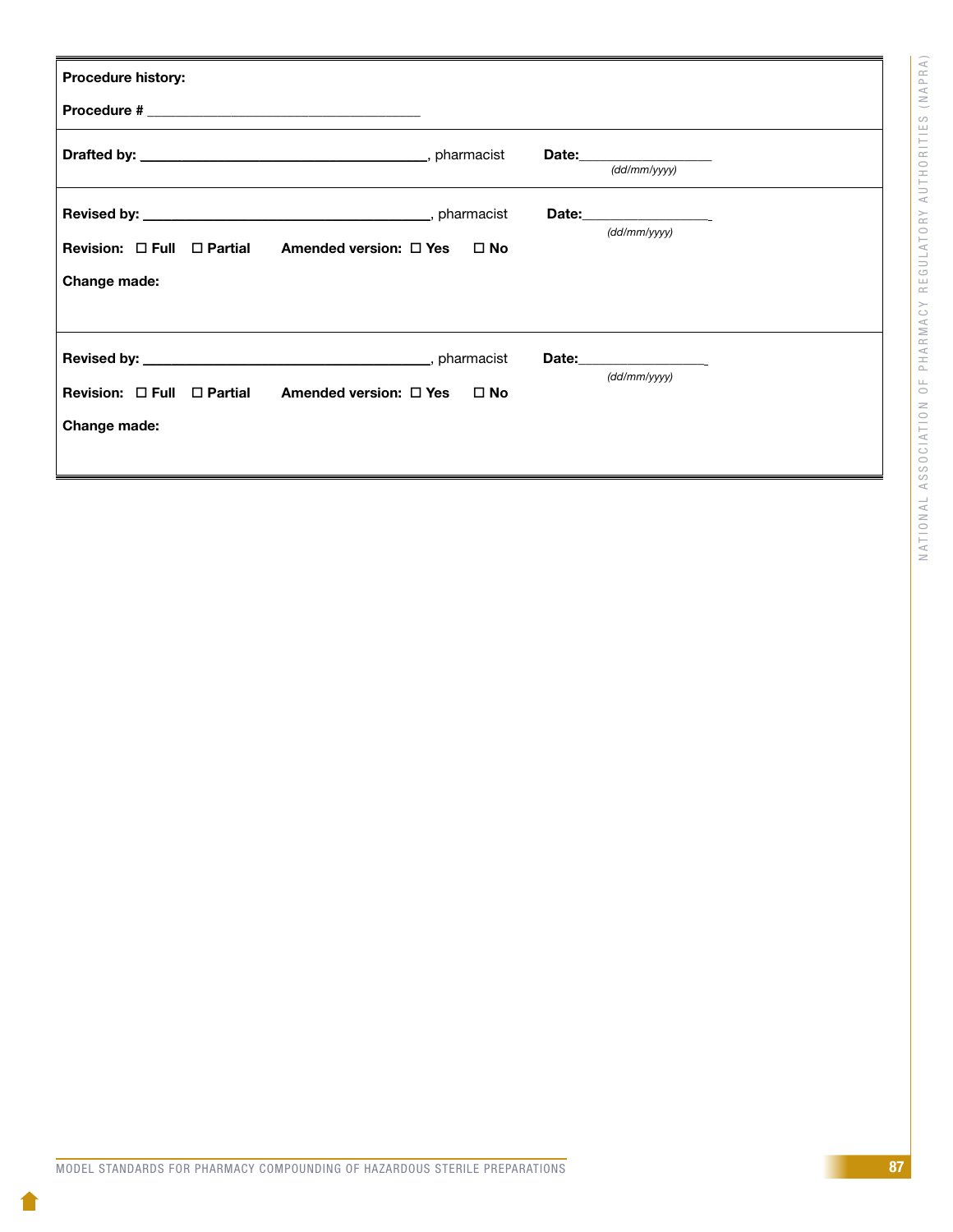### APPENDIX 5 MINIMUM INDICATORS FOR CERTIFICATION OF CONTROLLED AREAS AND CONTAINMENT PRIMARY ENGINEERING **CONTROLS**

Note: The following appendix lists the responsibilities of the certifier, a person engaged to certify sterile-product compounding rooms and the containment primary engineering control (C-PEC). This information is provided here for the benefit of the sterile compounding supervisor, to allow assessment of the services provided during certification of areas and equipment in each respective pharmacy.

| <b>Before certification visit</b><br>1.                                                                                                                             |  |
|---------------------------------------------------------------------------------------------------------------------------------------------------------------------|--|
| Ideally meets the client (sterile compounding supervisor) to discuss the certification process;<br>٠<br>during the meeting, the certifier                           |  |
| $\triangleright$ asks whether problems have occurred since the last certification;                                                                                  |  |
| asks whether there are any concerns about the operation of rooms or devices<br>➤<br>(e.g., C-PEC).                                                                  |  |
| Knows the PPE required to enter a controlled room and the garbing sequence.                                                                                         |  |
| Knows the required procedure for hand and forearm hygiene before putting on gloves and<br>٠<br>entering a controlled room.                                          |  |
| <b>General precertification requirements</b><br>2.                                                                                                                  |  |
| Cleans and disinfects all equipment brought into the controlled rooms.                                                                                              |  |
| Performs certification of the controlled rooms and C-PEC following the steps and methods<br>٠<br>recommended by the applicable standards.                           |  |
| Uses the applicable standards for certification (see Appendix 6).<br>٠                                                                                              |  |
| Uses the devices required by the standards (see Appendix 6).<br>٠                                                                                                   |  |
| Uses calibrated devices that are in good condition.<br>٠                                                                                                            |  |
| Knows the standards to be used for certification and knows how to apply them.                                                                                       |  |
| Wears the appropriate PPE to enter and work in the compounding rooms for hazardous and<br>non-hazardous sterile preparations.                                       |  |
| Is familiar with the products used, especially if they are hazardous.<br>٠                                                                                          |  |
| Does not touch hazardous products. If touching a hazardous product is required, asks qualified<br>٠<br>personnel to do so.                                          |  |
| If applicable, sets up a protective wall (plastic or other) before opening the device, to limit<br>٠<br>contamination of the controlled room by hazardous products. |  |
| • Performs the work meticulously and professionally.                                                                                                                |  |
| Certification steps, directed by CETA application guides CAG-002, CAG-003 and CAG-008<br>3.                                                                         |  |
| 3.1 Certification of controlled areas                                                                                                                               |  |
| Uses the criteria of CETA application guides CAG-002 and CAG-008 for certification of the<br>٠<br>clean room.                                                       |  |
| Performs a count of non-viable particles.                                                                                                                           |  |
| Measures the volume of air supply or the velocity for each HEPA filter in the room.                                                                                 |  |
| If the air volume for HEPA filters cannot be measured, measures the air velocity profile for                                                                        |  |
| each terminal or line HEPA filter (as applicable) in the controlled room.                                                                                           |  |
| If the velocity profile is measured, calculates the air volume for the HEPA filter.<br>٠                                                                            |  |
| Verifies the integrity of the HEPA filter with a photometer.<br>٠                                                                                                   |  |
| Verifies temperature.                                                                                                                                               |  |
| Verifies humidity.<br>٠                                                                                                                                             |  |
| Verifies sound (noise) level.*                                                                                                                                      |  |
| Verifies light level.*                                                                                                                                              |  |
|                                                                                                                                                                     |  |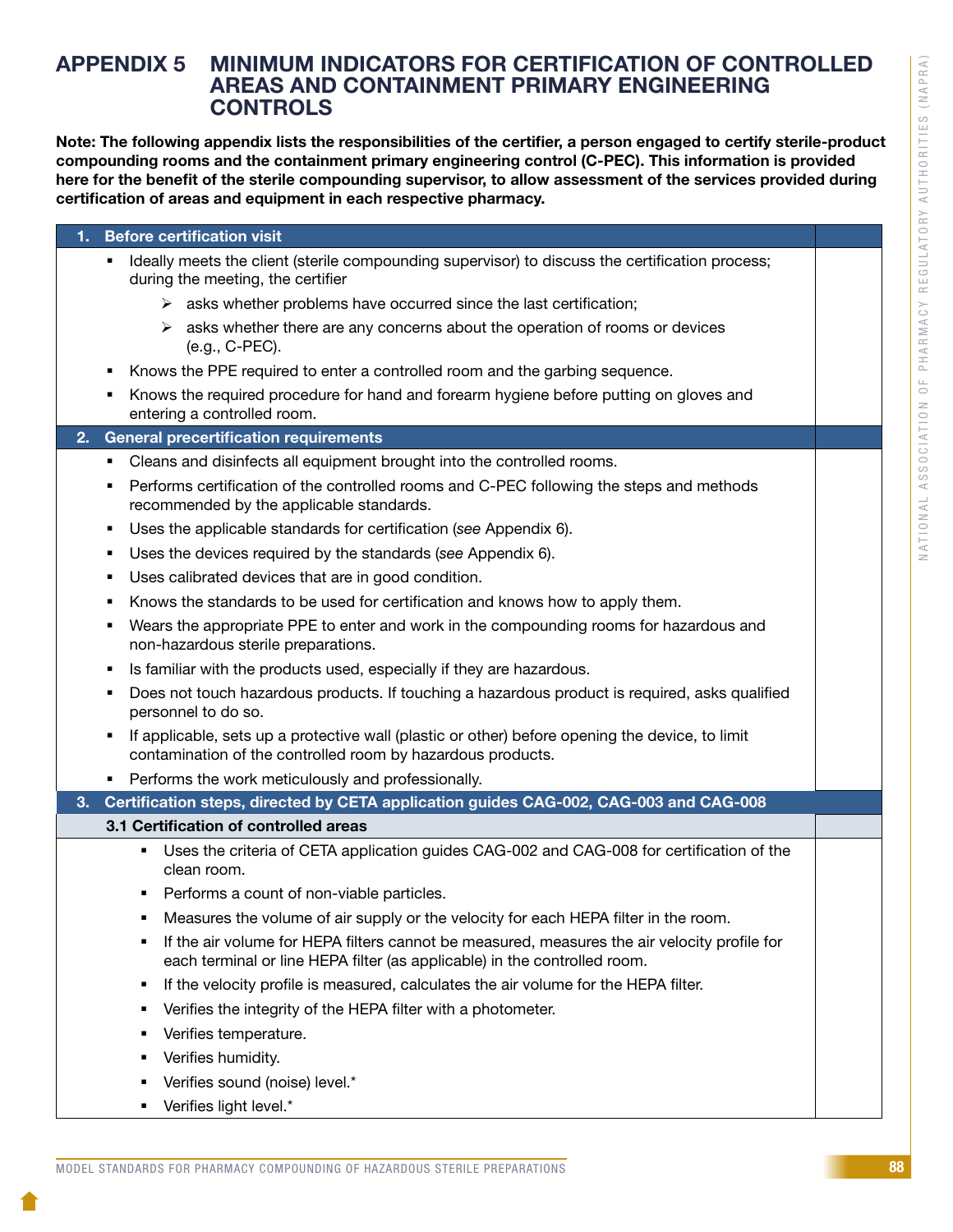|    |     | Verifies the behaviour of the room and its equipment using smoke tests.<br>٠                                                                                                                                                                               |  |
|----|-----|------------------------------------------------------------------------------------------------------------------------------------------------------------------------------------------------------------------------------------------------------------|--|
|    |     | Ensures that the doors to each room are fully closed when measuring pressure differentials<br>٠<br>between rooms.                                                                                                                                          |  |
|    |     | Obtains the dimensions of the room and its total volume of air supply, to allow calculation of<br>number of air changes per hour.                                                                                                                          |  |
|    |     | * Note: The frequency of certain verifications, such as sound and light levels, may vary<br>depending on needs and agreements.                                                                                                                             |  |
|    | 3.2 | <b>Certification of BSC</b>                                                                                                                                                                                                                                |  |
|    |     | Certifies the BSC according to CETA application guides CAG-003 and CAG-005.                                                                                                                                                                                |  |
|    |     | Takes readings to measure the velocity of the air supply of the BSC according to CETA<br>٠<br>application guides CAG-003 and CAG-005.                                                                                                                      |  |
|    |     | Performs a count of non-viable particles.<br>٠                                                                                                                                                                                                             |  |
|    |     | Verifies the count of non-viable particles 0.5 µm in diameter.                                                                                                                                                                                             |  |
|    |     | Verifies the count of non-viable particles in at-rest (optional) and in-operation (dynamic)<br>٠<br>states, measured at five reading points, with a minimum of two 1-minute, 1 $m3$ samples per<br>reading point (the acceptable limit is 3520 particles). |  |
|    |     | 3.3 Certification of CACI                                                                                                                                                                                                                                  |  |
|    |     | Certifies devices according to the manufacturer's recommendations, referring to CETA<br>٠<br>application guide CAG-002-2006 (Compounding Isolator Testing Guide).                                                                                          |  |
|    |     | Performs the following certifications using all tests required by CETA application guide<br>٠<br>CAG-002-2006:                                                                                                                                             |  |
|    |     | $\triangleright$ Airflow test                                                                                                                                                                                                                              |  |
|    |     | $\triangleright$ Verification of internal pressure                                                                                                                                                                                                         |  |
|    |     | $\triangleright$ Verification of installation site                                                                                                                                                                                                         |  |
|    |     | $\triangleright$ Verification of HEPA filter                                                                                                                                                                                                               |  |
|    |     | Containment integrity and enclosure leak test<br>➤                                                                                                                                                                                                         |  |
|    |     | $\triangleright$ Recovery time test                                                                                                                                                                                                                        |  |
|    |     | Smoke test<br>➤                                                                                                                                                                                                                                            |  |
|    |     | Test of preparation entry and output<br>➤                                                                                                                                                                                                                  |  |
|    |     | $\triangleright$ Count of non-viable particles                                                                                                                                                                                                             |  |
| 4. |     | <b>After certification</b>                                                                                                                                                                                                                                 |  |
|    | ٠   | Answers questions and requests from the sterile compounding supervisor related to the<br>certification and its procedure.                                                                                                                                  |  |
|    | Е   | Does the required quick cleaning of rooms and devices.                                                                                                                                                                                                     |  |
|    | п   | Groups all waste contaminated by hazardous products and disposes of it as hazardous waste in<br>the appropriate containers.                                                                                                                                |  |
|    | п   | Verifies that all certification labels are correctly printed and affixed.                                                                                                                                                                                  |  |
|    | п   | Provides the sterile compounding supervisor with a preliminary report, in writing (recommended<br>but not mandatory) or, at a minimum, verbally.                                                                                                           |  |
|    | ٠   | Submits a final certification report that includes all information required by pharmacy regulatory<br>authorities to confirm certification.                                                                                                                |  |
|    | Е   | Submits recent calibration certificates for the devices used in the certification (attached to the<br>final certification report).                                                                                                                         |  |

BSC = biological safety cabinet; CACI = compounding aseptic containment isolator; CAI = compounding aseptic isolator; CAG = CETA application guide; CETA = Controlled Environment Testing Association; HEPA = high-efficiency particulate air; LAFW = laminar airflow workbench; PEC = primary engineering control; PPE = personal protective equipment.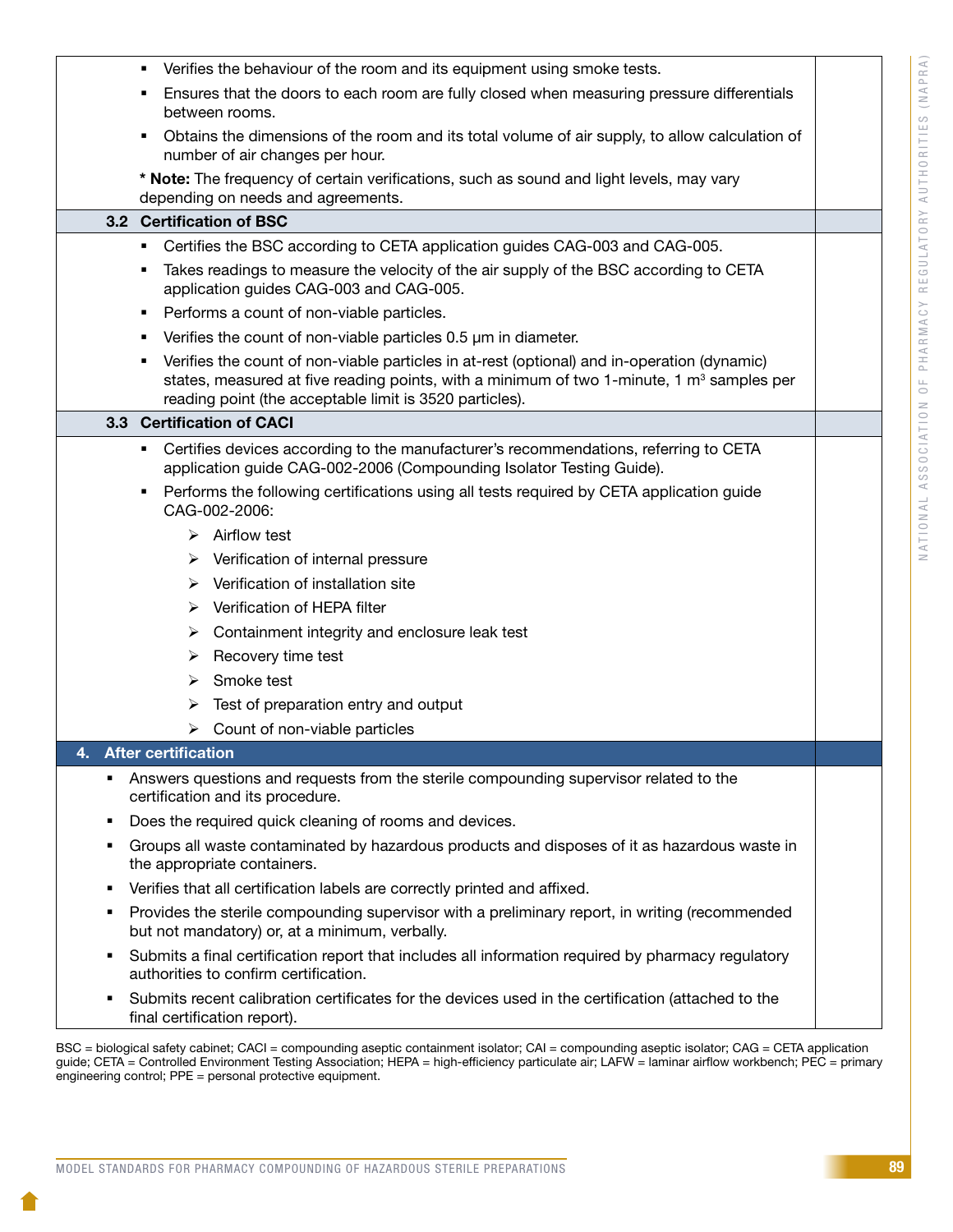## APPENDIX 6 CERTIFICATION OF CONTROLLED AREAS AND BIOLOGICAL SAFETY CABINETS

| <b>TARGET</b>                                                                                                                                                | <b>CERTIFICATION</b><br><b>STANDARDS</b>                                                                                                                                                                                           | <b>CERTIFICATIONS</b>                                                                                                                                                                                                                                                                                                                                                                                                                                                                                                                                                                                                                                                                                                                                                                                                                                                  |  |
|--------------------------------------------------------------------------------------------------------------------------------------------------------------|------------------------------------------------------------------------------------------------------------------------------------------------------------------------------------------------------------------------------------|------------------------------------------------------------------------------------------------------------------------------------------------------------------------------------------------------------------------------------------------------------------------------------------------------------------------------------------------------------------------------------------------------------------------------------------------------------------------------------------------------------------------------------------------------------------------------------------------------------------------------------------------------------------------------------------------------------------------------------------------------------------------------------------------------------------------------------------------------------------------|--|
| <b>Biological safety</b><br>cabinet (BSC),<br>Class II, type B2<br>(For certification<br>of other types of<br><b>BSC, please refer</b><br>to the standards.) | • CETA CAG-003 and<br>CETA CAG-005<br><b>NSF Standard</b><br>$\bullet$<br>49-2012:<br><b>Biological Safety</b><br>Cabinetry: Design,<br>Construction,<br>Performance and<br><b>Field Certification</b><br>ISO 14644-1<br>$\bullet$ | Class II, type B2 BSC certification includes steps carried out<br>in accordance with CETA CAG-003 and CETA CAG-005:<br>Measurement of air supply profile<br>$\bullet$<br>Measurement of air intake velocity<br>Smoke test<br>HEPA filter integrity test<br>$\bullet$<br>Verification that interlock system (between discharge probe and<br>$\bullet$<br>air supply motor) is working properly (for Class II, type B2 BSC)<br>• Verification of device calibration (less than 20% air loss in 15<br>seconds) (for Class II, type B2 BSC)<br>Count of non-viable particles $(0.5 \mu m)$ in operational (dynamic)<br>$\bullet$<br>state; count of non-viable particles in at-rest state is optional<br>Equipment used:<br>• Particle counter<br>Thermal anemometer<br>Smoke machine and aerosol generator<br>Photometer<br>$\bullet$<br>Direct volume measurement device |  |
| Compounding<br>aseptic<br>containment<br>isolator                                                                                                            | CETA CAG-002-<br>$\bullet$<br>2006: Compounding<br><b>Isolator Testing</b><br>Guide                                                                                                                                                | Isolator certification includes steps carried out in accordance with<br>CETA CAG-002-2006:<br>All tests required by CETA, for example:<br>• Airflow test<br>Verification of internal pressure<br>Verification of installation site<br>Verification of HEPA filter<br>$\bullet$<br>Containment integrity and enclosure leak test<br>$\bullet$<br>Recovery time test<br>Smoke test<br>• Test of preparation entry and output<br>• Count of non-viable particles<br>Equipment used:<br>Thermal anemometer<br>Pressure measurement device (in inches of water or pascals)<br>Tools for adjusting alarms<br>Smoke machine<br>Photometer<br>Particle counter (small)<br>Aerosol generator<br>Chronometer                                                                                                                                                                     |  |

NATIONAL ASSOCIATION OF PHARMACY REGULATORY AUTHORITIES (NAPRA)

NATIONAL ASSOCIATION OF PHARMACY REGULATORY AUTHORITIES (NAPRA)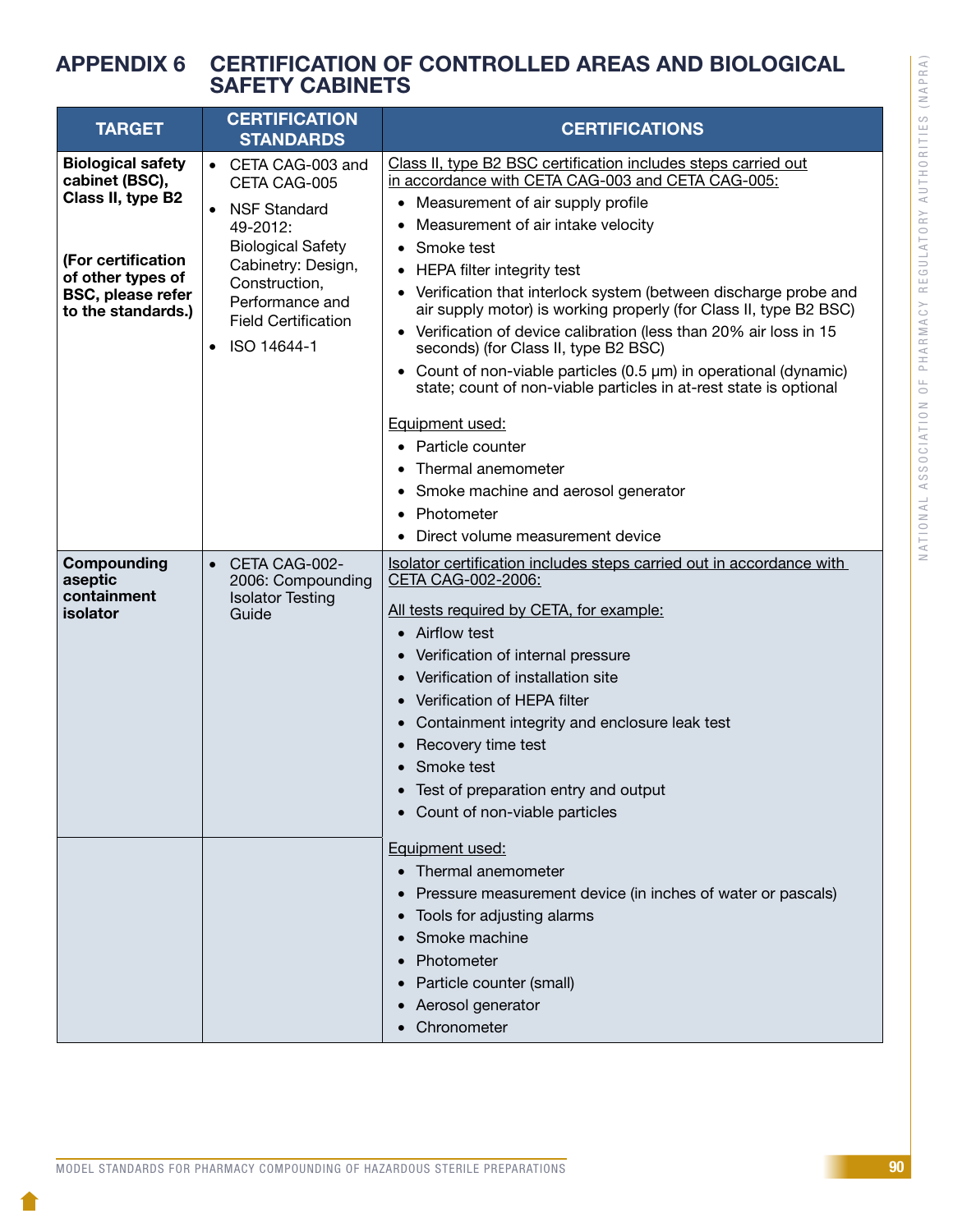| Clean room for   | CETA CAG-003:                                                                                                                                                                                                                                         | Certification of controlled areas and rooms includes the following                                                                                                                                                                                                                                                                                                                                                                                                                                                                                                                                                                                                                                                                                                         |
|------------------|-------------------------------------------------------------------------------------------------------------------------------------------------------------------------------------------------------------------------------------------------------|----------------------------------------------------------------------------------------------------------------------------------------------------------------------------------------------------------------------------------------------------------------------------------------------------------------------------------------------------------------------------------------------------------------------------------------------------------------------------------------------------------------------------------------------------------------------------------------------------------------------------------------------------------------------------------------------------------------------------------------------------------------------------|
| the compounding  | Certification                                                                                                                                                                                                                                         | steps, in accordance with CETA CAG-003:                                                                                                                                                                                                                                                                                                                                                                                                                                                                                                                                                                                                                                                                                                                                    |
| of sterile       | Guide for Sterile                                                                                                                                                                                                                                     | • Count of non-viable particles in operational (dynamic) state                                                                                                                                                                                                                                                                                                                                                                                                                                                                                                                                                                                                                                                                                                             |
| preparations and | Compounding                                                                                                                                                                                                                                           | $(ISO 14644-1)$                                                                                                                                                                                                                                                                                                                                                                                                                                                                                                                                                                                                                                                                                                                                                            |
| controlled areas | <b>Facilities</b>                                                                                                                                                                                                                                     | Certification of HEPA filter (IEST-RP-CC-006.3)                                                                                                                                                                                                                                                                                                                                                                                                                                                                                                                                                                                                                                                                                                                            |
|                  | <b>NEBB Procedural</b><br>Standards for<br>Certified Testing of<br>Clean rooms<br>IEST-RP-CC-006.3:<br><b>Testing Clean</b><br>Rooms<br>ISO 14644-1<br>(section on number<br>of particles, particle<br>counters, and<br>sampling plan and<br>methods) | Verification of terminal or line HEPA filter<br>Measurement of pressure differential between controlled rooms<br>Verification of air changes per hour (by measuring volumes of air<br>or room velocity)<br>• Verification of behaviour of rooms and equipment using smoke<br>tests<br>Verification of temperature<br>• Verification of relative humidity<br>Measurement of luminosity<br>Measurement of noise level (sound)<br>Equipment used:<br>Particle counter<br>Tripod for the room<br>Tripod for the BSC<br>• 0.3-um filter (for cleaning)<br>"Tent" to capture air volume<br>Thermal anemometer<br>Smoke machine<br>Photometer<br>Pressure measurement device (in inches of water or pascals)<br>Thermometer<br>Hygrometer<br>• Light meter<br>• Sound level meter |

CAG = CETA application guide; CETA = Controlled Environment Testing Association; HEPA = high-efficiency particulate air, IEST = Institute of Environmental Sciences and Technology; ISO = International Organization for Standardization; LAFW = laminar airflow workbench; NEBB = National Environmental Balancing Bureau; NSF = NSF International (public health and safety organization).

Note: Some certifying technicians have credentials from certain US agencies (e.g., NSF International, NEBB, CETA). These credentials, obtained from the agencies in question after appropriate training, indicate that the holder has sound knowledge of the standard and how it must be applied and verified.

Information on certifiers can be found on the following websites: http://www.nsf.org (select the following options: "Regulatory resources" and then "NSF certification") and http://www.nebb.org (select "NEBB Certified firm/professional/chapter" and then search by "NEBB certified professional").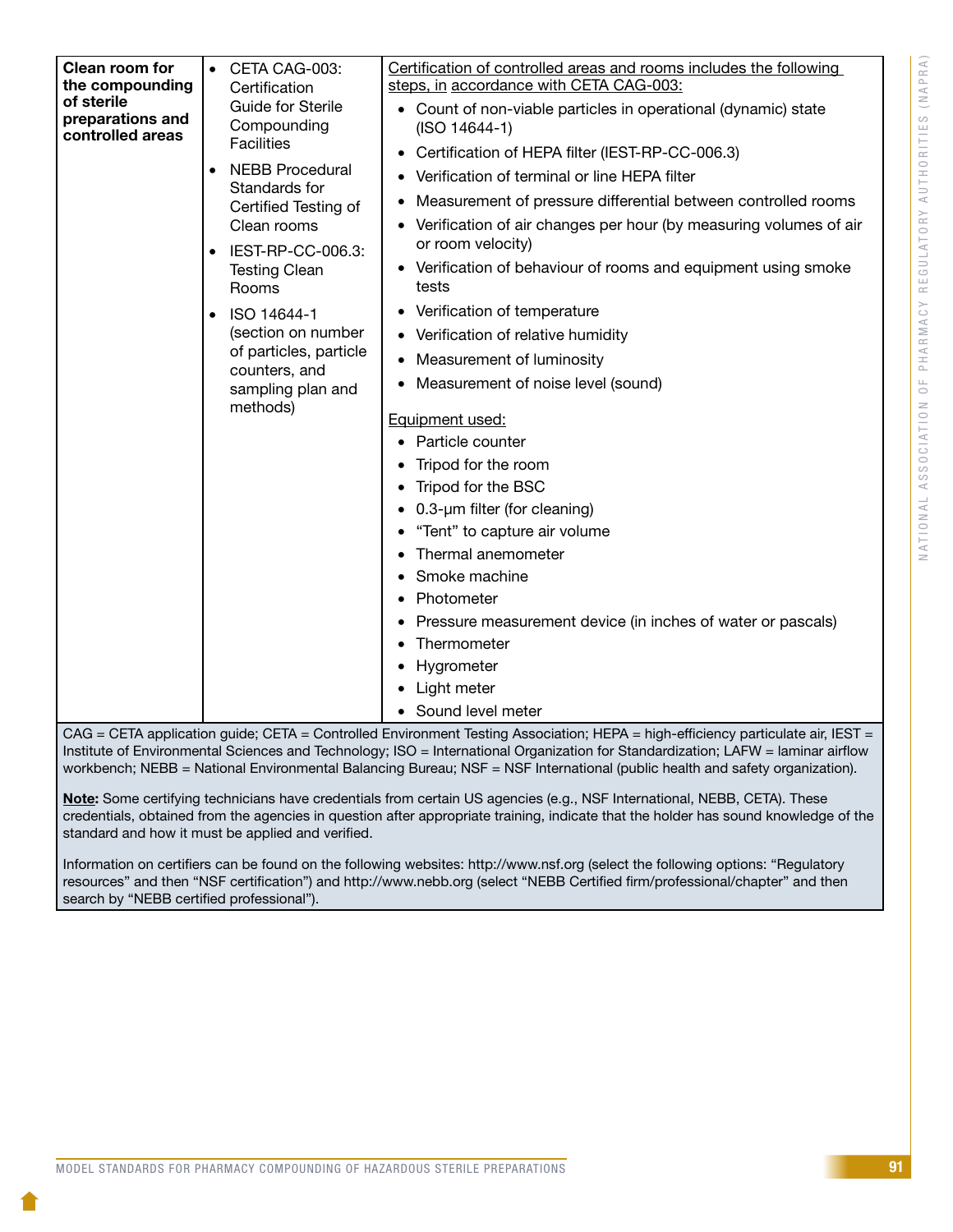## APPENDIX 7 TEMPLATE FOR THE DRAFTING OF COMPOUNDING PROTOCOLS TO BE COMPLETED FOR EACH DRUG

| Name of compounded<br>product:                                                                                                                              |                   | Protocol number and version (e.g., 001-01) |  |              |              |                                           |
|-------------------------------------------------------------------------------------------------------------------------------------------------------------|-------------------|--------------------------------------------|--|--------------|--------------|-------------------------------------------|
| <b>Concentration:</b>                                                                                                                                       |                   | <b>Effective date:</b>                     |  | (dd/mm/yyyy) |              |                                           |
| <b>Pharmaceutical form:</b>                                                                                                                                 |                   |                                            |  |              | , pharmacist |                                           |
| <b>Route of administration:</b>                                                                                                                             |                   |                                            |  |              |              |                                           |
| <b>FORMULA</b>                                                                                                                                              |                   |                                            |  |              |              |                                           |
| Ingredients                                                                                                                                                 | <b>Quantities</b> | <b>Physical description</b>                |  |              |              | Other information (e.g., DIN, Lot number) |
|                                                                                                                                                             |                   |                                            |  |              |              |                                           |
| Additional information about the ingredients:                                                                                                               |                   |                                            |  |              |              |                                           |
| Include any additional pertinent information about the ingredients required for compounding.                                                                |                   |                                            |  |              |              |                                           |
| Indicate any specific precautions to be taken when handling the ingredients.                                                                                |                   |                                            |  |              |              |                                           |
| Notes on calculations and measurements:                                                                                                                     |                   |                                            |  |              |              |                                           |
| Indicate any characteristics of the calculations, measurements or ingredient preparation that must be done before the specific<br>procedure is carried out. |                   |                                            |  |              |              |                                           |
| Indicate any requirement for verification by the pharmacist.                                                                                                |                   |                                            |  |              |              |                                           |
| Examples:                                                                                                                                                   |                   |                                            |  |              |              |                                           |
| Quality control of devices to be carried out and documented before measurements are taken.                                                                  |                   |                                            |  |              |              |                                           |
| Accuracy of measurement devices.                                                                                                                            |                   |                                            |  |              |              |                                           |
| Verification and documentation of ingredients, batch numbers and beyond-use dates.<br>Type of report required on the compounding form.                      |                   |                                            |  |              |              |                                           |
| Required devices, instruments and materials                                                                                                                 |                   |                                            |  |              |              |                                           |
|                                                                                                                                                             |                   |                                            |  |              |              |                                           |
| Indicate all materials and equipment that will be required to compound the sterile preparations.                                                            |                   |                                            |  |              |              |                                           |
| <b>Compounding method</b>                                                                                                                                   |                   |                                            |  |              |              |                                           |
| Describe all steps of the sterile-product compounding process.                                                                                              |                   |                                            |  |              |              |                                           |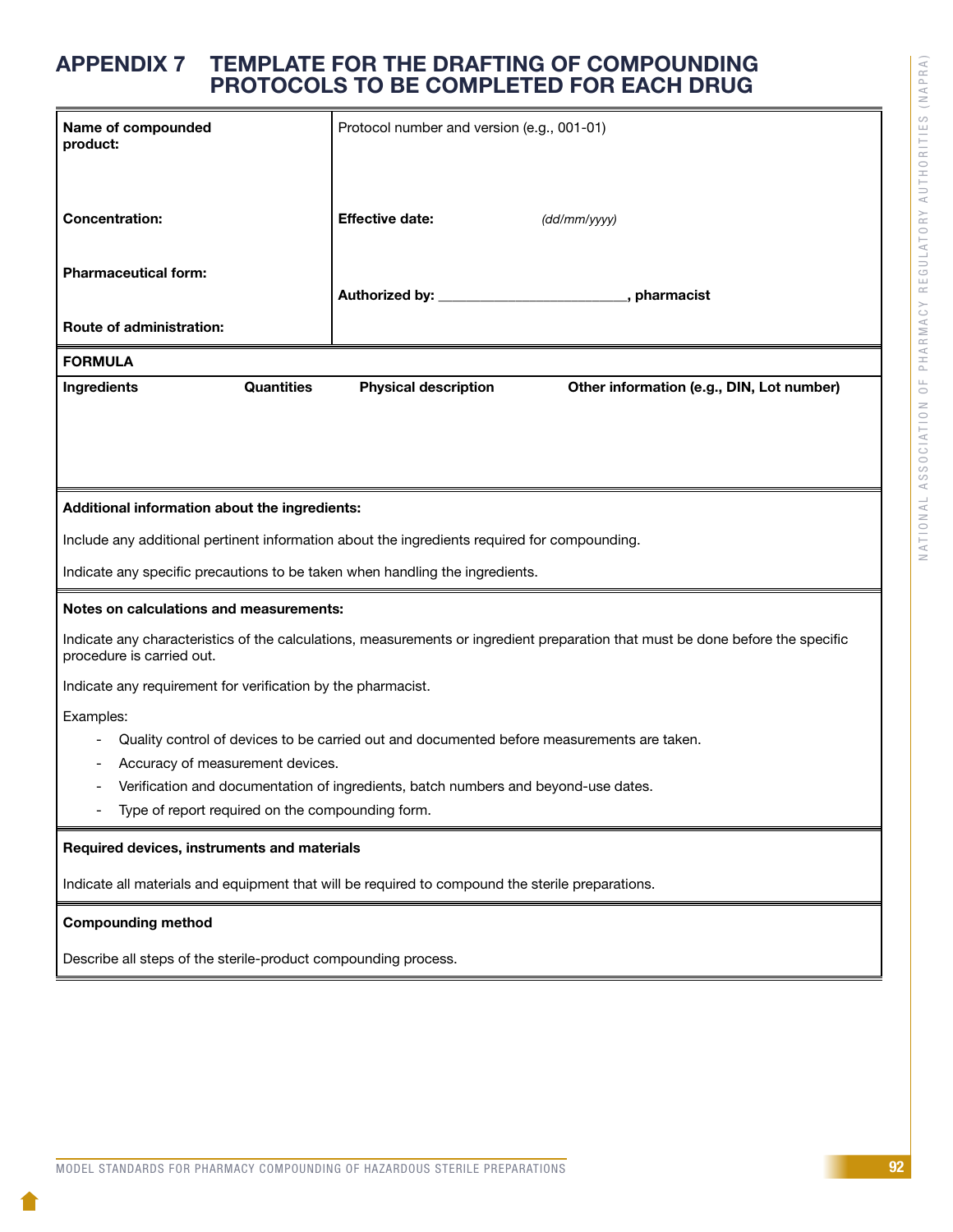#### Quality control

Specify the procedure for determining the lot number of the final hazardous compounded sterile preparation.

Specify all quality control procedures that are to be carried out during compounding and documented by the pharmacist and/or pharmacy technician.

Specify all quality control procedures that are to be carried out by the pharmacist on the final hazardous compounded sterile preparation. Indicate the expected specifications.

| Example<br><sup>i</sup> Quality control | <b>Expected specification</b>                        |  |  |
|-----------------------------------------|------------------------------------------------------|--|--|
| Appearance of the preparation           | Clear, colourless solution with no visible particles |  |  |
|                                         |                                                      |  |  |

#### Packaging

Describe the type of packaging in which the final hazardous compounded sterile preparation will be presented to the patient.

#### Stability and storage

Specify the preservation requirements of the hazardous compounded sterile preparation.

Specify the shelf life of the hazardous compounded sterile preparation (beyond-use date).

Indicate the references used to determine shelf life.

| Labelling |                                                                                                    | Sample label       |                                                           |  |
|-----------|----------------------------------------------------------------------------------------------------|--------------------|-----------------------------------------------------------|--|
|           | Indicate mandatory information that must be on the label of the compounded<br>sterile preparation. |                    |                                                           |  |
| A)        | When kept at the pharmacy or sent to another pharmacy                                              |                    | Name of preparation:                                      |  |
|           |                                                                                                    | Lot:               | Date when preparation was made:                           |  |
|           |                                                                                                    |                    | <b>Quantity prepared:</b>                                 |  |
|           |                                                                                                    |                    | Beyond-use date:                                          |  |
|           |                                                                                                    | <b>Shelf life:</b> | Verified by:                                              |  |
|           |                                                                                                    |                    | <b>Customer label</b>                                     |  |
| B)        | When dispensed to a patient                                                                        | add:               | In addition to the legally mandated information,          |  |
|           |                                                                                                    |                    | lot number of hazardous compounded sterile<br>preparation |  |
|           |                                                                                                    |                    | beyond-use date                                           |  |
|           |                                                                                                    |                    | precautions and other patient information<br>leaflet      |  |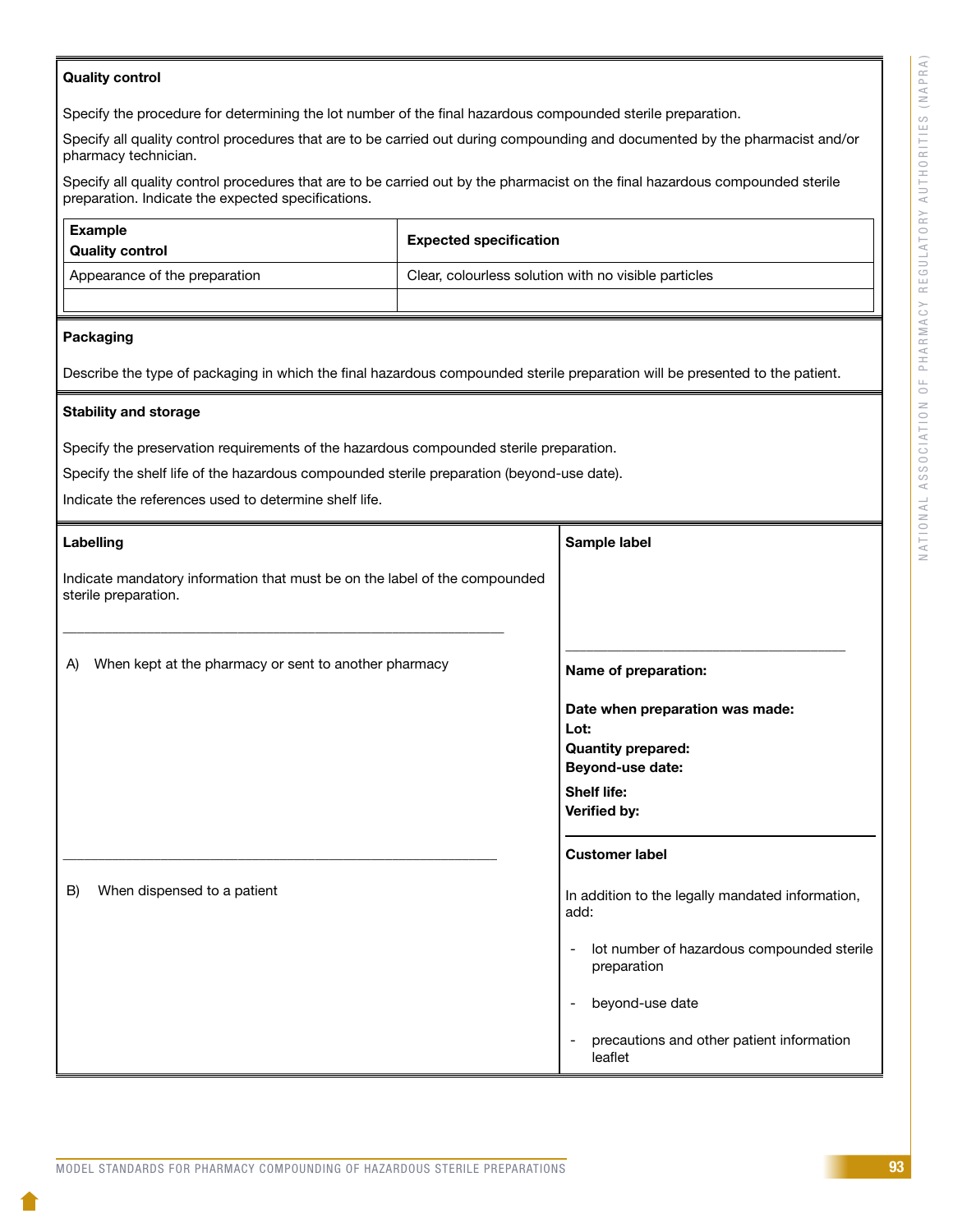#### **Training**

Indicate the training that personnel must undergo before the specific sterile compounding procedure is implemented.

#### References consulted:

Indicate the source of the specific sterile compounding procedure.

Indicate any documentation supporting the stability of the final hazardous compounded sterile preparation.

# Preparation data sheet history No.: Date drafted:  $(d/d/mm/yyy)$  and  $d$  and  $d$  and  $d$  and  $d$  and  $d$  brafted by: Revised: *(dd/mm/yyyy)* Change made: Revised by: Version number changed:  $\Box$  YES  $\Box$  NO Revised: *(dd/mm/yyyy)*  Change made: Revised by: Version number changed:  $\Box$  YES  $\Box$  NO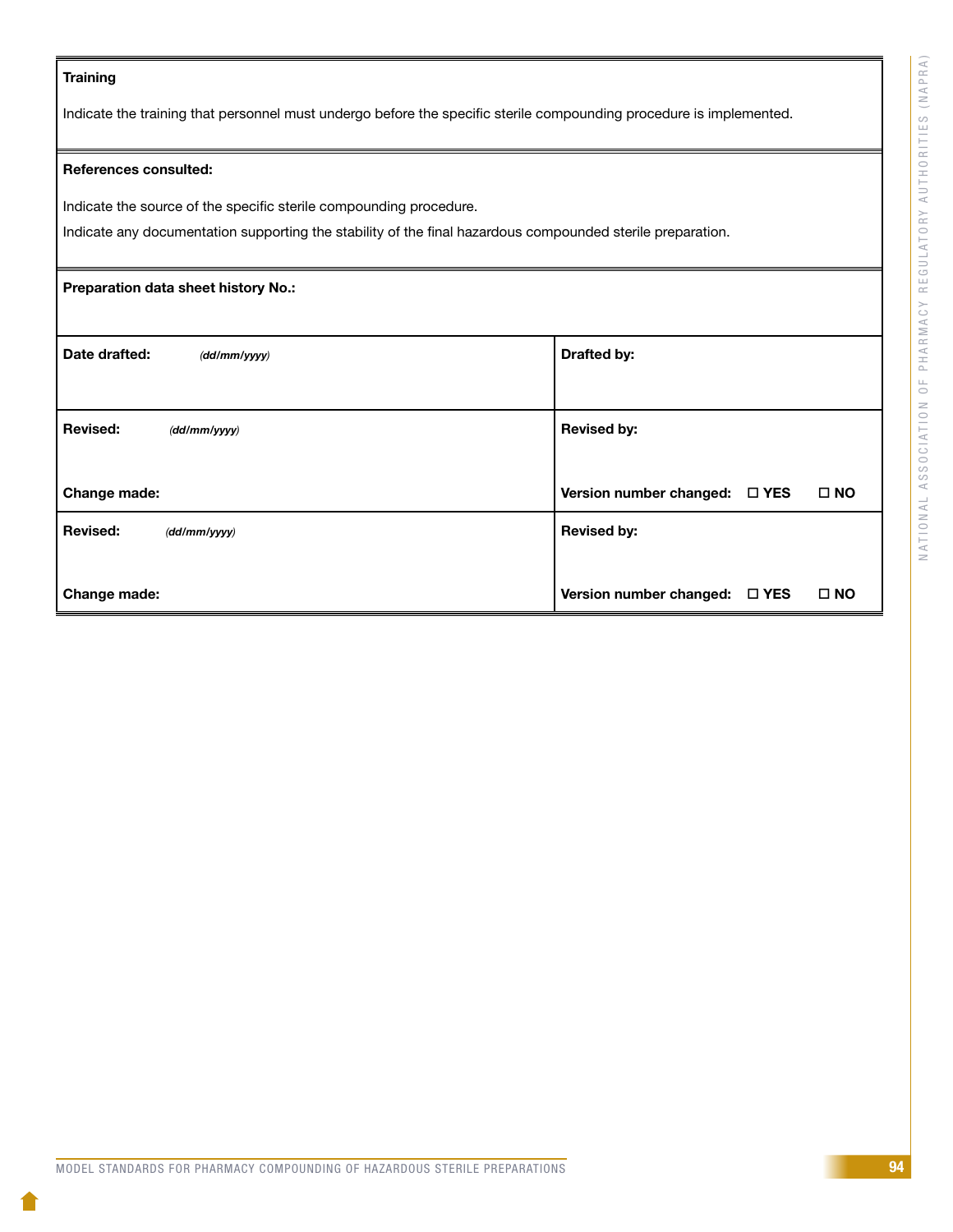## APPENDIX 8 EXAMPLES OF STERILE PREPARATIONS THAT MUST BE VERIFIED AT EACH STAGE OF COMPOUNDING

| Packaging or system used                                                                     | <b>Examples</b>                                                                                                                                                                                                                |
|----------------------------------------------------------------------------------------------|--------------------------------------------------------------------------------------------------------------------------------------------------------------------------------------------------------------------------------|
| Ophthalmic drops                                                                             | 50 mg/mL vancomycin ophthalmic solution prepared from a<br>500-mg vial. The vehicle used and product taken from the vial<br>must be checked before insertion into the dispenser bottle.                                        |
| Diluted cassette                                                                             | 50 mg/mL Morphine-HP® in a 10-mL vial diluted to a final<br>concentration of 10 mg/mL for subcutaneous infusion. The<br>volume of morphine and the volume of diluent must be<br>checked before they are put into the cassette. |
| Preparation made using a volumetric pump (e.g.,<br>Baxa-Repeater <sup>®</sup> , PharmAssist) | Verification of the pump setting each time the volume is<br>changed, more frequently if necessary (e.g., if a large number<br>of units is prepared).                                                                           |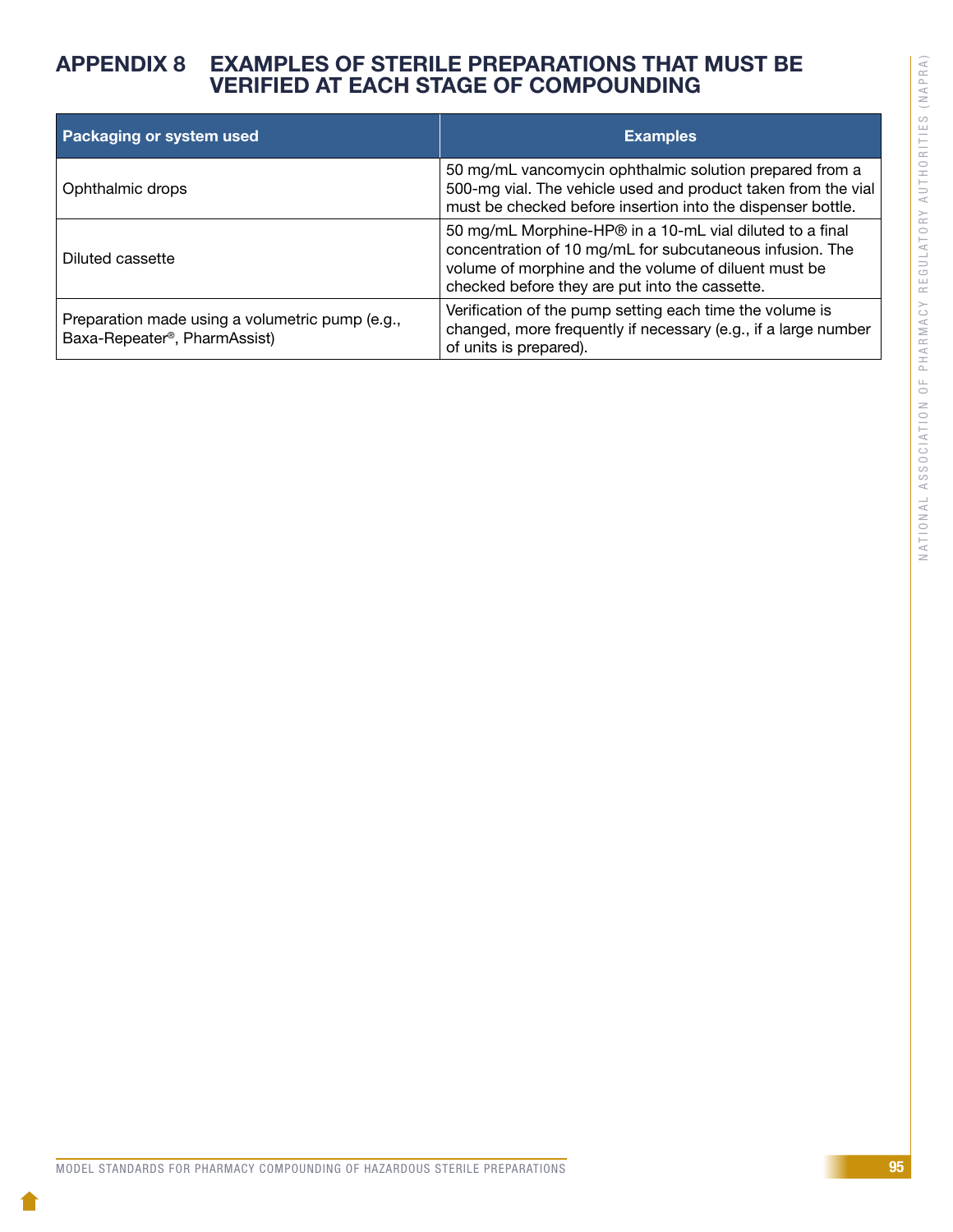# APPENDIX 9 PROCEDURE EXAMPLE

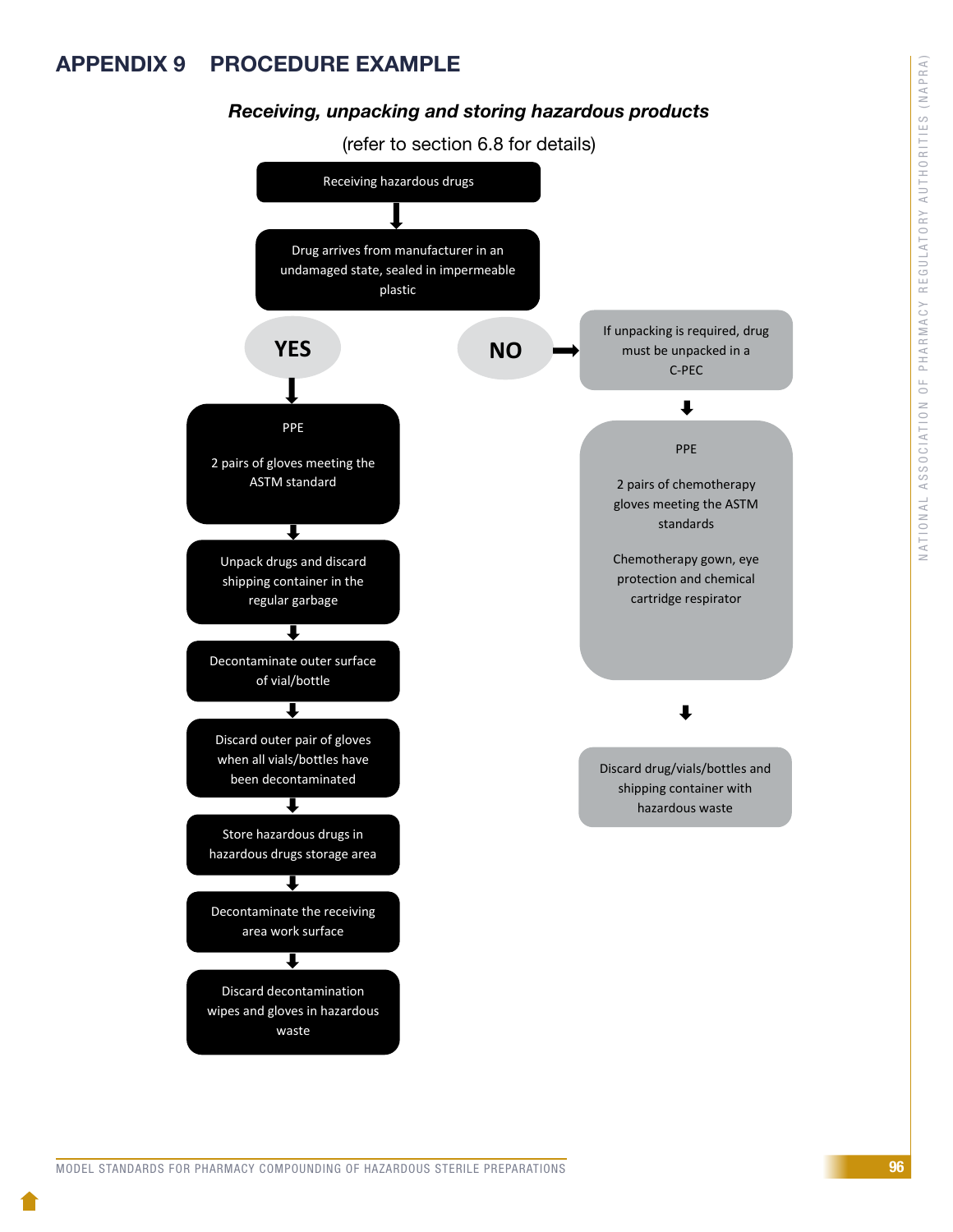# APPENDIX 10 TEMPERATURES FOR DIFFERENT TYPES OF STORAGE

| <b>Storage type</b>           | <b>Temperature range</b>                    |
|-------------------------------|---------------------------------------------|
| Freezing                      | $-25^{\circ}$ C to $-10^{\circ}$ C*         |
| Refrigeration (cold)          | $2^{\circ}$ C to $8^{\circ}$ C <sup>*</sup> |
| Refrigeration (cool)          | 8°C to 15°C*                                |
| Controlled room temperature   | 15 $\degree$ C to 20 $\degree$ C $\degree$  |
| Drug conservation temperature | 15 $\rm{^{\circ}C}$ to 30 $\rm{^{\circ}C}$  |

\*United States Pharmacopeial Convention (USP). General notices and requirements. In: USP pharmacists' pharmacopeia. Rockville, MD: USP; 2008. p. 29.

†United States Pharmacopeial Convention (USP). General chapter <797>: pharmaceutical compounding — sterile preparations. USP 36. Rockville, MD: USP; 2013.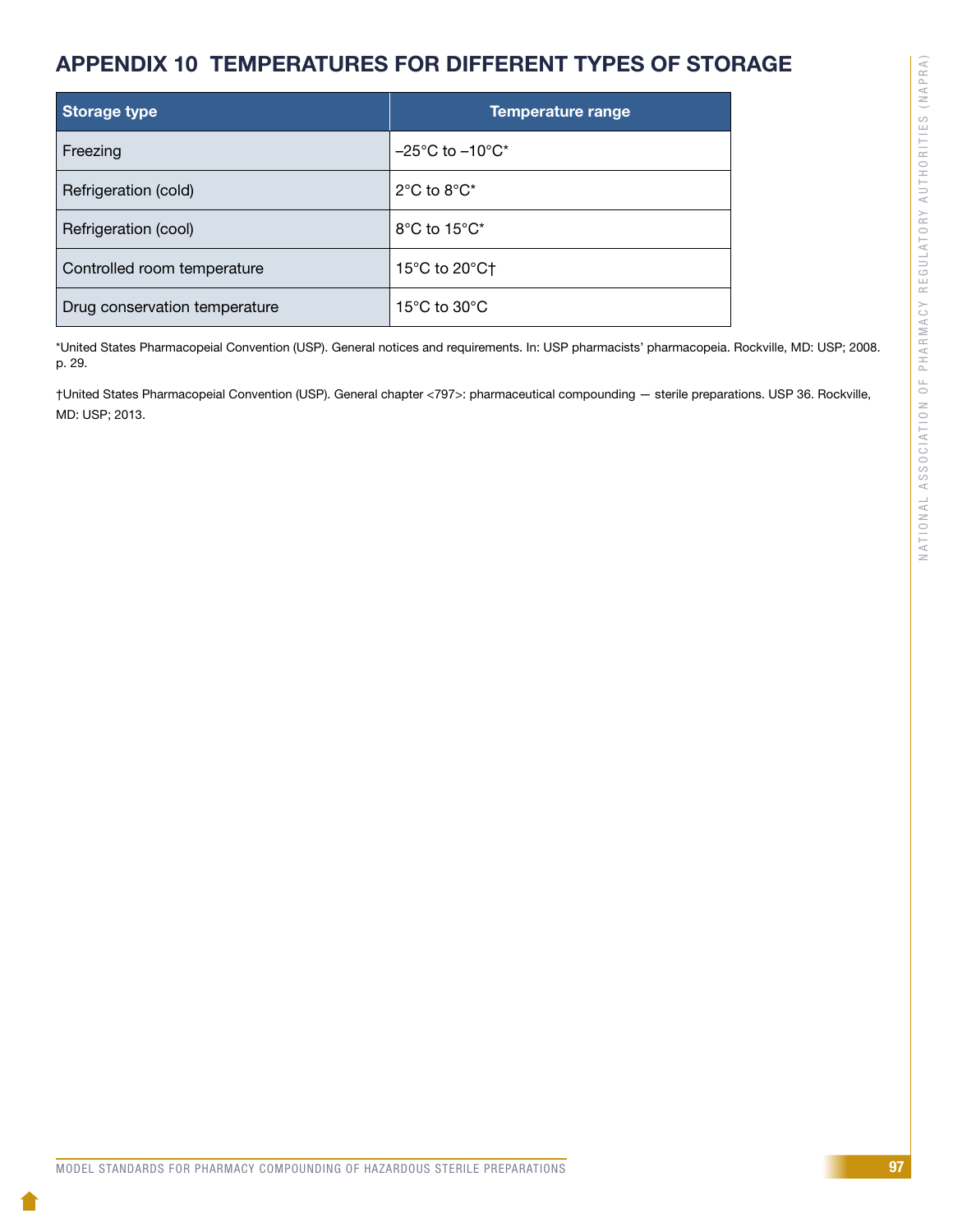# APPENDIX 11 INCIDENT/ACCIDENT REPORTING AND FOLLOW-UP FORM

Note: This is an example of a form that pharmacists and pharmacy technicians should have in place.

| Incident/accident* reporting and follow-up                                                 |                                                         |                                                     |   |  |  |  |
|--------------------------------------------------------------------------------------------|---------------------------------------------------------|-----------------------------------------------------|---|--|--|--|
| Reporting an incident □ accident □                                                         |                                                         |                                                     |   |  |  |  |
| <b>General information</b>                                                                 |                                                         |                                                     |   |  |  |  |
| Date and time of incident/accident:                                                        | Reported by:                                            |                                                     |   |  |  |  |
| Name of patient affected, if applicable:                                                   | Full address:                                           |                                                     |   |  |  |  |
|                                                                                            |                                                         |                                                     |   |  |  |  |
|                                                                                            |                                                         |                                                     |   |  |  |  |
|                                                                                            | Phone number:                                           |                                                     |   |  |  |  |
| Pharmacy personnel involved:                                                               |                                                         |                                                     |   |  |  |  |
|                                                                                            |                                                         |                                                     |   |  |  |  |
|                                                                                            |                                                         |                                                     |   |  |  |  |
| Information about incident/accident                                                        |                                                         |                                                     |   |  |  |  |
| (Summary of the situation and consequences)                                                |                                                         |                                                     |   |  |  |  |
|                                                                                            |                                                         |                                                     |   |  |  |  |
| Disclosed to the patient concerned: $\Box$                                                 |                                                         |                                                     |   |  |  |  |
| Name of pharmacist responsible for follow-up:                                              |                                                         |                                                     |   |  |  |  |
| <b>Analysis of causes</b>                                                                  |                                                         |                                                     |   |  |  |  |
| Causes:                                                                                    | Options for corrections or changes:                     | Corrections or changes chosen:                      |   |  |  |  |
| (Identify causes of the problem)                                                           | (Assess potential corrections or changes to<br>be made) | (Indicate the corrections or<br>changes to be made) |   |  |  |  |
|                                                                                            |                                                         |                                                     |   |  |  |  |
|                                                                                            |                                                         |                                                     |   |  |  |  |
|                                                                                            |                                                         |                                                     |   |  |  |  |
| <b>Action plan</b>                                                                         |                                                         |                                                     |   |  |  |  |
| <b>Actions</b>                                                                             | Responsible                                             | <b>Deadline</b>                                     | ✓ |  |  |  |
| (Describe the actions to be taken and the<br>steps required to correct the situation, with |                                                         |                                                     |   |  |  |  |
| a specific timeline. Determine who will be                                                 |                                                         |                                                     |   |  |  |  |
| responsible for implementation.)                                                           |                                                         |                                                     |   |  |  |  |
| <b>Monitoring</b>                                                                          |                                                         |                                                     |   |  |  |  |
| Verifications                                                                              | Responsible                                             |                                                     | ✓ |  |  |  |
| (To ensure that the corrections and changes<br>are effective and fully implemented.)       |                                                         |                                                     |   |  |  |  |
| <b>Closing of the file</b>                                                                 |                                                         |                                                     |   |  |  |  |
| Pharmacist responsible for follow-up: (signature)<br>Date file closed:                     |                                                         |                                                     |   |  |  |  |
|                                                                                            |                                                         |                                                     |   |  |  |  |

\*An accident is an action or situation in which the risk event occurs and has or could have an impact on the health status or well-being of the user (patient), personnel, or a third party. An incident is an action or situation that has no impact on the health status or well-being of the user (patient), personnel, or any third party, but that does have an unusual result that could, on other occasions, lead to consequences.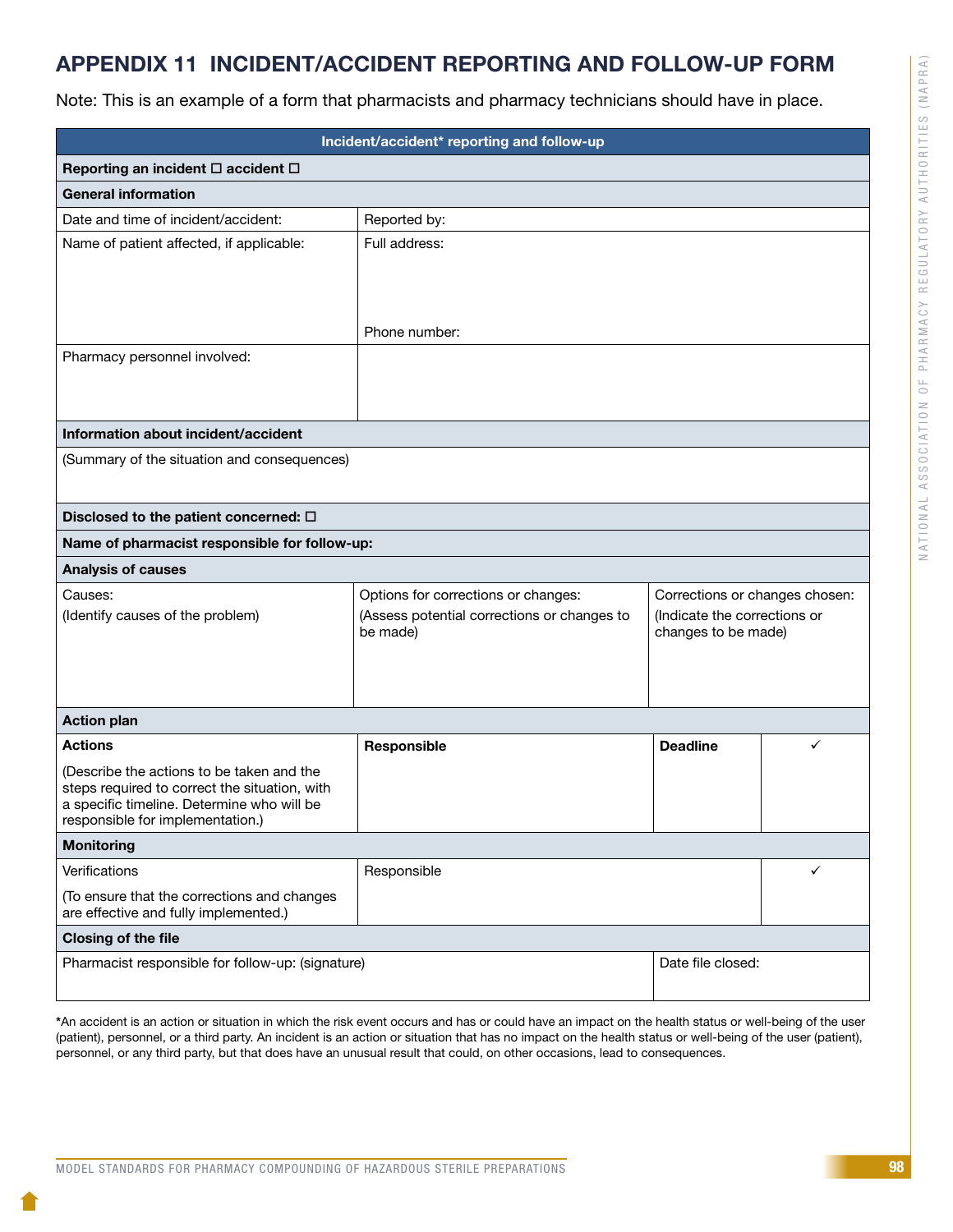# APPENDIX 12 COMPONENTS OF A QUALITY ASSURANCE PROGRAM

| <b>COMPONENT</b>  | <b>CONTROLS</b>                                                                                                                    |           | <b>FREQUENCY</b>                                                                                                                                          |  |
|-------------------|------------------------------------------------------------------------------------------------------------------------------------|-----------|-----------------------------------------------------------------------------------------------------------------------------------------------------------|--|
| <b>FACILITIES</b> | Certification of clean rooms and                                                                                                   | $\bullet$ | Every 6 months                                                                                                                                            |  |
|                   | anteroom                                                                                                                           |           | When the controlled area is installed                                                                                                                     |  |
|                   |                                                                                                                                    | $\bullet$ | When new equipment is installed                                                                                                                           |  |
|                   |                                                                                                                                    |           | When rooms or equipment are repaired or maintained                                                                                                        |  |
|                   |                                                                                                                                    |           | When a contamination problem is identified                                                                                                                |  |
|                   |                                                                                                                                    |           | When investigation of a contamination problem or non-<br>compliance in the aseptic preparation process requires<br>exclusion of malfunctioning facilities |  |
|                   | Sampling of controlled areas<br>under operational (dynamic)                                                                        | ٠         | Every 6 months (more frequently at the start of the<br>quality assurance program)                                                                         |  |
|                   | conditions:                                                                                                                        |           | When the controlled area is installed                                                                                                                     |  |
|                   | Viable and non-viable<br>$\overline{a}$<br>particles, air and surfaces<br>According to a sampling plan<br>$\overline{\phantom{0}}$ |           | When new equipment is installed                                                                                                                           |  |
|                   |                                                                                                                                    |           | When the controlled area or equipment is repaired or<br>maintained (e.g., when high-efficiency particulate air<br>filter is changed)                      |  |
|                   |                                                                                                                                    |           | When a contamination problem is identified                                                                                                                |  |
|                   |                                                                                                                                    |           | When investigation of a contamination problem or non-<br>compliance in the aseptic preparation process requires<br>exclusion of malfunctioning facilities |  |
|                   |                                                                                                                                    |           | According to an internal verification program                                                                                                             |  |
|                   | Verification of temperature and<br>humidity in controlled areas                                                                    | ٠         | Once a day                                                                                                                                                |  |
|                   | Pressure differential between<br>controlled areas                                                                                  | $\bullet$ | Continuous reading and notification system to prevent<br>non-compliance                                                                                   |  |
|                   |                                                                                                                                    | $\bullet$ | Periodic verification (once a week) by the sterile<br>compounding supervisor                                                                              |  |
|                   |                                                                                                                                    |           | Notification system (in the absence of a continuous<br>reading system, assign personnel to verify and record<br>the pressure differential twice a day)    |  |
|                   |                                                                                                                                    |           |                                                                                                                                                           |  |
| <b>EQUIPMENT</b>  | Certification of C-PECs                                                                                                            |           | Before first use                                                                                                                                          |  |
|                   |                                                                                                                                    |           | Every 6 months                                                                                                                                            |  |
|                   |                                                                                                                                    | $\bullet$ | When new C-PEC is installed                                                                                                                               |  |
|                   |                                                                                                                                    | ٠         | When C-PEC is repaired or maintained                                                                                                                      |  |
|                   |                                                                                                                                    | ٠         | When a contamination problem is identified                                                                                                                |  |
|                   |                                                                                                                                    |           | When investigation of a contamination problem or non-<br>compliance in the aseptic preparation process requires<br>exclusion of malfunctioning equipment  |  |
|                   | Temperature verification (e.g.,                                                                                                    | $\bullet$ | Once a day (if unit has a built-in reading device)                                                                                                        |  |
|                   | refrigerator, freezer, incubator)                                                                                                  | $\bullet$ | Twice a day (if unit has no built-in reading device)                                                                                                      |  |
|                   | Operational indicators of C-PECs<br>and other devices used (e.g.,<br>automated compounding device)                                 | $\bullet$ | Verified daily before use                                                                                                                                 |  |
|                   |                                                                                                                                    | ٠         | Verified continuously by personnel                                                                                                                        |  |

NATIONAL ASSOCIATION OF PHARMACY REGULATORY AUTHORITIES (NAPRA)

NATIONAL ASSOCIATION OF PHARMACY REGULATORY AUTHORITIES (NAPRA)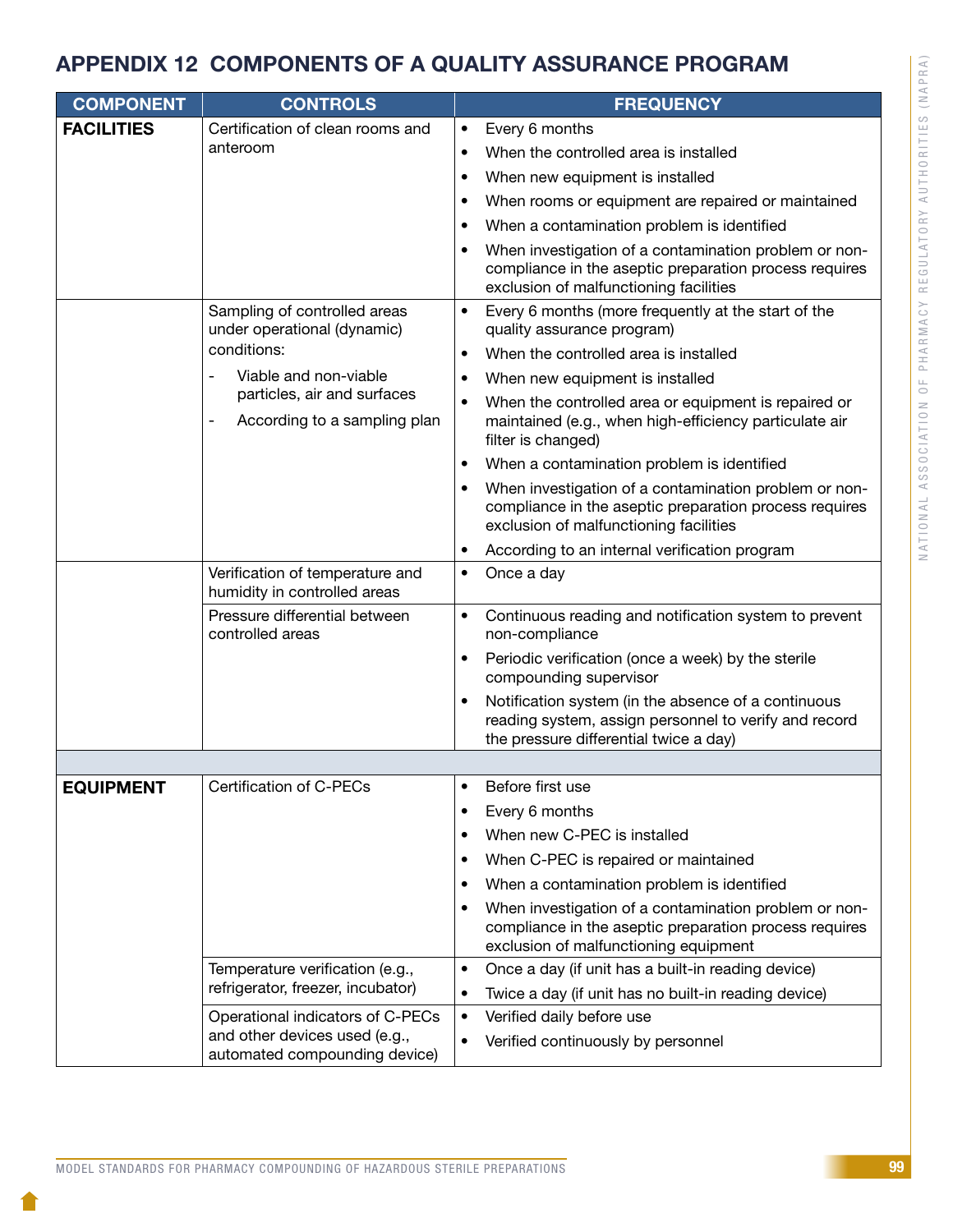|                                                                           | Sampling of C-PECs under<br>operational (dynamic) conditions:<br>Viable and non-viable<br>$\overline{a}$<br>particles, air and surfaces<br>According to a sampling plan<br>$\overline{a}$ | Every 6 months (more frequently at the start of the<br>$\bullet$<br>quality assurance program)<br>When a new C-PEC is installed<br>$\bullet$<br>When the C-PEC is repaired or maintained<br>$\bullet$<br>When a contamination problem is identified<br>$\bullet$<br>When investigation of a contamination problem or non-<br>$\bullet$<br>compliance in the aseptic preparation process requires<br>exclusion of malfunctioning equipment<br>According to an internal verification program<br>$\bullet$ |  |  |
|---------------------------------------------------------------------------|-------------------------------------------------------------------------------------------------------------------------------------------------------------------------------------------|---------------------------------------------------------------------------------------------------------------------------------------------------------------------------------------------------------------------------------------------------------------------------------------------------------------------------------------------------------------------------------------------------------------------------------------------------------------------------------------------------------|--|--|
|                                                                           |                                                                                                                                                                                           |                                                                                                                                                                                                                                                                                                                                                                                                                                                                                                         |  |  |
| <b>PERSONNEL</b>                                                          | Competency assessment                                                                                                                                                                     | At initial qualification: theoretical and practical aspects<br>$\bullet$<br>At periodic qualifications: theoretical and practical<br>$\bullet$<br>aspects<br>When assessing incidents and accidents<br>$\bullet$<br>When a contamination problem is identified<br>$\bullet$                                                                                                                                                                                                                             |  |  |
|                                                                           | Gloved fingertip sampling                                                                                                                                                                 | At initial qualification: theoretical and practical aspects<br>$\bullet$<br>Once a year for low- and medium-risk compounding<br>$\bullet$<br>Every six months for high-risk compounding<br>$\bullet$<br>When assessing incidents and accidents<br>$\bullet$<br>When a contamination problem is identified<br>$\bullet$                                                                                                                                                                                  |  |  |
|                                                                           | Media fill tests                                                                                                                                                                          | At initial qualification: theoretical and practical aspects<br>$\bullet$<br>Once a year for low- and medium-risk compounding<br>$\bullet$<br>Every 6 months for high-risk compounding<br>$\bullet$<br>When assessing incidents and accidents<br>When a contamination problem is identified<br>$\bullet$                                                                                                                                                                                                 |  |  |
|                                                                           |                                                                                                                                                                                           |                                                                                                                                                                                                                                                                                                                                                                                                                                                                                                         |  |  |
| <b>FINAL</b><br><b>COMPOUNDED</b><br><b>STERILE</b><br><b>PREPARATION</b> | Verification of compounding<br>protocols (usage and<br>maintenance)                                                                                                                       | In accordance with the quality assurance program<br>$\bullet$                                                                                                                                                                                                                                                                                                                                                                                                                                           |  |  |
|                                                                           | Verification that preparation<br>matches prescription                                                                                                                                     | In accordance with the quality assurance program<br>$\bullet$                                                                                                                                                                                                                                                                                                                                                                                                                                           |  |  |
|                                                                           | Verification of label compliance                                                                                                                                                          | In accordance with the quality assurance program<br>$\bullet$                                                                                                                                                                                                                                                                                                                                                                                                                                           |  |  |
|                                                                           | Entry in logs                                                                                                                                                                             | In accordance with the quality assurance program<br>$\bullet$                                                                                                                                                                                                                                                                                                                                                                                                                                           |  |  |
| C-PEC = containment primary engineering control.                          |                                                                                                                                                                                           |                                                                                                                                                                                                                                                                                                                                                                                                                                                                                                         |  |  |

MONITORING FREQUENCY: MONITORING METHOD: REVIEW FREQUENCY: RESPONSIBILITY: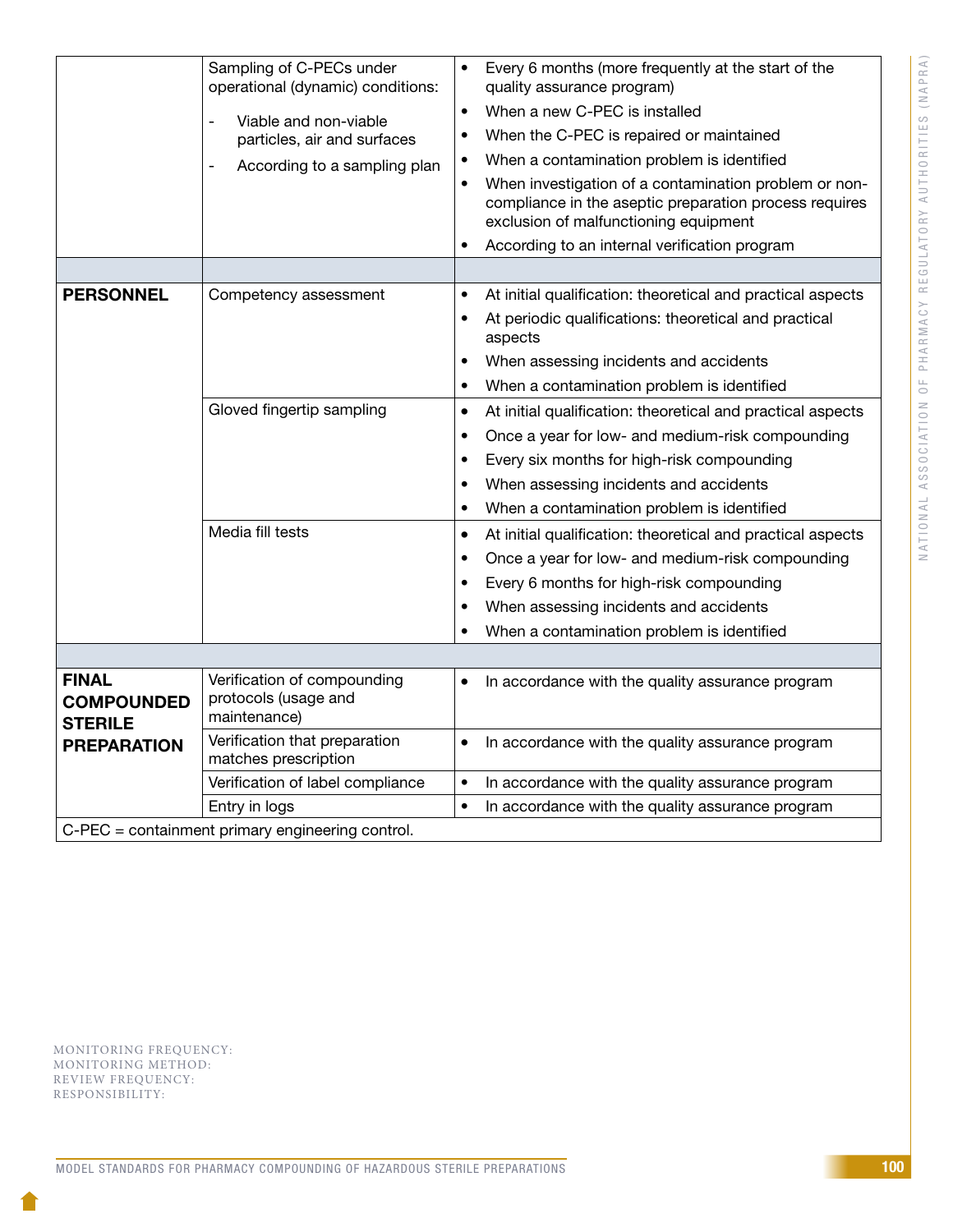# 12. BIBLIOGRAPHY

*Note to readers:* The references cited in these Model Standards reflect the references appearing in the source document, "Préparation de produits stériles dangereux en pharmacie – Norme 2014.02," published by the Ordre des pharmaciens du Québec, 2014. Where possible, certain details have been verified against the source documents. URLs for online documents are current as of February 2016.

American Society of Health-System Pharmacists. ASHP guidelines on handling hazardous drugs. *Am J Health Syst Pharm*. 2006;63(12):1172-93.

American Society of Health-System Pharmacists (ASHP). *The ASHP discussion guide on USP chapter <797> for compounding sterile preparations. Summary of revisions to USP chapter <797>*. Bethesda, MD: ASHP with Baxter Healthcare Corporation; 2008.

*An Act Respecting Occupational Health and Safety*, C.Q.L.R., c. S-2.1. Available from: http://www2. publicationsduquebec.gouv.qc.ca/dynamicSearch/telecharge.php?type=2&file=/S\_2\_1/S2\_1\_A.html. Corresponding regulation: *Regulation Respecting Occupational Health and Safety*, C.Q.L.R., S-2.1, r. 13. Available from: http://www2.publicationsduquebec.gouv.qc.ca/dynamicSearch/telecharge.php?type=3&file=/S\_2\_1/S2\_1R13\_A.HTM

Association des pharmaciens des établissements de santé du Québec (APÉS), Regroupement des pharmaciens en oncologie. *Recueil d'information pharmaceutique en oncologie*. Montréal, QC: APÉS; 2001 [revised 2003 Oct].

Association paritaire pour la santé et la sécurité du travail du secteur affaires sociales (ASSTSAS). *Prevention guide — safe handling of hazardous drugs.* Montréal, QC: ASSTSAS; 2008. Available from: https://www.irsst.qc.ca/media/ documents/PubIRSST/CG-002.pdf

BC Cancer Agency (BCCA). Module 1: Safe handling of hazardous drugs. In: *BC Cancer Agency pharmacy practice standards for hazardous drugs*. Vancouver, BC: BCCA; 2012. Available from: http://www.bccancer.bc.ca/healthprofessionals/professional-resources/pharmacy/safe-handling-manual

Buchanan EC, Schneider PJ. *Compounding sterile preparations*. 3rd ed. Bethesda, MD: American Society of Health-System Pharmacists; 2009.

Canadian Centre for Occupational Health and Safety (CCOHS). Anti-fatigue mats. Hamilton, ON: CCOHS; 1997, confirmed current 2006. Available from: http://www.ccohs.ca/oshanswers/ergonomics/mats.html

Canadian Centre for Occupational Health and Safety (CCOHS). Emergency showers and eyewash stations. Hamilton, ON; CCOHS; 2010. Available from: http://www.ccohs.ca/oshanswers/safety\_haz/emer\_showers.html

Canadian Nurses Association (CNA). *Joint position statement: Promoting continuing competence for registered nurses.* Ottawa, ON: CNA; 2004. Available from: http://www.nurses.ab.ca/content/dam/carna/pdfs/DocumentList/ EndorsedPublications/PS77\_promoting\_competence\_e.pdf

Canadian Society of Hospital Pharmacists (CSHP). Compounding: guidelines for pharmacies. Ottawa, ON: CSHP; 2014.

Centers for Disease Control and Prevention. Guideline for hand hygiene in health-care settings. Recommendations of the Healthcare Infection Control Practices Advisory Committee and the HICPAC/SHEA/APIC/IDSA Hand Hygiene Task Force. *MMWR Recomm Rep.* 2002;51(RR-16):1-45. Available from: http://www.cdc.gov/mmwr/preview/mmwrhtml/ rr5116a1.htm

Commission de la santé et de la sécurité du travail (CSST). *Material safety data sheet user's guide.* CSST; 2002. Available from: http://www.csst.qc.ca/en/publications/Documents/DC\_200\_338\_6A\_web1.pdf

Controlled Environment Testing Association (CETA). *CETA compounding isolator testing guide: CAG-002- 2006*. Raleigh, NC: CETA; 2006, revised 2008 Dec 8. Available from: http://www.cetainternational.org/reference/ CETACompoundingIsolatorTestingGuide2006.pdf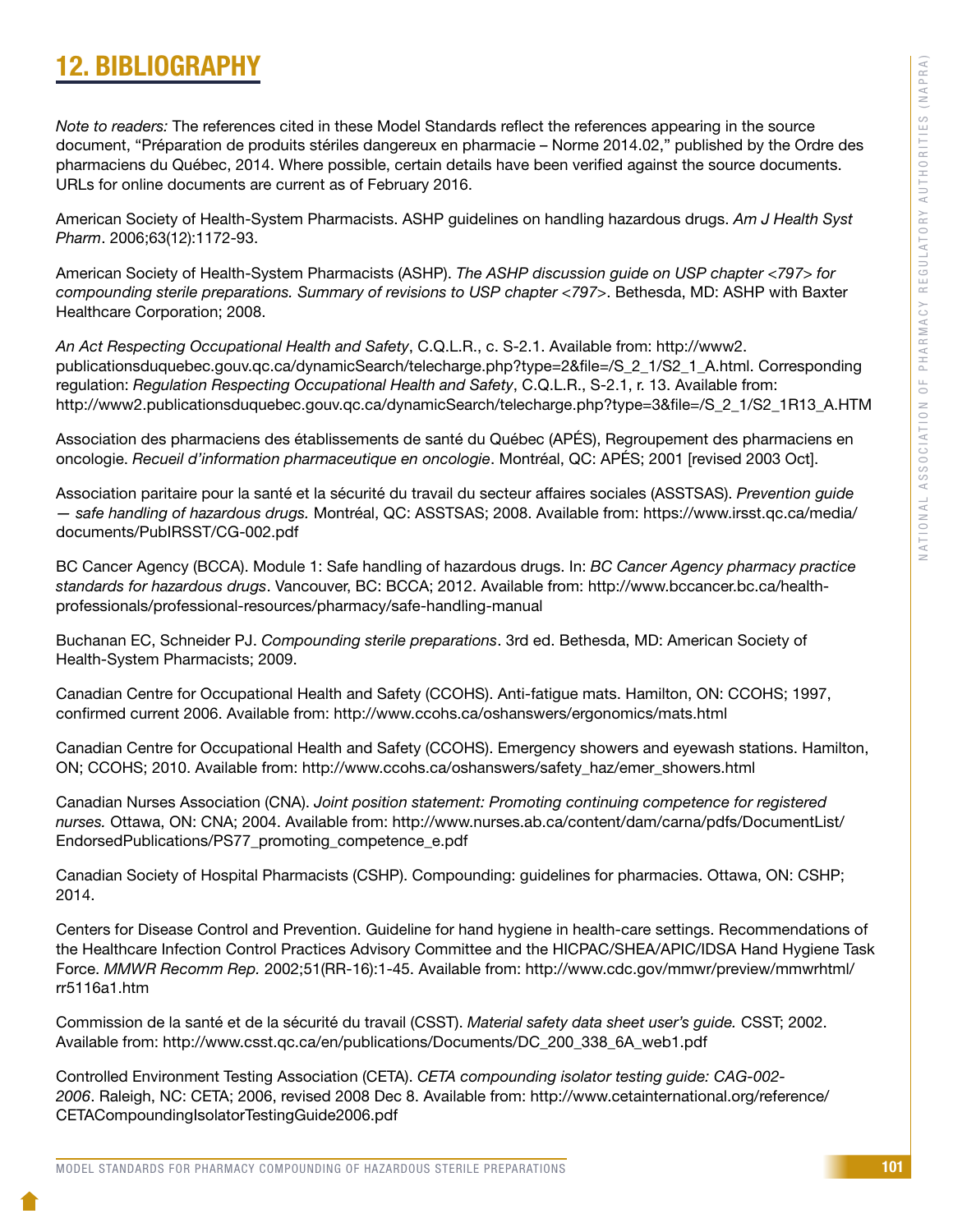*Controlled Products Regulations,* SOR/88-66, 1987. Available from: http://laws-lois.justice.gc.ca/eng/regulations/ SOR-88-66/

Cundell AM, USP Committee on Analytical Microbiology — stimuli to the revision process. *Pharmacopeial Forum.*  2002;28(6).

Dolan SA, Felizardo G, Barnes S, Cox TR, Patrick M, Ward KS, et al. APIC position paper: safe Injection, infusion, and medication vial practices in health care. *Am J Infect Control*. 2010:38(3):167-72. Erratum in: *Am J Infect Control*. 2010;38(6):448.

Dorr RT, Alberts DS. Topical absorption and inactivation of cytotoxic anticancer agents in vitro. *Cancer.* 1992;70(4 Suppl):983-7.

*Drug and Pharmacies Regulation Act*, R.S.O. 1990, c. H.4. Available from: http://www.ontario.ca/laws/statute/90h04

Health Canada, Health Products and Food Branch Inspectorate. *Good manufacturing practices (GMP) guidelines – 2009 edition, Version 2*. GUI-0001. Ottawa, ON: Health Canada; 2009, revised 2011 Mar 4. Available from: http://www.hc-sc.gc.ca/dhp-mps/compli-conform/gmp-bpf/docs/gui-0001-eng.php

Health Canada, Health Products and Food Branch Inspectorate. *Guidelines for temperature control of drug products during storage and transportation.* GUI-0069. Ottawa, ON: Health Canada; 2011. Available from: http://www.hc-sc.gc.ca/dhp-mps/compli-conform/gmp-bpf/docs/gui-0069-eng.php

Health Canada, Health Products and Food Branch Inspectorate. *Policy on manufacturing and compounding drug products in Canada.* POL-051. Ottawa, ON: Health Canada; 2009. Available from: http://www.hc-sc.gc.ca/dhp-mps/ compli-conform/gmp-bpf/docs/pol\_0051-eng.php

International Organization for Standardization (ISO). *ISO 14644-4 Cleanrooms and associated controlled environments – Part 4: Design, construction and start-up*. Geneva, Switzerland: ISO; 2001.

Kastango ES. The cost of quality in pharmacy. *Int J Pharm Compound.* 2002;6(6):404.7.

Kastango ES, Douglass K. Quality assurance for sterile products. *Int J Pharm Compound.* 2001;5(4):246.

King JC. *King guide to parenteral admixtures* [electronic version]. Napa, CA: King Guide Publications Inc.; [updated quarterly].

McAteer F. Points to consider for developing a USP-797 compliant cleaning and sanitization program. *Clean Rooms.* 2007;21(8):44,48. Available from: http://electroiq.com/issue/?issue=2302

McElhiney LF. Preparing nonsterile and sterile hazardous compounds in an institutional setting. *Int J Pharm Compound.* 2009;13(4):300-10.

National Association of Pharmacy Regulatory Authorities (NAPRA). *Model standards of practice for Canadian pharmacists.* Ottawa, ON: NAPRA; 2009. Available from: http://napra.ca/Content\_Files/Files/Model\_Standards\_of\_ Prac\_for\_Cdn\_Pharm\_March09\_Final\_b.pdf

National Association of Pharmacy Regulatory Authorities (NAPRA). *Model standards of practice for Canadian pharmacy technicians.* Ottawa, ON: NAPRA; 2011. Available from: http://napra.ca/pages/PharmacyTechnicians/ pharmacytechniciansstandards.aspx

National Institute for Occupational Safety and Health (NIOSH). NIOSH alert: preventing occupational exposures to antineoplastic and other hazardous drugs in health care settings. Publ. No. 2004-165. Atlanta, GA: Department of Health and Human Services, Centers for Disease Control and Prevention, NIOSH; 2004 Sep. Available from: http://www.cdc.gov/niosh/docs/2004-165/pdfs/2004-165.pdf

National Institute for Occupational Safety and Health (NIOSH). NIOSH list of antineoplastic and other hazardous drugs in healthcare settings 2012. Publ. No. 2012-150. Atlanta, GA: Department of Health and Human Services, Centers for Disease Control and Prevention, NIOSH; 2012 June. Available from: http://www.cdc.gov/niosh/docs/2012-150/ pdfs/2012-150.pdf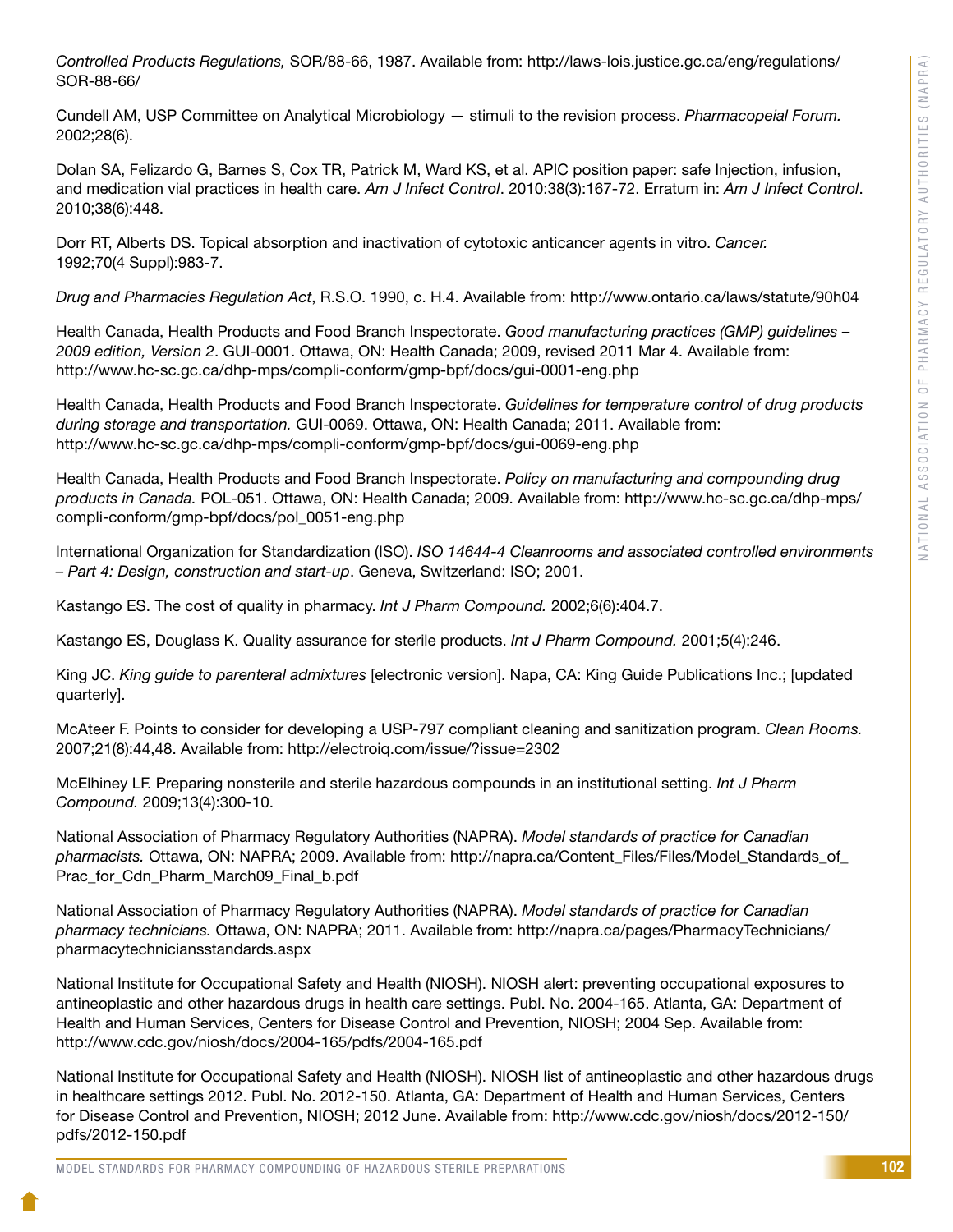Occupational Safety and Health Administration (OSHA). *OSHA technical manual (OTM): controlling occupational exposure to hazardous drugs*. Section VI, Chapter 2. Washington, DC: US Department of Labor; 1999. Available from: https://www.osha.gov/dts/osta/otm/otm\_vi/otm\_vi\_2.html

Okeke CC, Allen LV Jr. Considerations for implementing United States Pharmacopeia chapter <797> pharmaceutical compounding – sterile preparations. Part 4: Considerations in selection and uses of disinfectants and antiseptics. *Int J Pharm Compound.* 2007;11(6):492–9.

Ordre des pharmaciens du Québec (OPQ). La manipulation des médicaments dangereux en pharmacie. *Bulletin d'informations professionnelles* 2010;169:3.

Patel PR, Larson AK, Castel AD, Ganova-Raeva LM, Myers RA, Roup BJ, et al. Hepatitis C virus infections from a contaminated radiopharmaceutical used in myocardial perfusion studies. *JAMA*. 2006;296(16):2005-11.

Peters GF, McKeon MR, Weiss WT. Potentials for airborne contamination in turbulent- and unidirectional-airflow compounding aseptic isolators. *Am J Health Syst Pharm* 2007;64(6):622-31.

Pharmacy Compounding Accreditation Board (PCAB). Standard 1.40: Standard operating procedures compliance indicators. In: *PCAB accreditation manual.* Washington, DC: PCAB; 2011. p. 7.

Public Health Agency of Canada (PHAC). *National vaccine storage and handling guidelines for immunization providers*. Ottawa, ON: PHAC; 2007. 114 pp. Updated version, published in 2015, available from: http://healthycanadians.gc.ca/ publications/healthy-living-vie-saine/vaccine-storage-entreposage-vaccins/index-eng.php

Selenic D, Dodson DR, Jensen B, Arduino MJ, Panlilio A, Archibald LK. *Enterobacter cloacae* bloodstream infections in pediatric patients traced to a hospital pharmacy. *Am J Health Syst Pharm*. 2003:60(14):1440-6.

Sessink PJM, Boer KA, Scheefhals APH, Anzion RB, Box RP. Occupational exposure to antineoplastic agents at several departments in a hospital. Environmental contamination and excretion of cyclophosphamide and ifosfamide in urine of exposed workers. *Int Arch Occup Environ Health*. 1992;64(2):105-12.

Thomas M, Sanborn M, Couldry R. I.V. admixture contamination rates: traditional practice site versus a class 1000 cleanroom. *Am J Health Syst Pharm*. 2005;62(22):2386-92.

Trissel LA. *Handbook on injectable drugs*. 17th ed. Bethesda, MD: American Society of Health-System Pharmacists; 2013.

Trissel LA. *Trissel's 2 clinical pharmaceutics database* [electronic database]. Cashiers, NC: TriPharma Communications; [updated regularly].

Trissel LA, Gentempo JA, Saenz LM, Woodard MY, Angeles CH. Effect of two work practice changes on the microbial contamination rates of pharmacy-compounded sterile preparations. *Am J Health Syst Pharm.* 2007;64(8):837-41.

United States Pharmacopeial Convention (USP). General notices and requirements. In: *USP pharmacists' pharmacopeia*. Rockville, MD: USP; 2008.

United States Pharmacopeial Convention (USP). General chapter <51>: antimicrobial effectiveness. In: *USP pharmacists' pharmacopeia.* Rockville, MD: USP; 2008–2009.

United States Pharmacopeial Convention (USP). General chapter <795>: pharmaceutical compounding — nonsterile preparations. USP 36. Rockville, MD: USP; 2011.

United States Pharmacopeial Convention (USP). General chapter <797>: pharmaceutical compounding — sterile preparations. USP 36. Rockville, MD: USP; 2013.

United States Pharmacopeial Convention (USP). General chapter <797>: pharmaceutical compounding — sterile preparations. In: *USP pharmacists' pharmacopeia*. 2nd ed., Suppl. 2. Rockville, MD: USP; 2008.

United States Pharmacopeial Convention (USP). General chapter <800>: hazardous drugs — handling in health care settings. Rockville, MD: USP; 2016 Feb.